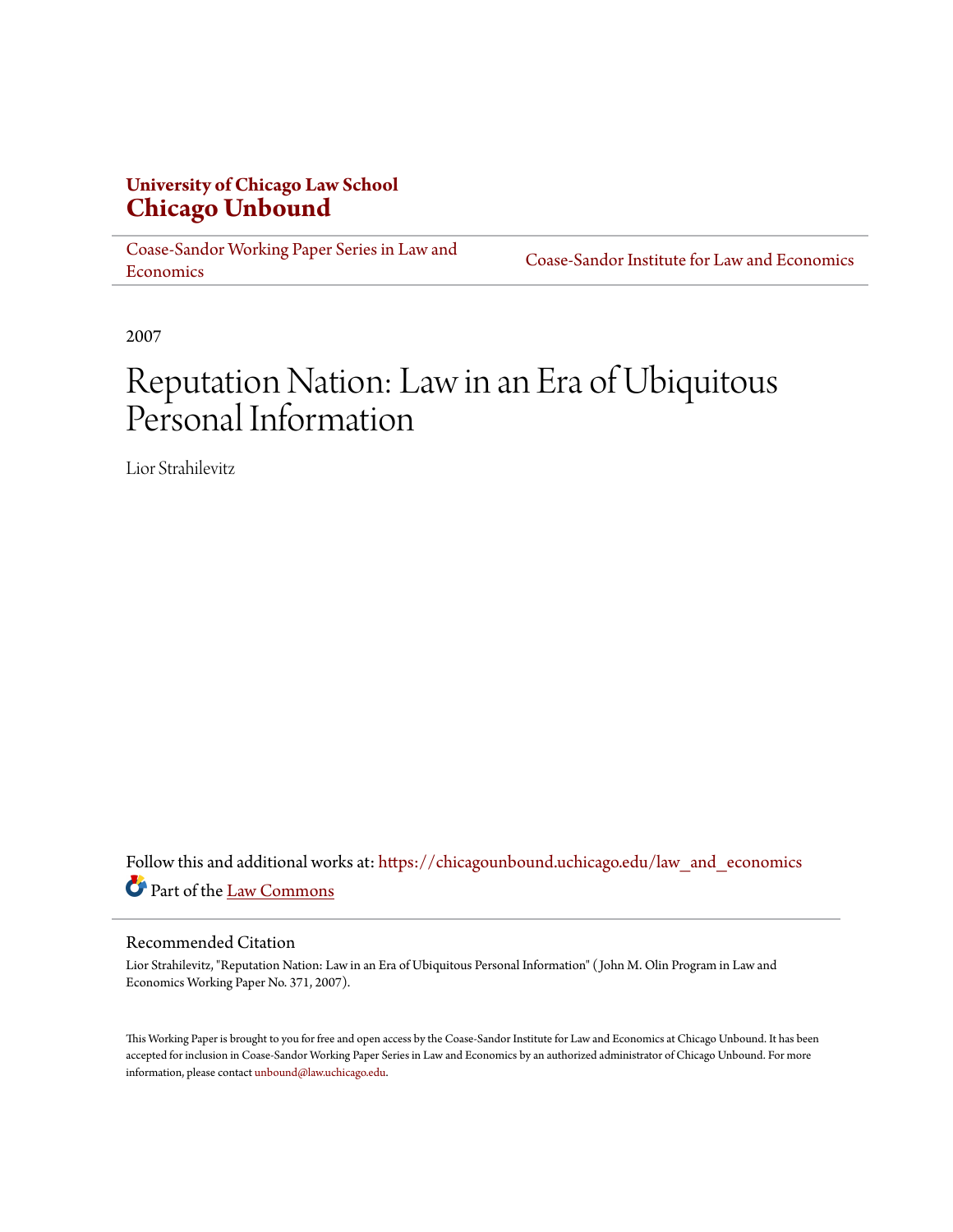# CHICAGO

### **JOHN M. OLIN LAW & ECONOMICS WORKING PAPER NO. 371 (2D SERIES) PUBLIC LAW AND LEGAL THEORY WORKING PAPER NO. 190**



# REPUTATION NATION: LAW IN AN ERA OF UBITUITOUS PERSONAL INFORMATION

*Lior Jacob Strahilevitz*

## **THE LAW SCHOOL THE UNIVERSITY OF CHICAGO**

November 2007

This paper can be downloaded without charge at the John M. Olin Program in Law and Economics Working Paper Series: http://www.law.uchicago.edu/Lawecon/index.html and at the Public Law and Legal Theory Working Paper Series: http://www.law.uchicago.edu/academics/publiclaw/index.html and The Social Science Research Network Electronic Paper Collection: http://ssrn.com/abstract\_id=1028875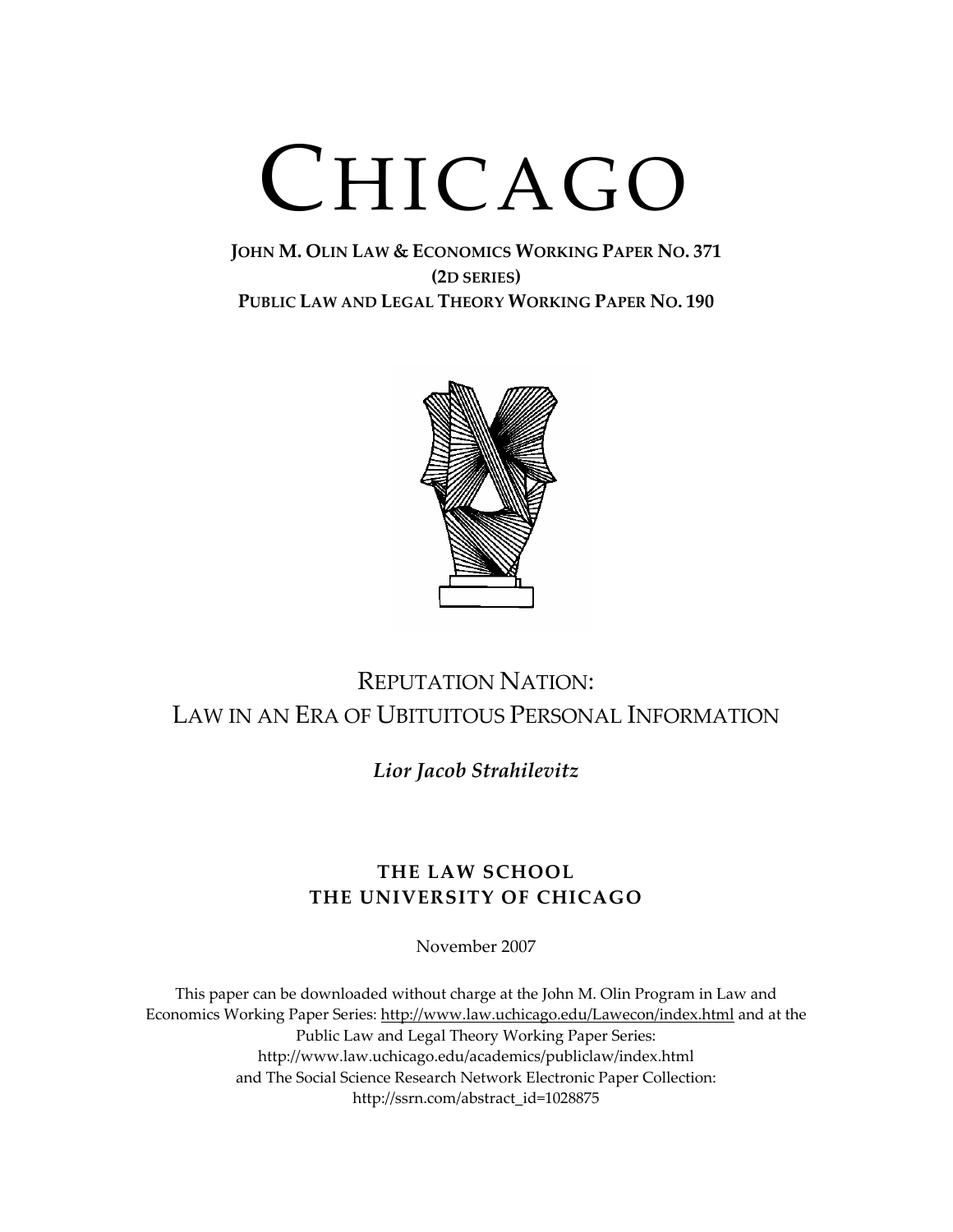#### *Reputation Nation: Law in an Era of Ubiquitous Personal Information*  forthcoming 102 NORTHWESTERN UNIV. L. REV. (October 2008)

Lior Jacob Strahilevitz<sup>\*</sup>

#### **REPUTATION NATION: LAW IN AN ERA OF UBIQUITOUS PERSONAL INFORMATION**

| L.             |                                                                     |  |
|----------------|---------------------------------------------------------------------|--|
| А.             | EXISTING SCHOLARSHIP ON CONSUMER INFORMATION AND DISCRIMINATION  10 |  |
| $\mathbf{B}$ . |                                                                     |  |
| C.             |                                                                     |  |
| D              |                                                                     |  |
| Е.             |                                                                     |  |
| $\mathbf{F}$ . |                                                                     |  |
| G.             |                                                                     |  |
| Η.             |                                                                     |  |
| П.             |                                                                     |  |
| $\mathsf{A}$ . |                                                                     |  |
| $\mathbf{B}$ . |                                                                     |  |
| C.             |                                                                     |  |
| D.             |                                                                     |  |
| Е.             |                                                                     |  |
| $F_{\cdot}$    |                                                                     |  |
| III.           |                                                                     |  |
| A.             | SOME THOUGHTS ABOUT THE DESIRABILITY OF AN INFORMATION STRATEGY  63 |  |
| $\mathbf{B}$ . |                                                                     |  |
| $\mathsf{C}$   |                                                                     |  |
| D.             |                                                                     |  |
| Е.             |                                                                     |  |
| IV.            |                                                                     |  |

<sup>\*</sup> Professor of Law and Walter Mander Teaching Scholar, University of Chicago. The author thanks Ronen Avraham, Liz Emens, Lee Anne Fennell, Nevin Gewertz, Jeff Gordon, Bernard Harcourt, Scott Hemphill, Uri Itkin, Doug Lichtman, Anup Malani, Yoram Margalioth, Jide Nzelibe, Ariel Porat, Adam Samaha, Max Schanzenbach, Paul Schwartz, Tim Wu, and workshop participants at Columbia, Northwestern, UCLA, and the University of Chicago for their comments and suggestions. Further thanks are owed to Levi Giovanetto for research assistance and the Morton C. Seeley Fund and Visa, U.S.A., Inc. for research support.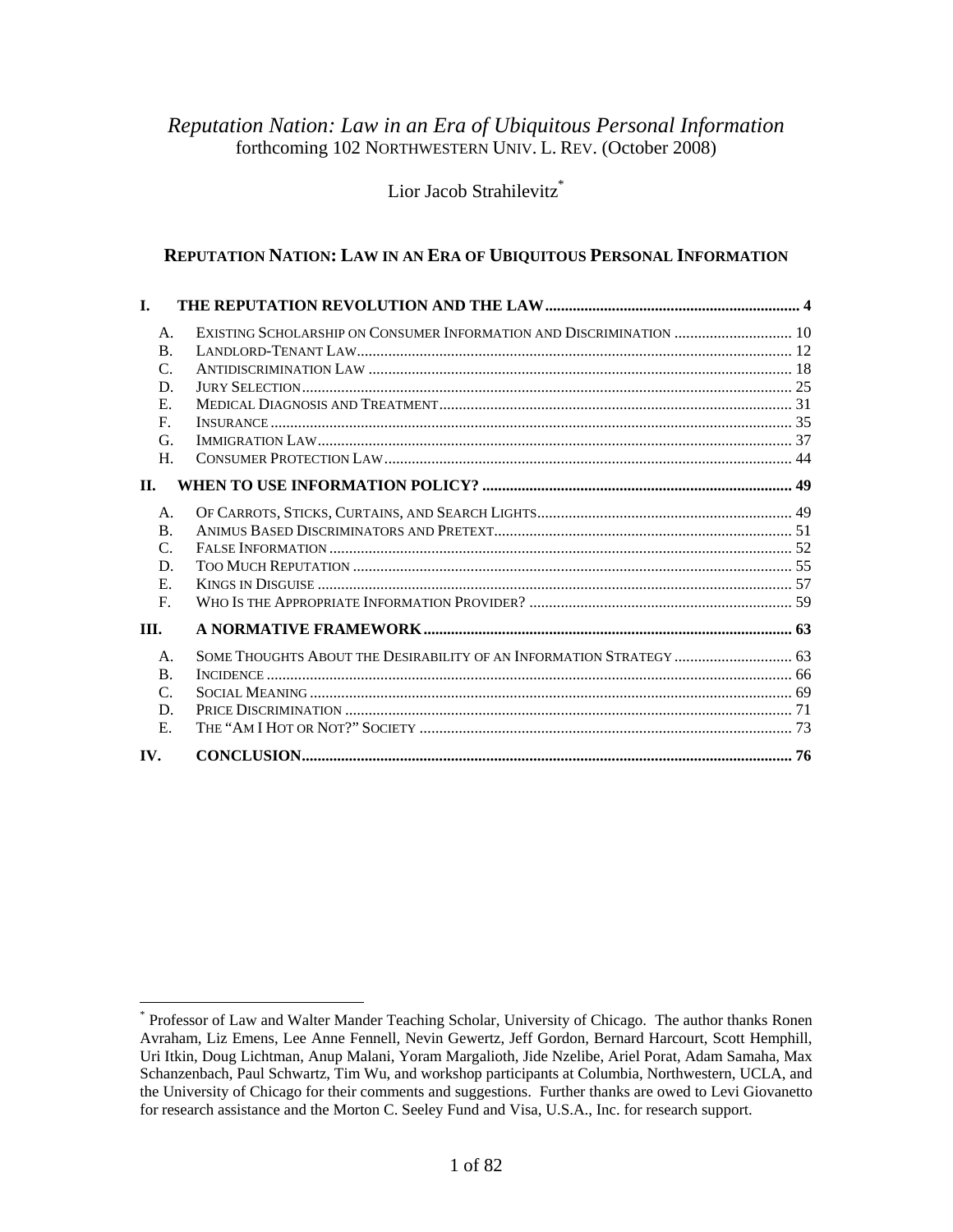It is a June evening in the City of Light, and the sun is setting on the Rue du Faubourg Saint-Honore. As the last remaining customers in a posh boutique finish their browsing and stride toward the cashiers, a beleaguered saleswoman places a "closed" sign in the window. Meanwhile, other employees begin readying the facilities for a private shopping event that is to occur momentarily. Just then, a small group of American tourists approaches the front door, seeking admittance. The saleswoman refuses to let them in, insisting that the store is closed, notwithstanding the presence of customers inside. Harsh words are spoken, pleas for admittance are ignored, and the humiliated Americans eventually retreat to their hotel rooms clutching unspent Euros.

 This episode, or something like it, surely occurs each day in Paris. It's hardly news. But on the evening in question, the episode generated international headlines, and for good reason. The rebuffed tourists included Oprah Winfrey, one of America's most famous, beloved, and wealthy women.<sup>1</sup> Pundits debated whether race and national origin played a part in the saleswoman's behavior, and argued over whether it was reasonable for Oprah and her entourage to request admittance after normal business hours. But lost in all the analysis was an important point: Nothing like this could have happened on Madison Avenue or Rodeo Drive.

 In a few decades, the story of Oprah and the subsequently disciplined Parisian saleswoman will seem quaint. Reputation is becoming increasingly portable, and there is every reason to think that accurate assessments of our reputations and attributes will follow us from New York to Paris to Katmandu, such that Oprah will get the A-list treatment wherever she may go. Our cities and suburbs are increasingly going to resemble the small towns of lore, for better and worse. People who behave rudely in the presence of others will have a hard time hiding behind their anonymity or practical obscurity, and the fear of reputational sanctions will help keep us in line more often than not. Mistaken identity, judging books by their covers, con-jobs – all these pathologies resulting from asymmetric information will become increasingly rare, though the availability of personalized reputation information will generate new problems and challenges. This paper asks what the law should look like in a world of increasingly

<sup>&</sup>lt;sup>1</sup> Alessandra Stanley, *The TV Watch: Oprah, No Diva She, Accepts Hermes Apology on the Air*, N.Y. Times, Sep. 20, 2005, at B2.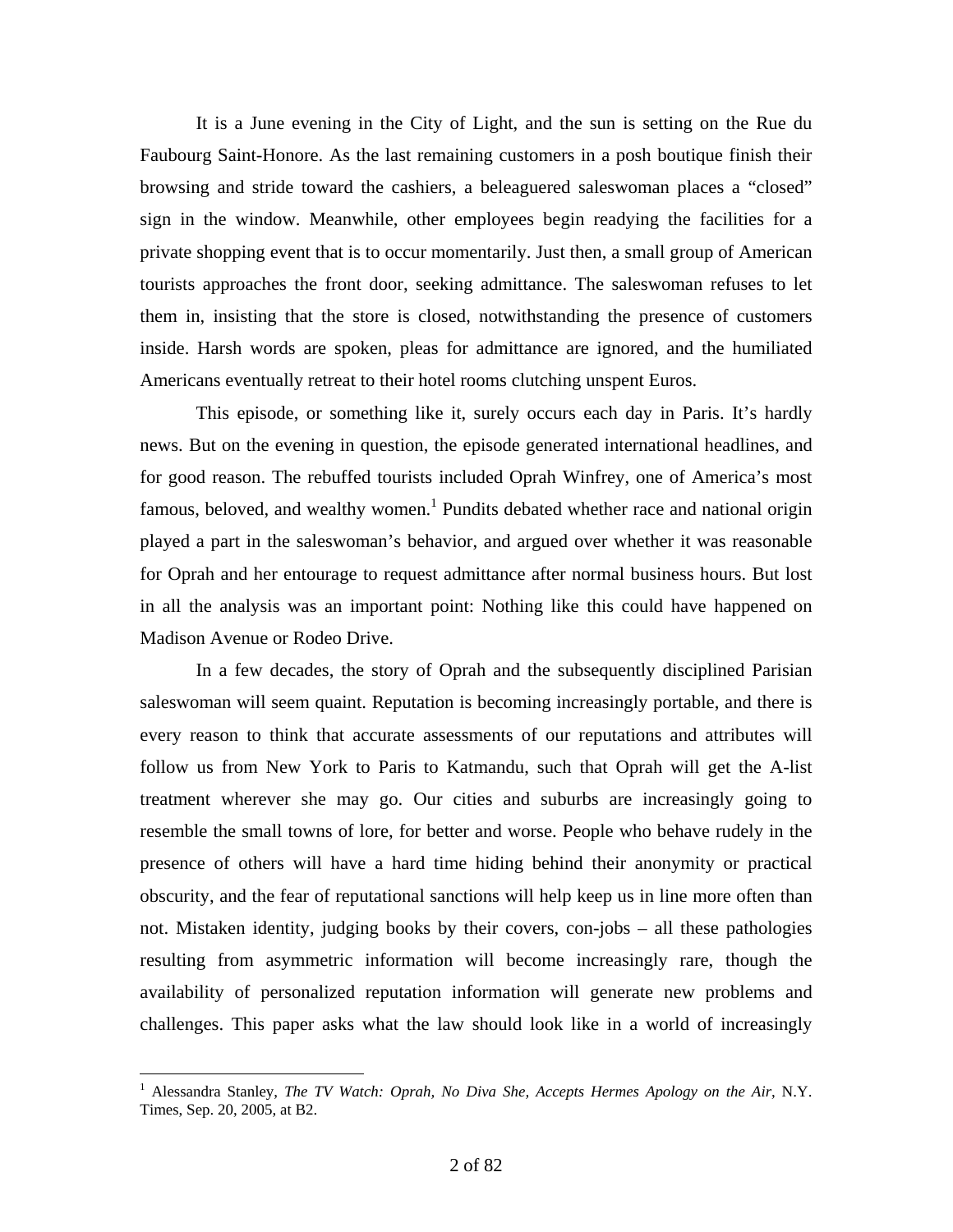ubiquitous personal information. It examines how a fundamental change in information economics should alter the way we think about landlord-tenant, antidiscrimination, jury selection, prescription drug abuse, insurance, immigration, and consumer protection law. More provocatively, it advocates something that few academics and no privacy advocates presently favor – adopting government policies that will hasten the widespread availability of previously private consumer information in some contexts.

 This paper completes a trilogy of projects theorizing the relationship between information and exclusion. In the first paper, I argued that in settings where real estate developers sought to exclude subpopulations from a community but were prohibited from doing so explicitly by law, they might achieve their exclusionary objective by bundling community membership with a costly collective amenity that would be unpalatable to most members of the targeted subpopulation.<sup>2</sup> In the second paper, I developed a broader hypothesis about why a resource owner would opt for one exclusionary strategy over another – excluding through mechanisms based on trespass law when the owner had sufficient information about which prospective applicants were undesirable, and using non-trespass-based mechanisms, such as exclusionary language or bundling, when significant information asymmetries were present.<sup>3</sup> In this paper, I examine a brave new world of radically diminishing information asymmetries and explain how that information shock will unsettle existing assumptions about law and public policy.<sup>4</sup>

 Part I of this paper identifies a number of contexts in which the widespread availability of information about individuals can transform commercial and social interactions. It then suggests that in some of these settings it will be appropriate for the government to reduce to costs that decisionmakers face in obtaining relevant information about individuals, so that decisionmakers can rely more heavily on that relevant information and decrease their reliance on (less relevant but more easily observable) proxies, such as racial or ethnic status, gender, or age.

 Part II identifies a number of pragmatic concerns that can help us determine when it is appropriate for the government to facilitate greater information flow. It suggests that,

<sup>&</sup>lt;sup>2</sup> Lior Jacob Strahilevitz, *Exclusionary Amenities in Residential Communities*, 92 Va. L. Rev. 437 (2006). <sup>3</sup> Lior Jacob Strahilevitz, *Information Amenities and the Bights to Exclude* 104 Might. Pour 182

Lior Jacob Strahilevitz, *Information Asymmetries and the Rights to Exclude*, 104 Mich. L. Rev. 1835 (2006).

<sup>&</sup>lt;sup>4</sup> Predictably, the three papers are in the process of being integrated into a book, forthcoming with Yale University Press, tentatively titled *A Theory of Information and Exclusion*.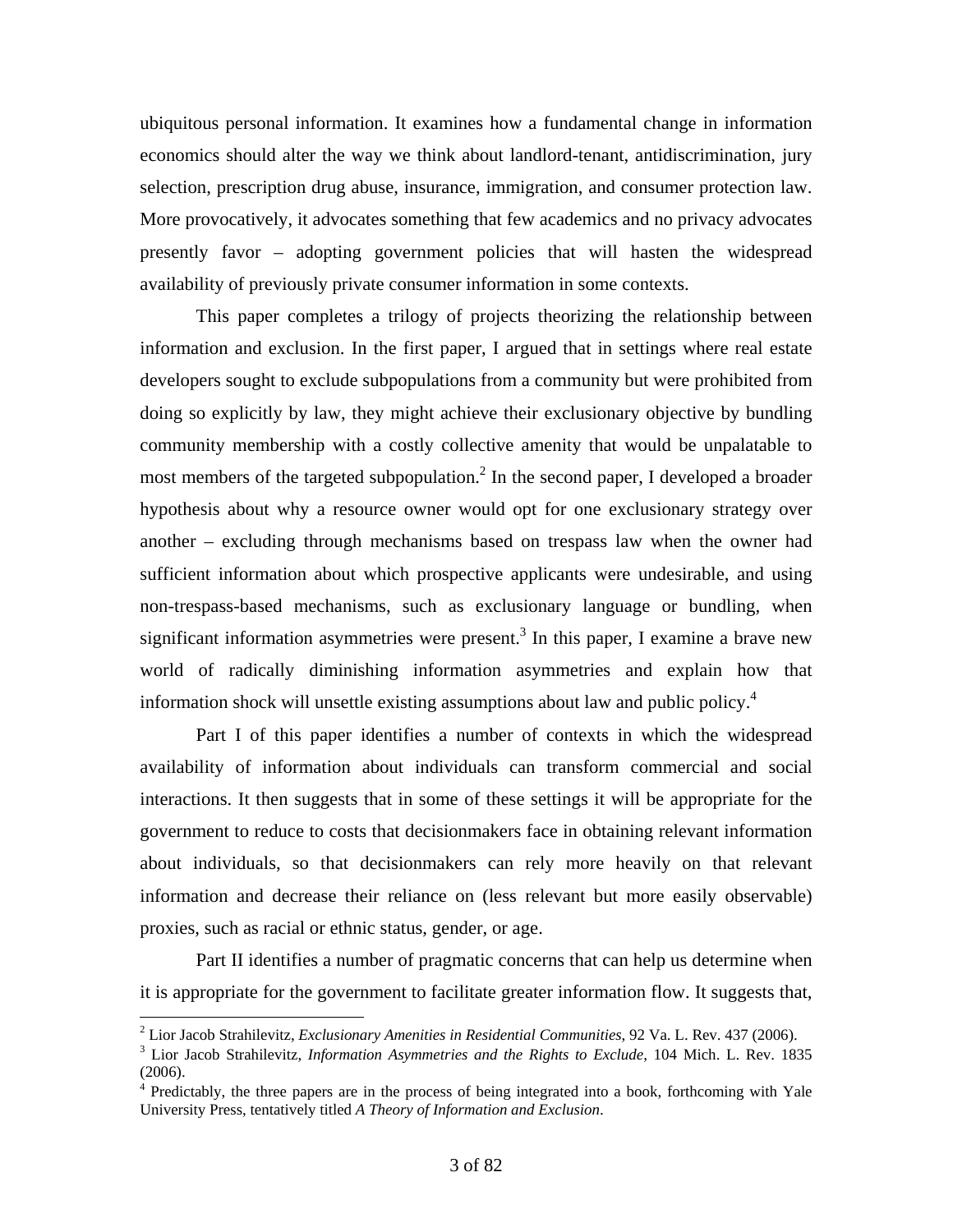ceteris paribus, it is desirable for the government to promote the publication of information about individuals when rational discrimination is common, but irrational discrimination is uncommon. The Part then briefly explores the challenges posed by false feedback or other forms of misinformation, and differentiates between those settings where the government should itself publish previously private information, and those in which it should facilitate the aggregation or standardization of data that other parties have acquired or published.

 Part III tackles a number of normative objections to the use of government information policy as a tool for tackling unlawful discrimination and other social ills. It notes that in some contexts, statistical discrimination must be tolerated, because society has determined that the information the decisionmaker would like to have is not information to which he ought to have access. It then discusses the distributive justice consequences of the information policy regime discussed herein, and explores whether information-based strategies for combating social ills. Finally, the part examines the desirability of living in a society where citizens' conduct is frequently evaluated and those evaluations are made widely available, with a brief discussion of the emerging pertinent empirical literature. A brief conclusion follows.

#### **I. The Reputation Revolution and the Law**

 One of the most significant developments in the industrialized world during the last decade has been the increased availability of information about individuals. Personal information that was once obscure can be revealed almost instantaneously via a Google search. The flea market transaction, in which a consumer had to hope that a vendor was trustworthy, has been largely displaced by the eBay auction, where a prospective bidder can review information about hundreds of the seller's prior transactions, in an effort to ensure that the seller is trustworthy, prompt, courteous, and the like. Anxious parents thinking about purchasing in an unfamiliar neighborhood can acquire information about all the registered sex offenders living nearby, complete with comprehensive information about their crimes, via a few keystrokes. Sizing up a potential blind date to get a sense of his peer group – a task that was once arduous and blatant – has now become easy and discreet, thanks to Facebook, Myspace, and similar social networking sites. A car seller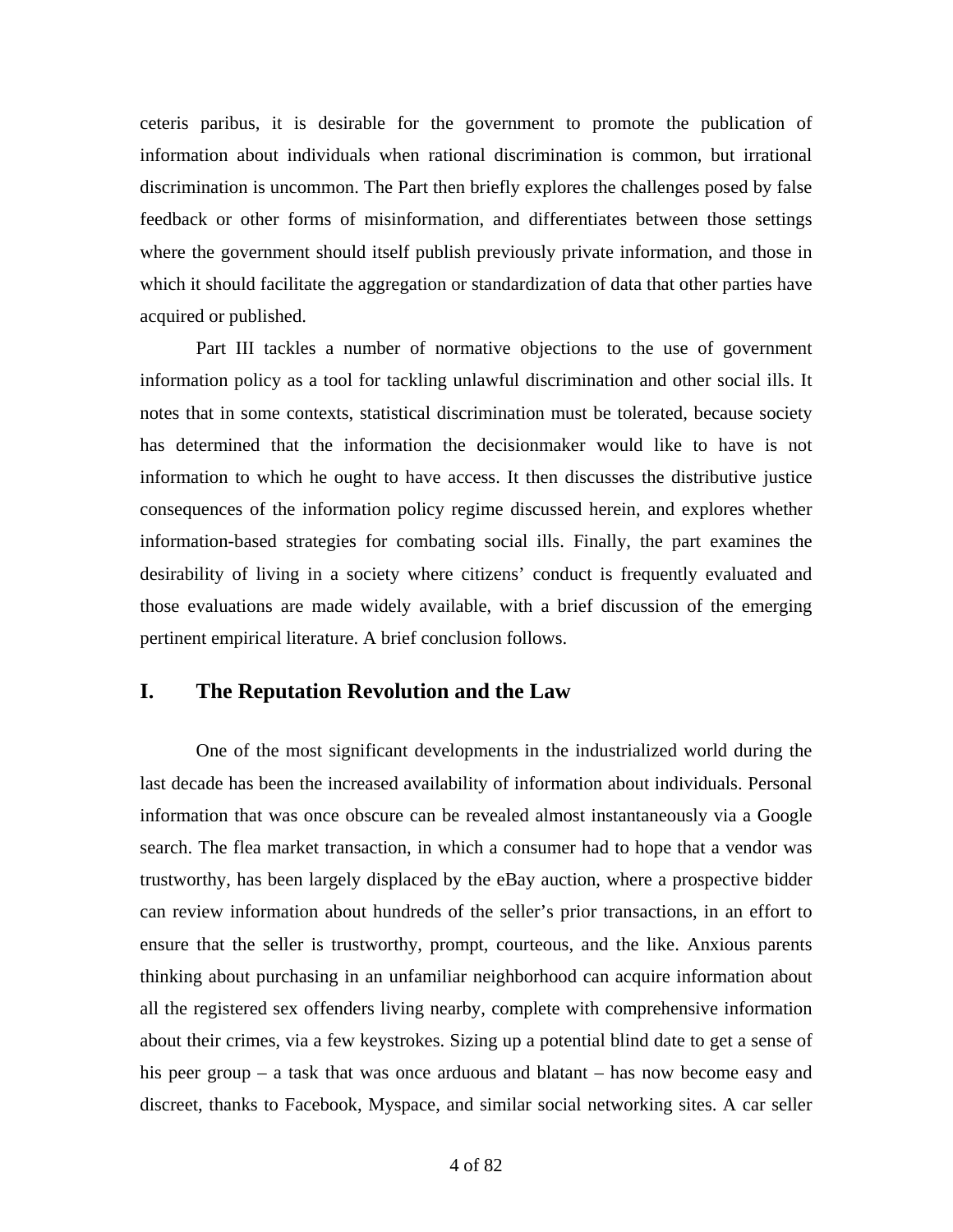can comfortably show a consumer a new car and let her drive it home, having paid for the vehicle with little or no money down, thanks to the comprehensive and nearly instantaneous credit checks that now take place on the dealer's lot. And we can even assess the credibility of people we have no expectation of ever meeting – the amateur movie critic on Netflix, the amateur book reviewer on Amazon, or the amateur commentator on Slashdot – I can look up their respective histories of movie, book, and article reviews, to see how seriously I should take their recent review of *Ratatouille, A Thousand Splendid Suns*, or a blog post reviewing the new iPod Nano. Reputation tracking technologies are being used to track customer's preferences and quirks, too. For example, *Open Table*, the popular online reservations system for restaurants, tracks dining patron tendencies – If I repeatedly show up late for reservations, *Open Table* will alert restaurateurs so that they know to expect me fifteen minutes *after* my stated reservation time.<sup>5</sup> In short, the anonymity and pseudonymity that once characterized our interactions with strangers is fading. I will refer to this change as the "reputation revolution."

 In the years ahead, it seems likely that existing imperfections in the reputation market will dissipate. For example, it is presently difficult for an individual to translate a strong offline reputation into a strong online reputation. eBay does not let users take their existing brick-and-mortar reputations into the online auction world. So, a well-established merchant in a small town with lots of satisfied customers providing her repeat business gets zero feedback points upon opening a new eBay account, just like everyone else. Because a strong feedback score permits a seller to obtain higher prices for sold goods,  $6\overline{6}$ the new entrant on eBay thus may have to sell goods with a discounted reserve price in order to build up the positive reputation that will allow her to compete effectively with established online sellers. This is a significant market inefficiency, and it will be surprising if the market does not address it. More precisely, we might expect to see metaranking sites that make reputation more readily transferable from one online forum to another, and between online and offline marketplaces. More radically, we might expect to

<sup>5</sup> Katie Hafner, *Service at Restaurants Changing Subtly with Online Information*, N.Y. Times, June 18, 2007, at C1.

<sup>6</sup> *See, e.g.*, Paul Resnick et al., *The Value of Reputation on eBay: A Controlled Experiment*, 9 Exp. Econ. 79, 80-81, 96 (2006).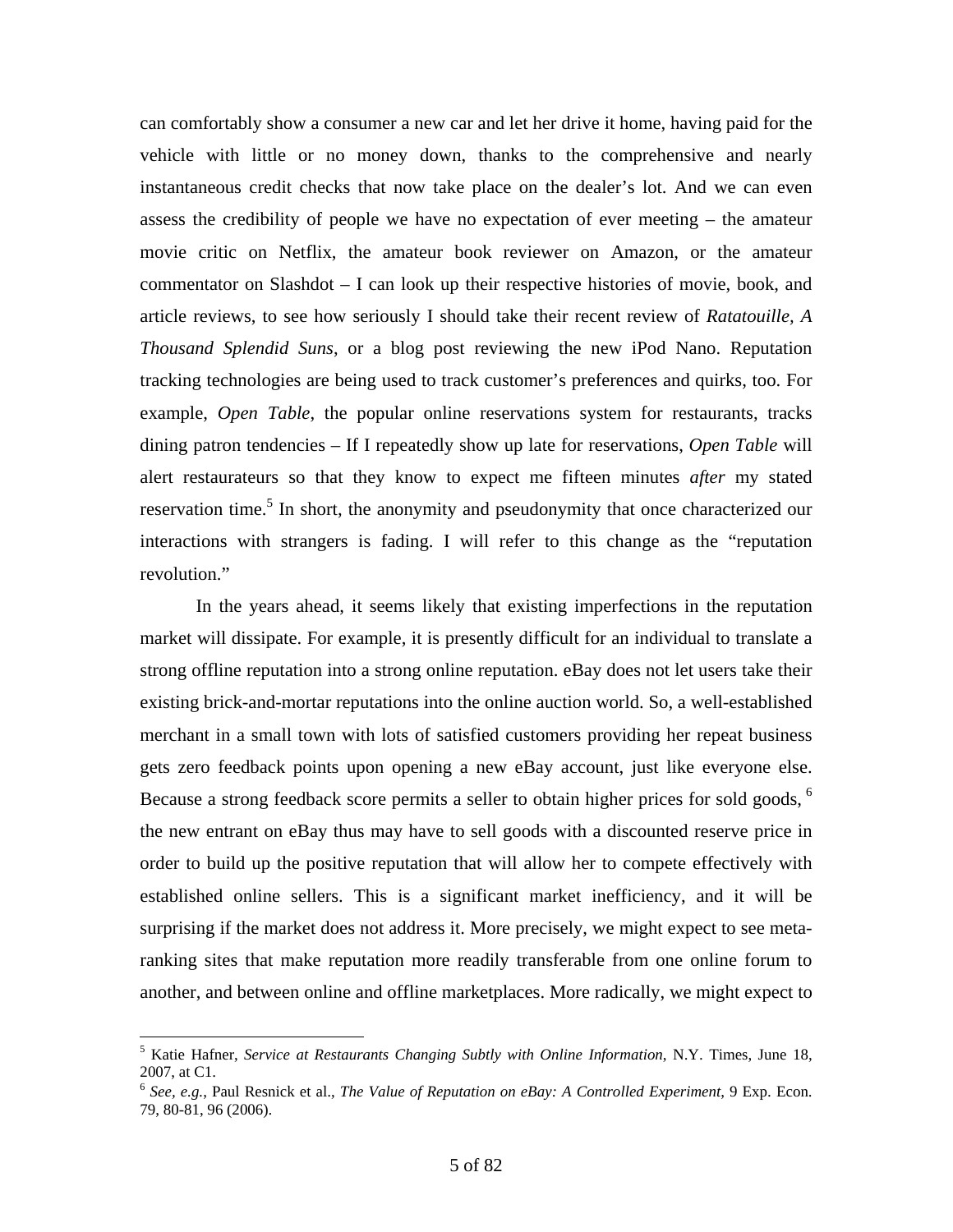see the emergence of services that track the reputations of individuals in comprehensive ways. Just as each American has a credit score that banks, lenders, landlords and others can access before determining whether and on what terms to do business with us, we can envision the emergence of "social credit scores," where individuals' personality traits are assessed, and translated into a profile that gauges trustworthiness, sociability, cooperativeness, and popularity based on data from a variety of online and offline resources. Such profiling already occurs – indeed, it is old news – in the online advertising realm.<sup>7</sup>

 As technologies improve, the reputation revolution has to potential to alter not only considered judgments with obvious economic and social consequences, like the decision to purchase a car, buy a home, go on a date, or acquire a pair of Nikes. In these settings we would hope that the decisionmaker will conduct some research before electing a course of action. In the near future, it is plausible that information about individuals will seep into interactions where it is presently unavailable. Such interactions require split-second decisions, but technologies being developed for the mass market will enable us to take advantage of the reputation revolution anyway in making those decisions. A concrete example will be useful.

 It is late at night, and an unaccompanied adult is walking home. There are no pedestrians or moving vehicles immediately visible, but a 24-hour pharmacy stands across the street. The adult suddenly sees a group of five male teenagers turn the corner. The teens are now walking directly toward the adult. Will the pedestrian cross the street, perhaps entering the pharmacy for a moment? The answer probably will depend on a series of proxies: What race are the teenagers? How are they dressed? How are they interacting with one another? In a split second, and with potentially high stakes, the first question may prove decisive in guiding the adult's response to this situation. The adult may well cross the street out of caution, and then feel ashamed after receiving quizzical or bemused looks from the probably harmless teenagers.

<sup>7</sup> *See, e.g.*, Wayne R. Barnes, *Rethinking Spyware: Questioning the Propriety of Contractual Consent to Online Surveillance*, 39 U.C. Davis L. Rev. 1545, 1550-57 (2006); Lee Kovarsky, Note, *Tolls on the Information Superhighway: Entitlement Defaults for Clickstream Data*, 89 Va. L. Rev. 1037, 1042-47 (2003); Brad Stone, *Myspace to Discuss Efforts to Customize Ads*, N.Y. Times, Sep. 18, 2007, at \_\_.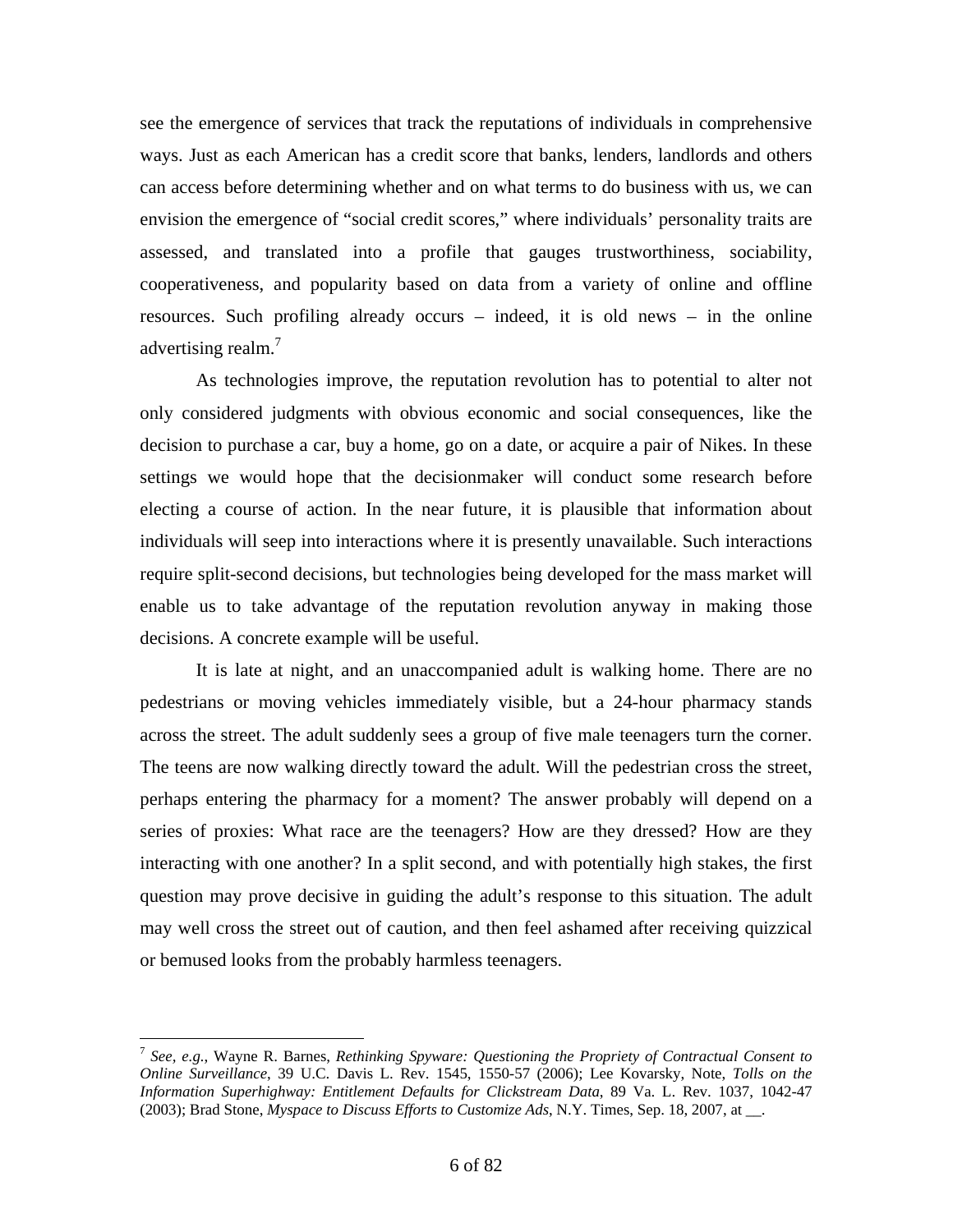Given presently available technology, we have a hard time understanding the application of a strategy to give the pedestrian more relevant information so he can rely less on race or wardrobe information. But wearable computers that are already being tested and rolled out permit precisely those types of calculations. In the past few years, our old-school cell phones have seen the addition of cameras, text-messaging, email capabilities, global positioning system, and mp3 player functionalities. In a few more years, they are likely to integrate impressive social networking capabilities as well. Computer scientists have now spent a decade researching, implementing, and writing about wearable communities, which employ ubiquitous computing resources to help provide individuals with information about the people and products around them.<sup>8</sup> These technologies have many functionalities, but among the most promising is an application of social networking sites like *Myspace* and *Facebook* into real space. In November of 2007, Google announced that it was spearheading an effort to bring next generation social networking software applications to smart-phones, and that 33 other technology firms, including Motorola, Samsung, Sprint, T-Mobile, eBay, and Intel, had pledged to cooperate in that effort.<sup>9</sup>

 If everyone is carrying around a wearable computer that can talk to everyone else's wearable computer, then at a moment's notice, I might be able to discern whether anyone else in a café has seen the movie I just saw.<sup>10</sup> While waiting in line at the grocery store or box office, I might be alerted to the presence of a friend-of-a-friend just behind me. That functionality is something that existing web sites like Dodgeball.com already enable. And given those existing technologies, it is a short leap to a world in which having told my wearable computer that I am looking for an electrician, I might learn that

<sup>8</sup> *See, e.g.*, ADAM GREENFIELD, EVERYWARE: THE DAWNING AGE OF UBIQUITOUS COMPUTING (2006); Marije Kanis et al., *Toward Wearable Social Networking with iBand*, CHI Conference Late Breaking Results 1521 (2005); Gerd Kortuem & Zary Segall, *Wearable Communities: Augmenting Social Networks with Wearable Computers*, Pervasive Computing 11 (Jan.-Mar. 2003); Steve Mann et al.*, Sousveillance: Inventing and Using Wearable Computing Devices for Data Collection in Surveillance Environments*, 1 Surveillance & Society 331 (2003); Michael Terry et al., *Social Net: Using Patterns of Physical Proximity over Time to Infer Shared Interests*, *Extended Abstracts of the ACM Conference on Human Factors in Computing Systems* 816 (2002). For a technical overview about various wearable community projects, see Roy L. Ashok & Dharma P. Agrawal 36 IEEE Computer 31 (Nov. 2003). The primary legal treatment of this subject is Jerry Kang and Dana Cuff's thoughtful article, *Pervasive Computing: Embedding the Public Sphere*, 62 WASH. & LEE L. REV. 93 (2005).

Miguel Helft & John Markoff, *Google Discloses Plans to Put a PC into Every Pocket*, N.Y. Times, Nob. 6, 2007, at C1.

<sup>10</sup> Kang & Cuff, *supra* note 8, at 131.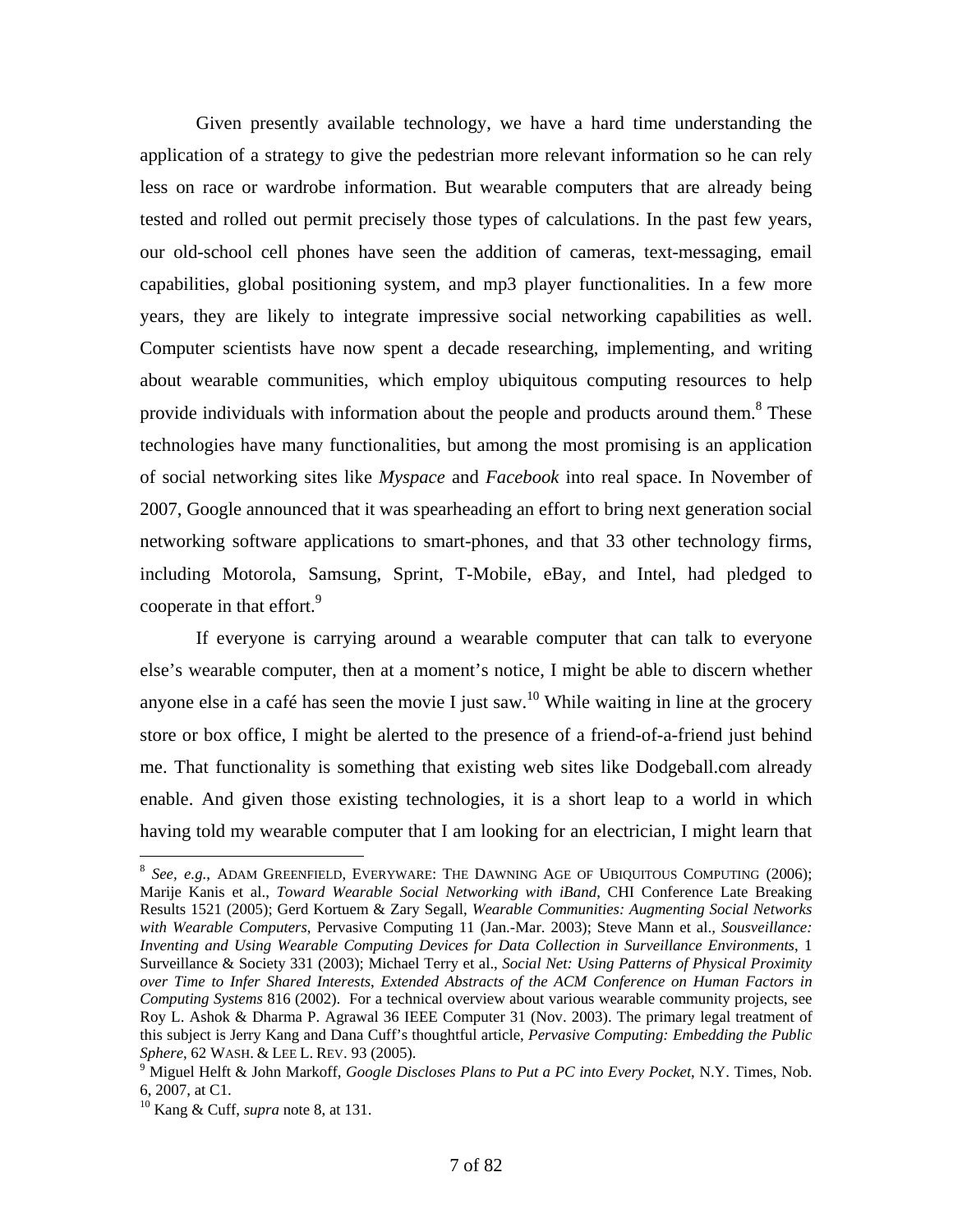there is an available electrician in aisle six at *Home Depot*, that a trusted colleague employed the electrician recently and rated his performance 9 out of 10, and that the electrician has experience doing the sorts of lighting rewiring jobs that I need done.

 These sorts of technologies can help us navigate the everyday snap judgments about how to interact with strangers on a mostly deserted block. My computer might tell me that the five youths approaching late at night are honors students or dropouts with long rap sheets.<sup>11</sup> And if my computer can tell me that, a police officer's wearable computer can tell him just as much, diminishing the likelihood of racial profiling and tragic mistakes.<sup>12</sup> My computer could tell me whether the individual who just cut me off on the freeway has a history of violence and vehicular collisions, or is a surgeon likely racing to the hospital. Summary statistics, much like eBay's reputation scores or Slashdot's karma points, could flash on my screen, to tell me that the teens are trustworthy and trusted by people I trust, but that the driver is someone with a violent temper who is best avoided.

 Of course, if it is late at night and I am being approached by teenagers with suspicious intentions, do I really want to be pulling out a portable computer and scanning at an eBay profile? If a taxi driver has to decide whether to pick up an African American pedestrian late at night, won't statistical discrimination always be more palatable than spending ten seconds evaluating the pedestrian's reputation score?

 These are fair questions, but they are ones with comforting answers – the problem raised by these examples have already been addressed in e-commerce. In e-commerce, automated negotiation protocols allow users who own devices that can communicate with other users' devices to set the parameters for such communication. For example, these

<sup>11</sup> *See* Kang & Cuff, *supra* note 8, at 133-34; *see also* Mark A. Blythe et al., *Little Brother: Could and Should Wearable Computing Technologies Be Applied to Reducing Older People's Fear of Crime*, 8 Pers. Ubiquitous Comput. 402, 407-12 (2004) (describing the potential for wearable computing technologies to address the information problems that underlie urban crime).<br><sup>12</sup> The People's Republic of China is beginning to use wearable computers and identity management

systems to help the police keep track of the government's contacts with its civilian population, as well as the citizenry's movements through public spaces. *See* Keith Bradsher, *China Enacting a High-Tech Plan to Track People*, N.Y. Times, Aug. 9, 2007, at \_\_. Less disconcertingly, Maryland is developing the capacity for police officers to conduct criminal background checks via squad-car based terminals, as well as enabling biometric identification. *See* Philip J. Weiser, *Communicating During Emergencies: Toward Interoperability and Effective Information Management*, 57 Fed. Comm. L.J. 547, 564 (2007).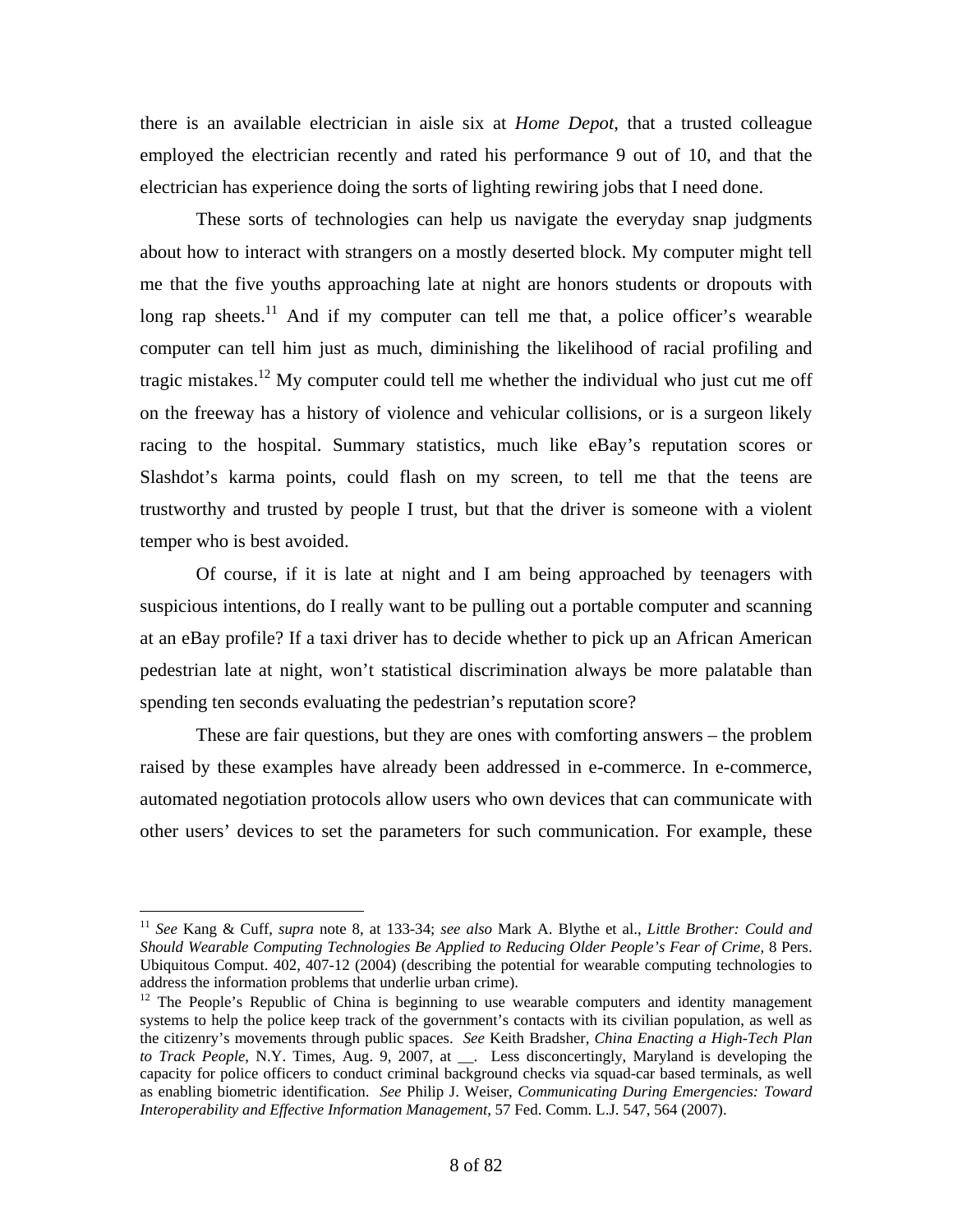protocols have been implemented in digital rights management,  $p3p$  systems, <sup>13</sup> and wearable communities. In such environments, automated negotiation lets users specify what levels of trust are necessary before their digital media device will download content from another device or web site; they permit users to identify in advance what privacyprotection characteristics a web site offers and only show users items for sale from web sites that meet the specified criteria; or they allow someone participating in a wearable community to request notification whenever someone else approaches whose wearable computer indicates specified attributes (unmarried, fellow Hoosier, Decembrists fan, etc.). Our hypothetical taxi driver might program his computer to notify him whenever a university student, nurse, or airline pilot seeking a cab is in the vicinity, but assign lower priority to taxi requests from those who are currently unemployed and provide an audible warning beep whenever a proximate convicted felon tries to hail a cab. Alternatively, the taxi driver might identify 50 cab drivers who he trusts, and pick up any passenger who had received positive feedback from any of those cab drivers.<sup>14</sup>

 Under the law, of course, a taxi company is a common carrier, with an obligation to provide service to everyone.<sup>15</sup> But let us not kid ourselves. Cab drivers routinely avoid picking up African Americans, often avoid serving African American neighborhoods entirely, and resist efforts to enforce antidiscrimination laws.<sup>16</sup> As we will see shortly, information asymmetries currently cause taxi drivers to sort on the basis of race and gender when picking up rides, penalizing both the African American male gang member and the African American male clergyman. A technology that allows sorting between gang members and clergymen makes the world a better place than the one in which we live, where the only decisionmaking factors available to the cab driver are the information revealed by quick visual inspection (race, gender, dress, etc.).

 To be sure, there are technological impediments and consumer preference impediments to the implementation of these technologies. Networking capabilities will

 $^{13}$  p3p stands for platform for privacy preferences.

<sup>&</sup>lt;sup>14</sup> He might well decide to extend the circle of trust by one degree – trusting favorable feedback from any of his 50 cabbie friends, or any of his 50 cabbie friends' friends – a community of interest that could well include many of the cab drivers in town.

<sup>15</sup> Ian Ayres et al., *To Insure Prejudice: Racial Disparities in Taxicab Tipping*, 114 Yale L.J. 1613, 1624 (2005).

<sup>16</sup> *See* Danita L. Davis, Note, *Taxi! Why Hailing a New Idea about Public Accommodation Laws May be Easier than Hailing a Taxi*, 37 Val. U. L. Rev. 929 (2003).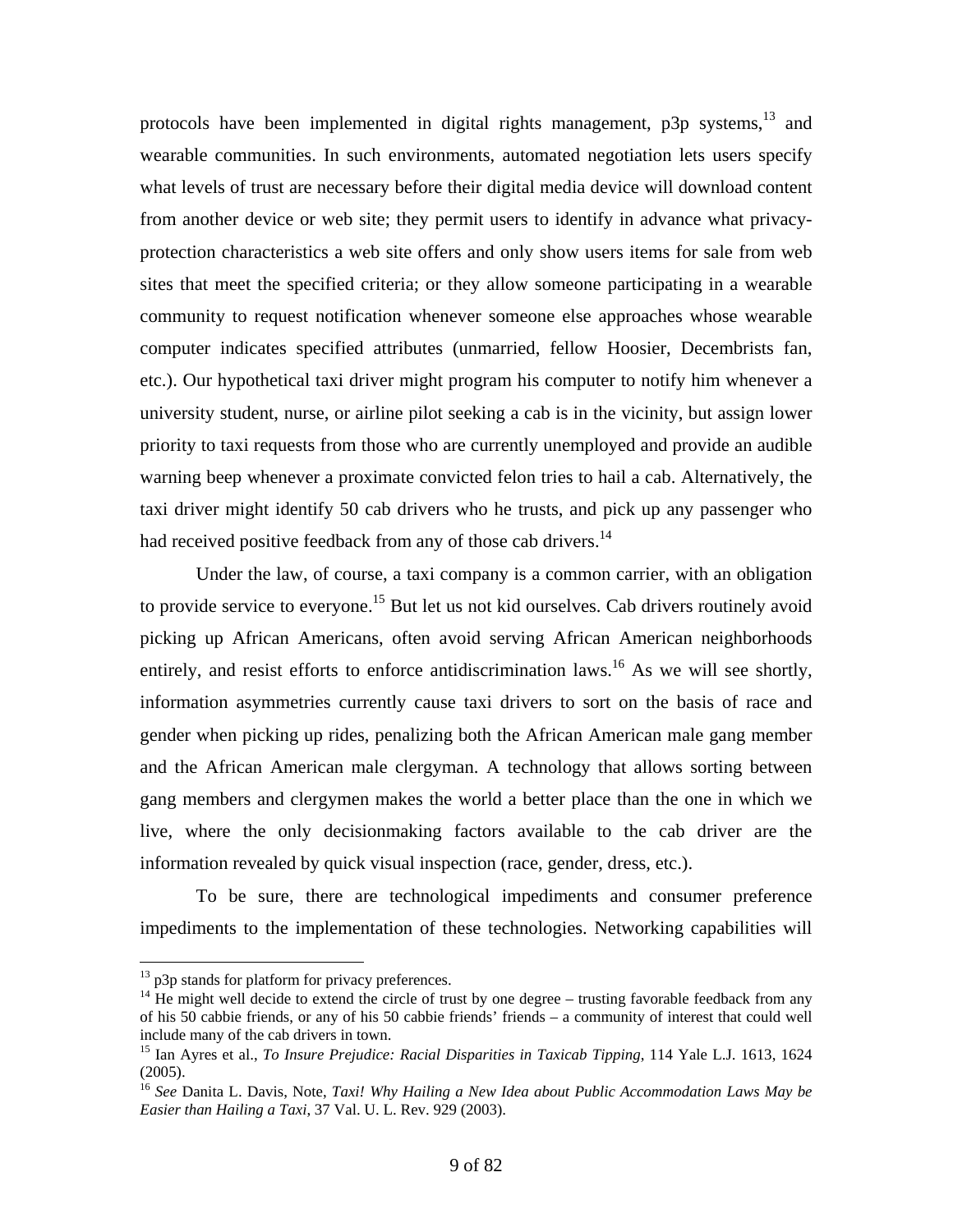have to improve somewhat, kinks will have to be worked out of the existing wearable computing operating software, and consumers will have to decide that the socialization gains from these technologies warrant the associated loss of privacy. No significant hypothesis in this paper depends on the successful implementation of each of these technologies. But the preceding discussion is designed to open the reader's eyes to the dramatic nature of the reputation revolution that has already occurred in the past decade and the non-fanciful possibility that equally dramatic changes lie ahead in the next ten years.

#### *A. Existing Scholarship on Consumer Information and Discrimination*

 The rise of social networking web sites, consumer information databases, Internet blogs, and online feedback systems have not made scholars who write about privacy law happy. In a series of books and articles, these scholars have bemoaned the disappearance of anonymity, the loss of autonomy, and the dangers of shame sanctions that have accompanied these trends.<sup>17</sup> One influential and important part of that critique began in 1993 with Oscar Gandy's book, *The Panoptic Sort*, 18 and remains vibrant and visible today thanks to work by David Lyon and other surveillance studies scholars.<sup>19</sup> According to Gandy and Lyon, the growth of technology-aided surveillance, consumer information databases, and other mechanisms for accessing increased information about individuals facilitates pernicious forms of discrimination – what Gandy calls "the panoptic sort" and Lyon calls "social sorting." It prevents governments from treating citizens alike, and

 $\overline{a}$ <sup>17</sup> See, e.g., DANIEL J. SOLOVE, THE DIGITAL PERSON: TECHNOLOGY AND PRIVACY IN THE INFORMATION AGE (2004); DANIEL J. SOLOVE, THE FUTURE OF REPUTATION: GOSSIP, RUMOR, AND PRIVACY ON THE INTERNET (2007); Julie E. Cohen, *Examined Lives: Information Privacy and the Subject as Object*, 52 Stan. L. Rev. 1373 (2000); A. Michael Froomkin, *The Death of Privacy?*, 52 Stan. L. Rev. 461 (2000); Oscar H. Gandy Jr., *Quixotics Unite! Engaging the Pragmatists on Rational Discrimination*, *in* Theorizing Surveillance: The Panopticon and Beyond 318 (David Lyon ed. 2006). Stan Karas, *Privacy, Identity, Databases*, 52 Am. U. L. Rev. 393 (2002); Matthew J. Hodge, Comment, *The Fourth Amendment and Privacy Issues on the "New" Internet: Facebook.Com and Myspace.Com*, 31 S. Ill. U. L.J. 95 (2006).<br><sup>18</sup> OSCAR H. GANDY, JR., THE PANOPTIC SORT: A POLITICAL ECONOMY OF PERSONAL INFORMATION (1993).

<sup>&</sup>lt;sup>19</sup> *See, e.g.*, THEORIZING SURVEILLANCE: THE PANOPTICON AND BEYOND (David Lyon ed. 2006); SURVEILLANCE AS SOCIAL SORTING: PRIVACY , RISK, AND DIGITAL DISCRIMINATION (David Lyon ed. 2003).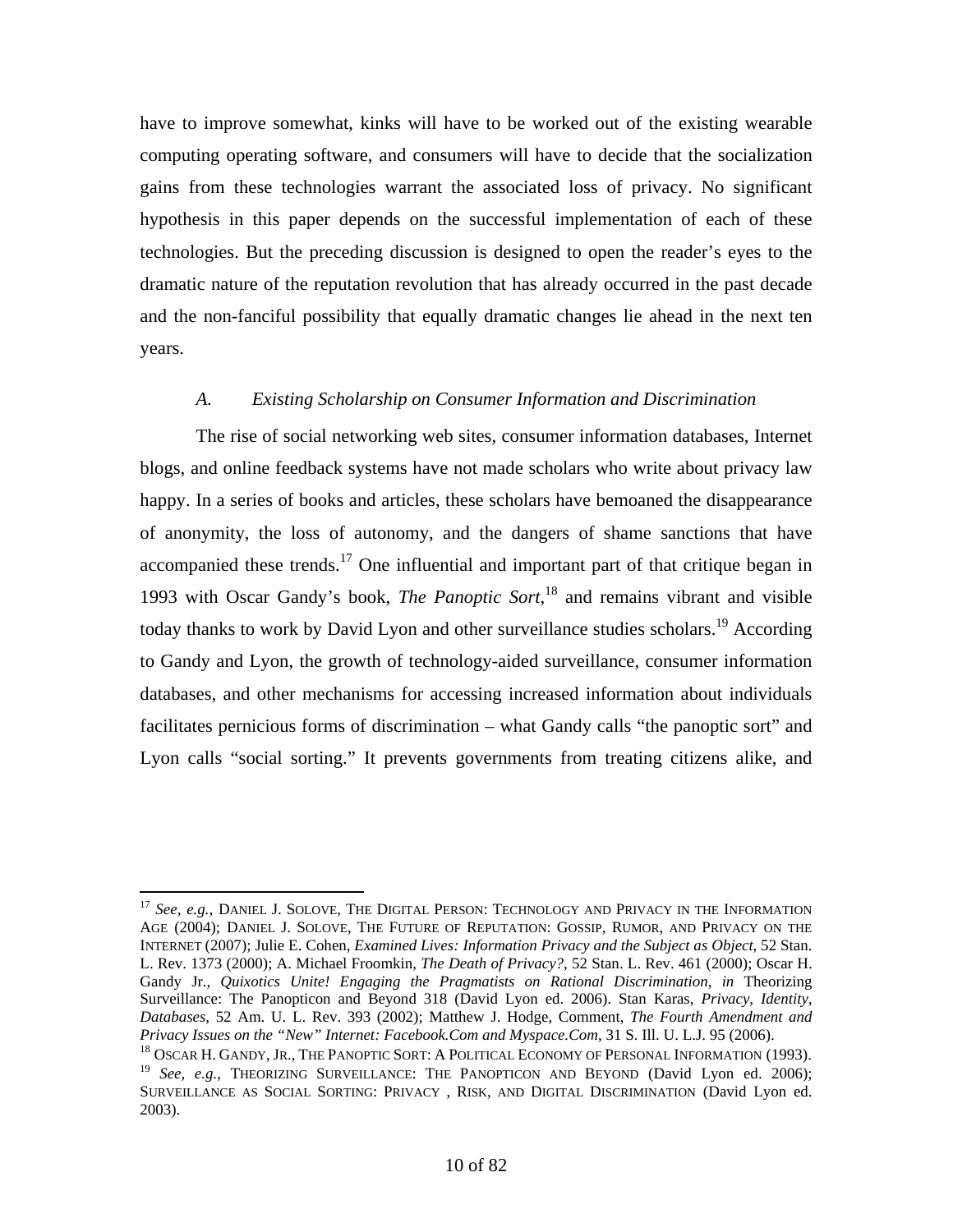similarly prevents firms from treating consumers as an undifferentiated mass. As a result, people are categorized, grouped, divided, and treated in disturbingly differential ways.<sup>20</sup>

 This paper argues that Gandy and Lyon misapprehend the relationship between discrimination and the availability of personal information. The increased availability of information about individuals will prompt some decisionmakers to shift from not sorting to sorting, as Gandy and Lyon argue. But it will prompt other decisionmakers to shift from sorting via problematic group-based stereotypes to less problematic, more individuated judgments. The key questions, as I explain below, are the magnitudes and social welfare consequences of the two relevant shifts.

 Before the developed world made heavy investments in its *reputational infrastructure*,<sup>21</sup> citizens and consumers were not treated equally. Governments sorted citizens and firms sorted consumers then, as now. The difference between our present age and prior epochs was not the temptation of sorting, but the basis for sorting. Lacking comprehensive consumer information databases, criminal history databases, Google searches, Myspace profiles, and the like, institutions interested in sorting used easily available criteria like race, gender, and age to sort Americans. When Gandy, Lyon, and other scholars writing in the surveillance studies tradition advocate greater privacy protections as a mechanism for decreasing discrimination, they (unwittingly) propose policies that will shift sorting techniques away from relatively unproblematic criteria like purchasing patterns, social affiliations, criminal histories, insolvency records, and Internet browsing behavior, back toward the old sorting standbys – race, gender, and age. Often, the choice is not between sorting and no-sorting; the economic and social gains from sorting are simply too great, and banning sorting in many contexts will be simultaneously costly and not terribly effective. Rather, the real choice is between sorting on the basis of uncomfortable criteria and sorting on the basis of obnoxious and distasteful criteria.

 This section takes stock of the enormous changes that industrialized democracies have seen in the past couple of decades, and asks, in a systematic and sustained way,

<sup>20</sup> *See* GANDY, *supra* note 18, at 71-93; David Lyon, *Surveillance as Social Sorting: Computer Codes and Mobile Bodies, in* SURVEILLANCE AS SOCIAL SORTING, *supra* note 19, at 13, 13-28.<br><sup>21</sup> Reputational infrastructure consists of the technologies that enable information about individuals' actions

and reputations to circulate efficiently among members of society.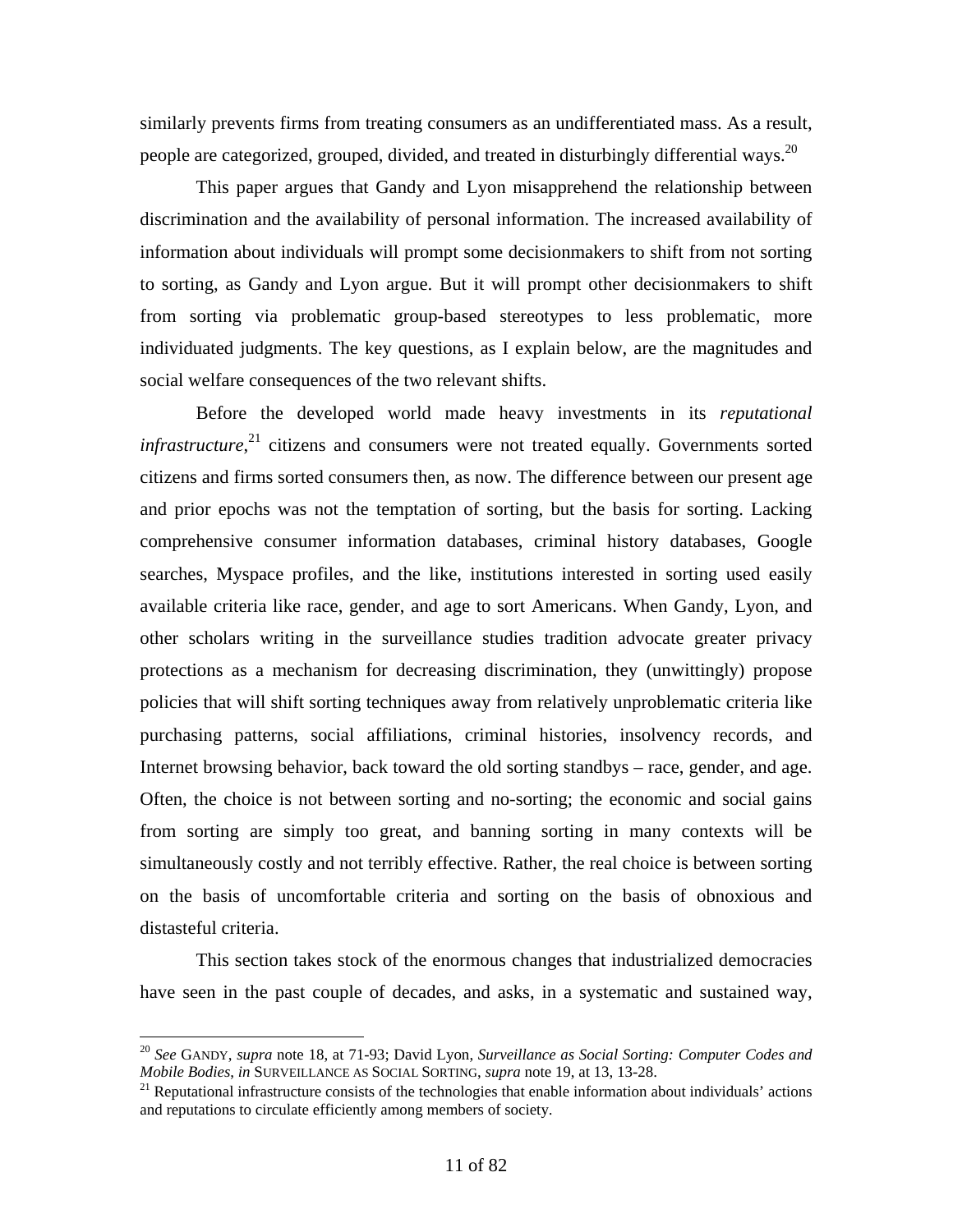what the law should do to respond to those changes. It explores how the widespread availability of information about individuals has already transformed the landlord tenant market, and then analyzes the law's initial responses to this revolution in the context of employment discrimination, jury selection, medical treatment decisions, immigration law, consumer protection law, and the law of defamation. In all these settings, courts and policymakers are beginning to confront the new informational environment, but have not fully thought through its implications for legal doctrine and policy. The discussion illustrates that context matters, such that the law's optimal response in one racial discrimination context – hiring – should differ from its response in another racial discrimination context – jury selection.

#### *B. Landlord-Tenant Law*

 Before looking forward it is always wise to look back. The reputation revolution transformed the landlord-tenant market long before it altered many other aspects of economic life. A brief case study will illustrate the basic trend that this paper describes: reliance on poor sorting proxies when accurate proxies are costly to obtain, a shift to reliance on those accurate proxies when the cost of obtaining high-quality information drops, and a myopic reaction by policymakers who failed to anticipate the consequences of the reputation revolution. Reforms designed to protect down-on-their-luck tenants from landlord abuses in the 1960's have, ironically, relegated some current tenants to a reputational underclass, whose members have a hard time renting decent units even after achieving some measure of financial stability. But I am getting ahead of myself. Let us begin with an anecdote that underscores how freely circulating personal information affects the rental market.

 During the 1970s and 1980s, it was not unusual for landlords in New York City to refuse to rent apartments to lawyers.<sup>22</sup> At first blush, this seems like an odd trend. Us lawyers may be loathed by the public, but we typically bring home a nice paycheck. A New York City landlord who refused to rent to lawyers would be depriving himself of many prospective, well-heeled tenants. The explanation for this seemingly irrational landlord conduct was a proxy story. As one landlord explained to a New York court, his

<sup>22</sup> *See* JESSIE DUKEMINIER ET AL., PROPERTY 382 (6th ed. 2006) and sources cited therein.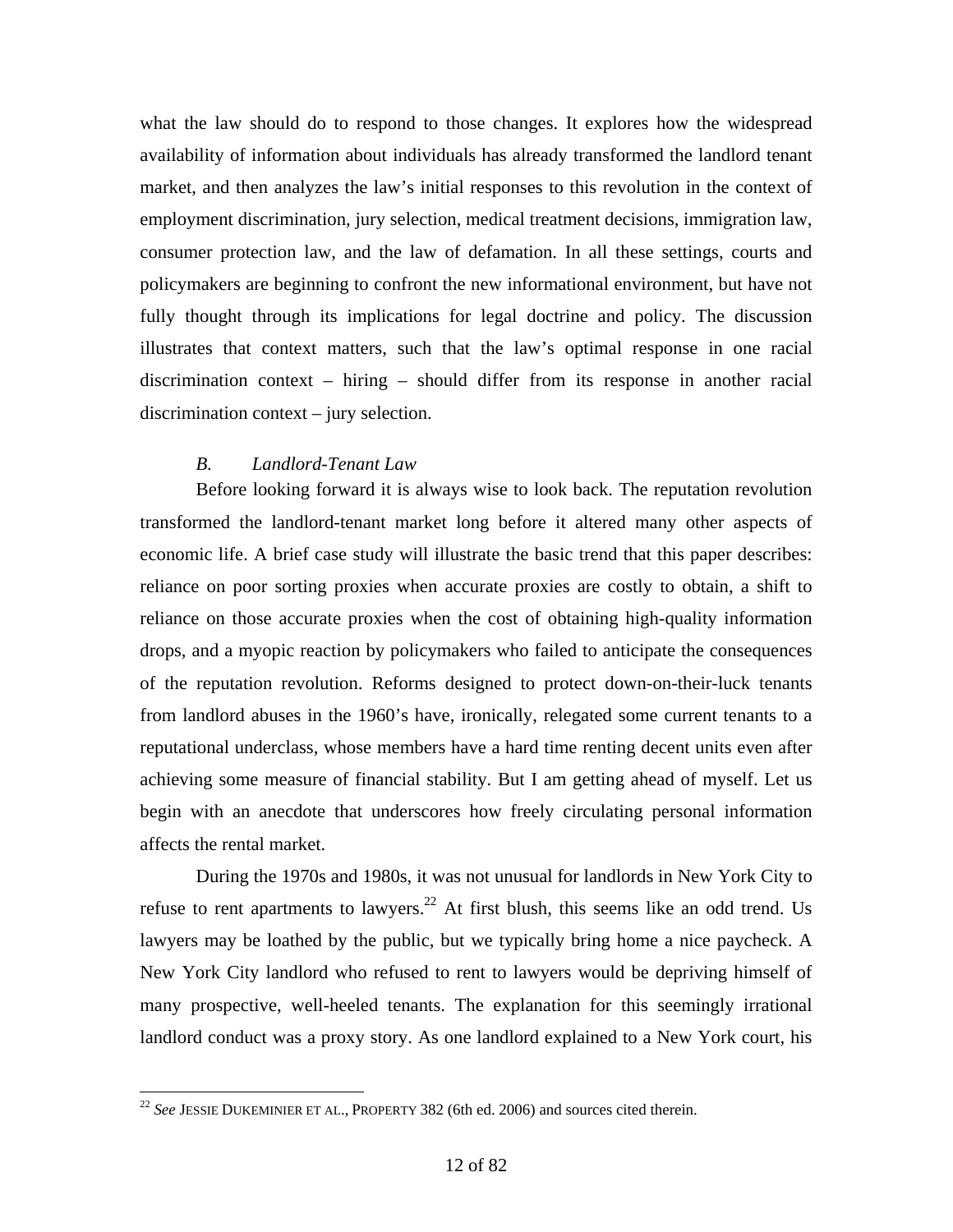refusal to rent an apartment to a qualified attorney applicant was based on his preference for "a person who was likely to be less informed and more passive" rather than someone "attuned to her legal rights."23 That court noted that lawyers were not a protected class under fair housing laws, and therefore ruled in the landlord's favor.<sup>24</sup> It took nine years, but New York City eventually prohibited discrimination in the housing market on the basis of profession, at the urging of lawyers who had similar troubles finding rental units in the city. $25$ 

 The 1986 enactment of New York City's profession-based fair housing protections did not prompt the city's landlords to wave the white flag on tenant screening. Landlords still wanted to screen out those tenants who seemed likely to invoke their rights under New York's landlord-tenant laws. Some landlords responded by continuing to avoid renting to lawyers, but offering instead some pretext – new or old.<sup>26</sup> But other landlords stopped relying on profession-as-a-proxy, and started relying on involvement in prior litigation as a proxy for litigiousness. Information brokers began data-mining state and municipal court records, hoping to identify tenants who had been involved in landlord-tenant litigation of any sort.<sup>27</sup> Tenants who have gotten themselves involved in such litigation were essentially blacklisted by those landlords.<sup>28</sup> In such a world, even tenants who had won suits against their landlords face a difficult time obtaining housing. As the founder of a tenant screening company told the *New York Times*, "It is the policy of 99 percent of our customers in New York to flat out reject anybody with a landlordtenant record, no matter what the reason is and no matter what the outcome is, because if their dispute has escalated to going to court, an owner will view them as a pain."<sup>29</sup> In

<sup>&</sup>lt;sup>23</sup> See, e.g., Kramarsky v. Stahl Mgmt, 401 N.Y.S.2d 943, 944-45 (Sup. Ct. 1977).<br><sup>24</sup> Id. at 945.<br><sup>25</sup> DUKEMINIER ET AL., *supra* note 22, at 382-83.<br><sup>26</sup> A 2006 New York Times article mentions continuing discrimination (too litigious) and musicians (too loud)." Teri Karush Rogers, *Only the Strongest Survive*, N.Y. TIMES, Nov. 26, 2006, at 1.

<sup>&</sup>lt;sup>27</sup> ROBERT C. ELLICKSON, ORDER WITHOUT LAW: HOW NEIGHBORS SETTLE DISPUTES 277 (1991); Mary B. Spector, *Tenants' Rights, Procedural Wrongs: The Summary Eviction and the Need for Reform*, 46 WAYNE L. REV. 135, 181-82 (2000).

 $^{28}$  Rogers, *supra* note 26, at 1.

 $^{29}$  *Id.*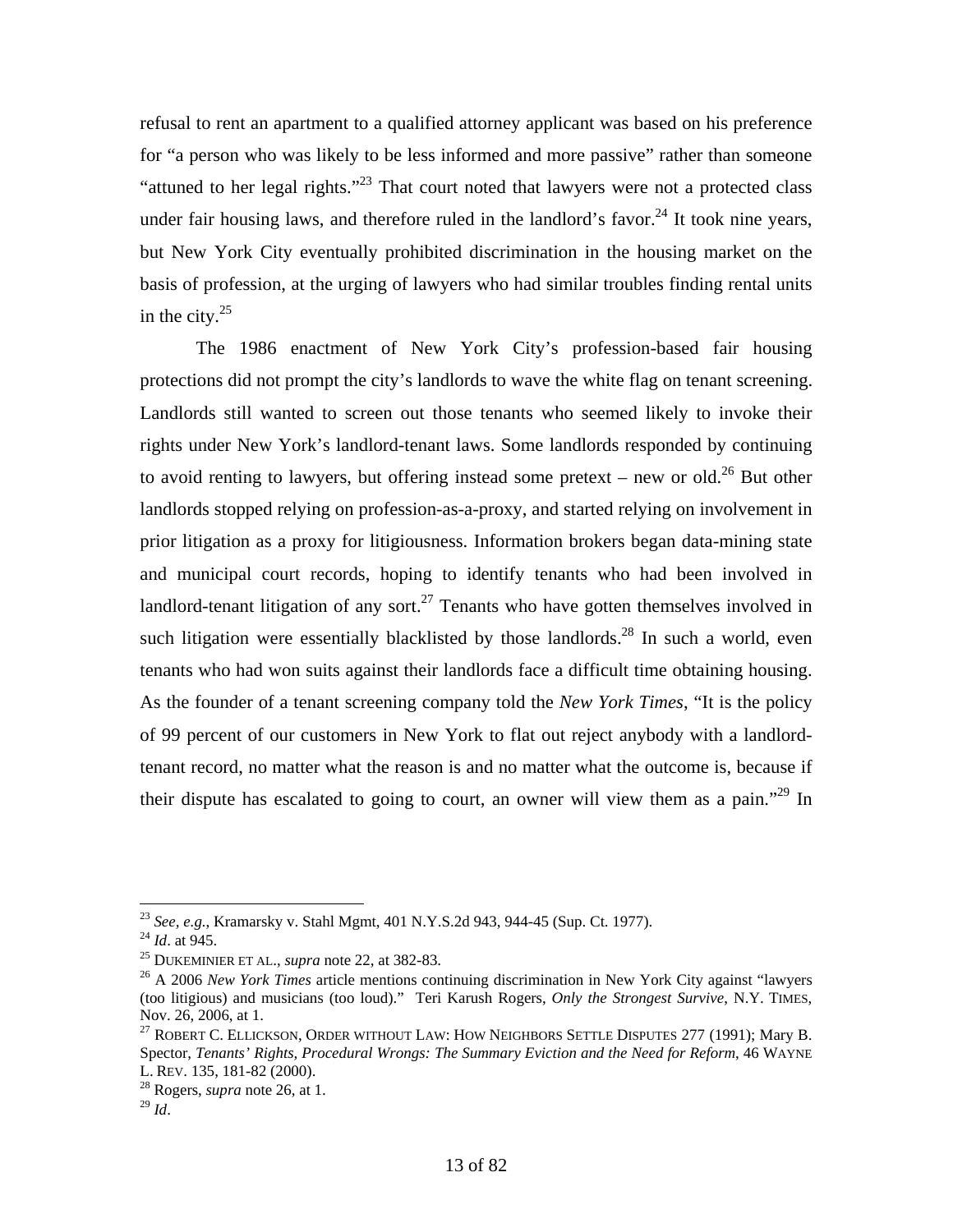New York, at least, even sex offenders seem to have an easier time finding a place to live. $30$ 

 On one account tenant screening services are popular in New York precisely because landlord-tenant regulations in that city slant so heavily in the direction of tenants.<sup>31</sup> Faced with high eviction and litigation costs, landlords devote more resources to trying to screen out prospective tenants who pose heightened risks of future legal entanglements. This screening presents a social problem, because society has an interest in ensuring that the landlord-tenant laws are enforced, and the common law system requires the help of plaintiffs who generate appellate cases, the resolution of which will clarify the law. $32$  Landlord-tenant law, as it exists in ordinances and case law, bears little resemblance to the set of rules that govern every day relations between landlords and tenants. The reputational consequences of involvement in litigation are so severe that a rational tenant should often elect not to seek enforcement of the substantive entitlements provided by formal law. In this environment, it is safe to wonder whether landlord-tenant clinics should even exist in their current form. Shouldn't a legal aid attorney advise an indigent client that involvement in landlord-tenant litigation is likely to be counterproductive in the long run? Pro-tenant regulations, in short, might not make tenants better off, though they do seem to improve the lot of tenant screening firms.

 This dynamic explains why some of the landlord-tenant reforms of the 1960s and 1970s, which were supported by well-meaning tenants' rights advocates, may have ultimately backfired. One such reform is the prohibition on self-help evictions by landlords and tenants. At common law, landlords were able to evict tenants who had violated the terms of their lease, provided that the landlords did not use excessive or unreasonable force.<sup>33</sup> Beginning in the 1960s, a legal reform effort was begun by tenant advocates who argued that legal process should be the exclusive means of ousting a

 $^{30}\,$  Id.

 $31$  *Id.* 

<sup>&</sup>lt;sup>32</sup> Rudy Kleysteuber, *Tenant Screening Thirty Years Later: A Statutory Proposal to Protect Public Records, 116 YALE L.J. 1350, 1363-64 (2007).* 

*Records*, 116 YALE L.J. 1350, 1363-64 (2007). 33 DUKEMINIER ET AL., *supra* note 22, at 408; Kara B. Schissler, Note, *Come and Knock on Our Door: The Fair Debt Collection Practices Act's Intrusion into New York's Summary Proceedings Law*, 22 CARDOZO L. REV. 315, 328-29 (2000).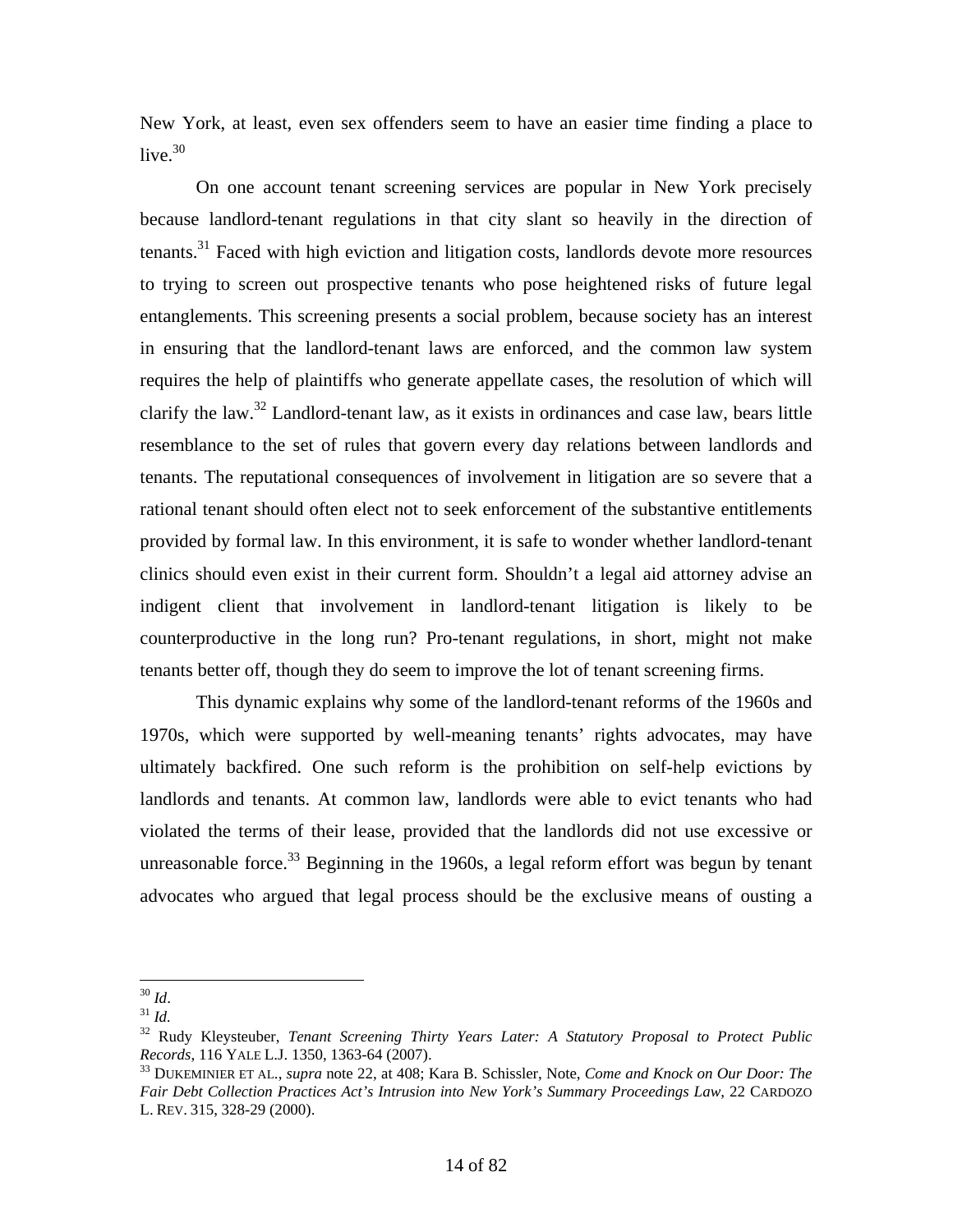tenant in possession.<sup>34</sup> That reform movement was premised on the view that self-help evictions tend to spark violence between the landlord and tenant, and that unless checked by the courts, some landlords would evict tenants who had a legal right to remain on the premises.35 Although some states still permit self-help by landlords, their ranks have been shrinking, and even the jurisdictions that permit landlords to use reasonable force in selfhelp evictions have defined "reasonable force" so narrowly that self help has become a "theoretical but not a practical alternative."<sup>36</sup>

 The movement to prohibit self-help evictions by landlords has long had a few critics, with the most prominent ones suggesting that landlords would pass the high costs of judicially evicting deadbeat tenants onto the tenants who paid their bills on time.<sup>37</sup> Some passing on of these costs undoubtedly occurs, but the reputation revolution suggests a deeper criticism of the prohibitions on landlord self help. Eviction via self help typically creates no public records. Courts are not involved in a self-help eviction, and a landlord has no economic incentive to report such a dispossession to a credit bureau or any other information broker.<sup>38</sup> Evictions via summary proceedings, on the other hand, necessarily generate public records, and it is those public records that will prove so damaging to a tenant the next time he or she tries to rent an apartment. From the perspective of facilitating tenant rehabilitation and second chances, a law prohibiting self help by landlords will prove counterproductive. Many tenants who have trouble making rent payments will fail to appreciate the reputational repercussions of involvement in summary proceedings. For these tenants, the law's prohibition on self help can be a particularly raw deal. This is a point overlooked by defenders of the prohibition on selfhelp. $39$ 

<sup>34</sup> *See, e.g.*, Duncan Kennedy, *The Limited Equity Coop as a Vehicle for Affordable Housing in a Race and*  Class Divided Society, 46 How. L.J. 85, 104 (2002).<br>
<sup>35</sup> See, e.g., Berg v. Wiley, 264 N.W.2d 145 (Minn. 1978).<br>
<sup>36</sup> DUKEMINIER ET AL., *supra* note 22, at 408.<br>
<sup>37</sup> See, e.g., James J. White, *The Abolition of Self-He* 

L. Rev. 503, 522-24 (making this argument in the context of chattel property); *cf*. Chicago Board of Realtors v. City of Chicago, 819 F.2d 732, 741 (7th Cir. 1987) (Posner, J.) (suggesting that legal reforms designed to help tenants are often counterproductive for this reason).

<sup>&</sup>lt;sup>38</sup> Indeed, assuming the absence of repeat-player interactions among landlords, the landlord may have an incentive to suppress information about a self-help eviction, so as to inflict an undesirable tenant on competitors.

<sup>39</sup> *See, e.g.*, Daphna Lewinsohn-Zamir, *In Defense of Redistribution through Private Law*, 91 Minn. L. Rev. 326, 381-83 (2006).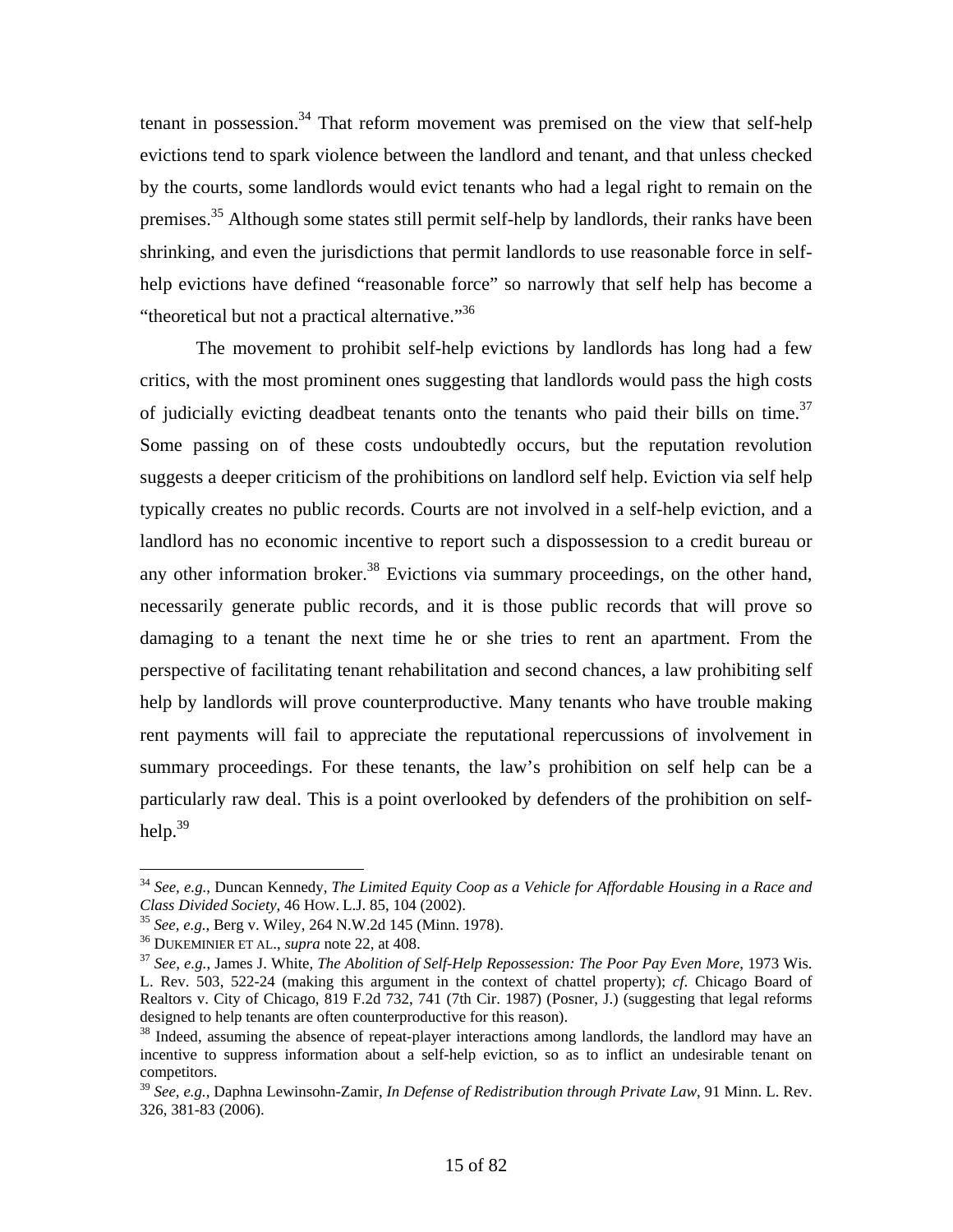Tenants' rights advocates who appreciate the ways in which earlier reforms have produced unintended consequences are not powerless to address this situation. If society believes that second chances are important in the landlord-tenant context, then it might require that information about involvement in landlord-tenant litigation be purged from consumers' credit reports after a relatively brief period of time. Currently, the Fair Credit Reporting Act requires that information about someone's involvement in landlord-tenant litigation be removed from his credit report after seven years.<sup>40</sup> But a seven-year cloud on one's suitability as a tenant will still impose substantial harms on tenants who become involved in litigation. During the 1990s, California tried to address this broader concern legislatively, prohibiting credit reporting agencies from including information about a tenant's involvement in landlord-tenant litigation where the tenant was the prevailing party. Alas, this legislation was invalidated by the courts on First Amendment grounds.<sup>41</sup> In short, legislators cannot easily prevent landlords from receiving information about tenants' prior involvement in litigation. They can try to ban landlords from acting on that information, but the enforcement of such prohibitions, like the enforcement of other antidiscrimination provisions that regulate decisionmakers' behavior, will be spotty, expensive, and prone to false positives.

 Let us survey landlord-tenant law in the twenty-first century. Tenant background checks have gotten so cheap that for many tenants, involvement in litigation of any sort will place meaningful constraints on their future ability to obtain rental housing. These tenants' apartment search costs will be very high, since landlords do not advertise their unwillingness to rent to people who have previously been involved in litigation. Assuming non-trivial vacancy levels, some landlords will be willing to rent to those who have been evicted in summary proceedings or sought to vindicate their legal rights, but only after extracting higher rents and security deposits. In such a world, the only tenants who should be willing to defend their rights in court are those who have previously

 $^{40}$  15 U.S.C. § 1681(b) (2000).

<sup>41</sup> *See* U.D. Registry, Inc. v. State, 40 Cal. Rptr.2d 228, 233 (Ct. App. 1995), *holding reaffirmed by* U.D. Registry, Inc. v. State, 50 Cal. Rptr.3d 647, 667 (Ct. App. 2006). The latter *U.D. Registry* court nevertheless upheld California's similar "security freeze" legislation. Its basis for distinguishing the two cases was entirely unconvincing – the idea that preventing identity theft is a compelling government interest, but ensuring that tenants are able to exercise their rights under the law without fear of subsequent discrimination in the housing market is not a compelling interest. 50 Cal. Rptr.3d at 667.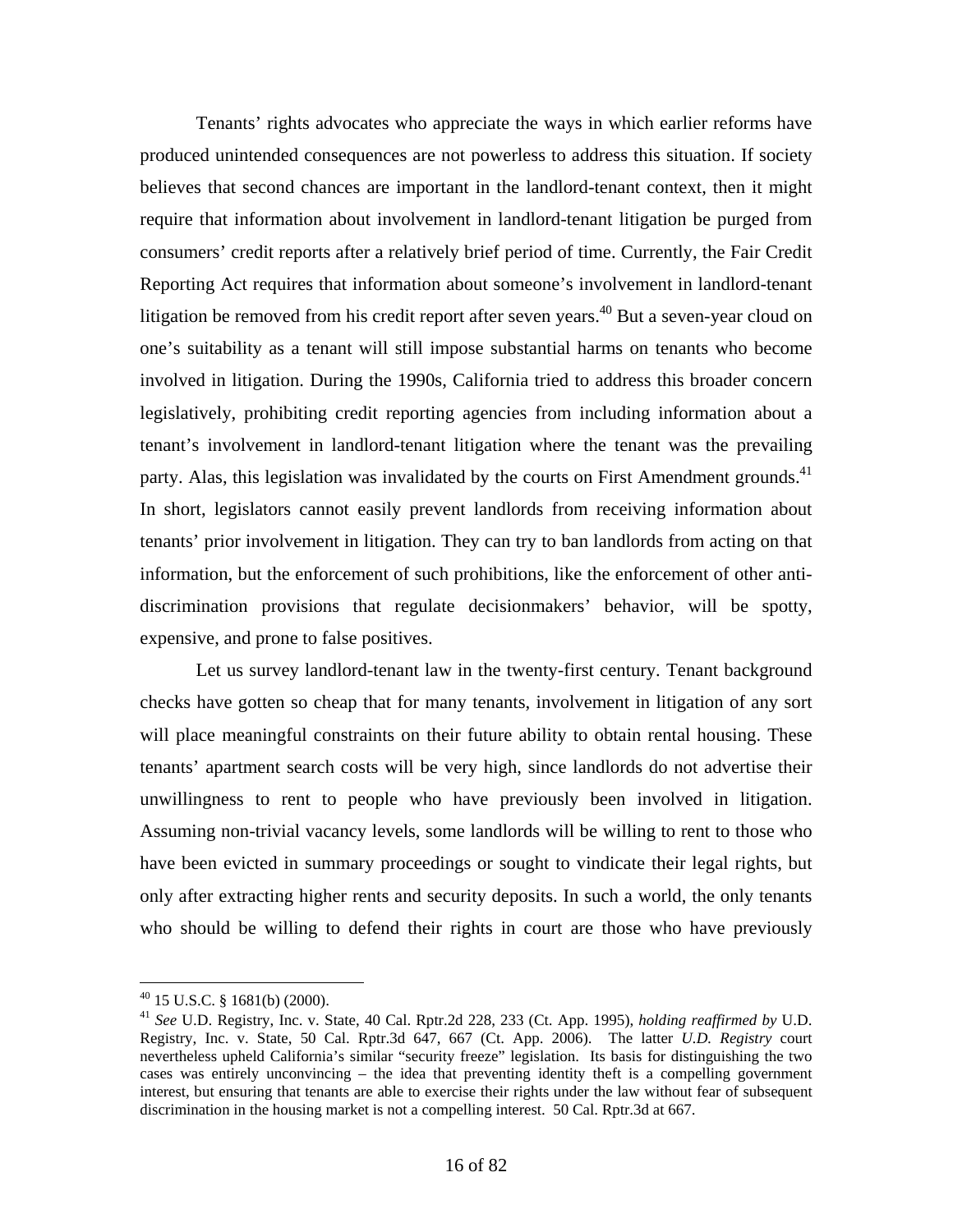litigated and those with the ability to purchase housing. It seems like a hopeless world for a tenants' rights advocate. But such an advocate should not lose all hope.

 There are two sides to every reputational coin, and that is equally true of this particular doubloon. Just as a substantial market has developed for tenant screening services, the market has also produced clearinghouses for information about landlords' reputation. In a prior era, these were confined mainly to university housing offices, where students could swap stories about the good, bad, and ugly landlords.<sup>42</sup> And in markets where prospective tenants often hire brokers to assist in their searches, brokers who depend on repeat business and positive word of mouth will have an incentive to learn which landlords behave inappropriately. Not surprisingly, the Internet has given rise to far more sophisticated resources for tenants. The most encouraging among them is Apartmentratings.com, a web site that contains tens of thousands of landlord ratings, written by current and former tenants. This and some similar web sites provide a wealth of information that would not easily be discerned in their absence, and their existence gives tenants some recourse in dealing with recalcitrant or bullying landlords.<sup>43</sup> To the extent that web sites like these are used by prospective tenants, landlords should fear developing a reputation for unfair or overly aggressive behavior. The best check on landlord misbehavior is probably not the threat of a lawsuit by the tenant, but the threat of a series of complaints by aggrieved and eloquent tenants.

 At present, an information asymmetry exists. Apartmentratings.com is not as extensive or reliable as web sites that monitor hotels and restaurants, like tripadvisor.com. Impressionistic evidence suggests that it is underutilized, and that the web site devotes fewer resources than tripadvisor does to ensuring that actual tenants (as opposed to landlords and their kin) are responsible for the reviews that appear therein. But as landlord-tenant law recedes into the background, we can expect that the demand for services like apartmentratings.com will expand, and this added demand will induce Apartmentratings.com to provide a better service or be driven out by competitors offering a superior product.

<sup>&</sup>lt;sup>42</sup> Ellickson, *supra* note 27, at 277.

<sup>&</sup>lt;sup>43</sup> Similar websites that deal with the purchase of real estate, like Curbed's New York, San Francisco, and Los Angeles sites, are transforming the market for homes. *See* Brad Reagan, *The Dirt on the Neighbors*, Smart Money 110-113 (Oct. 2007).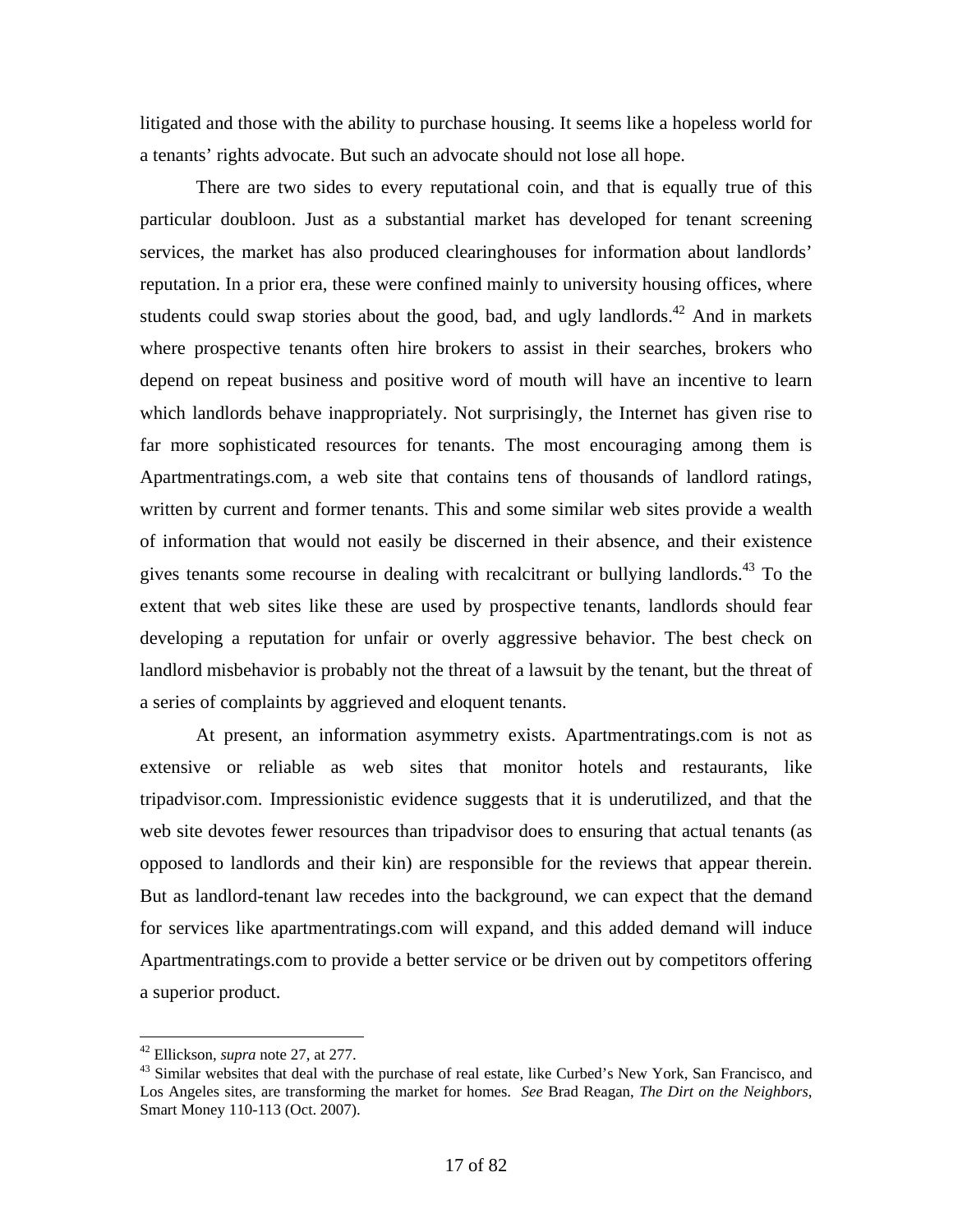Summarizing the landlord-tenant market, then, we see themes playing out that will become familiar refrains as you proceed through this paper. Where information costs are high, landlords will use rough proxies, like occupation, to sort out litigious or otherwise undesirable prospective tenants. As reputational information becomes far more widely available through commercial data brokers, landlords reduce their reliance on these proxies and begin blacklisting those prospective tenants with previous involvement in litigation. As a result of this transformation, landlord-tenant reforms designed to help tenants and constrain landlords have actually had the opposite effect, creating far more extensive public records of litigation that have tarred some tenants with undesirable status. In the short term, the result is tenant litigants being surprised by the reputational implications of trying to vindicate their rights through legal process. In the long run the effect will be a substantial deterrent to litigation in the landlord-tenant arena. This deemphasis on litigation may be tolerable, however, if existing resources designed to track and monitor landlords' reputations become more reliable and widely used.

#### *C. Antidiscrimination Law*

1

 There are two basic forms of discrimination: animus-based discrimination and statistical discrimination. Animus-based discrimination occurs when an individual treats members of a group differently because of (conscious or unconscious) antipathy toward that group. Statistical discrimination arises occurs when an individual treats members of a group differently because he believes that group membership correlates with some attribute that is both relevant and more difficult to observe than group membership.<sup>44</sup> Someone engaged in statistical discrimination would not harbor any ill will toward members of the group against which he is discriminating, beyond the belief that membership in that group correlates with some undesirable characteristic. To continue with our first example, a landlord who refuses to rent to lawyers because he fears litigious tenants and thinks lawyers are more likely to be litigious is engaging in statistical

<sup>44</sup> See Stewart Schwab, *Is Statistical Discrimination Efficient?*, 76 Am. Econ. Rev. 228 (1986); David S. Strauss, *The Law and Economics of Racial Discrimination in Employment: The Case for Numerical Standards*, 79 Geo. L.J. 1619, 1622-24, 1626-30, 1639-43 (1991). Richard Epstein analyzes statistical discrimination as a predictable response to information asymmetries in the labor market. RICHARD A. EPSTEIN, FORBIDDEN GROUNDS: THE CASE AGAINST EMPLOYMENT DISCRIMINATION LAWS 32-40 (1992).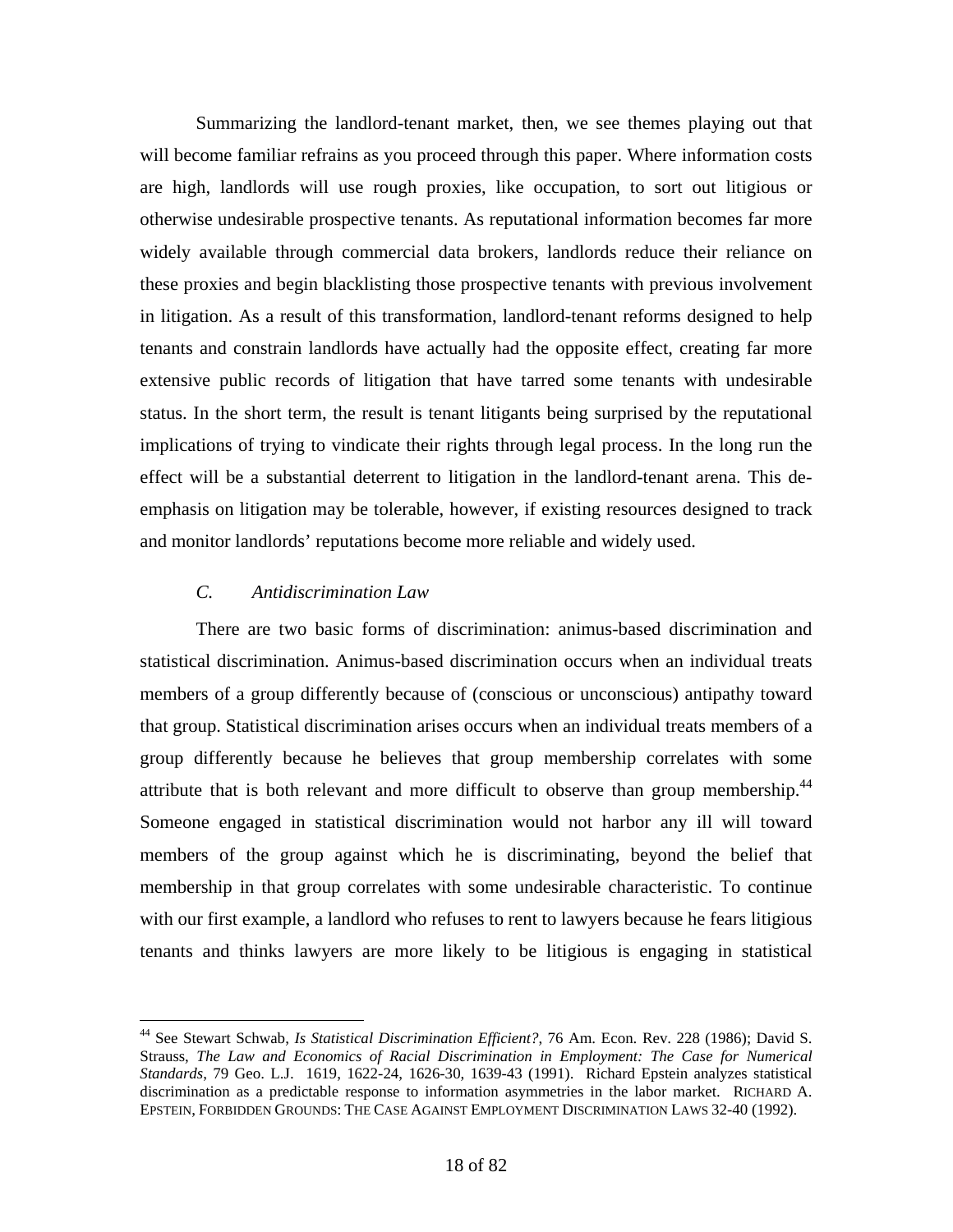discrimination. A landlord who will not rent to lawyers because he hates lawyers is an animus-based discriminator.

 Statistical discrimination is a likely explanation for instances in which decisionmakers who themselves belong to a minority group nevertheless make decisions that favor majority group members over minority group members. For example, recent newspaper accounts suggest that nannies generally prefer to work for Caucasian clients over African American clients. African American clients were widely seen as being too demanding, living in unsafe neighborhoods, or unable to pay as much as white couples.<sup>45</sup> These stereotypes were shared by nannies of all races, including African-Americans and Caribbeans.46 Similar phenomena have been used to explain the difficulties that African American professionals have hailing cabs successfully – African American riders are viewed as less safe passengers and poorer tippers.47 Waiters similarly perceive African Americans as poor tippers, an expectation that becomes a self-fulfilling prophecy if African Americans receive less attentive service as a result.<sup>48</sup> Even doctors seem to rely on race-based statistical discrimination in diagnosing various ailments.<sup>49</sup>

 There will be some contexts in which animus-based discrimination predominates and others in which statistical discrimination predominates. In 2007, overt racial animus persists but is probably waning as a result of generational replacement. A younger generation of Americans has embraced Martin Luther King and feels embarrassed by slavery, Jim Crow, and massive resistance to integration. To them, racial animus seems distasteful and passé. That said, implicit bias, an unconscious form of animus-based discrimination, is alive and well. Painting with broad brushstrokes, it appears that implicit bias and statistical discrimination are more prevalent today than they were in prior eras, and that overt animus-based discrimination is less prevalent.<sup>50</sup>

<sup>&</sup>lt;sup>45</sup> Jodi Kantor, Nanny Hunt Can Be a Slap in the Face for Blacks, N.Y. TIMES, Dec. 26, 2006, at 1.

<sup>&</sup>lt;sup>46</sup> *Id.*<br><sup>47</sup> On taxi tipping, see Ayres et al., *supra* note 15, at 1648-53.<br><sup>48</sup> Michael Lynn, *Ethnic Differences in Tipping*, 45 Cornell Hotel & Restaurant Admin. Q. 12 (2004).

<sup>49</sup> *See* Ana I. Balsa et al., *Testing for Statistical Discrimination in Health Care*, 40 Health Serv. Res. 227, 247 (2005) (finding evidence consistent with statistical discrimination in diagnosing hypertension and diabetes).

<sup>50</sup> *See* Christine Jolls, *Antidiscrimination Law's Effects on Implicit Bias* 1-2, forthcoming in BEHAVIORAL ANALYSES OF WORKPLACE DISCRIMINATION. For a discussion of the decline of overt discrimination, and the rise of statistical discrimination and implicit bias, see generally Rachel F. Moran, *Whatever Happened to Racism?*, 79 St. John's L. Rev. 899 (2005).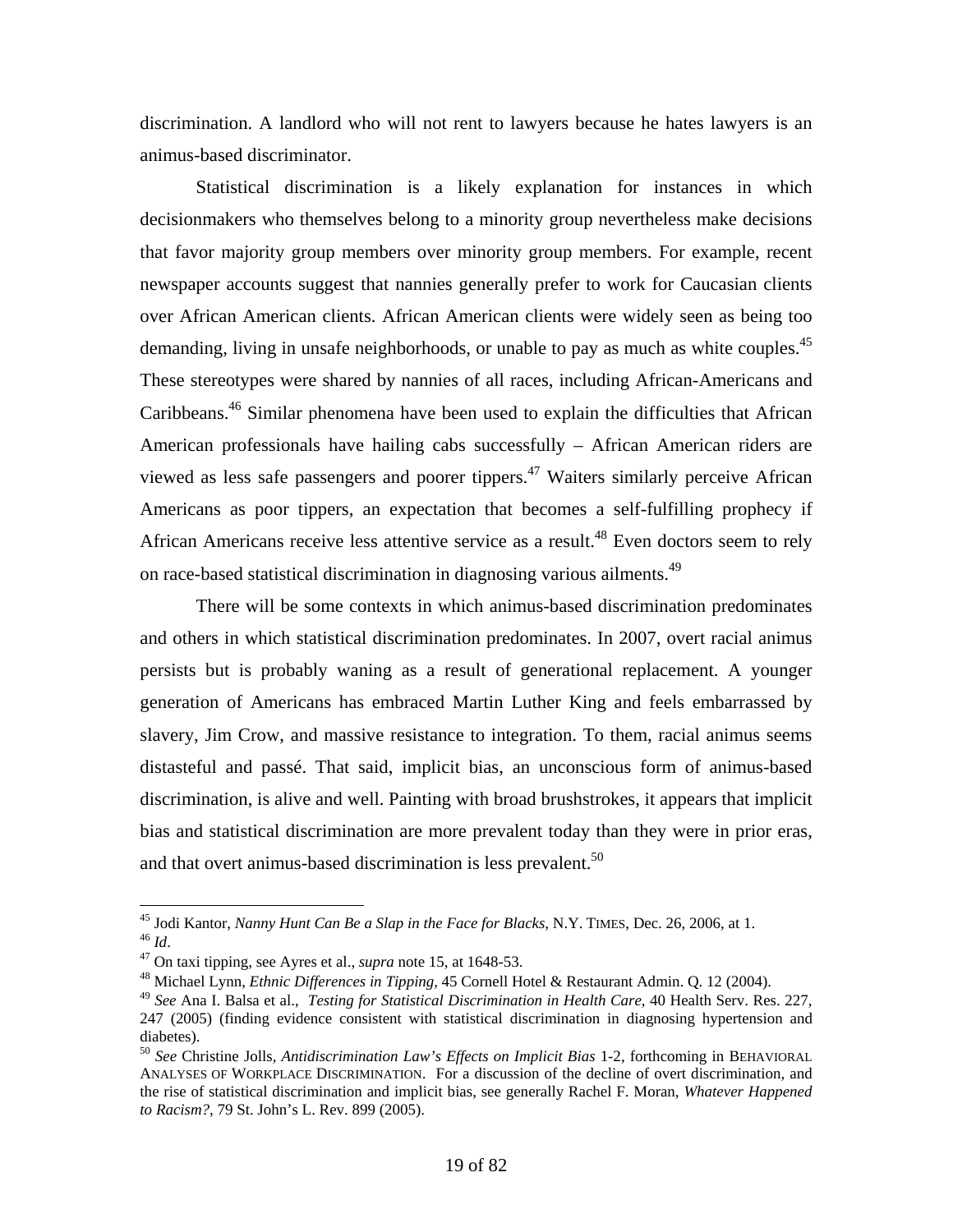To illustrate how statistical discrimination plays out in contemporary society, suppose a person charged with hiring a sales clerk wants to avoid employing someone with a criminal background. Assuming the decisionmaker lacks reliable access to information about applicants' criminal records, he might choose to hire a Caucasian female over an equally qualified African American male, based on the relatively high percentage of African American males and the relatively low percentage of Caucasian females who are involved in the criminal justice system.<sup>51</sup> This decisionmaking process will impose a distasteful form of collective punishment on African American males who have had no run-ins with the law, penalizing them for crimes that others have committed. Because many decisionmakers may exercise the same decisionmaking criteria, a lawabiding African American male may face repeated rejection and economic marginalization.<sup>52</sup> For these reasons, antidiscrimination law prohibits the use of these race or gender proxies even where race or gender might correlate with some relevant qualification.53

 Policing statistical discrimination through traditional antidiscrimination measures has proven difficult: many victims of statistical discrimination never bring suit, many non-victims bring unmeritorious suits that prompt defendants to settle so as to avoid the costs of litigation, and enforcement of the laws by the Justice Department and state attorneys general has been sporadic.<sup>54</sup> Concerned about the courts being flooded with frivolous claims, judges have imposed substantial burdens on plaintiffs seeking to enforce

<sup>51</sup> *See* Kathleen Daly & Michael Tonry, *Gender, Race, and Sentencing*, 22 Crime & Justice 201, 201-03 (1997); *see also* Becky Pettit & Bruce Western, *Mass Imprisonment and the Life Course: Race and Class Inequality in U.S. Incarceration*, 69 Am. Soc. Rev. 151, 156 (2004) (noting that African American males face a lifetime risk of incarceration of 28.5% versus 4.4% for Caucasian males).<br><sup>52</sup> Strauss, *supra* note 44, at 1626-29.<br><sup>53</sup> See Arizona Governing Committee for Tax Deferred Annuity & Deferred Compensation Plans v. Nor

<sup>463</sup> U.S. 1073, 1085 n.15 (1983) ("For some jobs, however, there may be relevant skills that cannot be identified by testing. Yet Title VII clearly would not permit use of race, national origin, sex, or religion as a proxy for such an employment qualification, regardless of whether a statistical correlation could be established."); Strauss, *supra* note 44, at 1623.<br><sup>54</sup> *See, e.g.*, Robert A. Kearny, *The Coming Rise of Disparate Impact Theory*, 110 Penn State L. Rev. 69, 86

<sup>(2006);</sup> Stephen L. Ross & John Yinger, *Uncovering Discrimination: A Comparison of the Methods Used by Scholars and Civil Rights Enforcement Officials*, 8 Am. L. & Econ. Rev. 562 (2006); Michael Selmi, *Public vs. Private Enforcement of Civil Rights: The Case of Housing and Employment*, 45 UCLA L. Rev. 1401 (1998).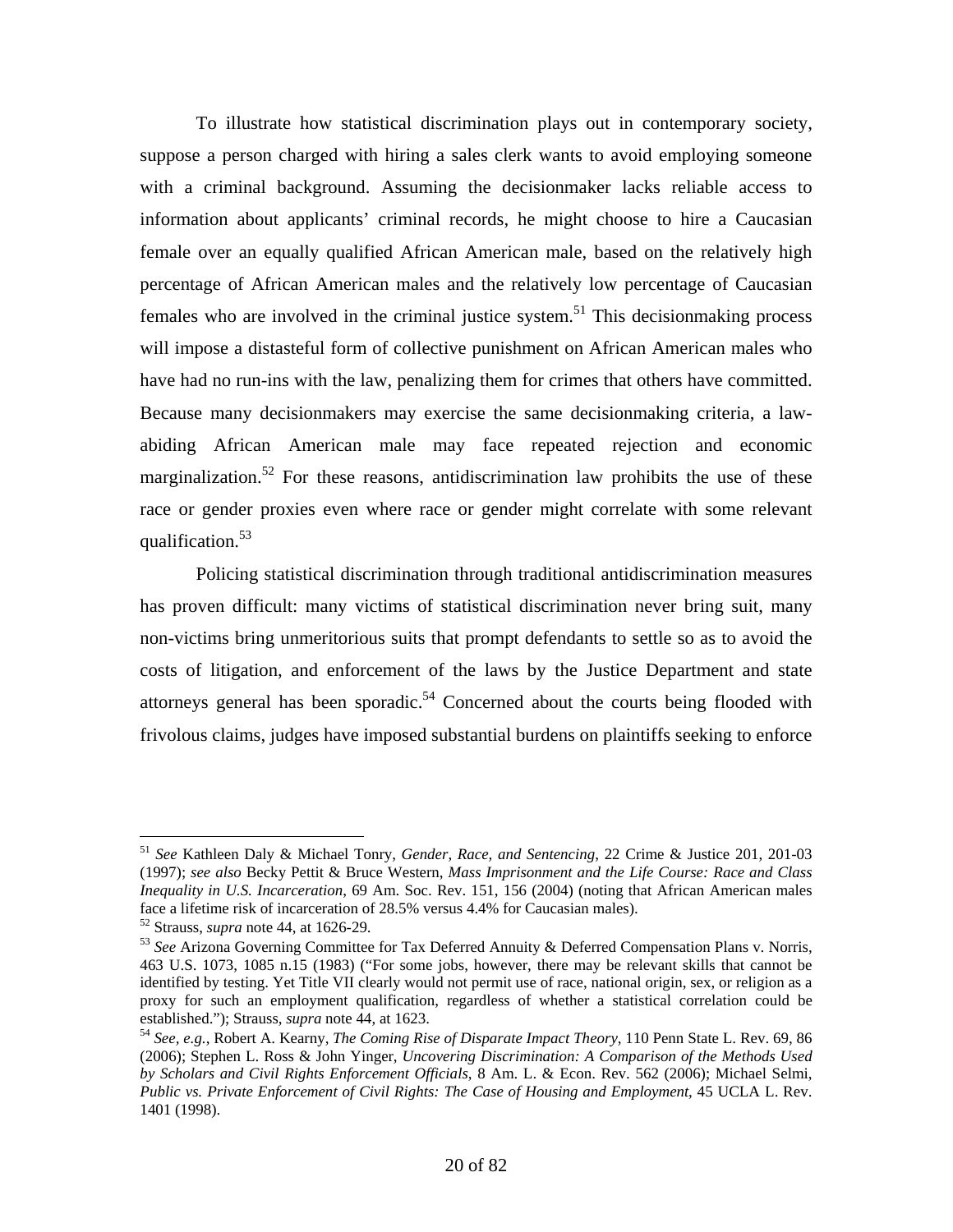antidiscrimination laws, often hamstringing discovery, interpreting statutes of limitations aggressively, or hastening resolution of claims on summary judgment.<sup>55</sup>

 A fascinating recent paper in the *Journal of Law and Economics* by Holzer, Raphael, and Stoll illustrates the prevalence of statistical discrimination and the failure of antidiscrimination laws to curtail it.<sup>56</sup> The paper began by noting that 28 percent of African American males, 16 percent of Hispanic males, and 4 percent of white males would be incarcerated at some point in their lives, and that the median prison sentence was less than 2 years.<sup>57</sup> As a result, Holzer and co-authors observed that a sizable minority of the male labor pool in the United States consists of people with criminal records.<sup>58</sup> The study then surveyed employers about their most recent hire for a position that did not require a college degree.<sup>59</sup> The authors collected demographic information about each firm's most recent hire and information about the firm's willingness to hire employees with criminal records generally.

 The findings of the study suggested that statistical discrimination against African Americans males is widespread, and that employers were using race as a proxy for involvement in the criminal justice system. Employers who conducted criminal background checks on applicants were 8.4% more likely to hire African Americans than employers who did not. Consistent with the statistical discrimination hypothesis, the effect was highly significant for employers who expressed unwillingness to hire exoffenders (10.7% greater likelihood) and only marginally significant for employers who stated their willingness to hire ex-offenders  $(4.8\%$  greater likelihood.)<sup>60</sup> The effects for African American males were far greater than the effects for African American females, <sup>61</sup>

<sup>55</sup> *See, e.g.* Ledbetter v. Goodyear Tire & Rubber Co., 127 S. Ct. 2162 (2007) (construing the time limit for filing employment discrimination claims with the EEOC narrowly); Brown v. City of Oneonta, 221 F.3d 329, 338-339, (2d Cir. 2000); (holding that despite potential disparate impact, law enforcement stopping suspects on the basis of gender and race did not violate equal protection absent evidence of discriminatory racial animus). Matt Graves, Note, *Purchasing While Black: How Courts Condone Discrimination in the* 

*Marketplace*, 7 Mich. J. Race & L. 159, 185 (2001)<br><sup>56</sup> Harry J. Holzer et al., *Perceived Criminality, Criminal Background Checks, and the Racial Hiring Practices of Employers, 49 J.L. & Econ. 451 (2006).* 

<sup>&</sup>lt;sup>57</sup> *Id.* at 451.<br><sup>58</sup> *Id.*; *see also* Devah Pager, *The Mark of a Criminal Record*, 108 Am. J. Soc. 937, 938 (2003) (noting that approximately 8% of the working-aged population of the United States are ex-felons).

<sup>59</sup> Holzer et al., *supra* note 56, at 464. 60 *Id*. at 464-65. 61 *Id*. at 465-66, 470-71.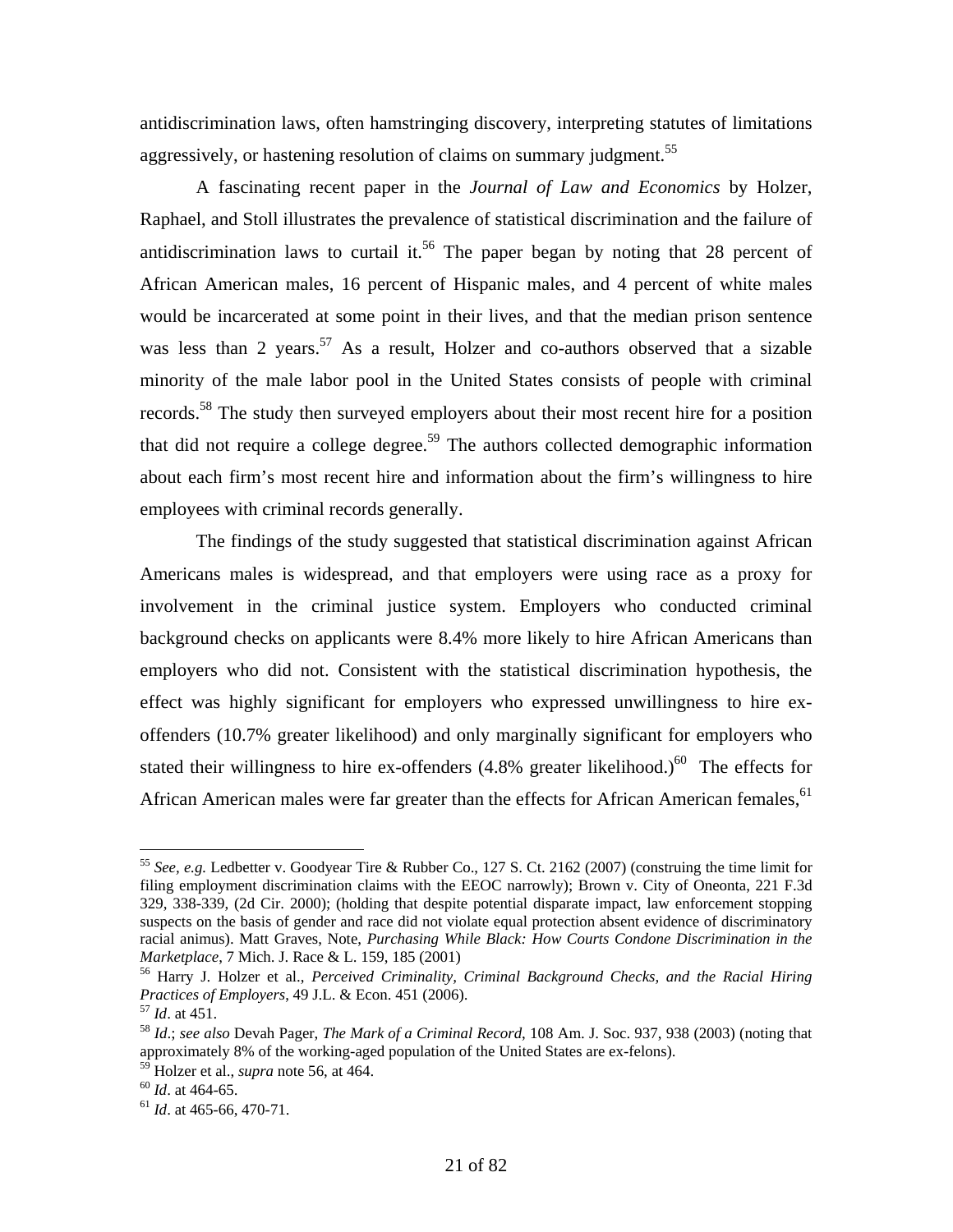which is consistent with the statistical discrimination hypothesis and harder to square with a racial animus hypothesis. Further, the study found the same effects even after controlling for differences in the racial composition of the applicant pool.<sup>62</sup> The study also found evidence that surveyed employers who do not conduct criminal background checks used other proxies for criminal convictions as well, including spotty work history and being unemployed for more than a year, and that those employers who expressed unwillingness to hire ex-offenders were significantly less likely to hire members of these stigmatized groups as well. $63$ 

 Surveying their results, the study authors reached the following conclusion about the effects of statistical discrimination on African American job applicants:

[T]he empirical estimates indicate that employers who perform criminal background checks are more likely to hire black applicants than employers that do not. . . . [T]his positive net effect indicates that the adverse consequences of employer-initiated background checks on the likelihood of hiring African Americans is more than offset by the positive effect of eliminating statistical discrimination. . . .

 In addition, we find that the positive effect of criminal background checks on the likelihood that an employer hires a black applicant is larger among firms that are unwilling to hire ex-offenders. This pattern is consistent with the proposition that employers with a particularly strong aversion to ex-offenders may be more likely to overestimate the relationship between criminality and race and hence hire too few African Americans as a result. . . .

 The results of this study suggest that curtailing access to criminal history records may actually harm more people than it helps and aggravate racial differences in labor market outcomes.<sup>64</sup>

The implications of the study and of similar studies on the employment market,  $65$  are chilling, but they should not be surprising. Many employers wish to avoid hiring exoffenders because they consider them untrustworthy, because they are worried about

 $62$  *Id.* at 474.

<sup>&</sup>lt;sup>63</sup> *Id.* at 472.<br><sup>64</sup> *Id.* at 474. One of the authors of this study recently hedged this conclusion somewhat, noting that the desirability of promoting access to criminal records would depend on the amount of time for which a prior conviction would act as a reliable proxy for future conduct, and the degree of nuance in employer reactions to prior convictions. Steven Raphael, *Should Criminal History Records Be Universally Available?*, 5 Criminology & Pub. Pol'y 512, 516-17, 519-20 (2006).

<sup>65</sup> *See, e.g.*, David Autor & David Scarborough, *Will Job Testing Harm Minority Workers? Evidence from the Retail Sector*, \_\_ Q.J. Econ. \_\_\_ (forthcoming 2007); Shawn D. Bushway, *Labor Market Effects of Permitting Employer Access to Criminal History Records*, 20 J. Contemp. Crim. Justice 276 (2004); Pager, *supra* note 58, at 937.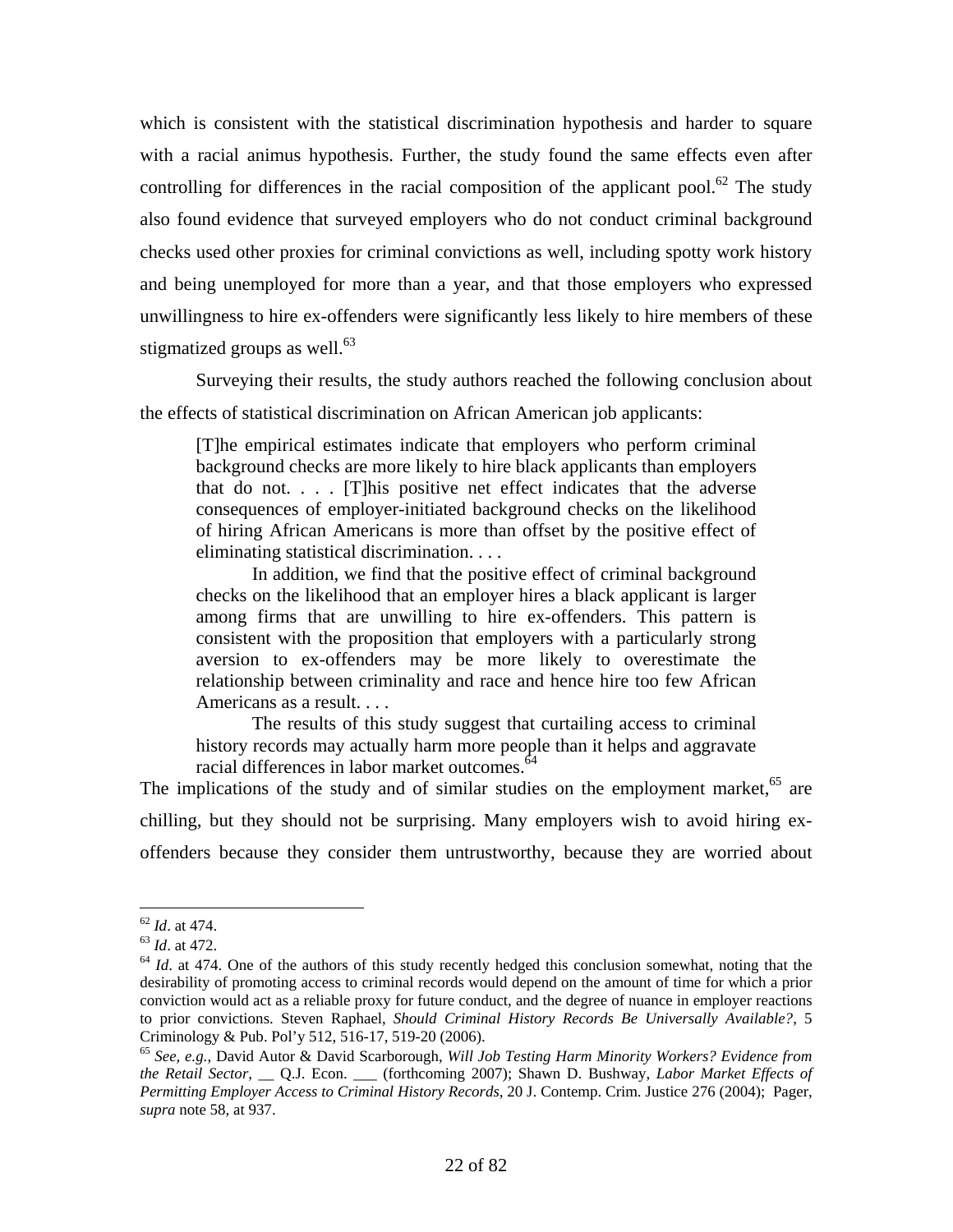vicarious liability, or for other reasons.<sup>66</sup> Employers who expend resources on criminal background checks will be able to sort effectively among those African Americans who have had run-ins with law enforcement and those who have not, but other employers will rely on race as a proxy for criminality, imposing a distasteful sanction on law-abiding African American males.67

 Given the deleterious consequences of this predictable behavior it is worth examining the possible avenues, other than ex-post litigation, for the state to prevent statistical discrimination. One way to protect African Americans and other disadvantaged groups would be to make them appear indistinguishable from whites. Indeed, some efforts to reform antidiscrimination law have suggested that statistical discrimination can be mitigated if the relevant decisionmakers are deprived of information about a candidates' race, religion, or gender.<sup>68</sup> With less information, decisionmakers presumably will focus more on the black and white of a job applicant's resume, and less on the black or white of the applicant's skin. Related efforts, such as the Racial Privacy Initiative that was defeated at the polls in California in 2003, ostensibly sought to decrease racial discrimination by prohibiting the government from collecting information about individuals' race, so that the government could not disseminate that information or act upon it at a later date. $69$ 

 In an era of ubiquitous personal information, we should consider approaching the statistical discrimination problem from the opposite direction: using the government to help provide decisionmakers with something that approximates complete information

<sup>&</sup>lt;sup>66</sup> Holzer et al., *supra* note 56, at 453.<br><sup>67</sup> The pathology described in the text is not the only rational but socially undesirable employer reaction to asymmetric information. Faced with unreliable information about criminal history, an employer may lean more heavily on word-of-mouth from existing social networks in its efforts to hire trustworthy employees. *Cf*. George J. Stigler, *An Introduction to Privacy in Economics and Politics*, 9 J. Legal Stud. 623, 632-33 (1980) ("The more costly the acquisition of knowledge, the more expensive it becomes to enter into transactions with new parties. We should expect less mobility of laborers, creditors, etc."). Because the social networks used for job search purposes tend to be racially segregated, *see* Antoni Calvo-Armengol & Matthew O. Jackson, *The Effects of Social Networks on Employment and Inequality*, 94 Amer. Econ. Rev. 426 (2004), increased reliance on word-of-mouth by firms that presently employ few minorities will increase the likelihood that minorities will continue to be underrepresented in that workplace in the future.<br><sup>68</sup> See, e.g., Robert Post, *Prejudicial Appearances: The Logic of American Antidiscrimination Law*, 88 Cal.

L. Rev. 1, 14-16 (2000) (discussing orchestral auditions, in which a screen separates the judges from the auditioning musician); *cf*. Kleysteuber, *supra* note 32, at 1350-1352 (proposing that the government try to limit landlords' access to information regarding tenants' prior involvement in landlord-tenant litigation).<br><sup>69</sup> For an interesting discussion and critique of this initiative, see Anita L. Allen, *Race, Face, and Rawls*, 7

Fordham L. Rev. 1677, 1686-96 (2004).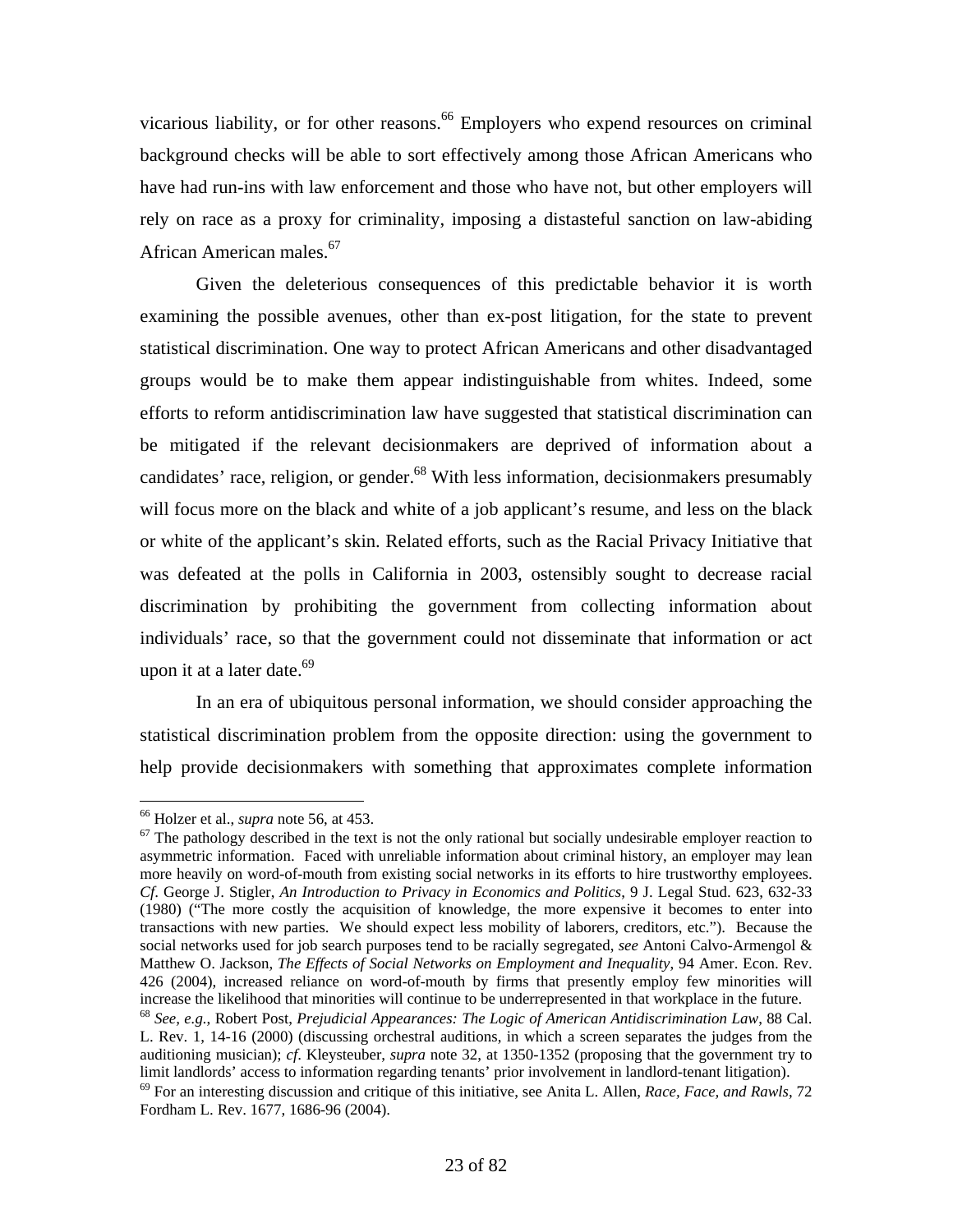about each applicant, so that readily discernable facts like race or gender will not be overemphasized and more obscure but relevant facts, like past job performance or social capital, will loom larger. For instance, government subsidies could promote the creation of employment evaluation clearinghouses, where individuals' employment reviews from all prior jobs would be aggregated in a single source that would be accessible to human resources personnel. The government might further improve the quality of the data in these clearinghouses by providing tax subsidies to encourage the collection of "360 degree" feedback within firms, a policy that is likely to decrease the weight associated with any particular evaluation and minimize the likelihood that race- or gender- dynamics will taint the accuracy of the employee evaluations.<sup>70</sup> Further, the state could publish information about all individuals' involvement (or lack thereof) in the criminal justice or bankruptcy systems; it might publish military records that document individuals' performance and conduct while in the service; or it might verify and vouch for applicant's educational credentials. $^{71}$ 

 On this theory, a major factor driving unlawful discrimination on the basis of race, ethnic status, gender, or religion is a lack of verifiable information about the individual seeking a job, home, or service. By making the publication of criminal histories tortious<sup>72</sup> or raising the media's costs of obtaining aggregated criminal history

<sup>70</sup> *See* Edward S. Adams, *Using Evaluations to Break Down the Male Corporate Hierarchy: A Full-Circle Approach*, 73 U. Colo. L. Rev. 117, 117-18 (2002).<br><sup>71</sup> Richard Epstein notes in passing the desirability of such efforts, and complains that antidiscrimination

law sometimes thwarts them. Epstein, *supra* note 44, at 40 ("The strategy of law should be to encourage employers to obtain as much individual information as possible about workers so that they can, *pro tanto*, place less reliance on broad statistical judgments. To the extent, therefore, that the present antidiscrimination law imposes enormous restrictions on the use of testing, interviews, and indeed any information that does not *perfectly* individuate workers, then by indirection it encourages the very sorts of discrimination that the law seeks to oppose."). In addition to developing Epstein's insight in far more detail, my analysis differs from his in two important respects. First, I identify ways in which the government can now affirmatively gather and publish information about individuals as a means of combating statistical discrimination. Second, whereas Epstein favors the repeal of antidiscrimination laws, *see id*. at 3, I support their continued enforcement, but view government information policy as a useful supplement to them. *See, e.g.*, Strahilevitz, *supra* note 3, at 1889-94; *cf*. Strauss, *supra* note 44, at 1641-42 ("[S]tatistical discrimination can be reduced if employers are provided with reliable information about employees. This should be a principal objective of any regulatory regime in this area. Ordinarily, one excellent way to learn about an employer's qualifications is to hire him or her.").

<sup>72</sup> *See, e.g.*, Briscoe v. Reader's Digest, 483 P.2d 34 (Cal. 1971); Melvin v. Reid, 297 P. 91 (Cal. 1931).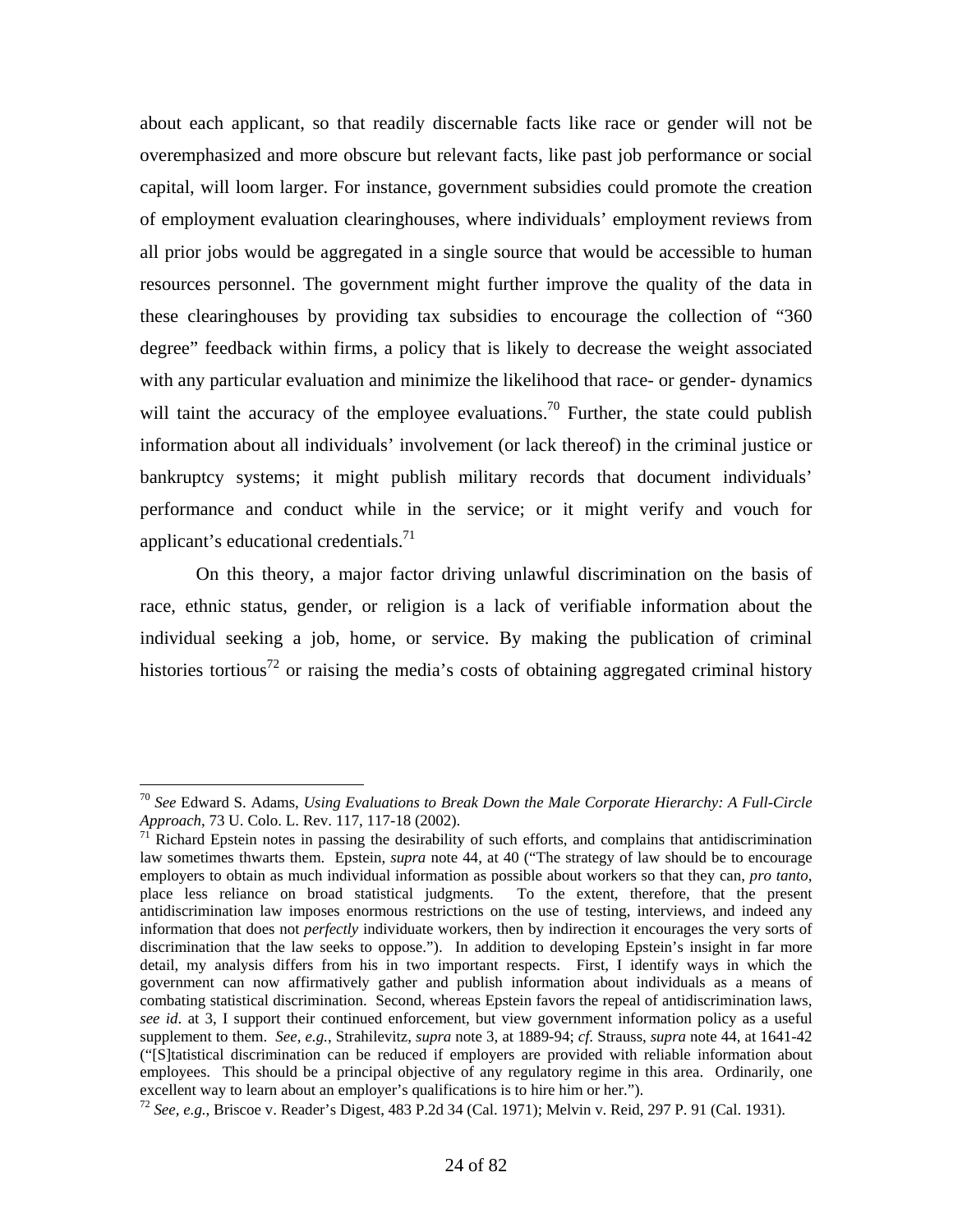information that is already in the government's hands,<sup>73</sup> information privacy protections become the enemy of antidiscrimination law. The tradeoff makes privacy law and institutional arrangements that obscure information about individual's reputations far more problematic than courts and theorists presently suppose.

#### *D. Jury Selection*

 $\overline{a}$ 

 The same sorts of dynamics that confront decisionmakers in the hiring, leasing, and sales contexts play out within the criminal justice system as well. The relatively few high-stakes legal disputes that go to trial are often won or lost during the voir dire process, when attorneys seek to seat the jurors deemed most sympathetic to the sorts of arguments they will make and strike those deemed least sympathetic. Here, as in other contexts, the relevant decisionmakers appear to rely heavily on characteristics that they can discern at a relatively low cost – race, gender, age, and national origin.<sup>74</sup> They also rely on additional information that the jurors themselves provide, but there are significant problems with taking that information at face value. First, the prospective jurors often knowingly provide inaccurate information.<sup>75</sup> Second, the jurors may be poor at selfassessing. For example, they may overestimate their ability to be impartial in light of relevant life experiences. Third, there are lots of questions that attorneys would love to know the answer to, but that they do not dare ask jurors. In some cases, lines of juror questioning are placed off limits by the law, as is usually the case with prospective jurors' voting records, medical conditions, or reading habits.<sup>76</sup> In other instances, attorneys fear antagonizing prospective jurors by asking them questions deemed overly intrusive.

<sup>73</sup> *See, e.g.*, United States Dept. of Justice v. Reporters Committee for Freedom of the Press, 489 U.S. 749 (1989) (holding that criminal rap sheets are exempt from disclosure under FOIA because their dissemination would constitute an unwarranted invasion of personal privacy).

<sup>74</sup> Even after the Supreme Court's opinion in *Batson v. Kentucky* made it clear that race could not provide a basis for the use of peremptory strikes, some attorneys continued to do so, and upon opposing counsel's raising of a *Batson* challenge, they admitted to having stricken prospective jurors on the basis of race, provided no explanation for their use of the peremptory, or claimed to be striking jurors on the basis of a purportedly non-race-based criteria, like "NAACP members" or people "likely to be offended by racist jokes contained in the evidence." Kenneth Melilli, Batson *in Practice: What We Have Learned About*  Batson *and Peremptory Challenges*, 71 Notre Dame L. Rev. 447, 480-83 (1996).<br><sup>75</sup> Herald P. Fahringer, *In the Valley of the Blind: A Primer on Jury Selection in a Criminal Case*, 43 Law

<sup>&</sup>amp; Contem. Problems 116, 117-18 (1980).

<sup>76</sup> Jonathan M. Redgrave & Jason J. Stover, *The Information Age, Part II: Juror Investigation on the Internet – Implications for the Trial Lawyer*, 2 Sedona Conf. J. 211, 216 (2001).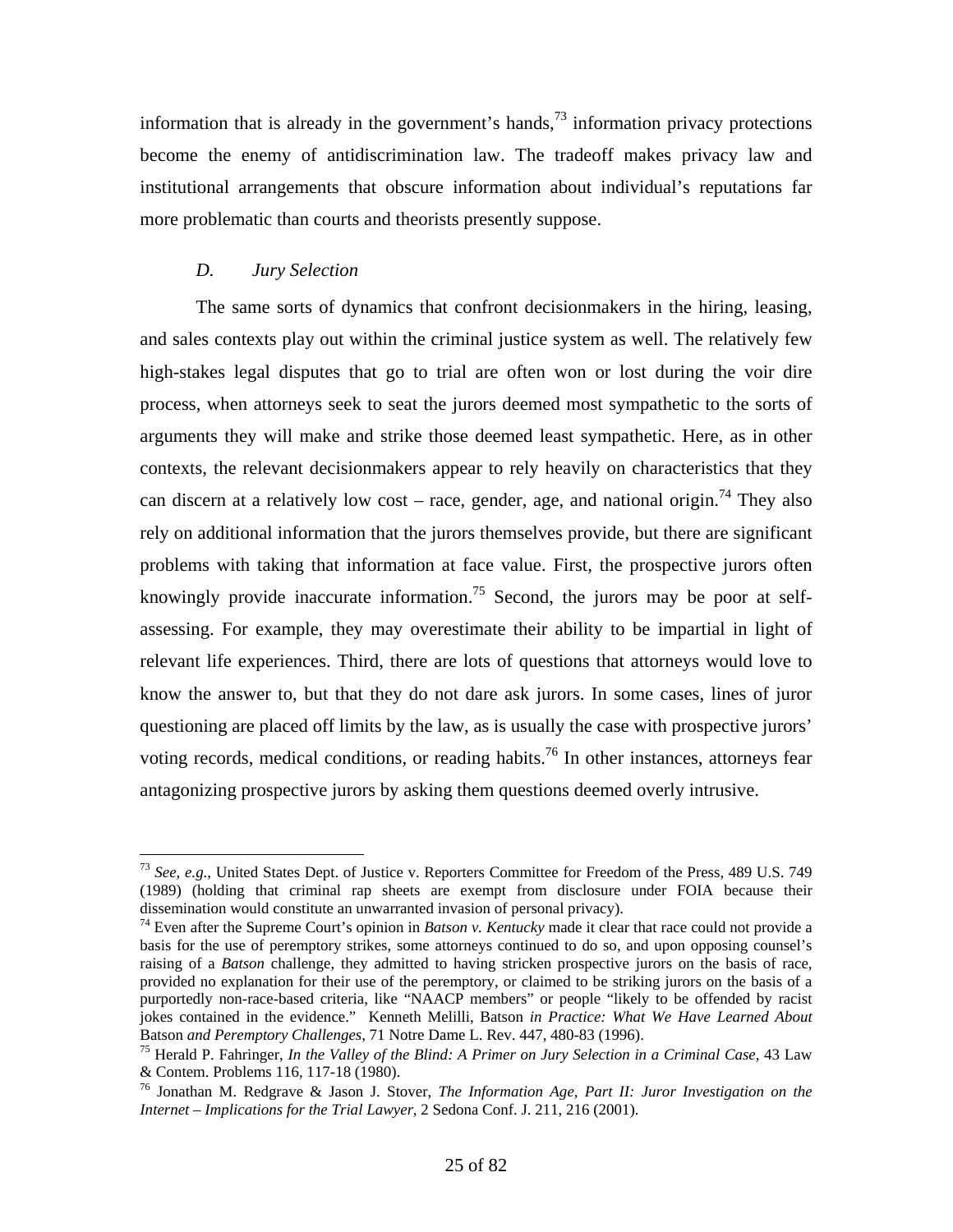Attorneys have imperfect information about prospective jurors, and what attorneys do not know about jurors may prove decisive in deliberations. Yet attorney folklore about what observable characteristics affect juror decisionmaking is often unreliable and unscientific.<sup>77</sup> In recent years, a large industry of jury consultants has sprung up, hoping to make jury selection less of an art and more of a science.<sup>78</sup> The jury consultant's job is to take information that is available from jury questionnaires and voir dire, and use it to predict a prospective juror's behavior. Thus, jury consultants may try to read body language, analyze handwriting, suggest revealing voir dire questions, or provide lawyers with information about how members of various demographic groups behave as jurors.<sup>79</sup> To a jury consultant, the observable and trivial detail is often a proxy for the unobservable and critical characteristic.<sup>80</sup> But a large part of what modern jury consultants now provide to their clients is even more fine-grained. Jury consultants increasingly run background checks on the various prospective jurors in the pool, pulling credit reports, employing search engines, looking for rap sheets, and examining property  $\alpha$  records.<sup>81</sup> In some cases, jury consultants work with private investigators who photograph prospective jurors' homes and vehicles, searching for any pertinent information, like a political yard sign or a religious bumper sticker.<sup>82</sup> What's more, jury surveillance is beginning to resemble a two-way street. Empanelled jurors are Googling the attorneys who are making arguments before them with increasing regularity, and trial lawyers are trying to make their web profiles as appealing as possible to these curious jurors.<sup>83</sup>

<sup>77</sup> Solomon M. Fulero & Steven D. Penrod, *The Myths and Realities of Attorney Jury Selection Folklore and Scientific Jury Selection: What Works?*, 17 Ohio N.U. L. Rev. 229, 229-38 (1990).<br><sup>78</sup> *See* NEIL J. KRESSEL & DORIT KRESSEL, STACK AND SWAY: THE NEW SCIENCE OF JURY CONSULTING

<sup>(2002).</sup> 

<sup>79</sup> Franklin Stier & Donna Shestowsky, *Profiling the Profilers: A Study of the Trial Consulting Profession, Its Impact on Trial Justice, and What, if Anything, to Do About It*, 1999 Wis. L. Rev. 441, 466-67; *see also* Fahringer, *supra* note 75, at 127 ("Jurors usually stand out because of their apparent unfamiliarity with the courthouse. Watch what they do and try to remember their faces. Note what they say in the lobby of the courthouse, how they behave, what newspapers they buy; these activities will reveal in a small way what they are like. When the jury panel is brought into the courtroom, study them. Search for clues that may be helpful in making important choices. A *Wall Street Journal* tucked under an arm, a sexy paperback book protruding from a purse, or a best-seller in a jurors hands can be meaningful.").

<sup>&</sup>lt;sup>80</sup> See, e.g., Fahringer, *supra* note 75, at 132-33.<br><sup>81</sup> Redgrave & Stover, *supra* note 76, at 219.<br><sup>82</sup> Id. at 213.<br><sup>83</sup> "Should You Design Your Firm's Web Site with Jurors in Mind?" from law.com 1-2-2007.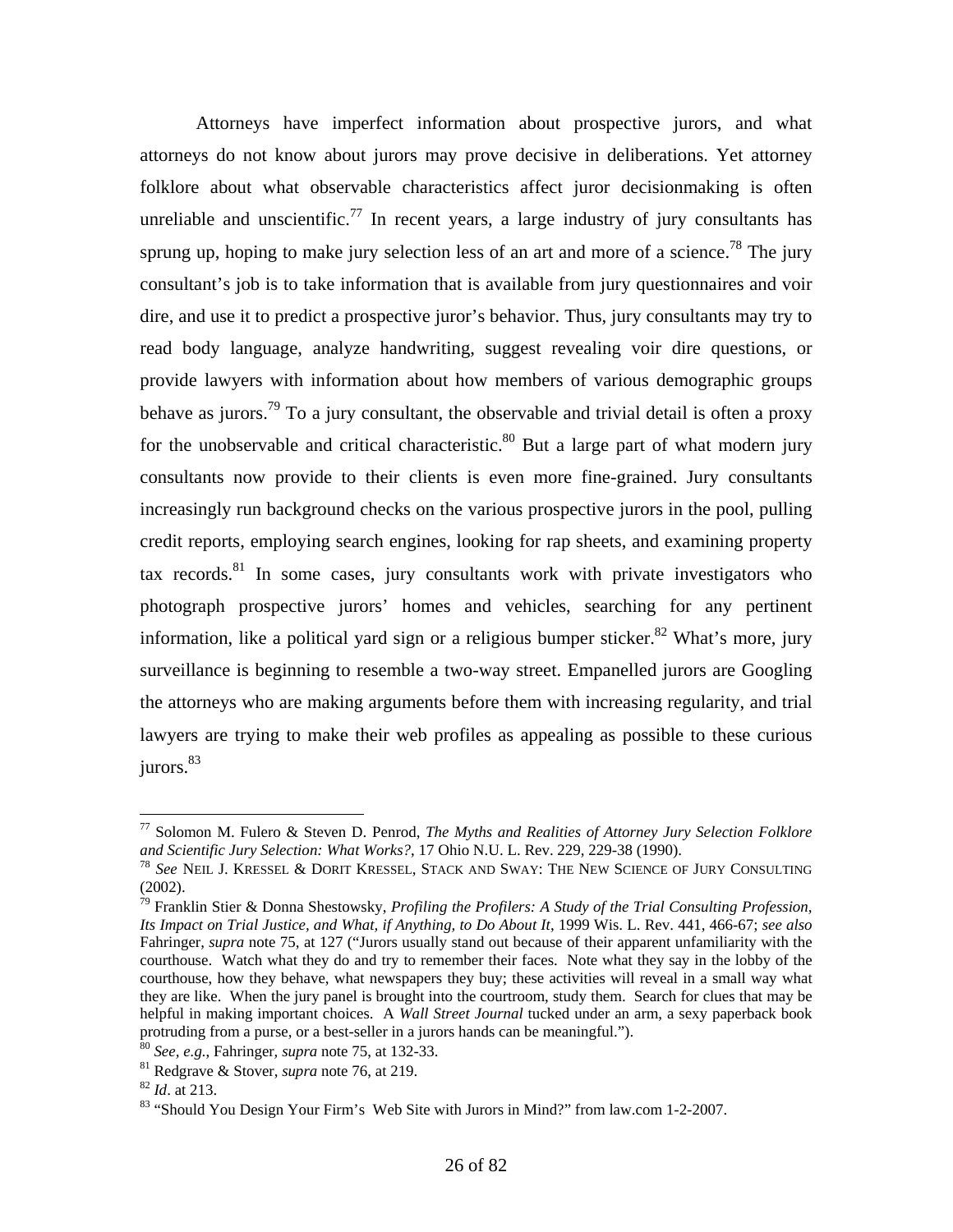In what may be the beginning of an emerging trend, courts are examining the backgrounds of jurors on their own initiative, rather than relying on the parties to do the digging. Interest in this practice is particularly strong in Illinois, where the high-profile corruption conviction of a former Governor was thought vulnerable on appeal thanks to the dismissal of two jurors eight days into the deliberations.<sup>84</sup> The jurors were dismissed after *Chicago Tribune* reporters discovered that they had each concealed arrest records during the jury selection process. $85$  To help prevent a repetition of these problems, the Chief Judge of the Northern District of Illinois has instructed court personnel to conduct criminal background checks on all prospective jurors in high profile cases.<sup>86</sup> If the Illinois experience proves successful, then one can imagine its duplication and expansion in other jurisdictions.

 What should we make of the Northern District's reforms? Although criminal and other background checks are increasingly relied upon by litigators in high-stakes trials, not all parties employ them, and the George Ryan trial suggests that prosecutors sometimes fail to do their homework on prospective jurors. In the case of criminal records, the state is in the best position to aggregate the information and use it to remove citizens with felony convictions from the jury pool ex ante, or provide the litigants with this information as a matter of course, so that they can do with it what they want. Indeed, the Ryan trial may be somewhat of an outlier in light of the many resources devoted to the former Governor's defense by a large Chicago law firm. In the typical criminal case, prosecutors may have better access to criminal history databases than public or courtappointed defense counsel, and having the courts collect and disseminate this information will prevent troubling asymmetries from arising in the criminal justice system. Thus, on the whole, getting the courts more involved in collecting this information seems like a good thing.

 That said, we cannot evaluate the Northern District reform without some recourse to first principles. We must decide whether the jury system is an effort to increase

<sup>84</sup> Matt O'Connor, *Jury Pools Can Face Probes in Sensitive Trials: Ryan Case Sparks Move to Avoid Bias, Scandal*, Chi. Trib., Dec. 11, 2006, at \_\_. A divided panel of the Seventh Circuit recently affirmed the conviction. *See* United States v. Warner, \_\_ F.3d \_\_ (7th Cir. Aug. 21, 2007), available at 2007 WL 2363220.

<sup>85</sup> *Id*. 86 *Id*.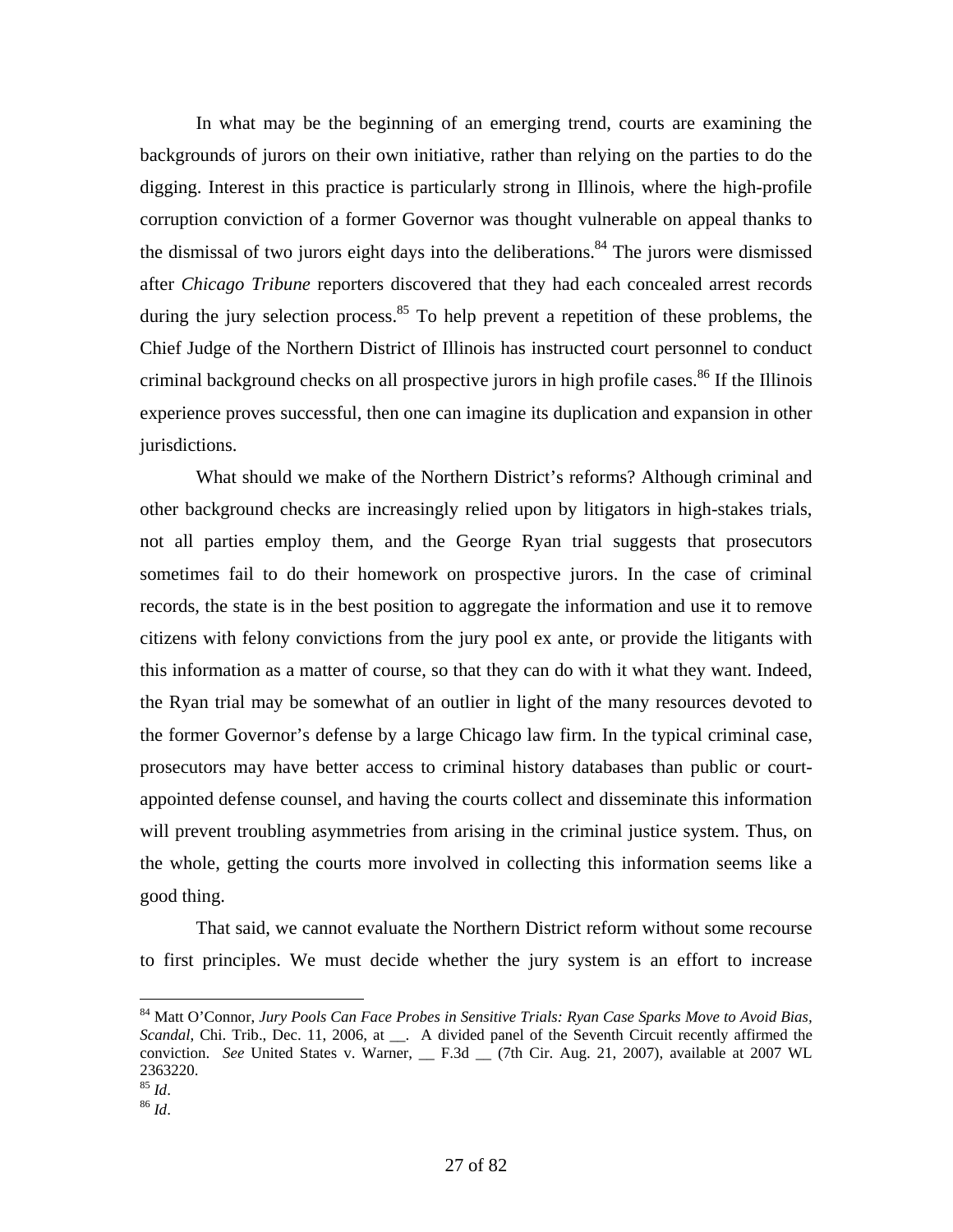fairness in trials or merely another domain for lawyers to seek strategic and tactical advantages over their adversaries. The Supreme Court has developed numerous doctrines to police excesses in jury selection, most famously with the *Batson* limitations on the use of peremptory challenges to strike racial minorities from juries.<sup>87</sup>

 What is *Batson* about? Is it an attempt to make race a non-factor in the selection of jurors? Is it about ensuring that juries resemble jury pools, which in turn reflect the demographics of the citizenry as a whole? Does it apply to demographic factors besides race?<sup>88</sup> Is it about ensuring that criminal defendants receive trials that are deemed legitimate and fair? Do *Batson* rights protect prosecutors and civil litigants, as well?<sup>89</sup> Or does *Batson* protect prospective jurors' rights against mistreatment on account of race? The answers to these questions are important, because they can help us evaluate the growing reliance on external sources of information about prospective jurors. In post-*Batson* cases, the Supreme Court has implied that all these interests are furthered by Batson.<sup>90</sup> At the same time, by grounding its analysis in the Equal Protection Clause, and focusing on the harm to prospective jurors, the Court has suggested that a constitutional violation may have occurred even if the ultimate jury verdict was not affected by the unlawful use of peremptory challenges.  $91$ 

 If making race a non-factor in jury selection is *Batson*'s primary objective, as a mechanism for protecting the rights of either litigants or prospective jurors, then it is quite clear that *Batson* and its progeny have not achieved this goal.<sup>92</sup> *Batson* can be evaded by the lawyer who strikes some prospective jurors on the basis of race, so long as not "too many" prospective jurors are stricken on that basis. Alternatively, the lawyer might successfully articulate a non-race-based rationale, such as a prospective juror's

<sup>87</sup> Batson v. Kentucky, 476 U.S. 79 (1986).

<sup>88</sup> It does. See J.E.B. v. Alabama ex rel. T.B., 511 U.S. 127, 146 (1994).

<sup>89</sup> It does. See Georgia v. McCollum, 505 U.S. 42 (1992) (holding that *Batson* prohibits the defendant from using race as a basis for peremptory challenges); Edmonson v. Leesville Concrete Co., 500 U.S. 614 (1991) (extending *Batson* to civil cases).

<sup>90</sup> *See* J.E.B., 511 U.S. at 140 ("Discrimination in jury selection, whether based on race or on gender, causes harm to the litigants, the community, and the individual jurors who are wrongfully excluded from participation in the judicial process.").

<sup>91</sup> *See Leading Cases, Jury Selection – Batson Challenges*, 119 Harv. L. Rev. 218, 224 n.45 (2005).

<sup>92</sup> Chris F. Denove & Edward J. Imwinkelried, *Jury Selection: An Empirical Investigation of Demographic Bias*, 19 Am. J. Trial Advoc. 285, 298 (1995); Melilli, *supra* note , at 503.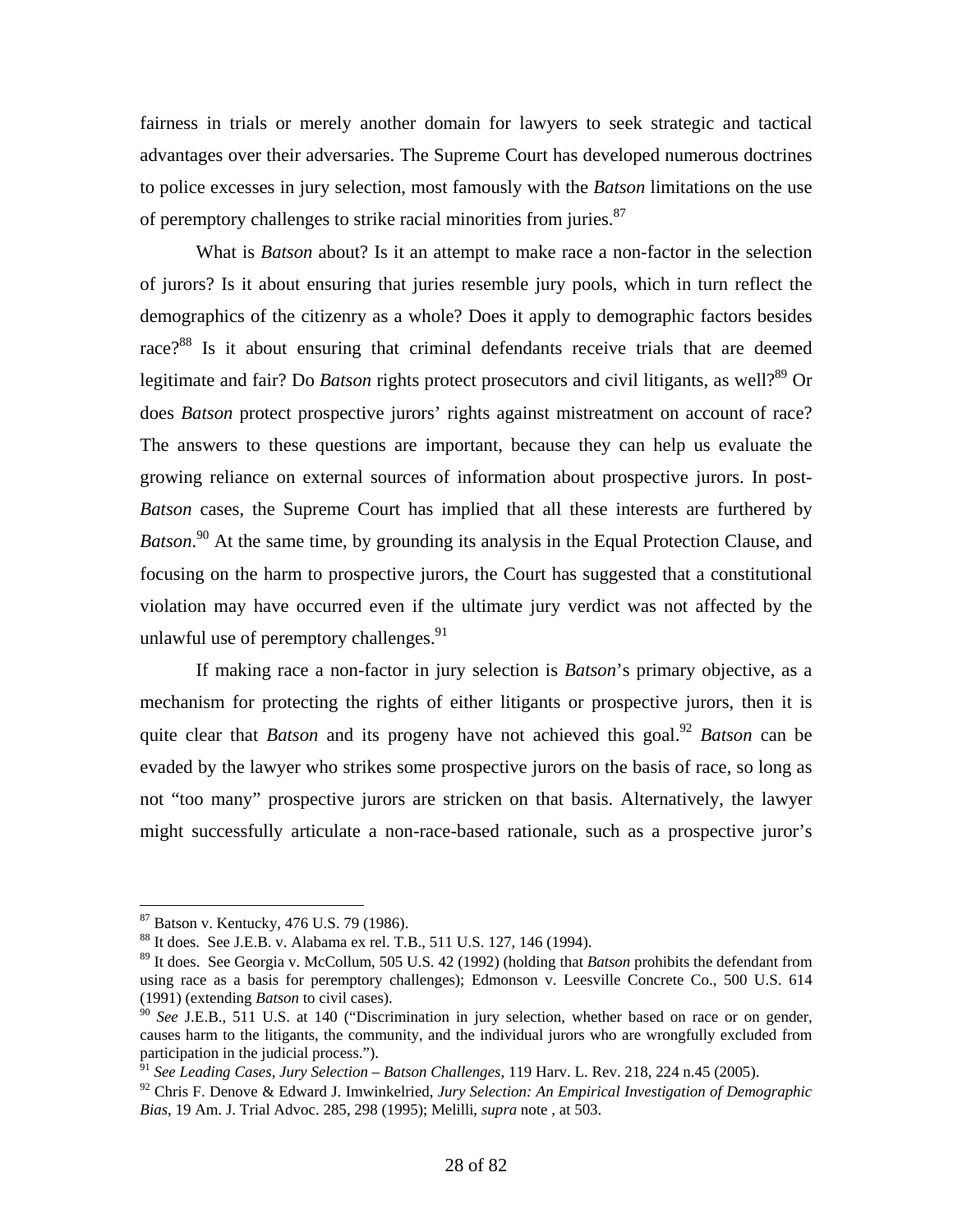demeanor,<sup>93</sup> for striking a disproportionate number of racial group members. This is not difficult to do – recent experimental evidence suggests that college students and attorneys alike instinctively identify non-race-based rationales for decisions that were driven by a prospective juror's race.  $94$  To make race a non-factor, much stronger medicine than *Batson* would be required. Namely, attorneys should not be able to see prospective jurors during voir dire, but would be limited to examining jurors behind an opaque screen (as in *The Dating Game* or an orchestral audition). Moreover, attorneys should be denied access to prospective jurors' names and addresses, which often indicate racial background with substantial reliability and enable snooping attorneys to obtain a wealth of information about the jurors from third parties. The court might have to disguise prospective jurors' voices and colloquialisms as well. This would be a plausible way of conducting jury selection, and it may be optimal as a means of curtailing troubling, exclusionary practices, albeit at significant cost.<sup>95</sup>

 At the other extreme, the law might address the problem of racially exclusionary uses of peremptory strikes by providing more information, not less. On this score, the Northern District policy is merely a baby step in the right direction. The government could report to the parties juror credit scores, military service records, bankruptcy filings, and involvement in prior litigation. It could review mental health records in the state's possession to screen out those who might be unfit for service. It could scour public records and conduct Lexis-Nexis searches to provide the parties with any relevant information.

 If the government did all these things, essentially providing dossiers on all prospective jurors, one might expect to see less discrimination on the basis of race,

<sup>93</sup> Melilli, *supra* note 74, at 483.

<sup>94</sup> Samuel R. Sommers & Michael I. Norton, *Race-Based Judgments, Race-Neutral Justifications: Experimental Examination of Peremptory Use and the* Batson *Challenge Procedure*, 31 Law & Human Behav. 261, 268-69 (2007) ("College students, law students, and attorneys playing the role of a prosecutor trying a case with a Black defendant were more likely to challenge a prospective juror when he was Black as opposed to White . . . When justifying these judgments, participants rarely cited race as influential, focusing instead on the race-neutral characteristics associated with the Black prospective juror. That is, when Juror # 1 was Black, participants tended to justify their judgments by citing his familiarity with police misconduct as their reason for excluding him. When Juror # 2 was Black, on the other hand, participants reported his skepticism about statistics to be more important than the police misconduct issue.").

<sup>95</sup> Another alternative would be to eliminate the use of peremptory challenges altogether. *See* Miller-El v. Dretke, 545 U.S. 231, 266, 268-73 (2005) (Breyer, J., concurring) (concluding that the *Batson* framework cannot stamp out discrimination in jury selection, and that peremptory challenges therefore should be abolished).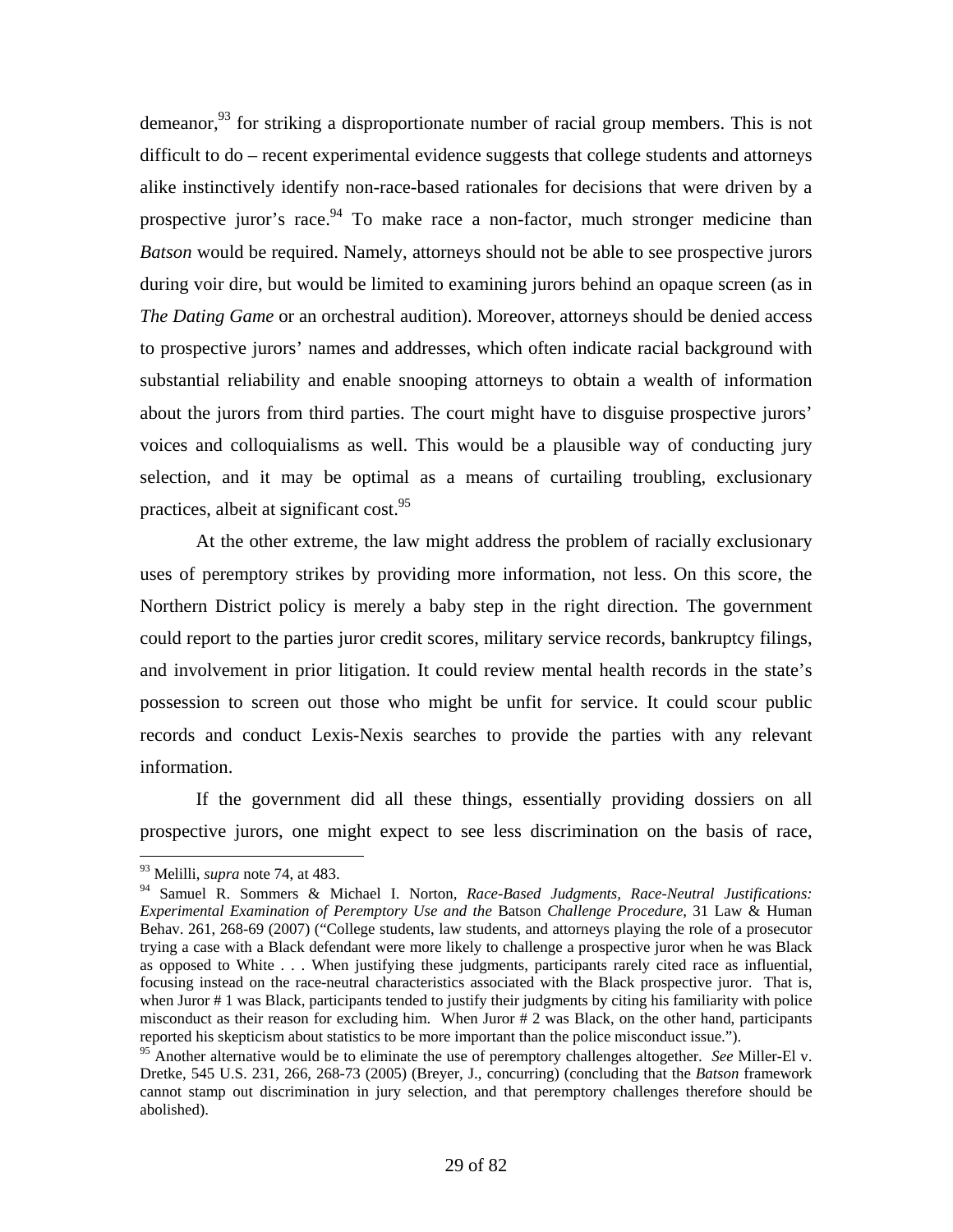national origin, religion, gender, and other immutable characteristics. Indeed, a regime of full and symmetrical disclosure of juror profile information to the litigants conceivably could do more to combat the improper use of race as a proxy than *Batson* ever has.

 Alas, there is an important complication here, suggesting that such a regime may be more appealing in the employment context than in the jury context. The available empirical evidence suggests that race is itself a strong predictor of whether a juror will initially vote to impose the death penalty in a capital case, with whites twice as likely as blacks to vote for the death sentence.<sup>96</sup> Socioeconomic status, by contrast, had no effect on initial votes by jurors.<sup>97</sup> A capable defense lawyer thus might not be using race as a proxy for anything other than a juror's propensity to send his client to death row. Indeed, black and white jurors appear to behave differently in a number of respects, such as their certainty that a defendant is guilty, their perceptions of the defendant's remorse, and their assessments of the defendant's future dangerousness.<sup>98</sup> These behavioral tendencies evidently alter outcomes in capital jury sentences, with counties that have large African American populations imposing the death penalty at lower rates than counties with smaller African American populations.<sup>99</sup> Some less careful survey evidence suggests that race is an equally important predictive factor in civil trials, swamping the effects of income, gender, and political inclinations.<sup>100</sup> In civil cases, African Americans appear to be markedly more sympathetic to plaintiffs than Caucasians, at both the liability and damages phases.<sup>101</sup>

 Maybe in the jury context, race is an unusually valuable proxy for propensity to convict or impose liability on a defendant. If African American and Anglo jurors approach legal controversies in fundamentally different ways because of their radically divergent interactions with police officers, or large employers, banks, insurers, and other

<sup>96</sup> Theodore Eisenberg et al., *Forecasting Life and Death: Juror Race, Religion, and Attitude Toward the Death Penalty*, 30 J. Legal. Stud. 277, 285-87 (2001). 97 *Id*. at 285.

<sup>98</sup> William J Bowers et al., *Death Sentencing in Black and White: An Empirical Analysis of the Role of Jurors' Race and Jury Racial Composition*, 3 U. Pa. J. Const. L. 171, 241-244 (2001).<br><sup>99</sup> Theodore Eisenberg, *Death Sentence Rates and County Demographics: An Empirical Study*, 90 Cornell

L. Rev. 347, 367-68 (2005).

<sup>100</sup> Denove & Imwinkelrief, *supra* note 92, at 293-95 ("Race emerges from the data as the single most important factor in predicting juror orientation. The impact of race is so strong that it often outweighs the impact of all other demographic factors combined.").

<sup>101</sup> *Id*. at 293-95, 305-06, 313.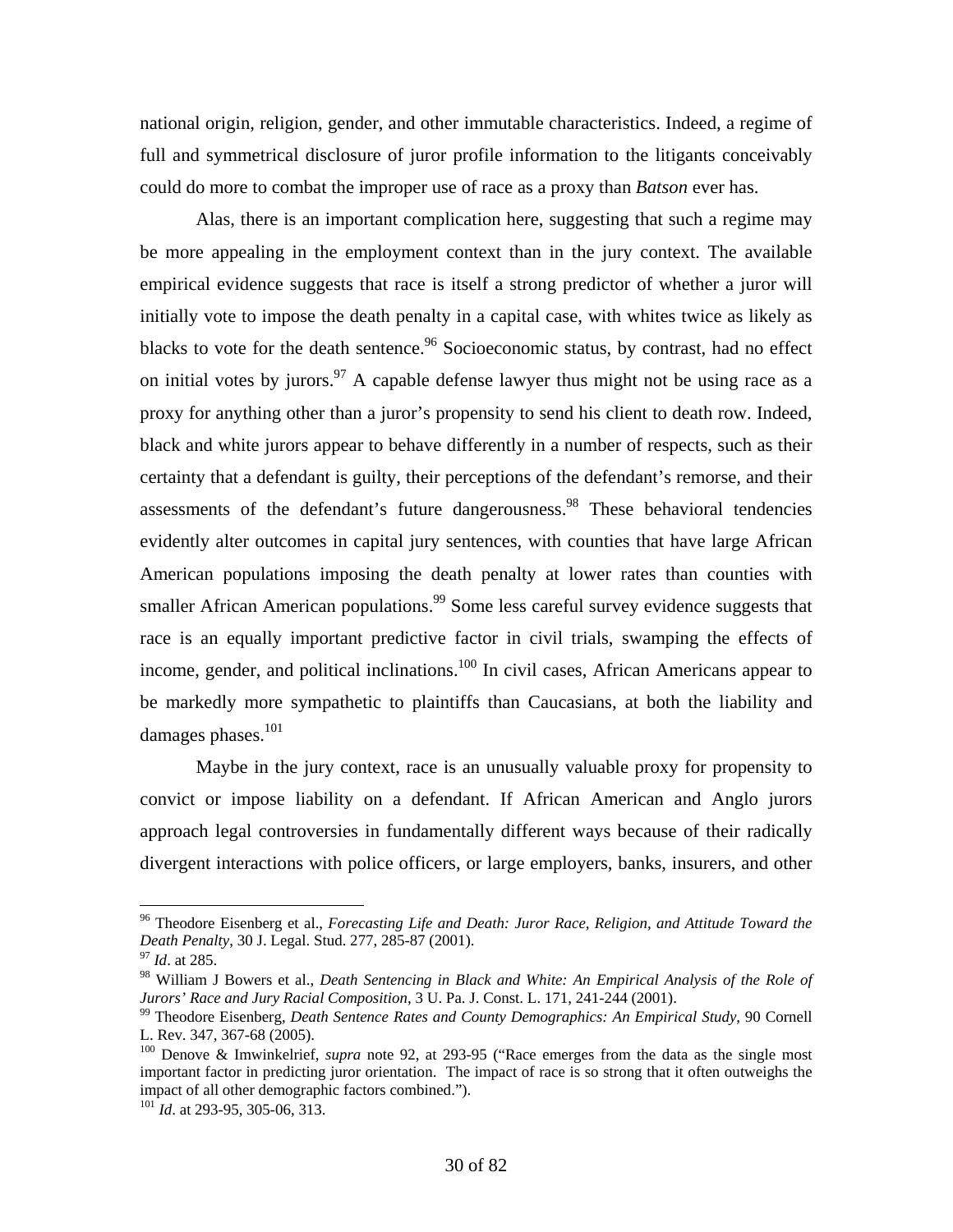institutional defendants, $102$  then providing litigants with more information about all prospective jurors may do little to stem prosecutor and defense counsel's reliance on race in voir dire. But if that is the case, it raises the question of whether the *Batson* doctrine is even a sensible one, or whether *Batson* ought to be replaced instead with affirmative rules mandating that each empanelled jury roughly reflect the racial diversity of the jury pool.

 Another factor should temper our embrace of pervasive reputation information in the voir dire context. Jury duty is already viewed as an unappetizing prospect for many Americans, and the loss of privacy associated with comprehensive government background checks could prompt stiff resistance and exacerbate juror absenteeism. To be sure, a savvy juror appreciates the possibility that litigants will gather information about her already, but Americans often feel more dread about governmental possession of private information than they do upon realizing that such information has been obtained by nongovernmental actions.<sup>103</sup> Even more important, the loss of privacy associated with submitting a job application or trying to find housing will not be sufficient to deter reasonable people from the enterprise. Employment and housing are necessities, so we can safely assume that the behavioral distortions associated with pervasive reputation information will be minimal. Not so for jury duty. Jury duty is compulsory, but the government cannot enforce its compulsory nature on the citizenry without incurring substantial costs and generating significant resentment. Paradoxically, it may be the case that it is necessary for the government to forego gathering a great deal of pertinent information about prospective jurors to avoid diminishing the quality of the pool of willing jurors.<sup>104</sup>

#### *E. Medical Diagnosis and Treatment*

 $\overline{a}$ 

 Employers' use of statistical discrimination is troubling enough, as it endangers peoples' livelihoods. When doctors and other health professionals use the same strategies for coping with incomplete information, it risks patients' lives. Yet the health disparities

<sup>&</sup>lt;sup>102</sup> *Cf*. Fahringer, *supra* note 75, at 119 ("[B]lacks who have seen the ravages of the drug trade in their community must be considered carefully in a narcotics prosecution.").

<sup>103</sup> *See generally* James Q. Whitman, *The Two Western Cultures of Privacy: Dignity Versus Liberty*, 113 Yale L.J. 1151 (2004).

 $104$  This assumes, of course, that it is not only those with "something to hide" who value their privacy rights. *See generally* Daniel J. Solove, *"I've Got Nothing to Hide" and Other Misunderstandings of Privacy*, 44 San Diego L. Rev. \_\_ (forthcoming 2007).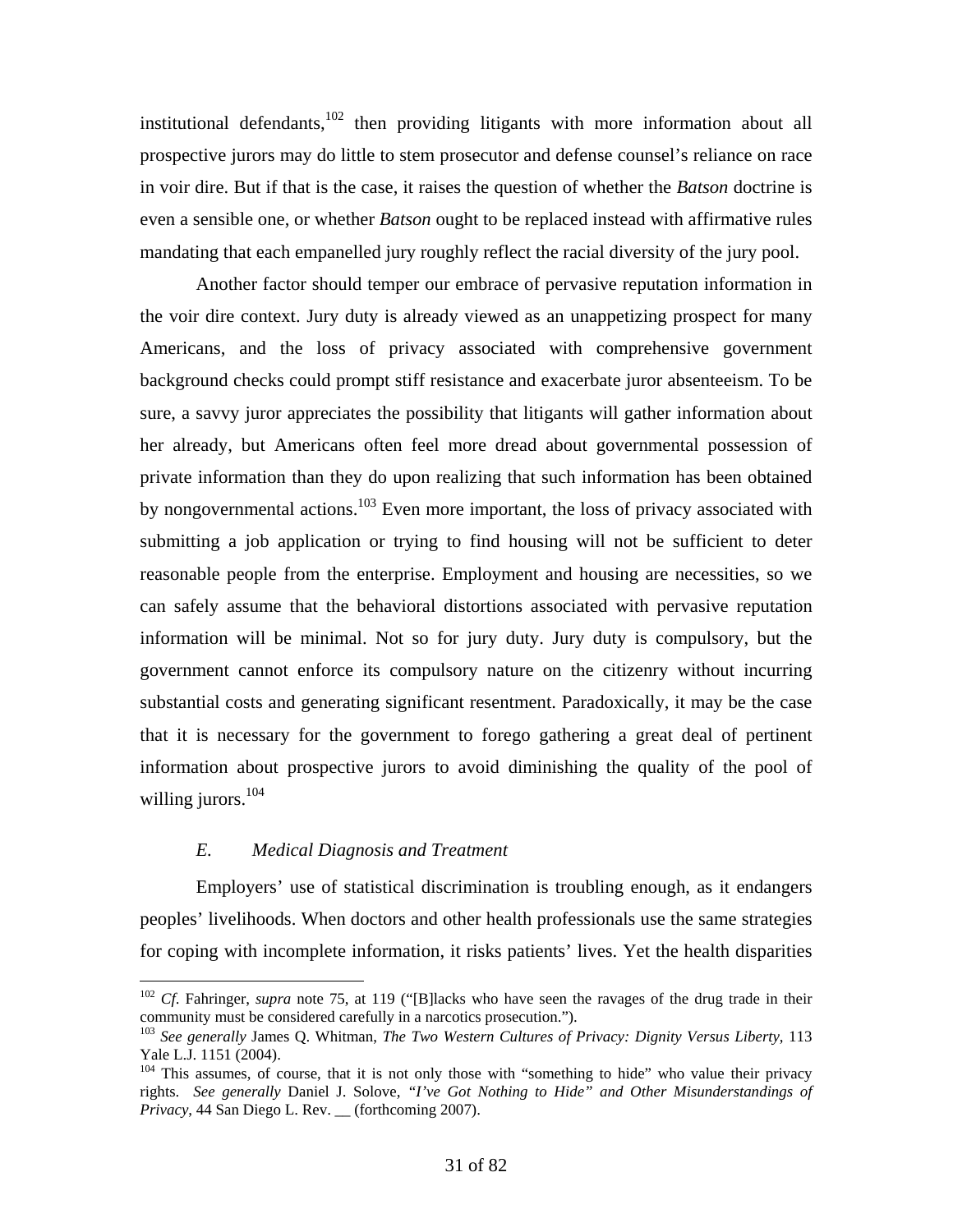literature suggests that doctors behave in much the same way that employers, trial attorneys, and other decisionmakers do, with wrenching consequences for African American patients.

 Why would doctors use statistical discrimination in treating patients? One possible explanation not well explored in the medical literature is that statistical discrimination may be a strategy for staying out of prison. In recent years, state and federal law enforcement officials have become more aggressive about tracking the prescription of opioids by pursuing physicians who prescribe medication that is subsequently diverted into the black market.<sup>105</sup> Surveys of physicians show that many are very concerned about prescribing narcotics to patients suffering from pain because of a fear that such prescriptions will trigger drug enforcement agency investigations,<sup>106</sup> with a sizable minority of physicians admitting that they "give patients a limited supply of pain medications to avoid being investigated" and a larger minority expressing concern that "prescribing narcotics for patients with chronic pain is likely to trigger a drug enforcement agency investigation."<sup>107</sup>

 Although one would hope that prosecutorial discretion will prevent prosecutions of doctors who prescribed in good faith subsequently diverted narcotics, this fear of law enforcement investigations is not misplaced. Surveys of prosecutors suggest that doctors face a genuine risk of being charged with serious crimes, even if their decisions to prescribe narcotics were medically defensible.<sup>108</sup> And many jurisdictions track physicians' prescriptions of narcotics, forwarding copies of all filled prescriptions to law enforcement personnel, a practice whose constitutionality the Supreme Court upheld in

<sup>105</sup> *See* Dana A. Forgione et al., *Diversion of Prescription Drugs to the Black Market: What the States Are Doing to Curb the Tide*, 27 J. Health Care Finance 65 (2001); Stephen J. Ziegler & Nicholas P. Lovrich, Jr., *Pain Relief, Prescription Drugs, and Prosecution: A Four-State Survey of Chief Prosecutors*, 31 J.L. Med. & Ethics 75, 78 (2003).

<sup>106</sup> Sharon M. Weinstein et al., *Physicians' Attitudes Toward Pain and the Use of Opioid Analgesics: Results of a Survey from the Texas Cancer Pain Initiative*, 93 Southern Med. J. 482-83 & 481 tbl. 3 (2000).

<sup>&</sup>lt;sup>108</sup> Ziegler & Loyrich, *supra* note 105, at 91.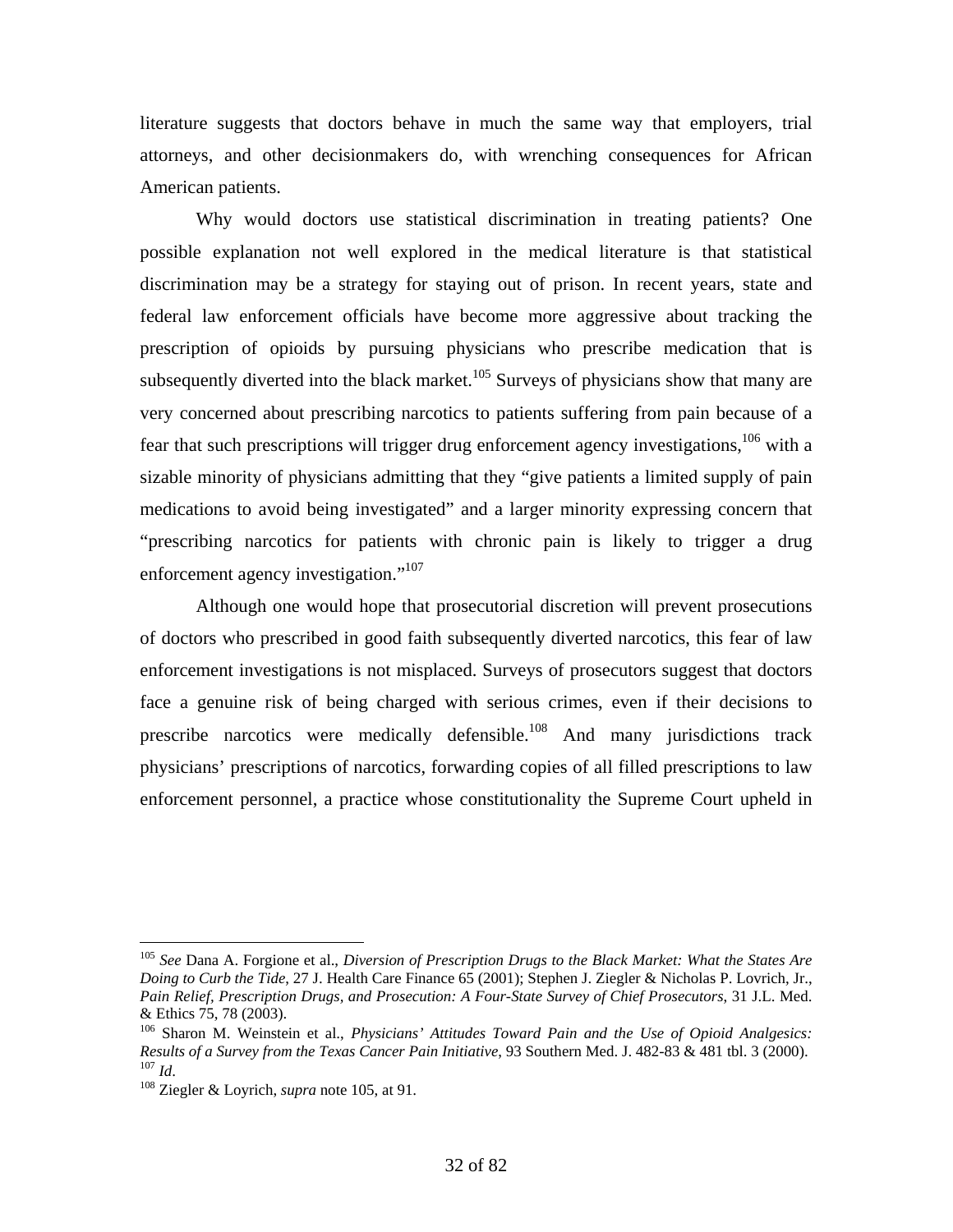Whalen v. Roe.<sup>109</sup> Successful prosecutions of physicians who were duped by their patients into dispensing narcotics have garnered substantial media attention of late.<sup>110</sup>

 When if a doctor risks incarceration if her patients divert prescribed medication to the black market or abuse their medication, then it seems likely that she will try to sort between those patients who are risky and those who are less risky. Race is a plausible proxy here, and there is evidence suggesting that doctors use it in prescribing narcotics. A survey of 397 patients being treated for chronic nonmalignant pain, and their primary care physicians, found that although African American patients reported experiencing more pain than Caucasian patients, $111$  Caucasians were significantly more likely to be treated with stronger and longer-acting opioids. $112$  Even after the researchers controlled for socioeconomic and other factors, Caucasians were more than twice as likely as African Americans to be on opioids.<sup>113</sup> Notably, there was no correlation between race and the use of non-opioids pain drugs. $114$  What explained the racial disparity? Not differential access to insurance or other payment options.<sup>115</sup> And not divergent preferences among African American and Caucasian patients.<sup>116</sup> The study authors concluded that the "more pronounced racial differences for strong and long-acting opioids suggest that systematic mistrust, bias, or stereotyping phenomena could be in  $\mu$ <sub>117</sub>

 As with statistical discrimination in employment, there is a large literature to suggest that doctors treat patients differently on the basis of race in a variety of settings. Although fear of prosecution is a plausible explanation for statistical discrimination in the

 $\overline{\phantom{a}}$ .

 $109$  429 U.S. 589 (1977).

<sup>&</sup>lt;sup>110</sup> See, e.g., Tina Rosenberg, *When is a Pain Doctor a Drug Pusher?*, N.Y. Times Magazine, June 17, 2007, at \_\_; John Tierney, *Juggling Figures, and Justice, in a Doctor's Trial*, N.Y. Times, July 3, 2007, at

<sup>111</sup> The researchers used the standard NRS-11 scale for assessing pain intensity. Ian Chen et al., *Racial*  Differences in Opioid Use for Chronic Nonmalignant Pain, 20 J. Gen. Intern. Med. 593, 594 (2005).<br><sup>112</sup> Id. at 595.<br><sup>113</sup> Id.<br><sup>114</sup> Id. at 596.<br><sup>115</sup> Id.<br><sup>116</sup> Id.<br><sup>116</sup> Id.

undertreated or Caucasians' pain is being overtreated. *Id*. The medical literature suggests, however, that pain undertreatment, not overtreatment, is the cause for concern in the United States. *See, e.g.*, David B. Resnick, *The Undertreatment of Pain: Scientific, Clinical, Cultural, and Philosophical Factors*, 4 Med., Health Care & Phil. 277 (2001).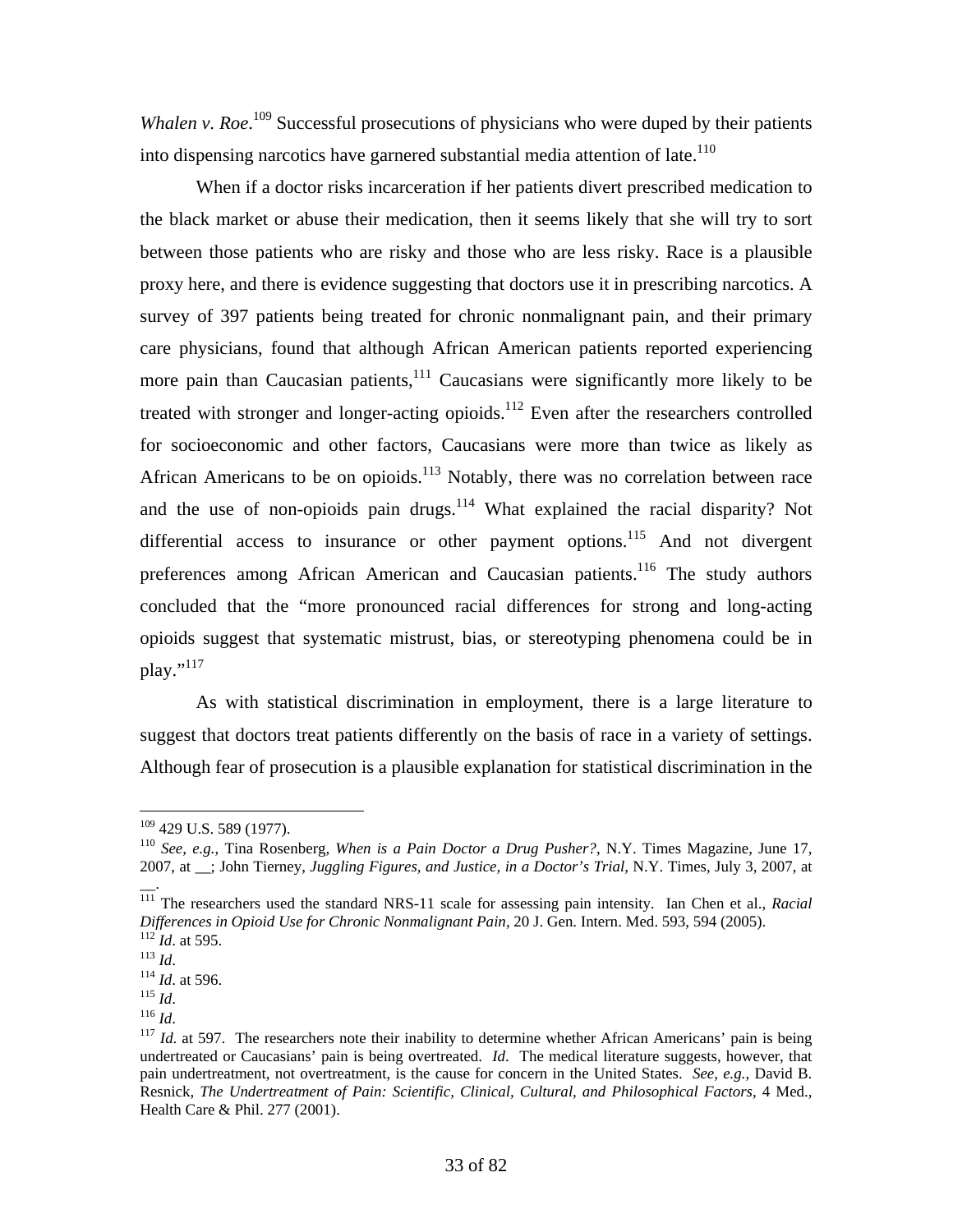opioid prescription context, African American patients appear to receive worse treatment in a variety of settings, even after controlling for socioeconomic factors.<sup>118</sup> And this worse treatment can be explained by physicians' attitudes. A well-designed study by van Ryn and Burke found that physicians view African Americans as more likely to abuse medication and less likely to comply with doctors' orders.<sup>119</sup> These differences do not go unnoticed by African American patients.<sup>120</sup> Statistical discrimination on the basis of socioeconomic status also has been observed in some settings – for example, nephrologists are more likely to say they would refer a child of higher socioeconomic status than lower socioeconomic status to a transplant doctor, with the likely explanation being the belief that wealthier parents are more likely to ensure compliance with a rigorous post-operative recovery regime. $121$ 

 It would be tempting to say that these disparities could be eliminated by imposing liability on physicians who engage in statistical discrimination, or by embracing efforts to re-educate physicians to act in a colorblind manner. But scholars of health disparities understand the inadequacies and dangers of such an approach.<sup>122</sup> Just as employment litigation and employer diversity training are incomplete remedies for discriminatory hiring practices,  $123$  they will be incomplete remedies in the prescription context. Balsa, McGuire, and Meredith sensibly note that doctors' "reliance on 'priors' related to age, gender, or race, when low-cost reliable tests are available, is difficult to justify."<sup>124</sup> In the treatment of pain, however, where existing diagnostic constraints often force doctors to rely on a patients' own statements and visible acts to discern the extent of a patient's

<sup>118</sup> Ana I. Balsa & Thomas G. McGuire, *Prejudice, Clinical Uncertainty and Stereotyping as Sources of Health Disparities*, 22 J. Health Econ. 89, 103-04 (2003); Darrell J. Gaskin et al., *Exploring Racial and Ethnic Disparities in Prescription Drug Spending and Use Among Medicare Beneficiaries*, 4 Am. J. Geriatric Phamacotherapy 96, 103 (2006).

<sup>&</sup>lt;sup>119</sup> Michelle van Ryn & Jane Burke, *The Effect of Patient Race and Socio-Economic Status on Physicians' Perceptions of Patients*, 50 Soc. Sci. & Med. 813, 824 (2000).

<sup>&</sup>lt;sup>120</sup> Rachel L. Johnson et al., *Racial and Ethnic Differences in Patient Perceptions of Bias and Cultural Competence in Health Care, 19 J. Gen. Intern. Med. 101, 106-08 (2004).* 

<sup>&</sup>lt;sup>121</sup> Susan L. Furth, *Effects of Patient Compliance, Parental Education and Race on Nephrologists' Recommendations for Kidney Transplantation in Children, 3 Am. J. Transplantation 28, 30-32 (2003).* 

<sup>&</sup>lt;sup>122</sup> See, e.g., Balsa & McGuire, *supra* note 118, at 112 ("Rule-based policies, such as requiring doctors to act in a race-blind fashion, when race conveys information that can help the doctor decide what to do for the patient, can make matters worse for the patients the policy is designed to help."). 123 *See supra* text accompanying notes 54-55. 124 Balsa et al., *supra* note 49, at 247-48.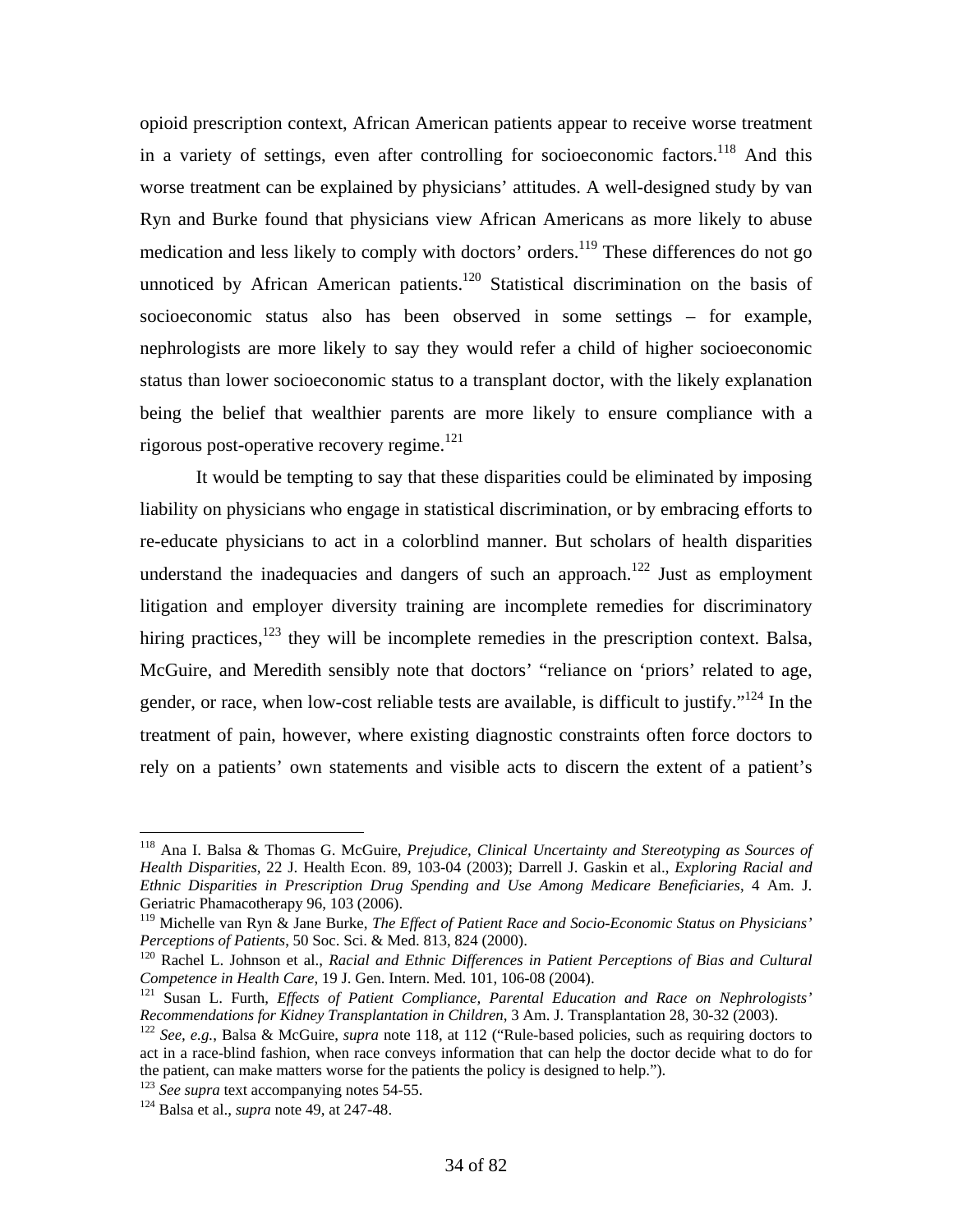suffering, there are no low-cost reliable tests. But there are information-based strategies that can reduce the appeal of statistical discrimination.

 When doctors encounter patients who they believe are abusing prescription medication, diverting medication to the black-market, overstating symptoms, or failing to comply with protocols for taking medications or recuperating, they routinely include this information in the patient's medical records.<sup>125</sup> If the contents of these medical records were easily transferred from one physician to other physicians likely to encounter a particular patient, then doctors would not need to engage in statistical discrimination on the basis of race and other problematic proxies. The statistical discrimination problem, in short, helps make a compelling case for the computerization of medical records, a process that is proceeding at a snail's pace in many parts of the country.<sup>126</sup> A large literature documents the costs of continued reliance on antiquated medical record-keeping.<sup>127</sup> Diagnosis becomes more difficult. Patient choice's of doctors are effectively constrained. Tests and other procedures may be duplicated unnecessarily. This paper suggests that in addition to all these problems, our failure to bring medical recordkeeping into the twentyfirst century may be contributing to distasteful discrimination, and that African American patients are enduring unnecessary pain and inappropriate treatment as a consequence.

# *F. Insurance*

 $\overline{a}$ 

 Earlier in this paper I identified statistical discrimination as a strategy that the law prohibits. Yet it turns out that this is not always the case. Take insurance markets. Insurers are generally prohibited from charging differential rates for insurance on the basis of race.<sup>128</sup> But some jurisdictions permit insurers to discriminate on the basis of gender, for example, in the automobile and life insurance contexts.<sup>129</sup> And many jurisdictions permit insurers to use a customer's zip code as a basis for premium setting,

<sup>125</sup> David W. Bates et al., *A Proposal for Electronic Medical Records in U.S. Primary Care*, 10 JAMA Informatics Ass'n 1, 4 (2003).

<sup>126</sup> Thomas Bodenheimer & Kevin Grumbach, *Electronic Technology: A Spark to Revitalize Primary* 

*Care?*, 290 JAMA 259, 260 (2003)<br><sup>127</sup> *See, e.g., id.* at 260-61; Bates et al., *supra* note 125, at 4; Ross D. Fletcher et al., *Computerized Medical Records in the Department of Veterans Affairs*, 91 Cancer 1603, 1606

<sup>&</sup>lt;sup>128</sup> See Kyle D. Logue, *Reparations as Redistribution*, 84 B.U. L. Rev. 1319, 1366-67 (2004).

<sup>129</sup> *See* Kyle Logue & Ronen Avraham, *Redistributing Optimally*: *Of Tax Rules, Legal Rules, and Insurance*, 56 Tax. L. Rev. 157, 225 n.208 (2003).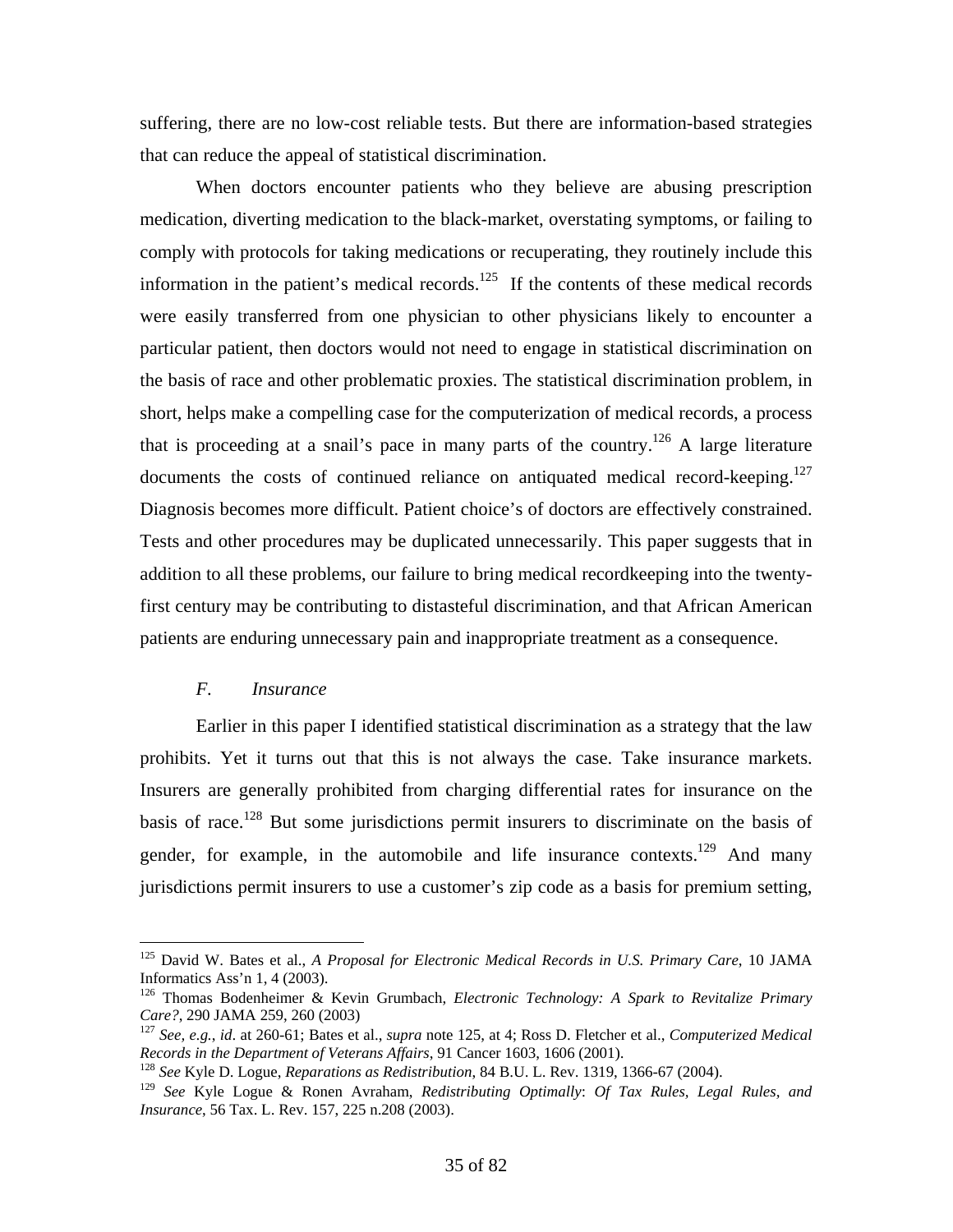which is particularly controversial in light of the higher premiums that residents of predominantly African American neighborhoods often pay.<sup>130</sup>

 An important reason why insurers must rely on these forms of statistical discrimination is the absence of reliable information about most drivers' behavior. There are a few terrible drivers who routinely get into accidents or incur speeding tickets, but outside of these extremes, insurers have little information to go on. Information about near misses, day-to-day aggressive driving, and other unsafe behavior is almost nonexistent. As a result, the good driver who is involved in a fluke accident in which he was not at fault will likely see his insurance premiums rise, a skilled and responsible teenaged driver will pay extremely high premiums solely because of her age, and the generally safe driver who is caught in a speed trap can expect to incur a substantial insurance penalty.<sup>131</sup>

It need not be this way. As I have argued elsewhere,  $132$  the government is capable of generating a much more reliable and rich set of information about individual drivers' observed behavior. All the government needs to do is mandate the participation of all motorists in a "How's My Driving?" program of the sort that have become nearly ubiquitous for bus and commercial fleets. Doing so would generate an enormous amount of additional information that would enable insurers to set premiums without having to collectively sanction motorists who have the misfortune of being young, being male, being unmarried, or living in predominantly African American neighborhoods.<sup>133</sup>

 In the automobile insurance market, social insurance concerns don't loom particularly large. By mandating automobile insurance coverage, legislators are primarily seeking to ensure that the victims of vehicular collisions will be compensated for their injuries and losses. When jurisdictions mandate health insurance, as Massachusetts has done, or provide health insurance, as the Medicare and Medicaid programs have done,

<sup>130</sup> *See* Leah Wortham, *The Economics of Insurance Classification: The Sound of One Invisible Hand Clapping*, 47 Ohio St. L.J. 835, 849 (1986). In recent years, some jurisdictions have pushed to curtail the use of zip codes in premium setting. *See* R. John Street & Brandon G. Hummel, *Recent Developments in Insurance Regulation*, 40 Tort Trial & Ins. Prac. L.J. 567, 592 (2005).

<sup>131</sup> Lior Jacob Strahilevitz, "*How's My Driving?" for Everyone (And Everything?)*, 81 NYU L. REV. 1699, 1726-29 (2006).<br> $^{132}$  *Id.* 

 $133$  *Id.*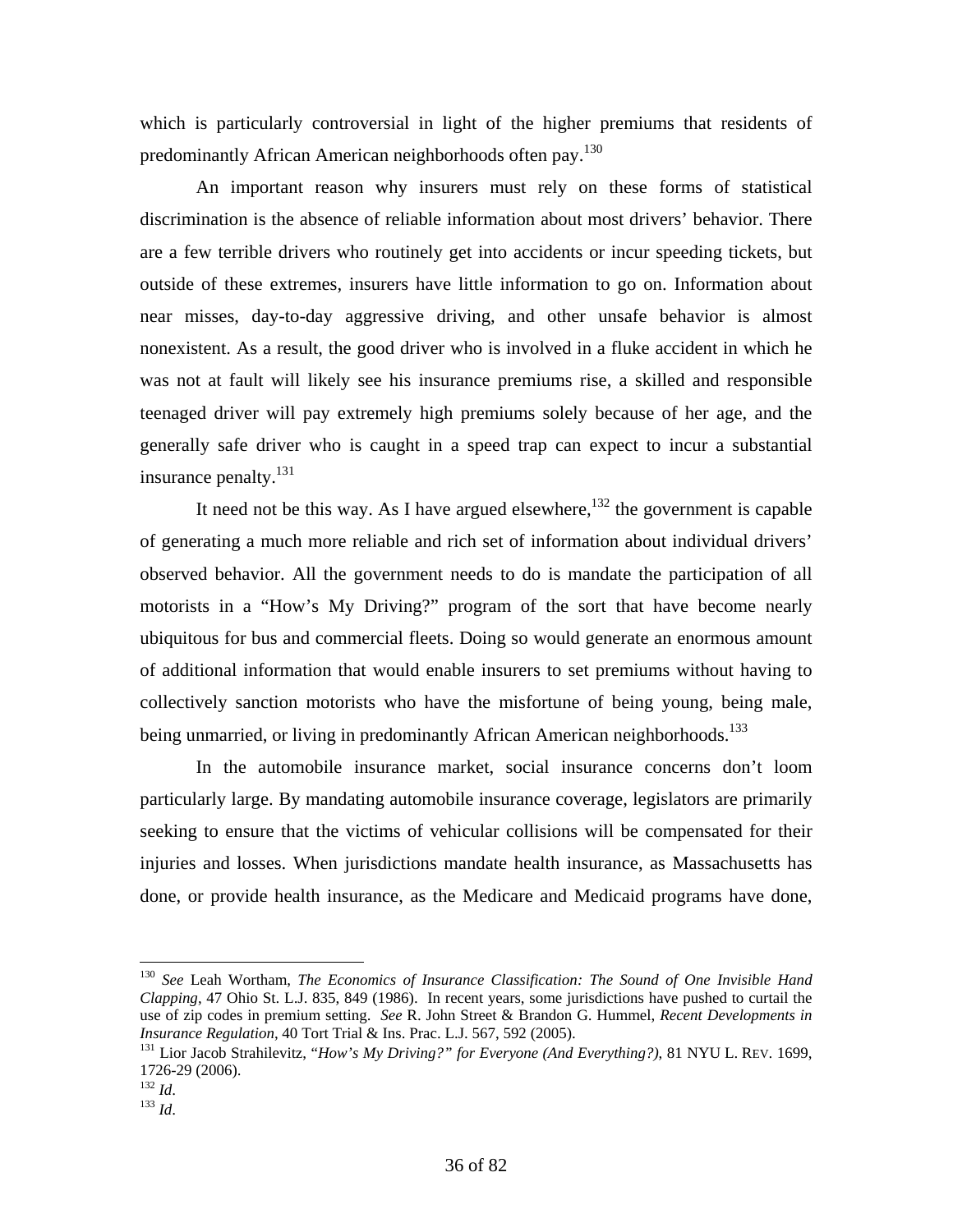they are acting on the basis of a somewhat different set of principles.<sup>134</sup> Those principles emphasize society's interest in helping those who develop health complications as a result of bad luck, bad genes, or even bad lifestyle choices. In short, insurance markets are not monolithic, and government information policy may be a more useful policy tool in those settings, like driving, where social insurance considerations do not loom particularly large. But this argument about the benefits of making motorist behavior information more widely available does not translate into an argument for widespread availability of individuals' genetic information.<sup>135</sup>

#### *G. Immigration Law*

 $\overline{a}$ 

 Throughout American history, policymakers have been using national origin proxies to try to shape the nation's workforce and polity. Most obviously, national origin is a proxy for race, so Americans who cared about the racial composition of the United States could use immigration policy as a tool for achieving their desired ends.<sup>136</sup> Employers might use proxies in much the same way, seeking out immigrants from particular nations because that nation's inhabitants are believed to possess particular characteristics.<sup>137</sup>

 My colleagues, Adam Cox and Eric Posner, recently analyzed immigration design decisions as a response to asymmetric information in the international migration context.<sup>138</sup> They suggested that the immigrant has private information about his own attributes, preferences, and intentions that United States customs and immigration officials lack. The government thus faces a decision between two sorts of strategies – it can invest in gathering more information about prospective entrants before they are admitted to the United States, or it can admit entrants freely, gather information about

<sup>&</sup>lt;sup>134</sup> To be sure, concerns about externalities do arise in the health insurance context. For example, concerns about excessive emergency room utilization and the danger of spreading communicable disease both have<br>been made by advocates of universal health care.

<sup>&</sup>lt;sup>135</sup> See Paul M. Schwartz, *Privacy and the Economics of Personal Health Care Information*, 76 Tex. L. Rev. 1, 36-41 (1997).

<sup>&</sup>lt;sup>136</sup> *See* Kevin R. Johnson, *"Aliens" and the U.S. Immigration Laws: The Social and Legal Construction of Nonpersons, 28 U. Miami Inter-Am. L. Rev. 263, 269, 281-82, 289-92 (1997).* 

<sup>&</sup>lt;sup>137</sup> See, e.g., Leticia M. Saucedo, *The Employer Preference for the Subservient Worker and the Making of the Brown Collar Workplace*, 67 Ohio St. L.J. 961, 970-71 (2006) (arguing that some employers prefer to hire undocumented immigrants from Latin America because they are more likely to be subservient). 138 Adam B. Cox & Eric A. Posner, *The Second-Order Structure of Immigration Law*, 59 Stan. L. Rev. 809,

<sup>824-827 (2007).</sup>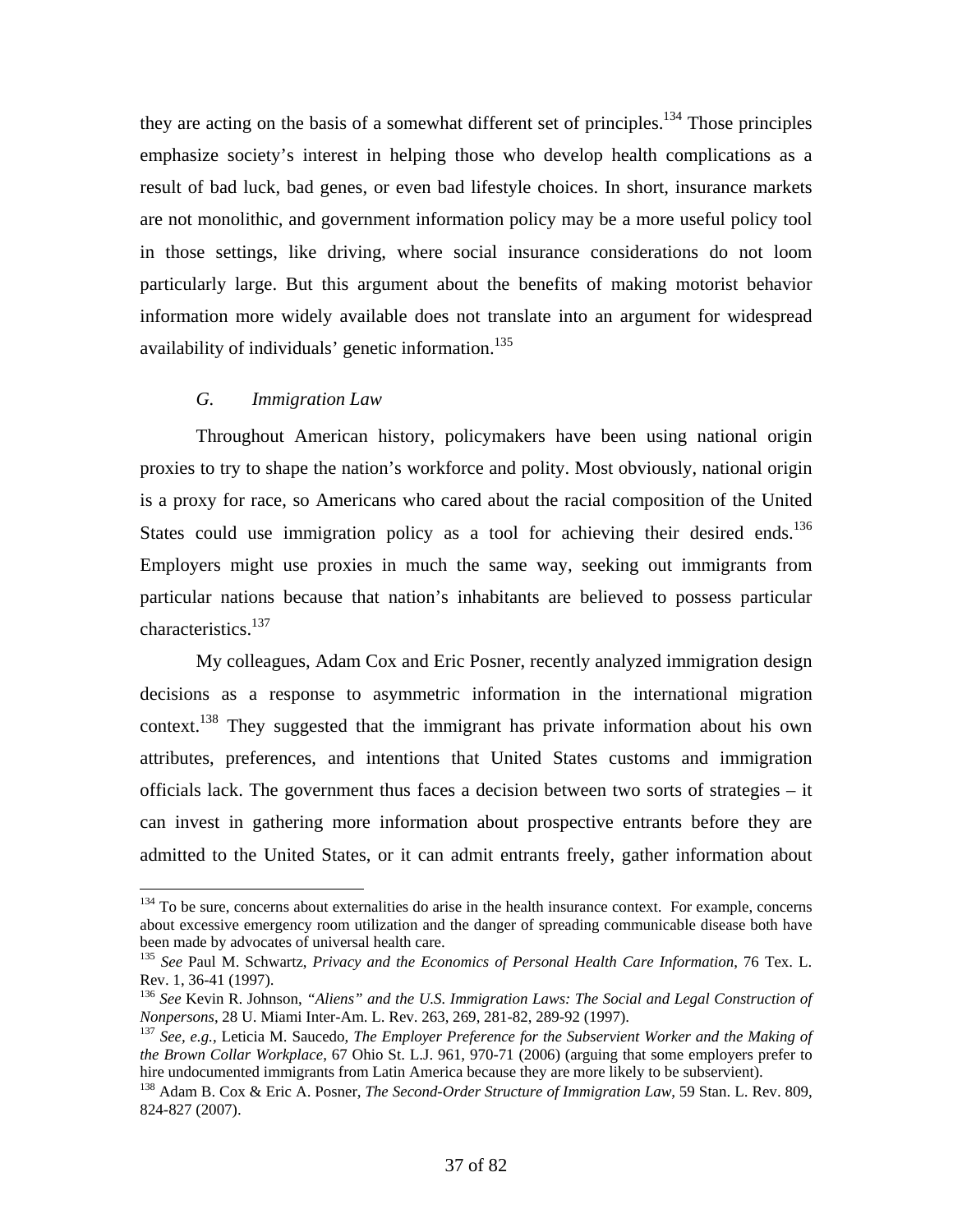them when they are here, and then deport those whose actions in the United States suggest that they will not be positive net contributors to society.<sup>139</sup> Where the information gathering and processing costs of assessing individuals' likely contributions to society based on their behavior abroad are high, we can expect to see the government rely more on deportation. Where those costs are low, we can expect to see the government rely on exclusion.

 The United States is not alone in having undergone a reputation revolution in the past decade or so. Other developed nations have also seen explosive growth in their data broker industries,<sup>140</sup> though the skeptical approach of European Union lawmakers toward these developments have helped apply the brakes to this development somewhat.<sup>141</sup> Of course, while immigration to the United States from developed nations like Canada, Japan, Germany, and Australia is not negligible, it pales in comparison to migration from developing nations in which accurate consumer information databases do not exist.<sup>142</sup> While it is no longer difficult to imagine the integration of cross-platform reputation scores with wearable computers in this country, the ubiquity of such devices and data in Ecuador or the Philippines seems a long way off, at best.

 Yet it is precisely the absence of reliable information about individuals that causes immigration officials to rely on proxies like national origin. In response to the events of September 11, 2001, the United States substantially curtailed the number of visas issues to residents of predominantly Islamic nations, and made it more difficult for foreigners to study in the United States higher education system.<sup>143</sup> (One of the terrorists involved in the September 11 attacks was in the United States on a student visa).<sup>144</sup> There were some exceptions to this policy of national origin-based exclusion. In-demand specialists like doctors, nurses, engineers, and academics had a somewhat easier time obtaining visas, $145$ 

<sup>&</sup>lt;sup>139</sup> *Id.* at 835-40.<br><sup>140</sup> For a brief overview of the European Union regime, see Christopher Kuner, *Beyond Safe Habor: European Data Protection Law and Electronic Commerce*, 35 Int'l L. 79 (2001).

<sup>&</sup>lt;sup>141</sup> See Joel Reidenberg, *E-Commerce and Trans-Atlantic Privacy*, 38 Hou. L. Rev. 717 (2001).<br><sup>142</sup> U.S. Census Bureau, The Foreign-Born Population: 2000, at 5 tbl. 2 (December 2003), available at

http://www.census.gov/prod/2003pubs/c2kbr-34.pdf .

<sup>143</sup> Samuel G. Freedman, *Grad School's International Glow is Dimmed by Security Concerns*, N.Y. Times, Oct. 27, 2004, at B10.

<sup>&</sup>lt;sup>144</sup> Josh Meyer, *Al Qaeda Linked to Plot to Use Student Visas*, L.A. Times, Jan. 23, 2007, at 13.<br><sup>145</sup> *See, e.g.*, Brandon Ortiz, *Foreign Aid for Texas: Visa Waiver Program is Just What Doctor Ordered to Meet Medical Need*, San Antonio Express-News, June 27, 2004, at 1A.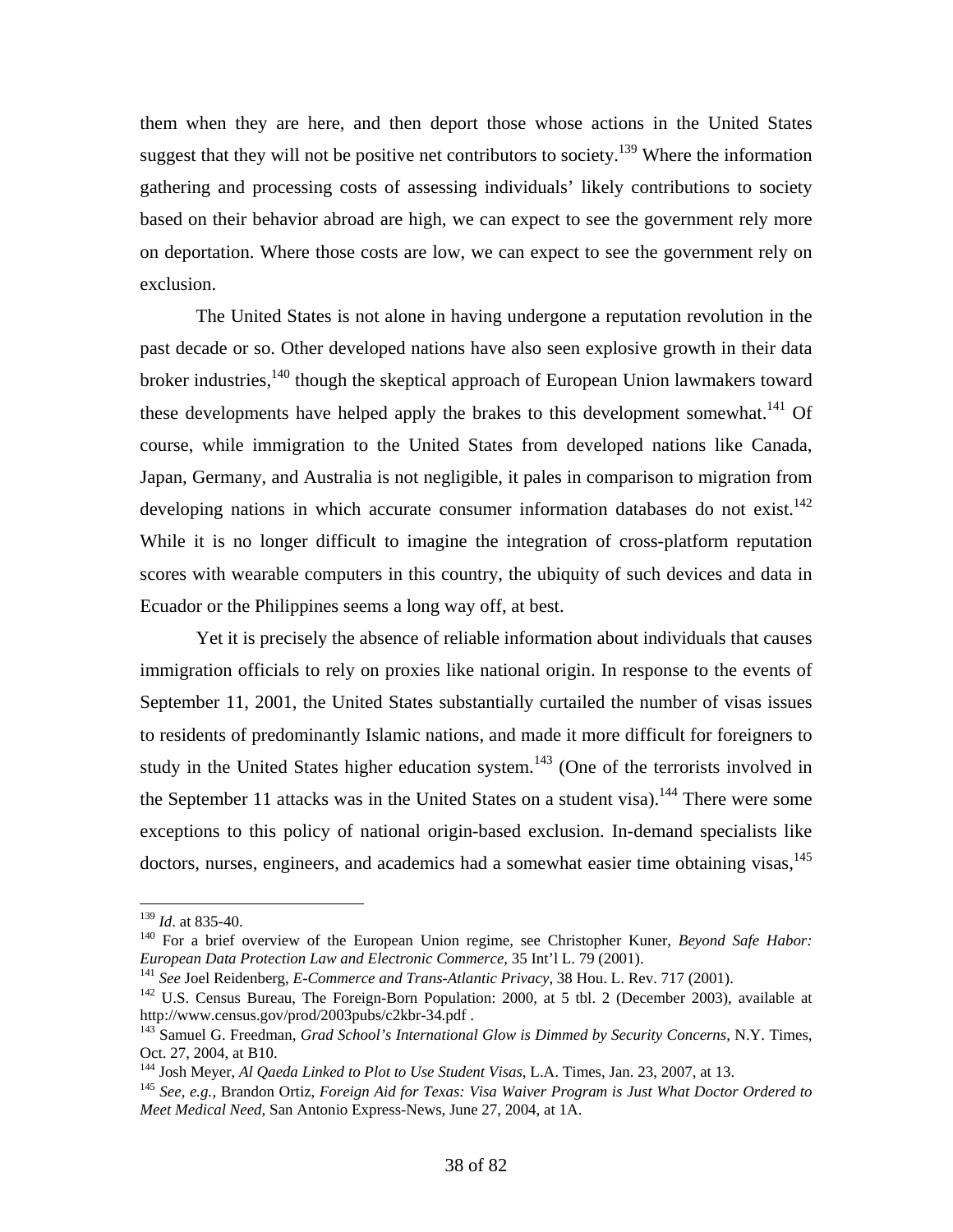– in part because their skill sets were in particular demand, but in part because their having obtained degrees in those fields suggested that it was unlikely that they would present a threat to American national security.<sup>146</sup> Wealthy foreigners with at least \$1 million to invest in new American businesses also have a much easier time gaining visas.<sup>147</sup> Although this program was justified as an engine of job creation in the United States,<sup>148</sup> it might, alternatively, be characterized as another immigration proxy – foreigners with disposable investment capital and a commitment to investing it in U.S. based startups might be particularly likely to be desirable migrants.<sup>149</sup>

 Notice what is going on here – proxies are everywhere in immigration decisions. National origin . . . Education . . . Career path . . . Age . . . Gender . . . English fluency . . . Family ties in the United States . . . Wealth . . . All these attributes wind up determining who is admitted to the United States and who is not. We rely on these proxies to indicate who might pose a security risk, who might fill a technically or physically demanding job, who might wind up on the welfare rolls and who might wind up starting a business, who is likely to commit ordinary crimes, who might have a hard time finding employment in the United States, who is likely to be assimilated, who is likely to return home when her visa expires, and who is likely to overstay his visa.

 It would, of course, be far simpler if immigration authorities could rely on accurate information about individuals, rather than using these group-based proxies. But there are serious impediments to such an approach – with individual-based information scarce in the developing world, there may be little to augment reliance on crude proxies like national origin or English fluency. And even as reputational information becomes more readily available in the developing world, there will be serious questions about its

<sup>&</sup>lt;sup>146</sup> The recent attacks on the Glasgow airport, apparently perpetrated by several foreign-born physicians working at United Kingdom hospitals, shows the pitfalls of using occupation as a proxy for the security threat posed. *See* Janet Stobart & Sebastian Rotella, *British Manhunt Widens: Three Physicians Among Eight Suspects Now Held in Bomb Plots*, L.A. Times, July 3, 2007, at 1. This episode may have been an instance of the terrorists recognizing the profile, and finding someone who didn't fit the profile to carry out the attacks. This danger was anticipated in BERNARD E HARCOURT, AGAINST PREDICTION: PROFILING, POLICING, AND PUNISHING IN AN ACTUARIAL AGE (2006). The normative dimensions of racial profiling in law enforcement are provocatively discussed further in PETER H. SCHUCK, MEDITATIONS OF A MILITANT MODERATE: COOL VIEWS ON HOT TOPICS 142–44 (2006).<br><sup>147</sup> *See* 8 U.S.C. § 1153(b)(5)(A).<br><sup>148</sup> See Beth MacDonald, Note, *The Immigrant Investor Program: Proposed Solutions to Particular* 

*Problems*, 31 Law & Pol'y Int'l Bus. 403, 406-10 (2000).

<sup>149</sup> *But cf*. Cox & Posner, *supra* note 138, at 855 (suggesting that auctioning off visas might be a poor mechanism for facilitating immigration by upwardly mobile migrants).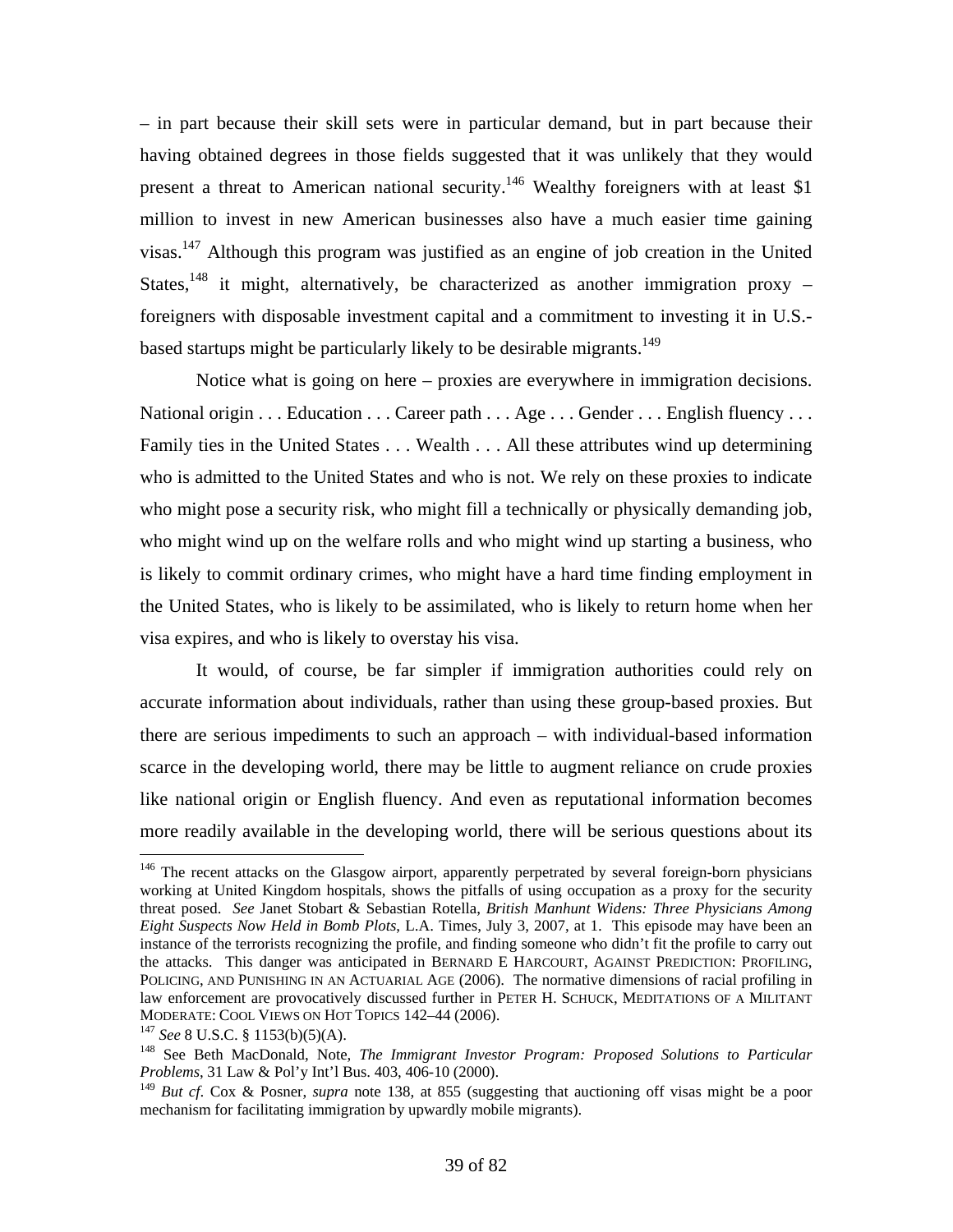reliability. Given the possibilities for a group, acting in concert, to create a falsely positive reputation profile for one of their members, it would be an inappropriate leap of faith to rely heavily on such information in deciding that someone poses a low threat to national security.

 This dichotomy suggests something counterintuitive, which is that the United States ought not to embrace a one-size-fits-all methodology for evaluating visa applicants. Rather, it should rely more heavily on individual-based-reputational information when assessing immigrants from those countries with well developed reputational infrastructures, and more heavily on proxies or post-entry surveillance and deportation for visa seekers from nations where the reputational infrastructure is nonexistent or of unreliable quality. The Japanese immigrant can be assessed rather reliably prior to entry and then by-and-large ignored; the Mongolian immigrant might need to be judged via proxies or admitted provisionally and subjected to greater monitoring of his employment status and involvement in the criminal justice system by immigration officials.

 The foregoing analysis also sheds light on one of the most frustrating aspects of U.S. immigration law. Political asylum appeals comprise a very significant percentage of the docket in the federal appellate courts.<sup>150</sup> In these cases, an applicant typically asserts persecution on the basis of religion, political beliefs, or some other factor. Almost invariably, the applicant comes from a nation where a distinct societal group is being persecuted – immigrants from France and New Zealand have the good sense not to seek asylum in the United States very often. Yet these asylum seekers also tend to come from nations with poor *private* reputational infrastructures. To the extent that any entity in these countries has a solid grasp of the attributes of individual citizens, it is the autocratic government, and these government databases are not accessible to American immigration officials. Genuine asylum seekers often flee without identification documents and other forms of corroboration, or they may have their documents stolen in transit.<sup>151</sup> As a result,

<sup>150</sup> *See, e.g.*, Lenni B. Benson, *Symposium Introduction*, 51 N.Y.L. Sch. L. Rev. 3, 5 (citing statistics from the Second Circuit that 38% of all cases on the docket are asylum petitions from the Bureau of Immigration Affairs, and that most of these are political asylum cases).

<sup>151</sup> *See, e.g.*, Sarr v. Gonzales, 474 F.3d 783, 787 (10th Cir. 2007) (applicant alleges that government agents destroyed most of his identification papers).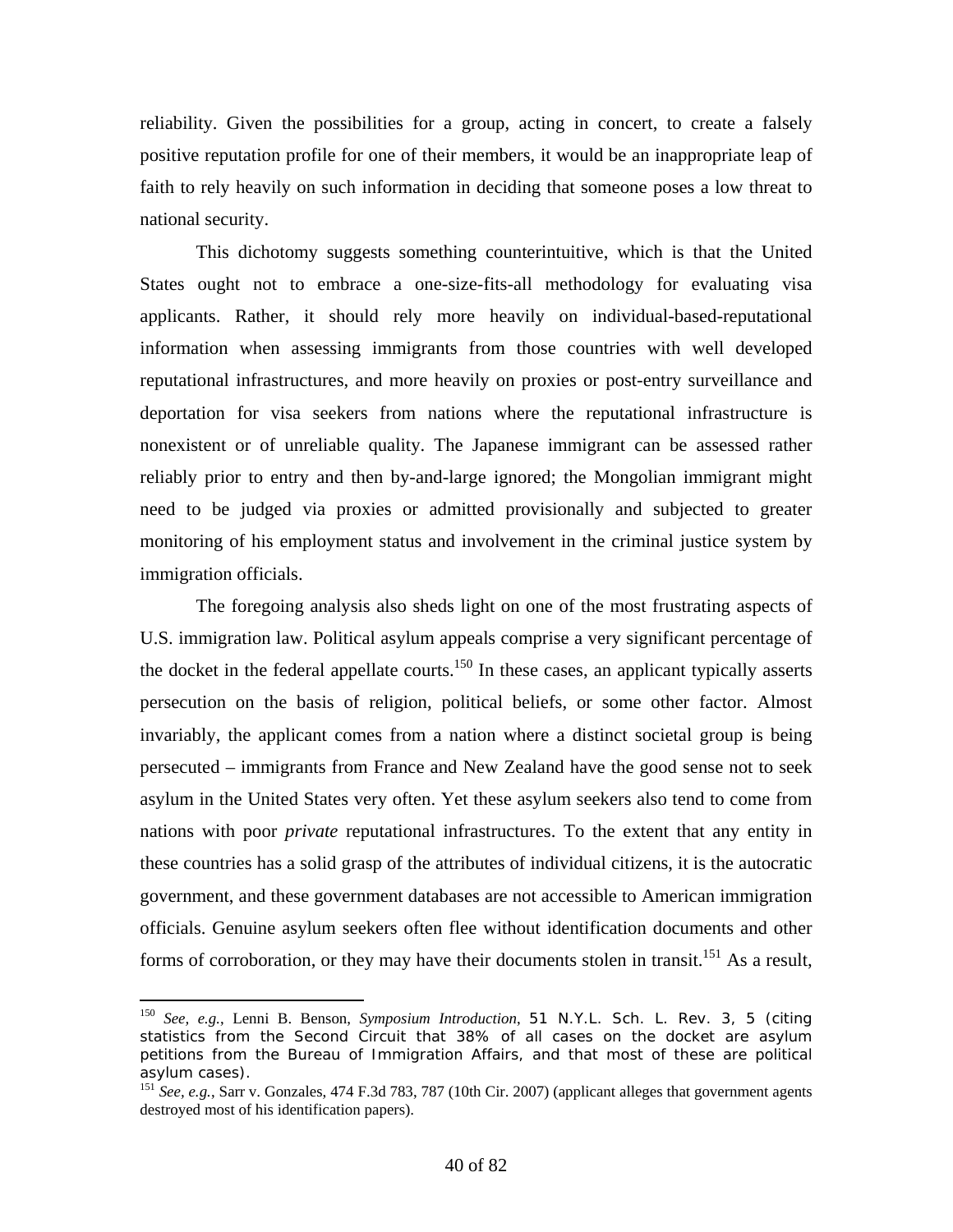the asylum seeker typically has his own testimony, and little else in the way of proof to support his application.<sup>152</sup> U.S. law makes this testimony, standing alone, sufficient to establish asylum eligibility.<sup>153</sup>

 Yet there are many immigration judges who will be disinclined to grant asylum applications for ideological reasons, and more immigration judges still who will be skeptical that an asylum seeker is really just an economic immigrant or would be an undesirable resident.<sup>154</sup> With an absence of verified information about the asylum seeker's background and actions in his home country, the immigration judges often deny asylum applications based on adverse credibility determinations. Because an immigration judge is in the best position to assess an applicant's credibility, appellate courts are reluctant to reverse adverse credibility findings.<sup>155</sup> The law does require, however, that the immigration judge identify clear and cogent justifications for deeming an applicant's testimony incredible. $156$ 

 As a result, asylum cases in the federal appellate courts often involve a particular pattern. First, an immigration judge rejects an application on the basis of an adverse credibility judgment. Second, inconsistencies in the applicant's testimony form the basis for that rejection. Third, appellate courts examine whether the purported inconsistencies are legitimate, and warrant the adverse credibility judgment.<sup>157</sup> To illustrate how this pattern plays out, I will examine appellate cases from the Ninth and Second Circuits.

In *Chebchoub v. INS*<sup>158</sup>, the Ninth Circuit considered the appeal of a Moroccan who had been denied asylum in the United States. Chebchoub alleged that his brother, Mustafa, was a leader of Movement Forward, a socialist opposition group.<sup>159</sup> The Moroccan government allegedly harassed, tortured, and imprisoned Chebchoub as a way

<sup>&</sup>lt;sup>152</sup> Sidhu v. INS, 220 F.3d 1085, 1091-92 (9th Cir. 2000).

<sup>&</sup>lt;sup>153</sup> Cf. 8 C.F.R. § 208.13(a) ("The testimony of the applicant, if credible, may be sufficient to sustain the burden of proof without corroboration."); Sangha v. INS, 103 F.3d 1482, 1487 (9th Cir. 1997) ("Because asylum cases are inherently difficult to prove, an applicant may establish his case through his own testimony alone.").

<sup>154</sup> *See* Jaya Ramji-Nogales et al., *Refugee Roulette: Disparities in Asylum Adjudication*, 60 Stan. L. Rev. (forthcoming 2007).

<sup>&</sup>lt;sup>155</sup> Singh v. Gonzales, 495 F.3d 553, 556-58 (9th Cir. 2007).<br><sup>156</sup> See Secaida-Rosales v. INS, 331 F.3d 297, 307 (2d Cir. 2003).<br><sup>157</sup> Minor inconsistencies not germane to the application usually will not form a suffici adverse credibility determination. *See* Lin v. United States D.O.J., 428 F.3d 391, 394 (2d Cir. 2005). 158 257 F.3d 1038 (9th Cir. 2001).

<sup>159</sup> *Id*. at 1040.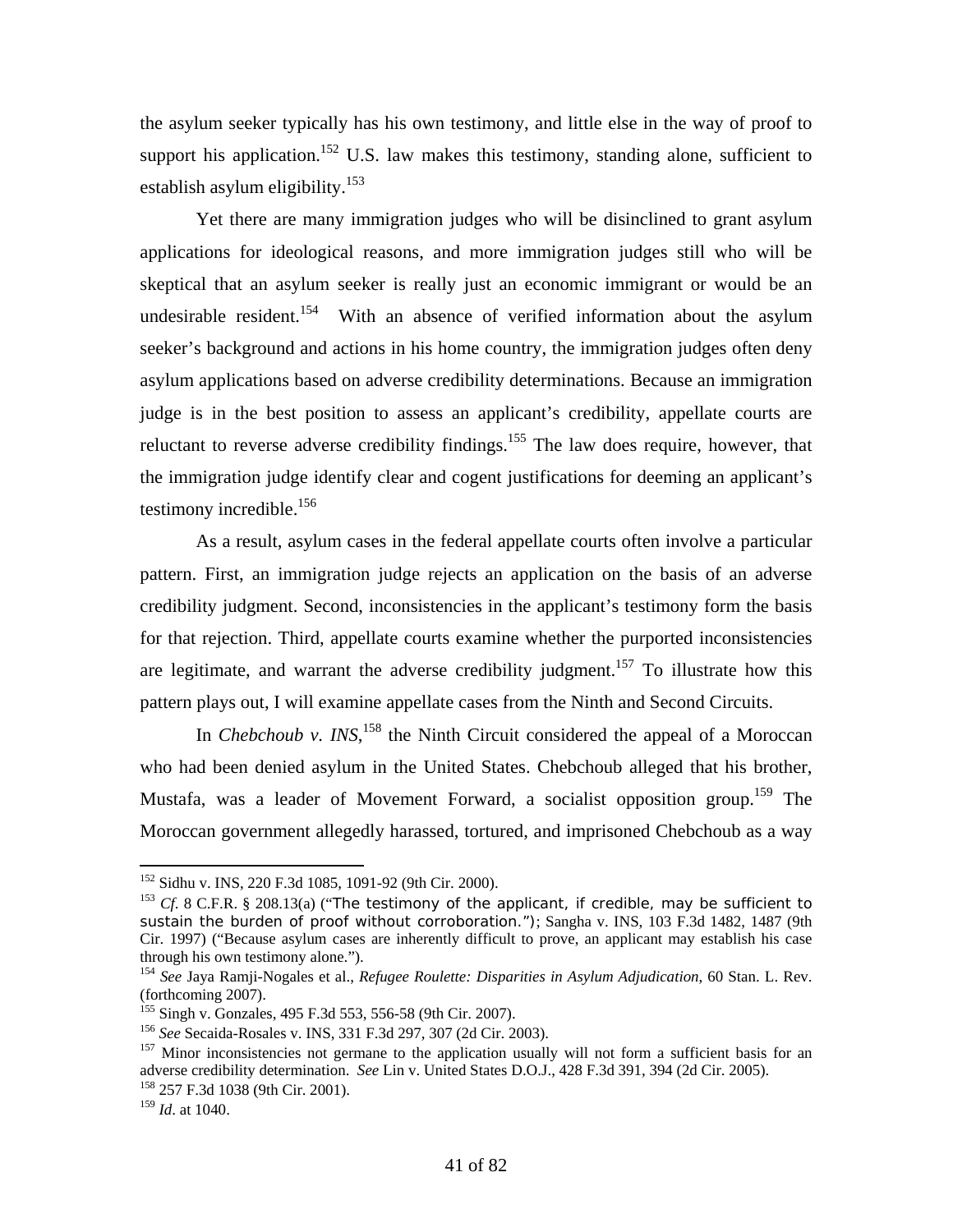of luring Mustafa out of hiding.<sup>160</sup> He alleged that this behavior continued even after Mustafa was expelled from Morocco and granted asylum in France, as the government began to believe that Chebchoub himself was part of Movement Forward.<sup>161</sup> Yet inconsistencies in Chebchoub's testimony tripped him up in proceedings before the immigration judge. The judge cited "no less than 22 inconsistencies," including inconsistent testimony about "the events leading up to and surrounding his departure," and "discrepancies between his testimony and his affidavit regarding the number of times he was arrested in the period prior to his departure."<sup>162</sup> The appellate court found these inconsistencies to be a satisfactory basis for finding his testimony not credible.<sup>163</sup>

 Notably, the appellate court then noted an additional basis for affirming the immigration judge's adverse credibility judgment – Chebchoub had produced no affidavit from either Mustafa, who supposedly had been granted asylum in France, or anyone in the United States who was involved in Movement Forward and could corroborate Chebchoub's involvement in that group.<sup>164</sup> The court noted that it was too much to expect Chebchoub to produce corroborating documentation from Morocco, whose government would have no reason to cooperate with Chebchoub's request, but getting "an affidavit from a close relative living in Western Europe should have been a relatively uncomplicated task that would not pose the type of particularized evidentiary burden that would excuse corroboration."<sup>165</sup> In *Chebchoub* we see an appellate court sensibly recognizing how the very different information environments of France and Morocco ought to be reflected in varying burdens placed on asylum applicants seeking to extract corroborating evidence from those locations.

 The Second Circuit's opinion in *Guan v. INS* provides some indication of the difficulties that arise when an asylum seeker's corroborating information is largely located in a country with a relatively poor private information infrastructure. *Guan*, like *Chebchoub*, involved an adverse credibility finding and a lack of corroborating evidence. The petitioner in that case, Guan, a father of two, fled China because he feared forced

 $160$  *Id.* at 1041.

<sup>161</sup> *Id.* 162 *Id.* at 1042-43.<br><sup>163</sup> *Id.* at 1043.<br><sup>164</sup> *Id.* at 1044-45 (internal quotation marks omitted).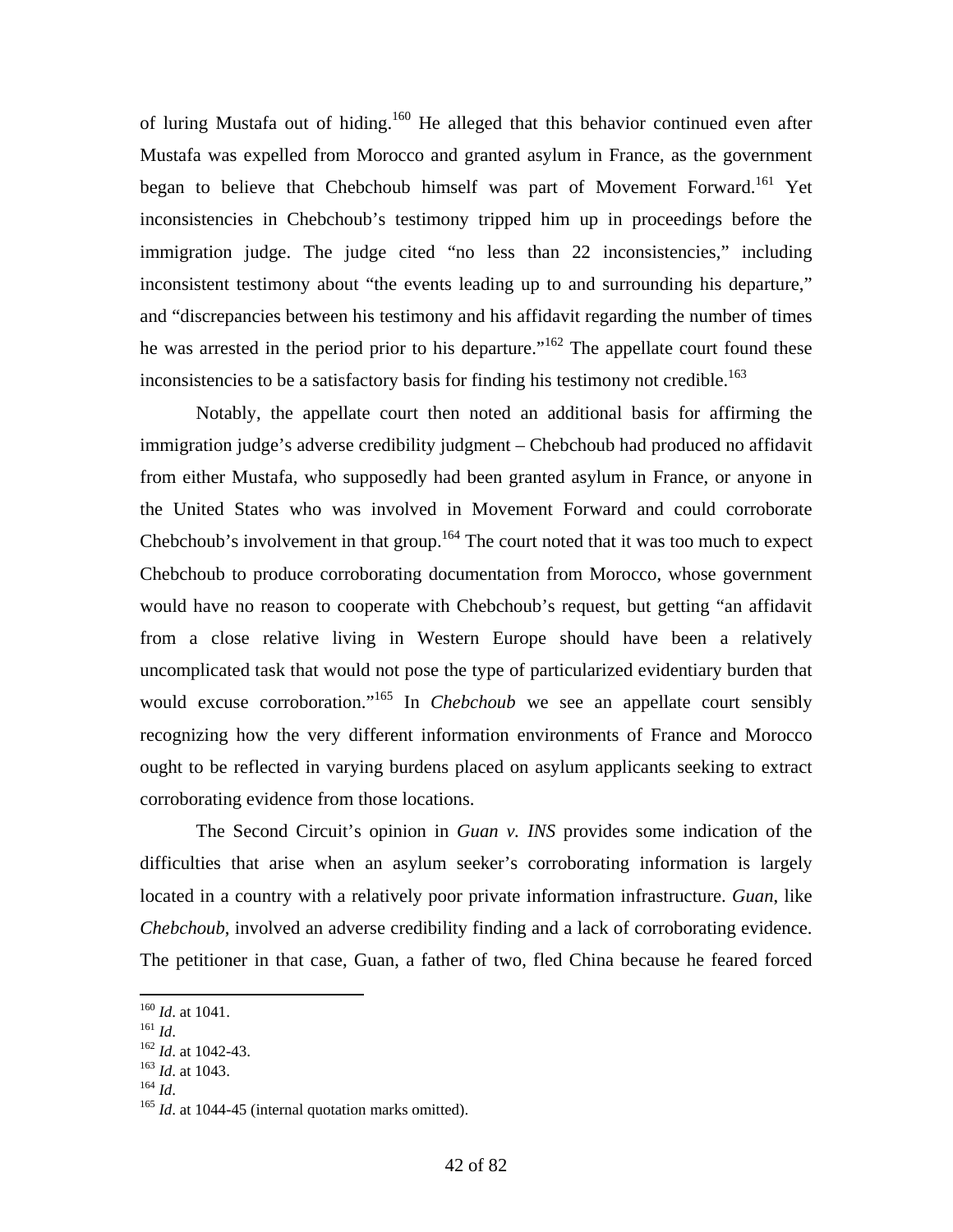sterilization for him or his wife under that country's "One Child Policy."166 The immigration judge faulted Guan for presenting two marriage certificates with the same photograph of himself and his wife – a curiosity because one marriage certificate was issued in 1989 and the other was issued nine years later.<sup>167</sup> The judge further noted a discrepancy in the date of birth for Guan's wife between her birth certificate and the xray of her tubal ligation.<sup>168</sup> The judge also faulted the petitioner "for not producing contemporaneous evidence of the births" of his children, and doubted the authenticity of a doctor's report concerning his wife's tubal ligation.<sup>169</sup> The judge then pointed to several inconsistencies in Guan's testimony concerning how he met the doctor who examined his wife, and how long he had been in hiding before flying to the U.S.<sup>170</sup> Finally, the judge found Guan's testimony incredible on the basis of his demeanor, as the judge noted that Guan was hesitant, defensive under questioning about inconsistencies, and requested "two or three water breaks during his testimony, which . . . appeared to have been used as an opportunity to formulate a response when confronted with a conflicting inconsistency."<sup>171</sup>

 The Second Circuit granted Guan's petition for review, essentially reversing the immigration judge's decision. In dealing with the evidentiary issues, the court admonished the immigration judge for assuming that Western assumptions about birth certificate and marriage certificate documentation would prevail in China, with the court insisting "that IJs' standards for written corroboration must be calibrated to the norms and practices of the aliens' home countries, and the circumstances of the aliens' departure."172 But what of the demeanor evidence upon which the judge based his adverse credibility finding? Here, the court noted that Guan had only requested water once during his testimony, not two or three times as the immigration judge stated.<sup>173</sup> The appellate court thought that this math error was sufficient to reverse the adverse credibility determination, and did not comment on the immigration judge's findings of

<sup>&</sup>lt;sup>166</sup> Guan v. INS, 453 F.3d 129, 132-33 (2d Cir. 2006).<br><sup>167</sup> *Id*. at 133.<br><sup>168</sup> *Id*. at 140 n.13.

<sup>169</sup> *Id.* at 134.<br>
<sup>170</sup> *Id.* at 141.<br>
<sup>171</sup> *Id.* 172 *Id.* at 141.<br>
<sup>173</sup> *Id.* at 140. Guan requested water an additional time after he was excused from the stand. *Id.*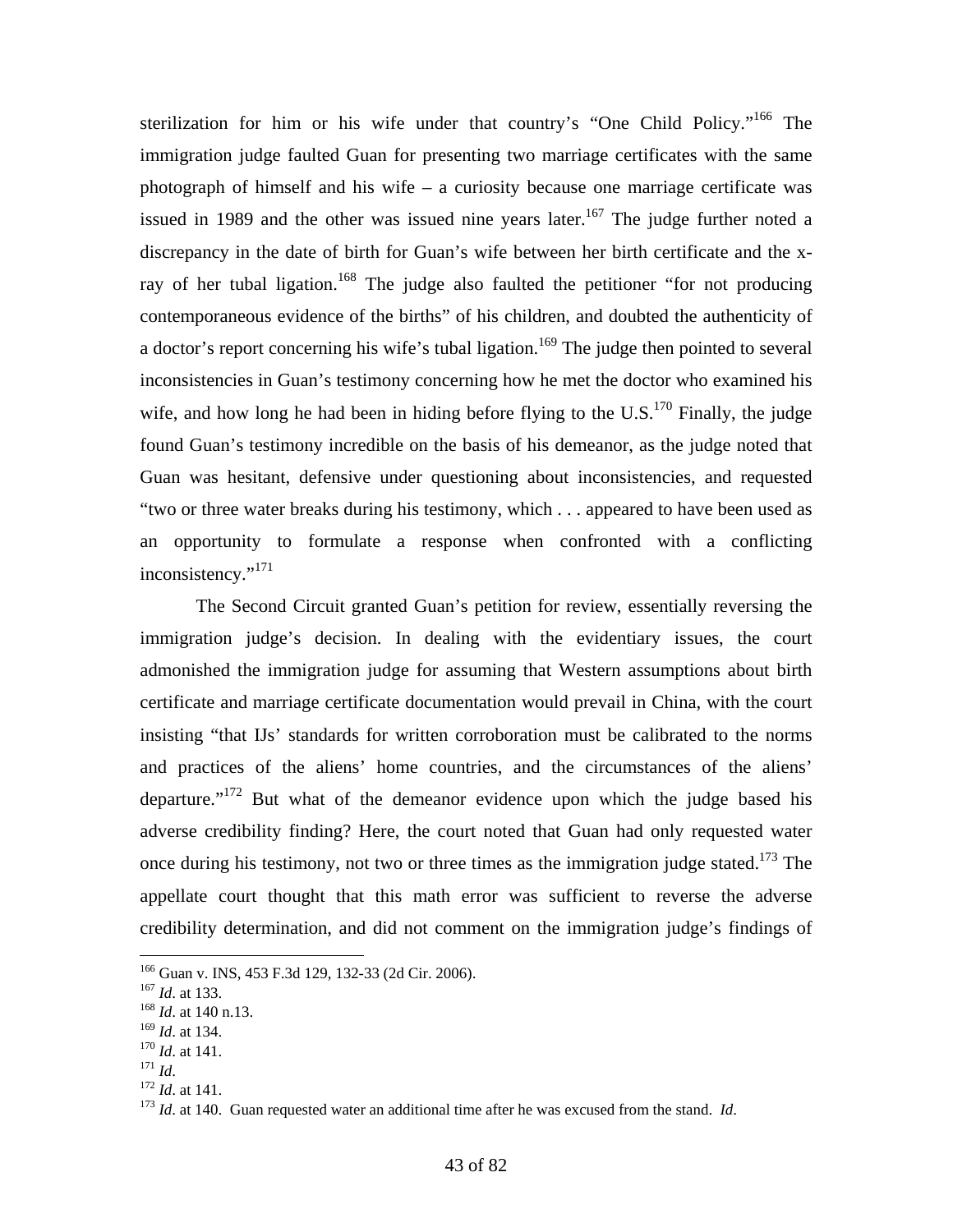the petitioner's defensiveness and hesitancy under cross-examination.<sup>174</sup> The court explained the remand by noting its lack of confidence that the immigration judge would have reached the adverse credibility finding in the absence of this error.<sup>175</sup>

 The *Guan* case illustrates the bizarre nature of asylum litigation in informationpoor environments. Immigration judges spend their time trying to find inconsistencies in the petitioner's testimony and documentary evidence so that they can order the petitioners deported, and then appellate courts spend their time looking for inconsistencies between the immigration judges' opinions and the trial transcripts, so that they can reverse those deportation orders. Add into the mix significant cultural misunderstandings, inaccurately translated testimony, poorly compensated and often inept immigration attorneys representing the petitioners, and it is little wonder that the immigration adjudication system is so widely regarded as broken.<sup>176</sup> There is a fundamental problem at the core of this – the lack of accurate information about individuals – and in the coming decades as information infrastructures improve in the developing world, we can hope that asylum proceedings will be newly refocused on the relevant legal issues.

# *H. Consumer Protection Law*

 Imagine an ordinary dispute between a consumer and a service provider. Say a Citibank customer orders foreign currency to be delivered to his bank branch, and Citibank promises to deliver the currency before the customer's departure date, but the currency does not arrive on time due to a bank error. As a result, the customer must incur \$100 in higher currency exchange fees abroad. The customer could demand a refund of the extra fees from his bank, but if the bank refuses to pay up, the customer's remedies will not be particularly attractive.

 The customer could sue the bank for breach of contract, perhaps in small claims court or via an alternative dispute resolution mechanism that the customer may have consented to at the time he opened the account. But the opportunity cost of filing suit or pursuing arbitration will easily exceed any potential recovery. The customer could search for similarly situated individuals in the hopes of assembling a class action, but even a

 $174$  *Id.* 

<sup>&</sup>lt;sup>175</sup> *Id.* at 141.<br><sup>176</sup> *See, e.g.*, Benslimane v. Gonzales, 430 F.3d 828, 829-30, 833 (7th Cir. 2005).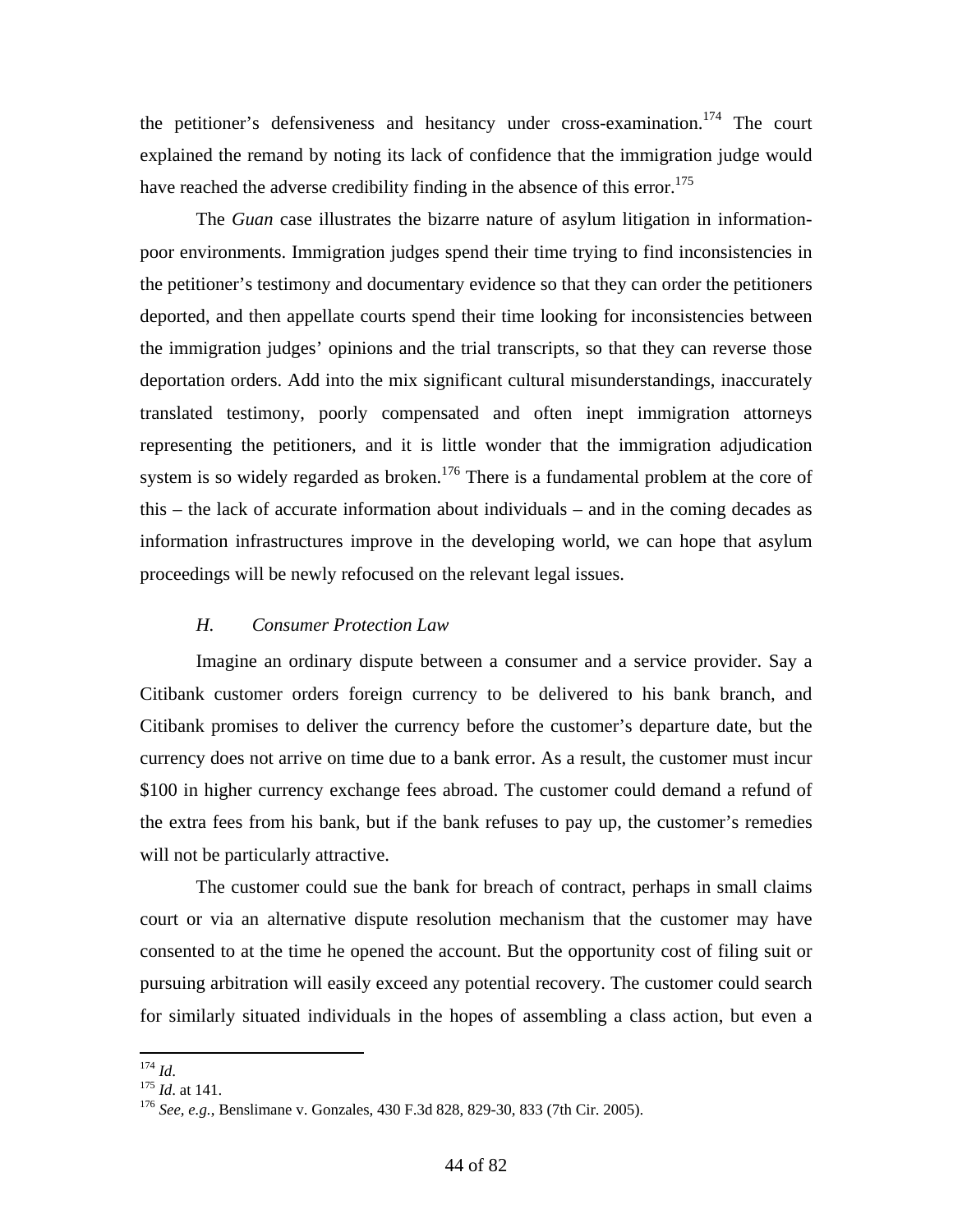successful lawsuit is likely to leave the plaintiffs' lawyers as the primary beneficiaries. Or perhaps the customer could complain to the Federal Reserve, which regulates Citibank. An isolated complaint is likely to lead nowhere, but a flurry of similar complaints to the Fed could prompt it to take action. None of these avenues seem particularly promising methods of dealing with a garden-variety dispute.

 Enter Epinions, the Better Business Bureau, and similar clearinghouses for information about the behavior of companies. The disgruntled customer can post a review of Citibank's services on Epinions.com, a web site that presently includes 135 other reviews of Citibank's service – some favorable, and some unfavorable. Adding a 136th review would contribute to a public good. There are several banking options for most Americans, and consumers who are trying to decide which bank to choose will now have the benefit of a richer, publicly available range of views. Such a posting might have salutary effects on Citibank's future behavior as well. At least in theory, Citibank should try to improve its service so as to avoid further negative reviews that will scare away potential customers.<sup>177</sup> Epinions thus functions as a dispute discourager and potentially a dispute resolution device.<sup>178</sup> In a case like the one I just described it is likely the best way of addressing a dispute.

 We now encounter a puzzle. The state subsidizes the courts to a very significant degree. If I choose to pursue this case in small claims court, state court, or any other tribunal, the state will pay the salary of the judges, law clerks, and administrative personnel who will help resolve the matter. If, on the other hand, I choose what is in this case the more efficient route, and the more sensible route of lodging a complaint on Epinions, the state subsidy will disappear. On the margins, then, the state is shifting individuals from what will sometimes be the more efficient dispute resolution forum toward the least efficient dispute resolution forum.<sup>179</sup>

<sup>&</sup>lt;sup>177</sup> For a description of how Tripadvisor.com has played this role in the hotel industry, see Michelle Higgins, *The Web Gives Hotel Guests the Last Word*, N.Y. Times, April 8, 2007, at 56. <sup>178</sup> For an analysis of similar online dispute resolution mechanisms, see Pablo Cortes, The Potential of

Online Dispute Resolution as a Consumer Redress Mechanism (Working Draft July 6, 2007), available at <http://ssrn.com/abstract=998865>.

 $179$  This is a point made eloquently in a recent law review article, which argued that the government subsidy for courts weakens the private market for alternative dispute resolution. *See* Arthur B. Pearlstein, *The Justice Bazaar: Dispute Resolution through Emergent Private Ordering as a Superior Alternative to Authoritarian Court Bureaucracy*, 22 Ohio St. J. on Disp. Resol. 739, 783-88 (2007). In a somewhat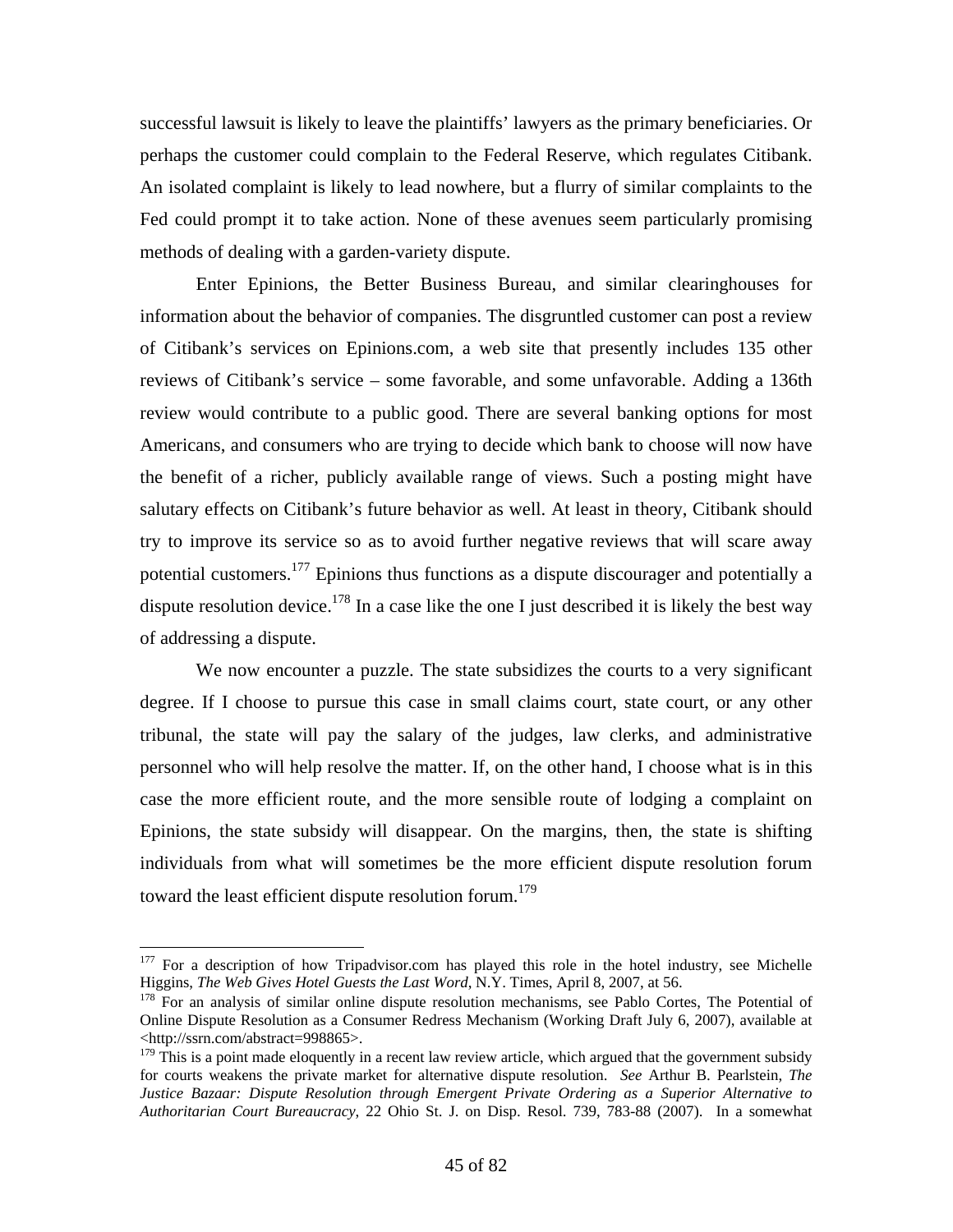There is an argument, of course, that the state achieves particular public goods whenever litigation occurs. Namely, litigation creates precedents, and precedents guide third parties in their efforts to understand what the law requires of them.<sup>180</sup> But litigation is not the only mechanism for achieving positive externalities arising out of dispute resolution. Recall our Citibank complaint. In articulating a grievance about Citibank a customer has both encouraged that corporation to respond to the substance of his complaints, and made the interested public aware of one data point that reflects on the company's customer service. This is not the same sort of public externality as the value of precedent – because it lacks a resolution of the case by a neutral third party it is more akin to the public benefits that would arise if all legal briefs were made public. Would it be more useful for the public to have, readily available, copies of all the complaints filed against a company, and the company's responses to those complaints, or would it be more useful for the public to have one judicial opinion resolving one of those disputes? The answer is not clear.

 Another potential positive externality resulting from litigation is the potential for the judgment to defuse a controversy that might otherwise escalate. When the courts resolve an issue, it reduces the probability that the parties will resort to violent self help to settle a dispute, and that violence could harm both the parties to the dispute and innocent third parties who get caught in the crossfire. Here again, though, it is by no means clear that court adjudication or administrative action is superior to negative feedback as a mechanism for defusing heated disputes. There is a large psychological literature suggesting that aggrieved individuals feel much better after posting a complaint about another's misconduct, even if the source of the complaint takes no subsequent remedial action.<sup>181</sup> Written venting, simply put, has great psychological value. It provides

similar vein, Ric Simmons's forthcoming article tracks the rise of private policing as an alternative to state criminal enforcement. *See* Ric Simmons, *Private Criminal Justice* 10-39 (Ohio State Univ. Moritz College of Law, Public Law & Legal Theory Working Paper No. 93) (June 2007), forthcoming 42 Wake Forest L.  $Rev.$  (2007).

<sup>&</sup>lt;sup>180</sup> Most cases settle before any valuable precedent is created. If we subsidize courts because of the valuable precedents thereby generated, then it seems that we ought to only subsidize resolution costs only for those cases that resolve genuinely novel issues. For example, we might bill the losing party or settling

<sup>&</sup>lt;sup>181</sup> See, e.g., David L. Jones et al., *Consumer Complaint Behavior Manifestations for Table Service Restaurants: Identifying Sociodemographic Characteristics, Personality, and Behavioral Factors*, 26 J. Hospitality & Tourism Res. 105, 117-19 (2002); Anna S. Mattila & Jochen Wirtz, *Consumer Complaining*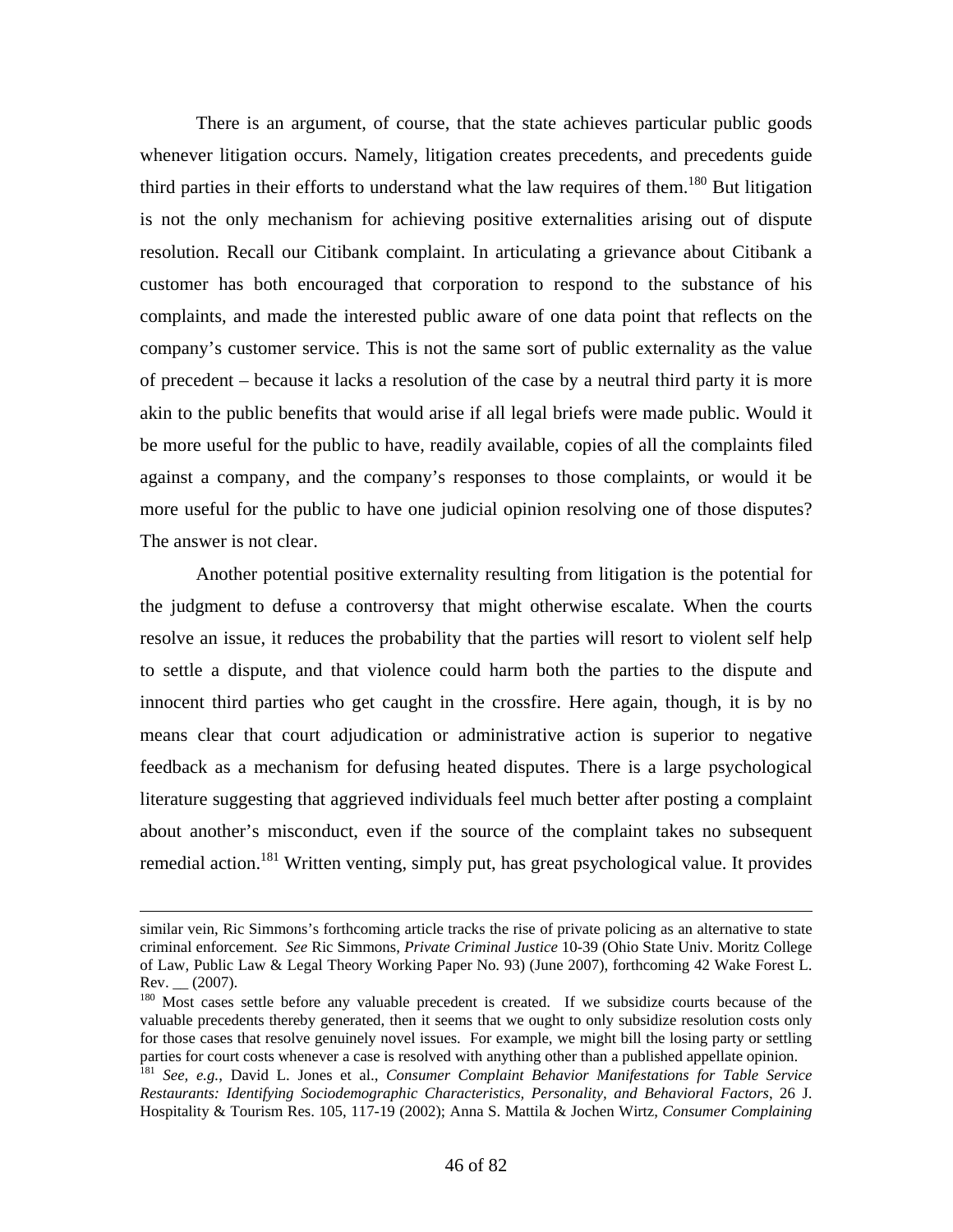a release for the frustrated consumer.<sup>182</sup> It enables a consumer to warn other customers about a merchant's misbehavior.<sup>183</sup> And it raises the likelihood that the merchant will take measures to try to improve the consumer's experience.<sup>184</sup> The process of recalling, describing, and making sense of a negative experience seems to make it easier for consumers to forget those negative experiences and the accompanying angst.<sup>185</sup>

 Services like Epinions, the Better Business Bureau, Angie's List, and similar forums are far less expensive to use than administrative bureaucracies or courts. If the target of a complaint is a well-run business, it might well learn how to improve its service based on complaints lodged<sup>186</sup> and, particularly if it wants to remain in good standing with the Better Business Bureau, remedy any wrongs it perpetrated. Customers who have their problems addressed successfully are not quite as happy as customers who never have any problems to begin with, but they are significantly happier than customers whose complaints went unheard. $187$ 

 The more information becomes available about individuals, the more valuable resources like Epinions become to their users. Epinions attempts to capture this functionality by flagging the reviews of particularly prolific or helpful reviewers. Netflix recently rolled out an even better functionality. Netflix uses an algorithm to categorize its users based on their film ratings, and generate similarity scores. If I want to decide whether I should rent, say *Genghis Blues*, a documentary that was recently at the top of my Netflix queue, I can click on that movie, and see the written reviews of other Netflix users, compared with a score revealing the similarity of their movie rankings to my own. Netflix user Jamie W didn't like the movie, giving it only two stars, and Netflix says Jamie's tastes are 63% similar to my own. User BW 57226 loved it, giving it five stars, but Netflix says that BW's tastes are only 41% similar to my own, so maybe I should be

*to Firms: The Determinants of Channel Choice*, 18 J. Services Marketing 147, 149 (2004); Prashanth U. Nyer, *An Investigation into Whether Complaining Can Cause Increased Consumer Satisfaction*, 17 J. Consumer Marketing 9, 15-16 (2000); James W. Pennebaker, *Telling Stories: The Health Benefits of* 

<sup>&</sup>lt;sup>182</sup> Jones et al., *supra* note 181, at 117-19; Mattila & Wirtz, *supra* note 181, at 149.<br><sup>183</sup> Nyer, *supra* note 181, at 10.<br><sup>184</sup> Mattila & Wirtz, *supra* note 181, at 151.<br><sup>185</sup> Pennebaker, *supra* note 181, at 8-9, (1996).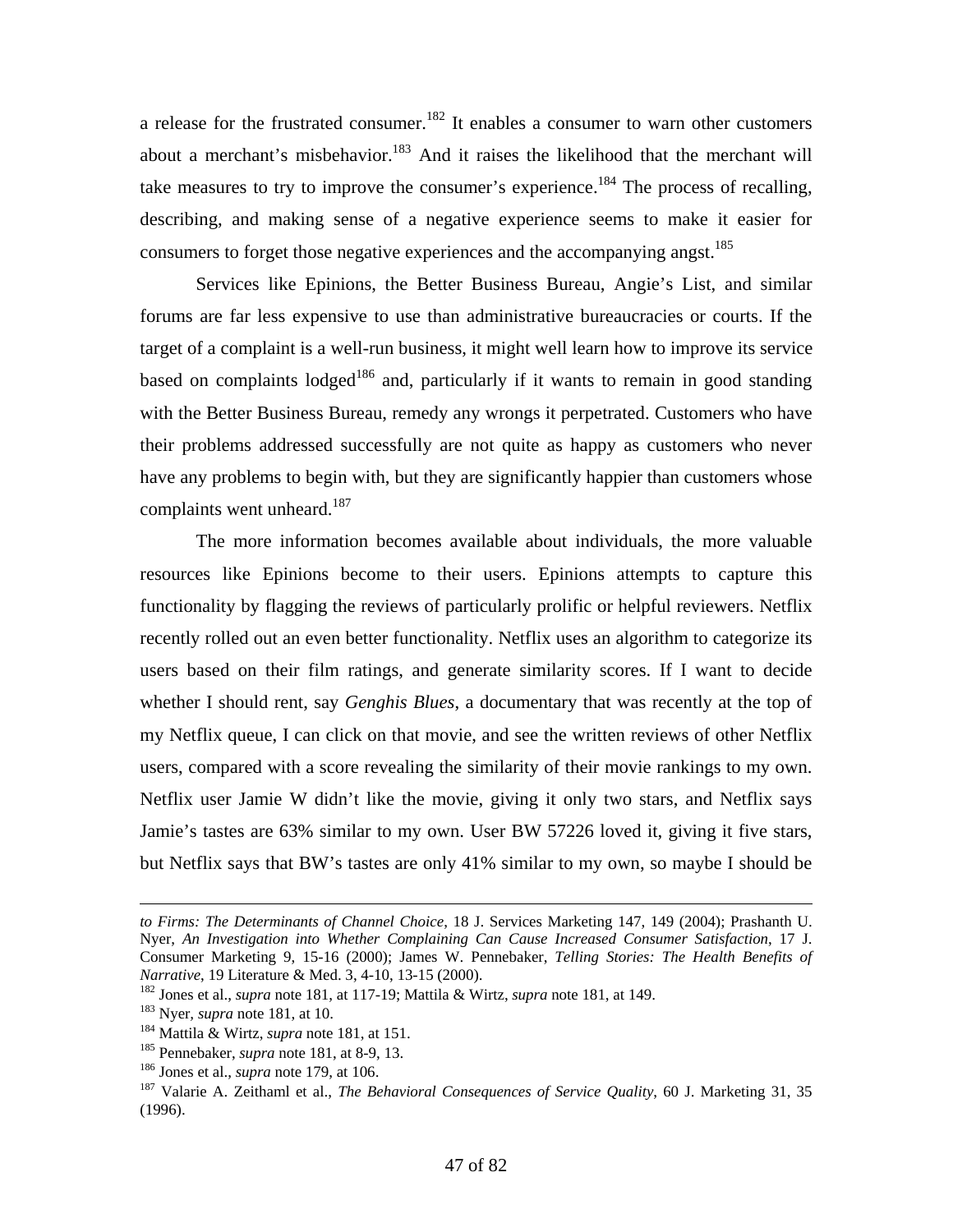skeptical. If I want to explore this further, I can read the contents of Jamie W's review and BW 57226's review, to see whose reasons for not liking or liking the film seem more pertinent, and Netflix lets me see all their other movie reviews too, so that I can see their substantive comments about movies I have seen, and decide whether I am likely to share their concerns.

 These sorts of innovations have applications well beyond movie ratings. Imagine if every plumber, every manufactured product, every cell phone provider, every home builder, every tour guide, every hair stylist, every accountant, every attorney, every golf pro, every professor, and every taxi driver was rated in the same way, with both the detailed written reviews and summary statistics that Netflix currently provides. In such a world, there would be a diminished need for an FTC or deputy state attorneys general, because consumers would police misconduct themselves. In such a world, fewer disputes would wind up in court because unscrupulous or inept merchants or service providers would have a much harder time finding customers.<sup>188</sup> Though the technology for these resources already exists, and in some cases (e.g., Avvo.com for rating lawyers or ratemyprofessor.com for academics or angieslist.com for plumbers), those services have been launched. That said, these web services lack the large data sets that help keep Netflix ratings accurate. Though Netflix customers are quite willing to write reviews of movies, plumber customers are a bit more reluctant. And while ratemyprofessors.com sports a handful of student reviews of professors, universities and colleges do not import the much richer data collected from official end-of-the-semester evaluations into those databases. Because there is a dearth of reviews at these web sites, there is an insufficient incentive for consumers to consult them before hiring a service provider or enrolling in a class.

 These problems suggest the appeal of subsidizing consumer-oriented ratings web sites and other low-cost mechanisms for dispute resolution and avoidance. Such subsidies could benefit such services on both the supply and demand sides – providing discounts for customers who provide detailed evaluations of merchants and service providers, and

<sup>188</sup> *See* Ian MacInnes et al., *Reputation and Dispute in eBay Transactions*, 10 Int'l J. of Elec. Commerce 27, 40, 49 (2005).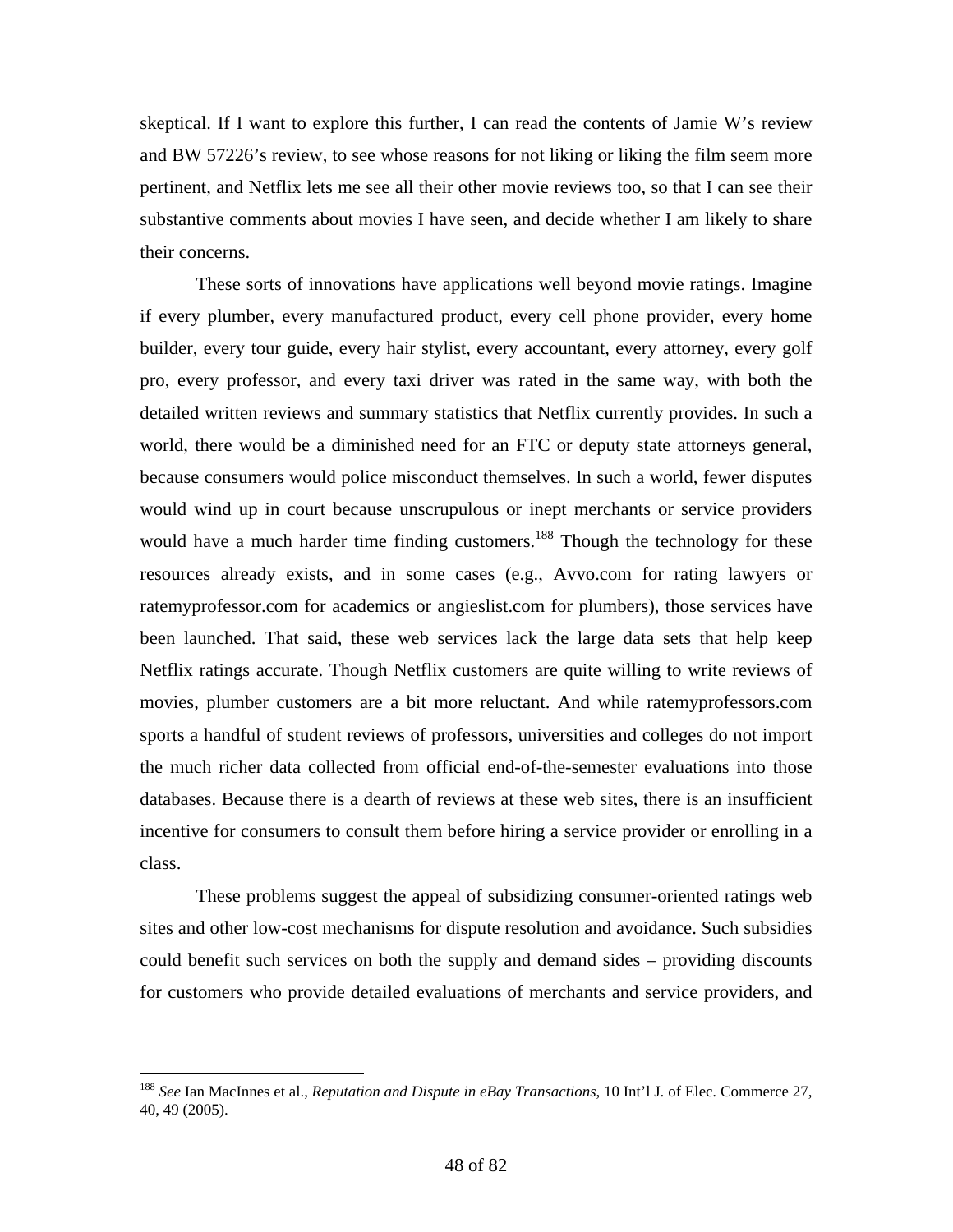facilitating access to these databases by individuals whose access to the Internet is limited because of economic, educational, or linguistic impediments.

 There is much that government can do in-kind, to help these resources along as well. In many instances, the government will have information about a merchant or service provider's performance that members of the public might lack. For example, only the government, and the inspected restaurateur, know the contents of public health inspections in many jurisdictions.<sup>189</sup> But there is no reason why this information should not be posted to restaurant-rating web sites as soon as it becomes available. Similarly, the government may have information about criminal proceedings brought against accountants, state bar disciplinary proceedings brought against attorneys, or APAgenerated public commentary generated by license renewal requests for radio frequency broadcasters. Again, it would be a relatively simple task to aggregate the information that is already in the government's hands and use it to supplement existing privately run rating resources. Yet in many circumstances, the information is actually suppressed by the government.<sup>190</sup>

# **II. When to Use Information Policy?**

 $\overline{a}$ 

 The preceding discussion suggests that the widespread availability of information about individuals and firms ought to alter the way we think about law and public policy in a variety of domains. In some settings, such as the employment context, disclosing previously private information about individuals may prove to be a desirable government intervention. In other settings, such as the juror selection process, there is a stronger argument for maintaining the privacy of information about individuals. This part provides a new typology of government information policies and draws some general lessons from the tour through many legal subject matters.

### *A. Of Carrots, Sticks, Curtains, and Search Lights*

 We lawyers are conditioned to think about using law to create private incentives through two well-known tools: Carrots and sticks. The carrot approach rewards desirable

<sup>&</sup>lt;sup>189</sup> Archon Fung et al., Full Disclosure: The Perils and Promise of Transparency 82-83 (2007).

<sup>190</sup> *See, e.g.*, Leslie C. Levin, *The Case for Less Secrecy in Lawyer Discipline*, 20 Geo. J. Legal Ethics \_\_ (forthcoming 2007) (noting that many state bars suppress information about lawyer discipline, which results in significant public distrust of the legal profession and other adverse consequences).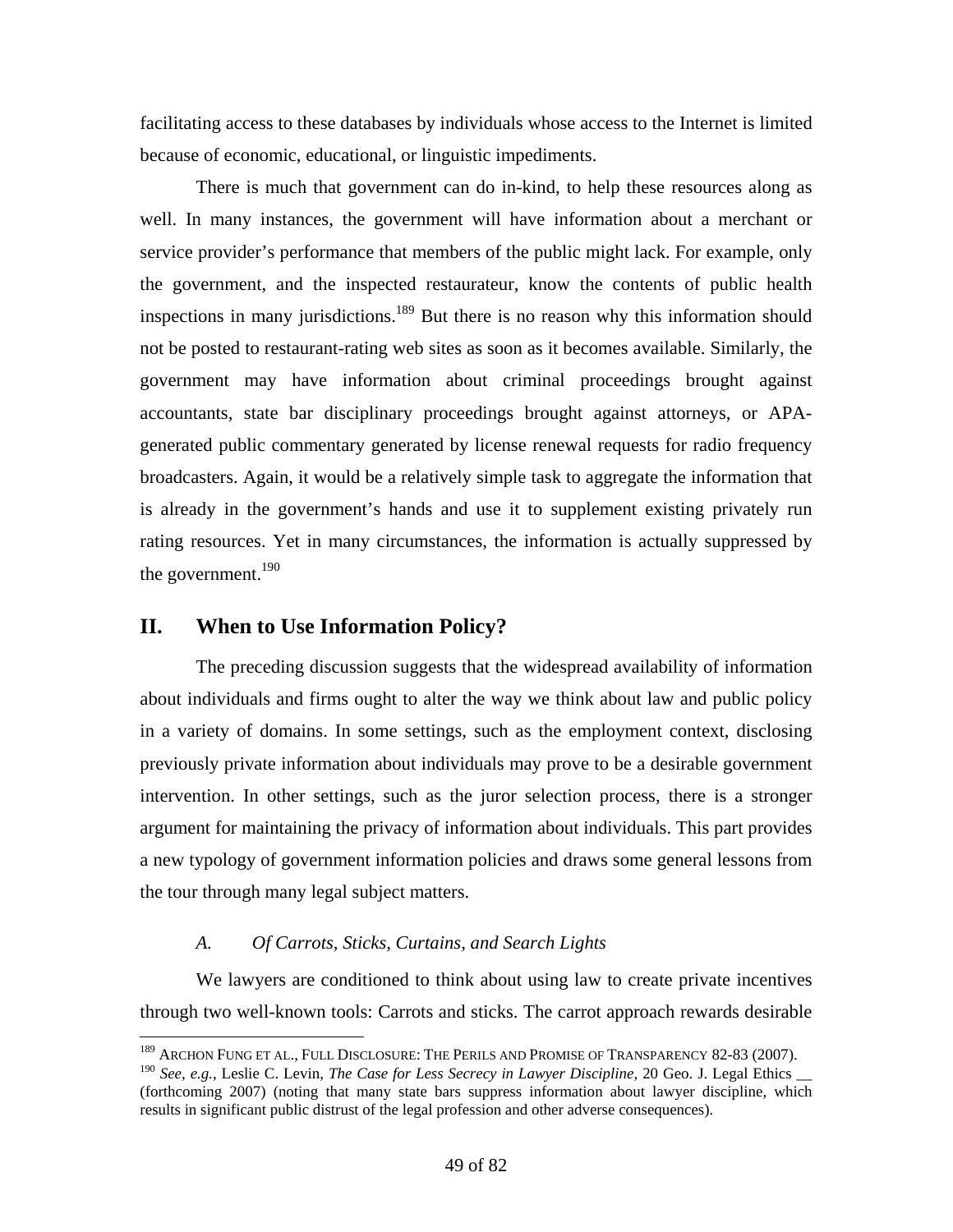private behavior (perhaps through tax incentives, subsidies, or positive recognition), and the stick approach punishes undesirable behavior (via criminal fines, civil liability, or the use of the bully pulpit). Upon reflection, however, carrots and sticks are not all there is. We are also familiar with curtains. Government can try to make potentially observable characteristics obscure, so as to make it more difficult for private decisionmakers to act on the basis of observable characteristics. This is what legislators do when they attempt to restrict genetic discrimination, it is what progressive reformers attempted to do when they created non-partisan elections, thereby preventing voters from electing judges or mayors on the basis of party affiliations, and various doctrines limiting the sorts of information that attorneys can collect about prospective jurors follow the same tack.

 These "curtain" strategies have been advocated in the antidiscrimination context as well. Indeed, some efforts to reform antidiscrimination law have suggested that statistical discrimination can be mitigated if the relevant decisionmakers are deprived of information about a candidates' race, religion, or gender. 191 With less information, decisionmakers presumably will focus more on a job applicant's qualifications, and less on the applicant's skin pigment.

 Search lights are less familiar than curtains, but this paper has suggested that they provide a fourth policy alternative. The state can make private discrimination on the basis of illegitimate or misleading observable characteristics less appealing by making legitimate or informative characteristics more easily observable. This is what the government does when it mandates the placement of visible signs rating the hygiene of each Los Angeles restaurant outside that establishment's front door based on public health inspections, a policy that has significantly reduced hospitalizations from foodrelated illnesses, increased revenues for restaurants sporting high hygiene grades, and reduced revenues for restaurants that must advertise their barely passing grades.<sup>192</sup> This is what the government does when it publishes information about the identities of those with criminal histories. And this is the basic strategy behind mandatory S.E.C. disclosures in corporate law.

<u>.</u>

<sup>&</sup>lt;sup>191</sup> See supra notes 68-69 and accompanying text.

<sup>192</sup> FUNG ET AL., *supra* note 189, at 50-51.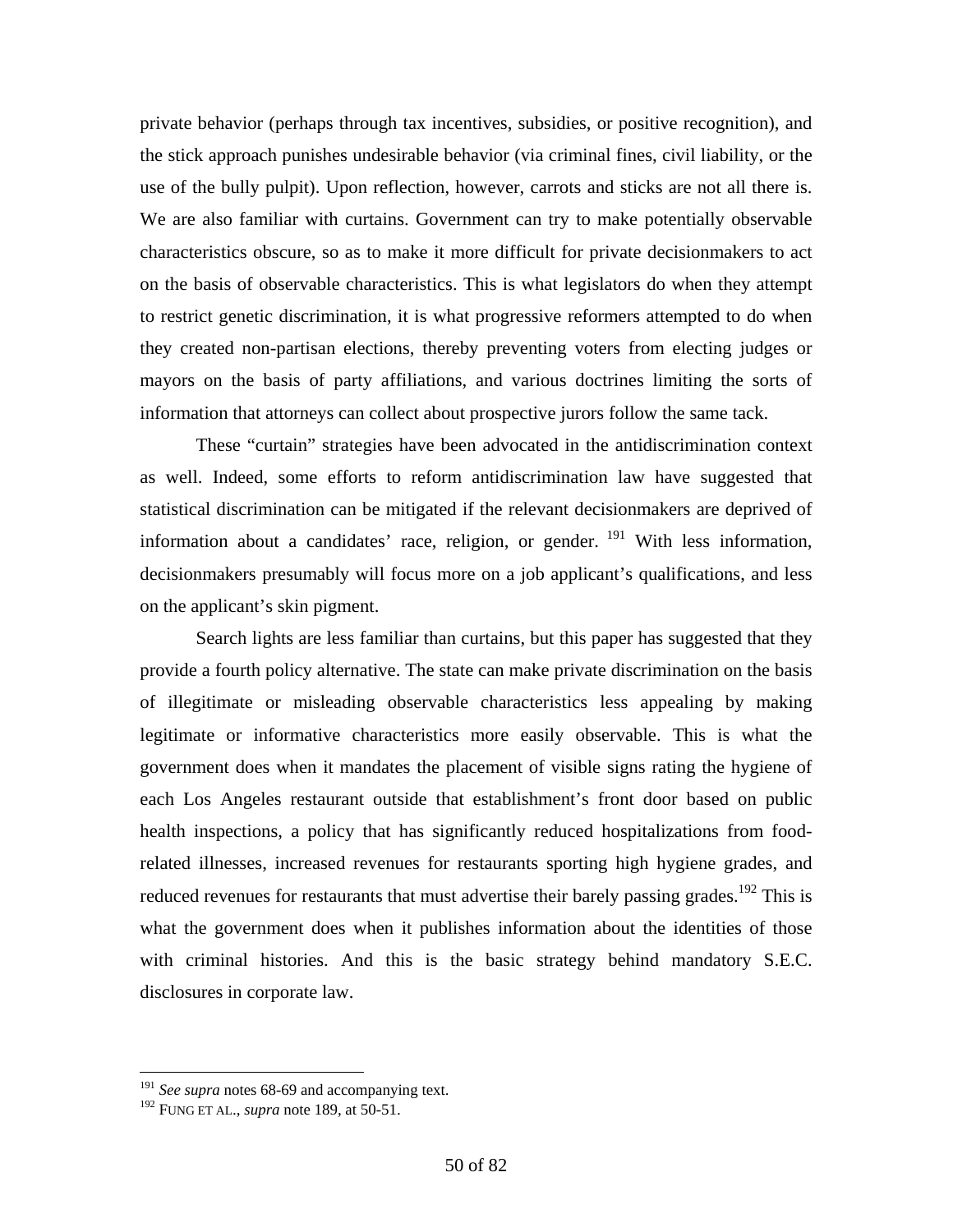Note that the framework described here eschews any act-omission distinction. Just as we can equate the absence of a carrot with a stick, at least in the presence of many other carrots, we can understand the absence of a government search light as equivalent to a curtain. In some settings, the law will reduce the observability of individual attributes through affirmative acts (like privacy tort protections), and in other settings, it will reduce the observability of individual attributes via omissions (like antiquated and obsolete public information dissemination strategies).<sup>193</sup> An information asymmetry might result just as easily from an affirmative government act as a failure to act. To the extent that there are relevant differences between these acts and omissions, they would stem from their differing social meaning.

 This paper's most generalizable insight concerns the importance of search lights and their potential to address a large number of social ills. This search light strategy will not always be the optimal one, just as carrots, sticks, and curtains may fail us at times. But we can do more with four tools than we can with three, and this part will identify those settings in which search light strategies are well-suited or poorly suited.

### *B. Animus Based Discriminators and Pretext*

1

 Where statistical discrimination is more prevalent than animus-based discrimination, policymakers should rely on search light strategies. Where animus-based discrimination is more prevalent, curtain strategies will be appropriate. The reason why is rather straightforward: It is easy for animus-based discriminators to identify a pretextual reason for rejecting an applicant when they have lots of information about the applicant, and harder for the discriminator to point to a legitimate non-discriminatory basis for an adverse decision when the decisionmaker lacks information about the candidate. For example, suppose that an employer dislikes African Americans and refuses to hire a wellqualified African American applicant on the basis of the applicant's race. If the employer has access to information about the applicant's credit history, social relations, academic record, prior employment evaluations, and the like, then it will be relatively easy for the employer to falsely claim that information contained in those resources explained the decision not to hire the applicant. No applicant is perfect, after all. By contrast, if all the

 $193$  On the latter, see Jerry Brito, Hack, Mash & Peer: Crowdsourcing Government Transparency 3-11 (Geo. Mason Univ. Working Paper Oct. 2007).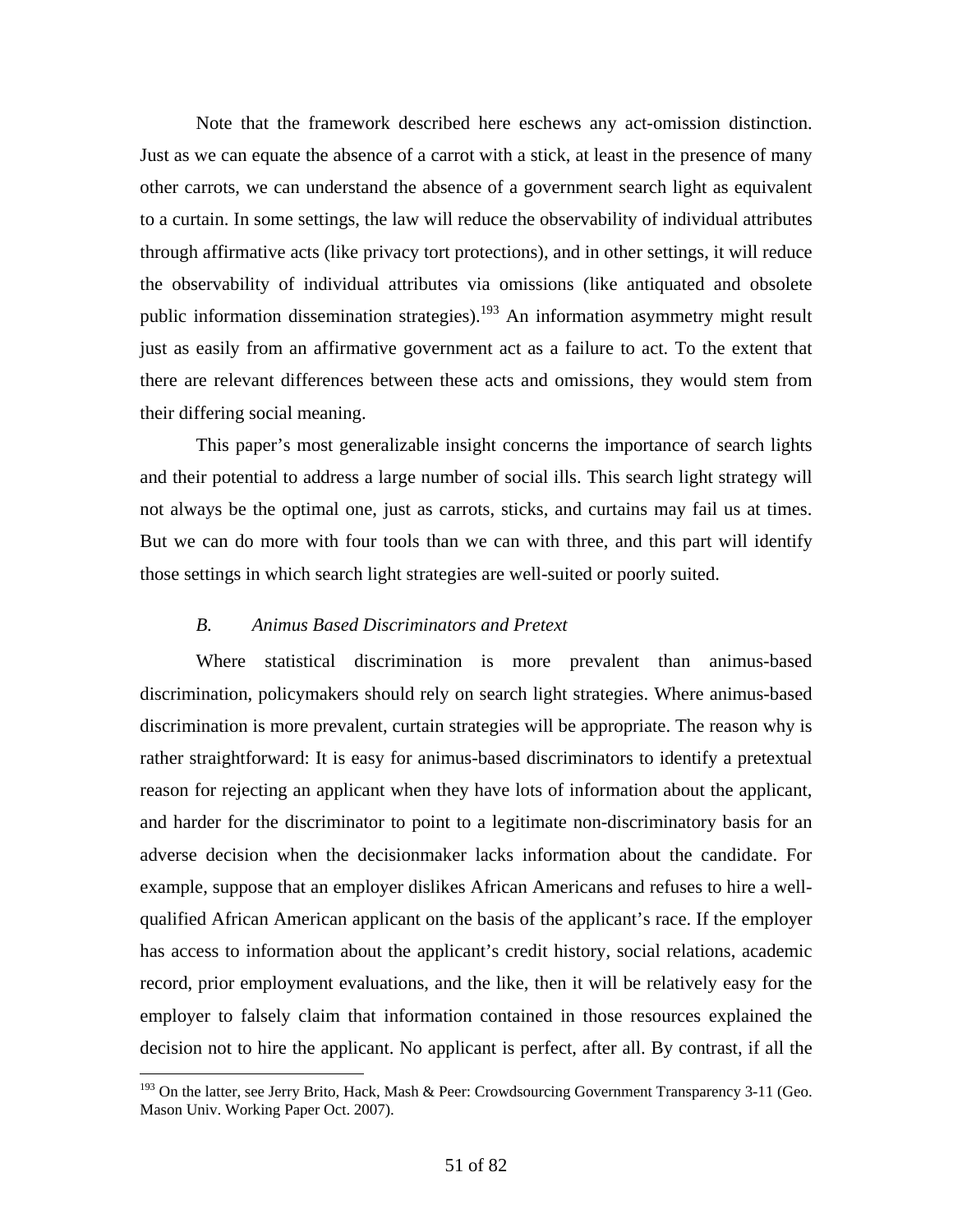employer knows about the applicant is his skin color, then it will be impossible for the employer to identify a neutral justification for the refusal to hire. In short, given imperfect information about decisionmakers' true motives, the search light strategy will backfire when it is used to provide an animus-based discriminator with additional information.

 In the jury selection context, query whether the motivations of the parties seeking to strike a juror of a particular race from a panel matter. If *Batson* is designed to address an injury to prospective jurors, it would seem as though the prosecutor who strikes African Americans from the panel because he hates African Americans is more dangerous than the prosecutor who strikes African Americans from the panel because he believes that doing so is more likely to result in the conviction of the African American defendant.194 But while there are indications in the case law that *Batson* is designed to protect jurors, $195$  the doctrine is invoked by litigants, and these litigants have no incentive to make the inflammatory argument that the other side is motivated by something other than a desire to maximize their odds of winning at trial. In any event, the analysis here suggests an inadequacy of *Batson*'s effective treatment of all litigants as statistical discriminators. The search light strategy will only reduce reliance on the prospective jurors' race if the litigant whose actions are challenged is engaged in rational, statistical discrimination.

# *C. False Information*

 Accurate information is a necessary ingredient of any effort to combat statistical discrimination via government information policy. Some of the information discussed herein – military records, records of criminal convictions, bankruptcy records, immigration and naturalization documents, and the like – will not pose serious accuracy problems. To the extent that errors occur, they will often resolve around cases of mistaken identity, where someone sharing the same name as another person with an undesirable characteristic is thereby penalized.<sup>196</sup> These problems can be ameliorated

<sup>&</sup>lt;sup>194</sup> This assumes, of course, that the prosecutor genuinely believes that the defendant is guilty for reasons having nothing to do with the defendant's race.

<sup>195</sup> *See supra* text accompanying notes 90-91.

<sup>196</sup> This is a recurring problem with the Department of Homeland Security's no-fly and restricted lists. *See also* Kleysteuber*, supra* note 32, at 1358-59 (discussing this problem in the context of tenant information databases).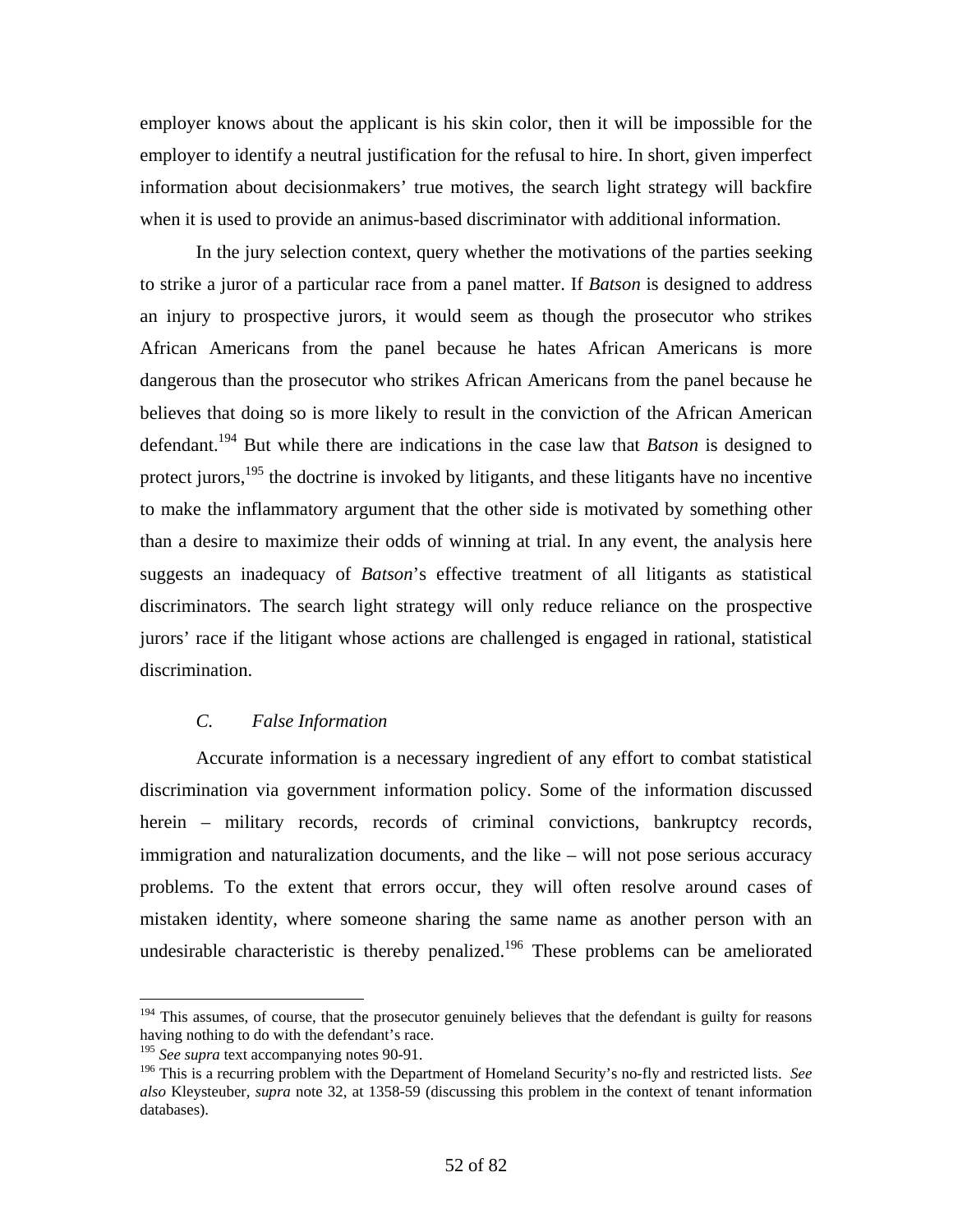through the use of supplemental identifiers, such as birthdates, birth places, and partial Social Security Numbers.

 A more daunting challenge arises in the context of identity theft. If a bad actor successfully hijacks the identity of a good actor, and then uses the good actor's identity to defraud unsuspecting consumers, significant damage can result. The consumers will be misled. The good actor's reputation will be trashed unfairly. And confidence in the reputation system as a whole will be eroded. But here is the rub: reliance on search light strategies might facilitate identity theft, because private information is often used for identity authentication purposes.

 The logical response is to discourage reliance on personal history information for authentication purposes. A regime that widely publicizes consumers' birthdates is a regime in which any bank or credit card company would be foolhardy using birthdates as a basis for authentication. The costs of transitioning away from biographical information toward password-based authentication and biometrics will not be significant. But nor will they be zero. Because identity theft represents such a significant threat to reputationreliant dispute avoidance and resolution strategies, these are minor tweaks to business practices that need to be made. The more daunting false information problems arise in the context of data that is not contained in existing public records, but rather is the product of government efforts to facilitate wider availability of information about individuals.

 Nobody believes that the inaccurate feedback problem can be solved entirely in reputation-tracking environments. For example, if the government does try to improve the efficiency of the labor market by subsidizing the collection of 360 degree feedback and making that feedback transportable across firms, then it will have to deal with deliberately or unintentionally false feedback that employee *A* provides about employee *B.* Critically, if an employer relies heavily on co-worker evaluations in deciding not to hire a seemingly qualified applicant, but those evaluations are themselves the product of co-worker animus or implicit bias, then the government strategy might be counterproductive.<sup>197</sup> But, as I have explained at length elsewhere, there are strong

<sup>197</sup> On implicit bias, see, e.g., Anthony G. Greenwald & Linda Hamilton Krieger, *Implicit Bias: Scientific Foundations*, 94 CAL. L. REV. 945 (2006); Jerry Kang & Mahzarin R. Banaji, *Fair Measures: A Behavioral Realist Revision of "Affirmative Action,"* 94 CAL. L. REV. 1063 (2006); Christine Jolls & Cass Sunstein, *The Law of Implicit Bias*, 94 CAL. L. REV. 969 (2006).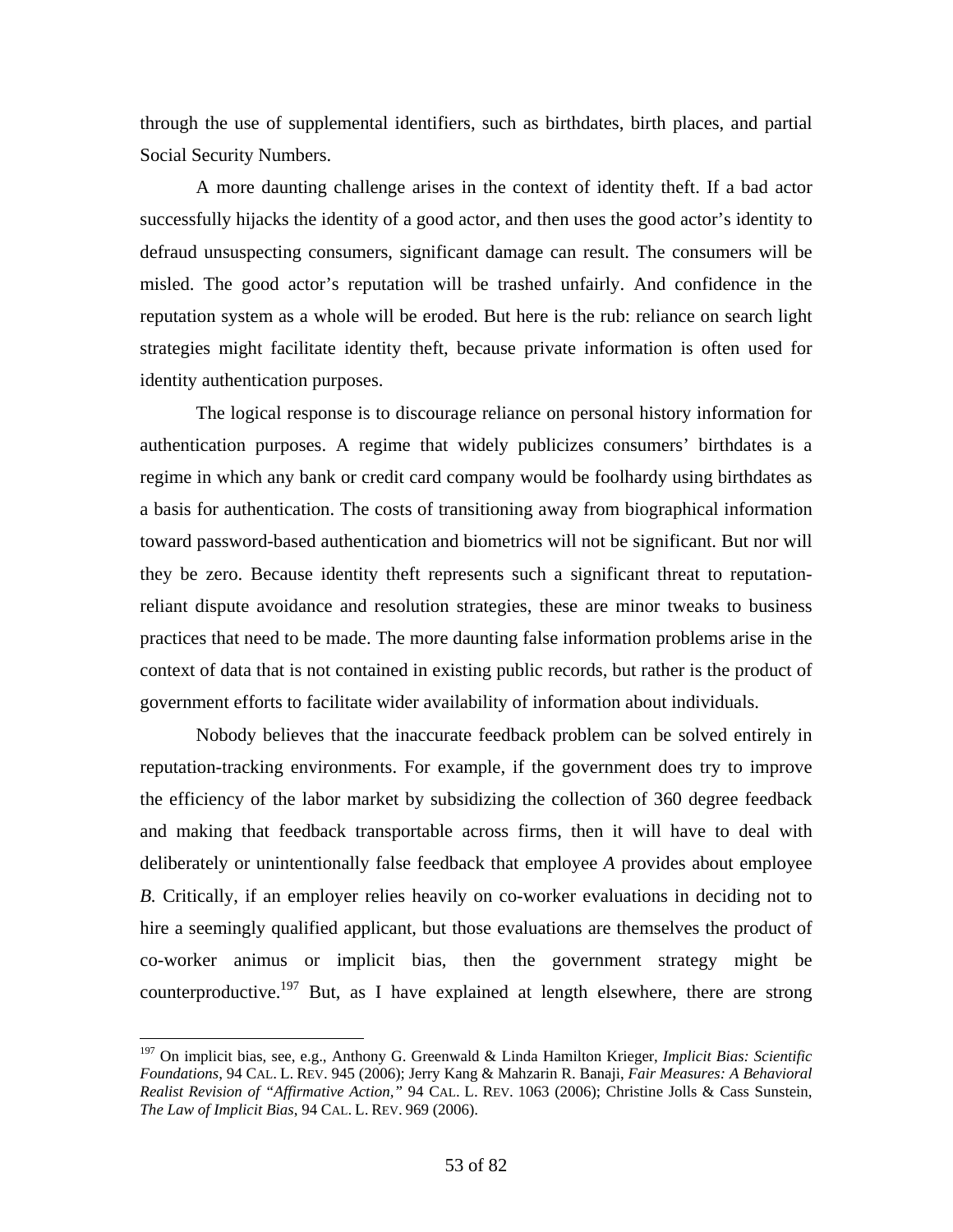reasons to believe that the problems can be ameliorated significantly through the use of algorithms designed to locate outlier data points, along with spot-checks and audits relying on objective verification.<sup>198</sup> Given enough information, these algorithms can identify instances where an individual provides suspiciously high levels of negative feedback toward members of an identifiable racial or gender group. Once identified, the system can then adjust the weight assigned to such feedback, substantially offsetting the harm done by feedback that is likely tainted by animus or implicit bias.

 It is sometimes tempting to use the imperfections in feedback systems as a basis for rejecting their use. But the appropriate contrast is not between a world of perfectly accurate information about individuals and the sometimes flawed information that can be generated by an eBay-style reputation tracking mechanism. There are daunting false feedback equivalents in the real world. A poor man buys one expensive suit to appear prosperous. A debt-saddled person drives a very nice car or eats at really nice restaurants to appear well off. A middle aged person has plastic surgery to appear young. A person of average intelligence wears geek chic glasses to appear smarter. An individual fakes an accent to appear worldly. A would-be adulterer removes a wedding ring to appear unmarried. Reputation tracking systems like eBay's, Slashdot's, Tripadvisor's, and Digg's introduce some false feedback, but because most feedback providers are sincere, and algorithms can help the purveyors or users of these sites weigh more heavily the feedback provided by reviewers who have proven their reliability, their signal to noise ratios are often quite high.

 There will be contexts in which disseminating feedback information from consumers may not be appropriate. Some aspects of the doctor-patient relationship seem to fall into this category. Patients are quite capable of assessing physicians' bedside manner, their ability to communicate, their promptness and the like. But in many cases, patients will do a poor job assessing physicians' diagnostic skills, their surgical techniques, or the accuracy of their prognoses – at least in the short run. There will be selection effects that make the assessments more difficult to evaluate too, though feedback can be normalized statistically based on the vagaries of a physician's patient population. More troublingly, if patients are rating physicians and physicians are rating

<sup>198</sup> Strahilevitz, *supra* note 131, at 1699.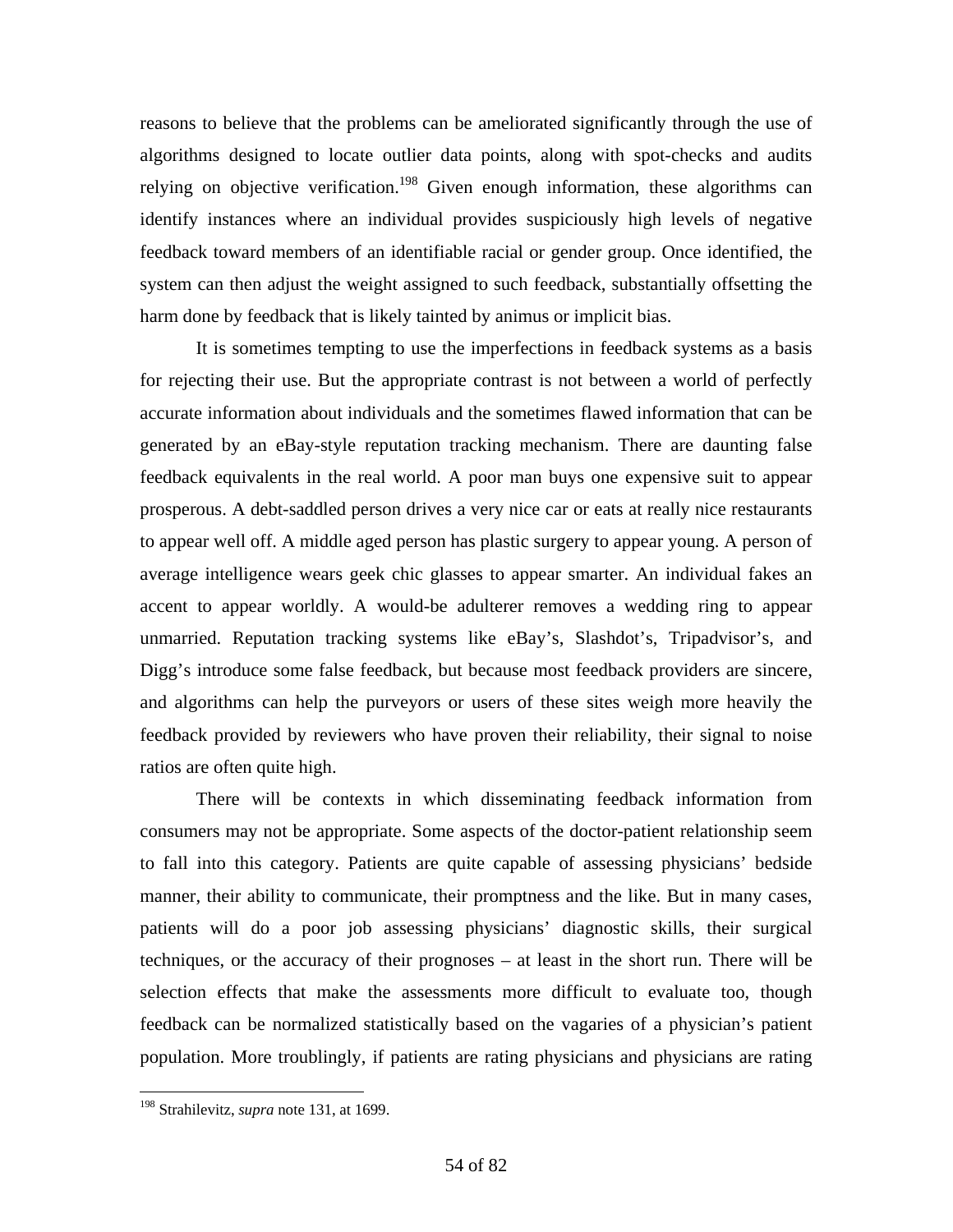patients publicly, then there will be a strong incentive for physicians and patients to trade unduly favorable feedback with each other. This "Pollyanna effect" dynamic has played out on eBay, with the result being that eBay feedback is more favorable than it ought to be.<sup>199</sup> Given the strong interests, identified above, in having physicians provide accurate, albeit perhaps unflattering assessments of their patients in their medical records, the appropriate regime might (a) make physician assessments of patients available only to other physicians in the absence of a court order, or (b) prohibit patients from assessing certain physician characteristics, or (c) impose a time lag, whereby patients could only assess physician characteristics after some period of time.

#### *D. Too Much Reputation*

 A strong reputation merely correlates with desirable attributes. It is not a perfect proxy for those attributes. As a result, there is a lingering danger that increased reliance on individuals' reputations for sorting purposes will prompt individuals or firms to overinvest in actions that will improve their reputations.<sup>200</sup> For example, a professor might pander to his students by providing them with free baked goods on the last day of class, not coincidentally the same day that the students will fill out teaching evaluations. Or, worse yet, the professor may try to entertain the students at the expense of teaching them. Alternatively, a hotel might provide monetary incentives for its customers to provide favorable reviews, rather than making capital expenditures that will improve the hotel's amenities or devoting more money to salary, so that more skilled workers will seek employment there.<sup>201</sup>

Though they may boost feedback ratings,  $202$  these sorts of activities represent wasteful investments, and they also have the potential to degrade the quality of a reputation-rating resource. For the latter reason, ratings web sites have devoted

<sup>&</sup>lt;sup>199</sup> *Id.* at 1754-55.<br><sup>200</sup> This is a concern identified in RICHARD A. POSNER, LAW, PRAGMATISM, AND DEMOCRACY 284-85 (2003).

<sup>&</sup>lt;sup>201</sup> For a discussion of this problem from a false advertising perspective, see Ellen P. Goodman, *Peer Promotions and False Advertising Law*, 58 S. Car. L. Rev. 683, 701-05 (2007).

<sup>&</sup>lt;sup>202</sup> See Benjamin D. Jee & Robert J. Youmans, *Fudging the Numbers: Distributing Chocolate Influences Student Evaluations of an Undergraduate Course*, \_\_ Teaching of Psychology (forthcoming 2007).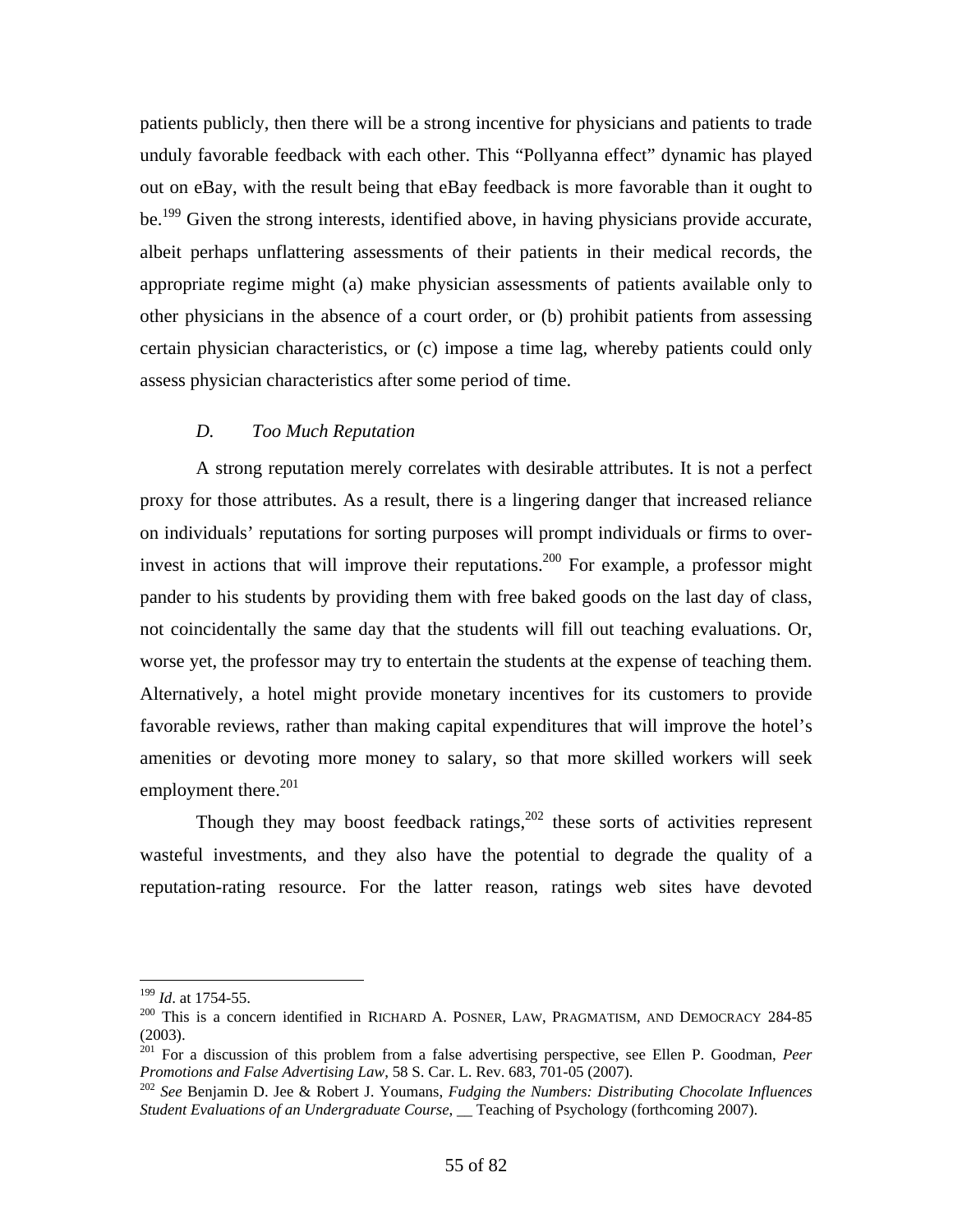substantial resources to trying to sanction firms that employ these tactics.<sup>203</sup> The teaching evaluation context is easier to monitor. While some students will reward a teacher who gives away cookies on the last day of class with stronger evaluations, other students are likely to resent the pandering, and note their disapproval of the tactic on their anonymous student evaluation forms. If a professor's colleagues discover this whistle-blowing, then the significance of the professor's generally positive evaluations will be discounted, and the baked-goods-dispensing professor will be subjected to negative peer pressure by colleagues who would prefer to avoid making wasteful expenditures and have an interest in preventing student evaluations from becoming a noisy indicator of teaching quality. In short, as long as there are sufficiently large numbers of raters, some heterogeneity in attitudes regarding the appropriateness of expenditures designed to enhance reputation but not service quality, an a reluctance on the part of feedback providers to lodge false accusations of pandering, there is an effective corrective whistle-blowing mechanism that will deter excessive investments in reputation.

 More generally, it is useful to examine the ex ante effects of ubiquitous personal information. There are obvious upsides and downsides to such a regime. If we are dealing with everyday interactions among people, then it seems likely that the ex ante effects will be quite positive.<sup>204</sup> That might be one take-away point from Bob Ellickson's extended case study of Shasta County, California – where a well functioning gossip network facilitated the formation and enforcement of a seemingly wealth maximizing set of social norms.<sup>205</sup> It is also a fair take-away from my own analysis of motorist behavior, where the practical anonymity of drivers vis-à-vis one another seemed to encourage antisocial driving.<sup>206</sup> But in other contexts, the ex ante effects of reputation monitoring will be undesirable. For example, a ubiquitous feedback mechanism might discourage individuals from expressing unpopular opinions about political issues, lest they be given negative feedback by scores of median voters.<sup>207</sup> Alternatively, having their every move watched and profiled might discourage socially beneficial forms of identity

<sup>203</sup> Christopher Elliott, *Hotel Reviews Online: In Bed with Hope, Half-Truths, and Hype*, N.Y. Times, Feb. 2, 2006, at C1.<br><sup>204</sup> See Stigler, *supra* note 67, at 627.

<sup>&</sup>lt;sup>205</sup> Ellickson, *supra* note 27.<br><sup>206</sup> Strahilevitz, *supra* note 131, at 1705-08.<br><sup>207</sup> *Id.* at 1760.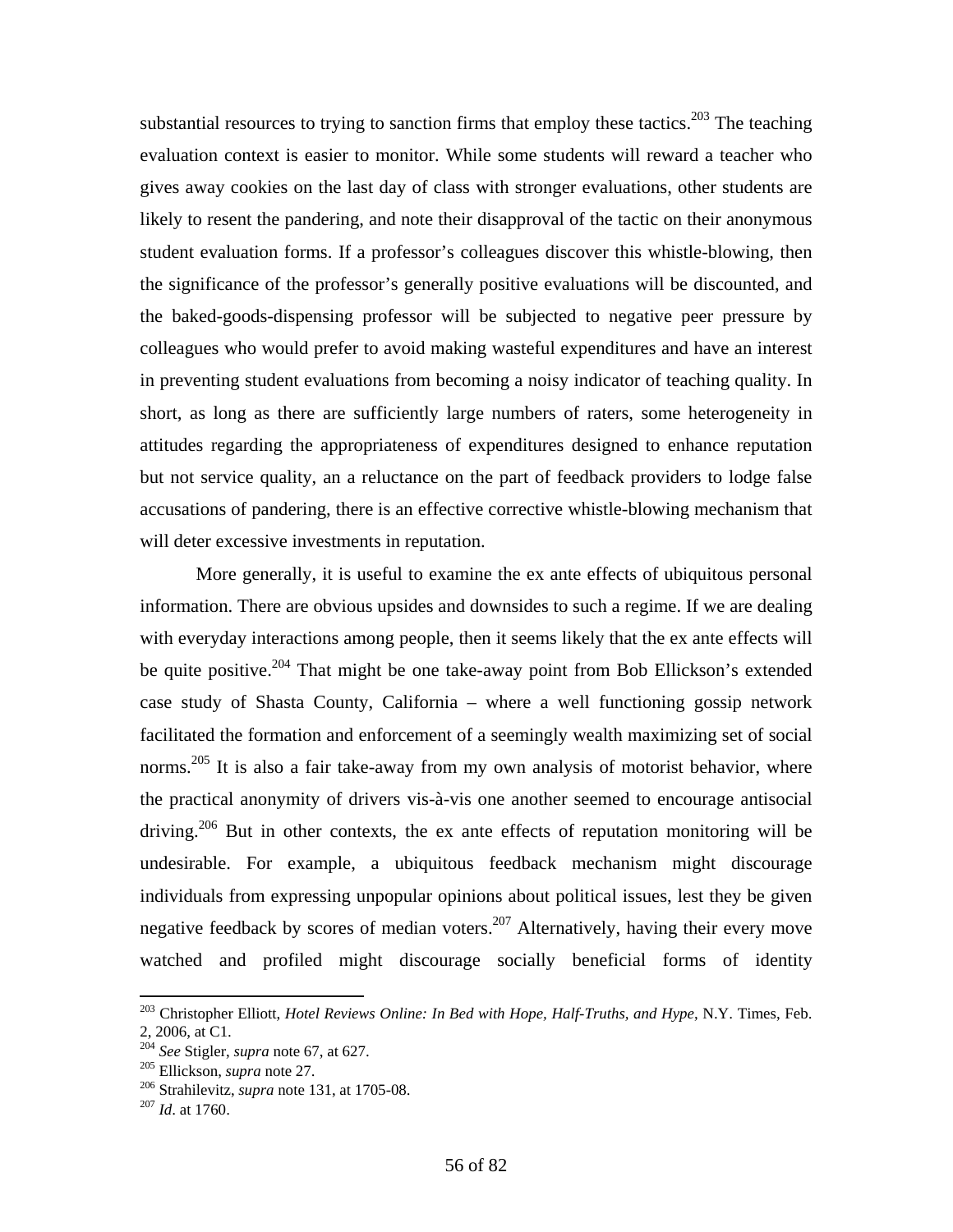experimentation.<sup>208</sup> Broadly speaking, then, the use of ubiquitous personal information and feedback will be most desirable when majoritarian norms are particularly unproblematic.

 This discussion brings a related point to the forefront, which is that as mechanisms for tracking personal information improve, investments in some sorts of signaling can be expected to decline. Signaling occurs when an individual makes a costly expenditure or takes a costly action so as to increase the likelihood that others will trust her or want to pursue economic or social relationships with her.<sup>209</sup> Classic examples of signaling behavior include conspicuous consumption of luxury items or branded goods, foregoing a pre-nuptial agreement as a means of signaling love prior to a marriage, nonanonymous contributions to cultural charities, or choosing to attending a university because of its selective admissions process.<sup>210</sup> Although no one has tried to estimate the costs associated with signaling, signaling is plausibly one of the largest sources of waste in modern economies. People rely on signals when they lack more precise and reliable indicators of an individual's attributes. By making such information more readily available, the law could substantially decrease the incentives for individuals to devote significant resources to signaling.<sup>211</sup>

# *E. Kings in Disguise*

 King Abdullah of Jordan is famous for donning various disguises and mingling with his subjects to get a better sense of what life is like for ordinary Jordanians.<sup>212</sup> The incognito king has waited in lines at government tax offices, observed traffic regulation from behind the wheel of a taxi, and posed as a television journalist to get a sense of life in Jordan's free trade zone. Media accounts of the King's disguised exploits are usually laudatory, suggesting that the experiences enable the monarch to avoid getting an unduly rosy account of life in his country.

<sup>208</sup> *See* Cohen, *supra* note 17, at 1373.

<sup>209</sup> The classic work on signaling is A. Michael Spence, *Job Market Signaling*, 87 *Quarterly Journal of Economics* 355 (1973).<br><sup>210</sup> Many of these are discussed in ERIC A. POSNER, LAW AND SOCIAL NORMS (2000).<br><sup>211</sup> Signaling that is designed to secure favorable feedback might increase, for reasons identified above.<br><sup>212</sup> Do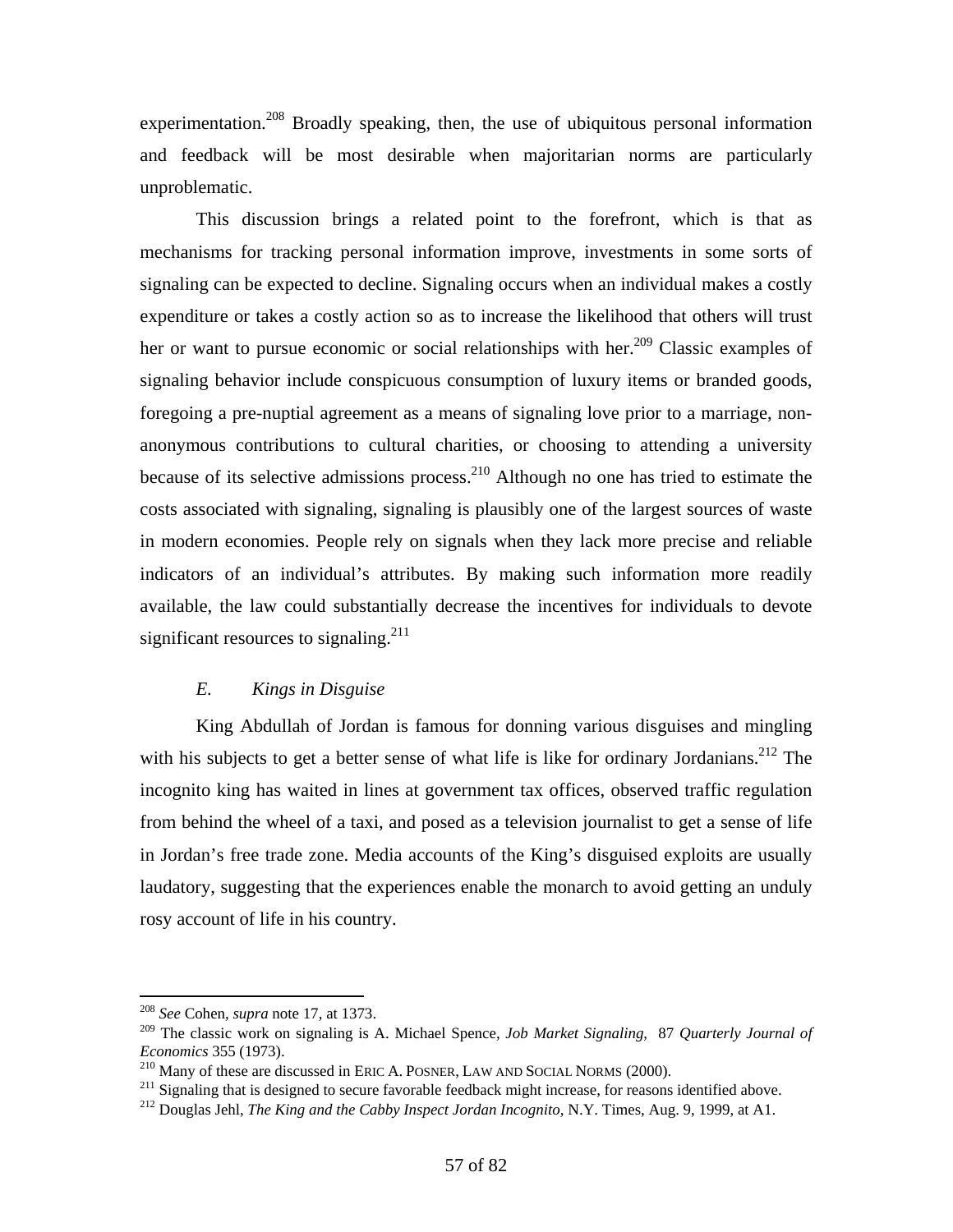While the King of Jordan is not walking around the average American city, it is possible that disguised reputations help keep our government officials in line as well. Take instances of policy brutality in major American cities. When scandals about rough treatment emerge, it is often because the police roughed up a prominent minister or elected official who is a member of a minority group.<sup>213</sup> By seeing the way in which a prominent, powerful, and law-abiding African American is treated, the public may learn about how their less prominent and powerful but nevertheless law-abiding peers are routinely treated. Similarly, to some readers, the story of Oprah and her entourage in Paris was newsworthy because it suggested the persistence of racism in French society.<sup>214</sup> On this account, Akerlof's famous "lemons problem" becomes a "lemons solution" of sorts.<sup>215</sup> It is therefore worth asking whether a world with ubiquitous reputation information is one in which disturbing instances of unequal treatment get swept under the rug.

 Should we tolerate some extra brutality in the hopes that outrage over this brutality will raise public consternation and ultimately reduce the incidence of police brutality? That seems like a perilous strategy.<sup>216</sup> I do not doubt that the possibility that an African American motorist might be a well-known minister or city councilman constrains the behavior of police officers somewhat. But there are significant advantages that offset this loss. A police officer pulling over an African American motorist in an economically depressed community might feel few constraints on his behavior until he learned that the motorist is the nephew of a well-known minister, a receptionist who answers phones in a prominent city councilman's office, or the uncle of another officer on the same police force. Few citizens are celebrities but a lot of people are connected to people with clout. If officers approach motorists or pedestrians in a depressed area thinking that anyone who isn't a celebrity is part of an undifferentiated mass, then the King Abdullah effect may do

<sup>213</sup> *See, e.g.*, Mary Mitchell, *Would Cop Have Pulled a Gun on a White Minister?*, Chi. Sun-Times, July 17, 2005, at 14 (discussing the controversy that erupted when a police officer shouted profanity and pointed a gun at James Meeks, a state senator and prominent Chicago religious leader). 214 Mary Mitchell, *In Paris Not Even Oprah Can Escape the Reality of Being Black*, Chi. Sun-Times, July

<sup>3, 2005,</sup> at 14.

<sup>215</sup> *See* George A. Akerlof, *The Market for "Lemons,": Quality Uncertainty and the Market Mechanism*, 84 Q. J. Econ. 488 (1970). For an application of the "lemons" model to race and job hiring, see Luojia Hu & Christopher Taber, *Layoffs, Lemons, Race and Gender* (IZA Discussion Paper No. 1702, Aug. 2005). 216 The strategy is perilous because it might be that by making these mistakes by the police rarer, you create

an even stronger public backlash when mistakes do happen.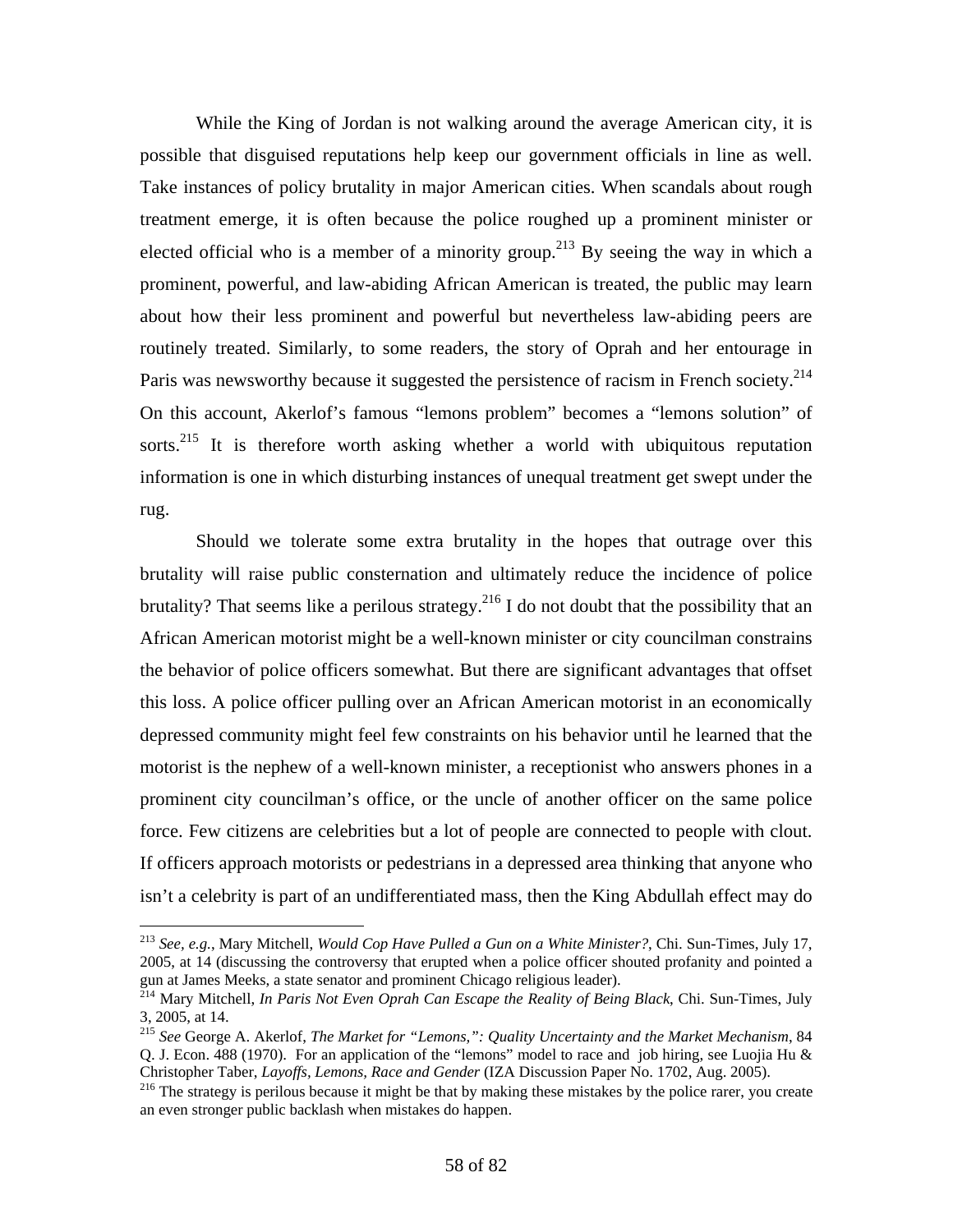little to keep them honest. There is a tradeoff here, but it is probably one society ought to be willing to make. If, as seems plausible, police officers usually underestimate the likelihood that a profiled individual is connected to someone with clout, then less anonymity for citizens probably will be a net positive.

# *F. Who Is the Appropriate Information Provider?*

 In many instances, the government has the best access to information that decisionmakers will want to use. Criminal records, bankruptcy records, military service records, immigration and naturalization records, academic records from public schools or state-run universities, or records regarding membership in licensed professions are obvious examples.<sup>217</sup> In other instances, valuable information will be generated by private parties, and the government might face political or agency constraints that prevent it from generating equally accurate information. For example, there is little reason to urge the government's involvement in the generation of consumer credit scores. Although Experian and the other credit scoring agencies sometimes make mistakes, their incentives are properly aligned, and they are insulated from interest group pressure regarding the formula used for credit scores. Similarly, the government should not get into the business of running social networking sites or developing auction web sites as a mechanism for combating statistical discrimination. There are market actors with substantial comparative advantages over the government, and they are already doing a fine job of making new information available to the public.<sup>218</sup> In these settings, the government's role should be confined to facilitating the adoption of uniform standards (e.g., through subsidies), so that information can be aggregated easily from among a number of different social

 $2^{17}$  In many of these settings, government publication of the pertinent information is quite limited. Take criminal histories as an example. In some states, all registered sex offenders have their address information, but other states only publish the information of those sex offenders who are deemed to present the highest risk of recidivism or who have committed the most serious crimes. Christina Locke & Bill F. Chamberlin, *Safe from Sex Offenders? Legislating Internet Publication of Sex Offender Registries*, 39 Urb. Law. 1, 15-16 (2007). Only a handful of state governments publish Megan's Law-style databases for individuals committed of non-sex crimes, *see* James B. Jacobs, *Mass Incarceration and the Proliferation of Criminal Records*, 3 U. St. Thomas L.J. 387, 399-400 (2006); and such criminal history information may be immune from Freedom of Information Act requests. *See* United States Dept. of Justice v. Reporters Committee for Freedom of the Press, 489 U.S. 749 (1989).

 $218$  This is a point made by Robert Berring in a context that is analogous in one respect – the controversy over whether the government should publish case law for free or rely on West and other proprietary reporters. *See* Robert Berring, *On Not Throwing out the Baby: Planning the Future of Legal Information*, 83 Cal. L. Rev. 615, 622-29 (1995).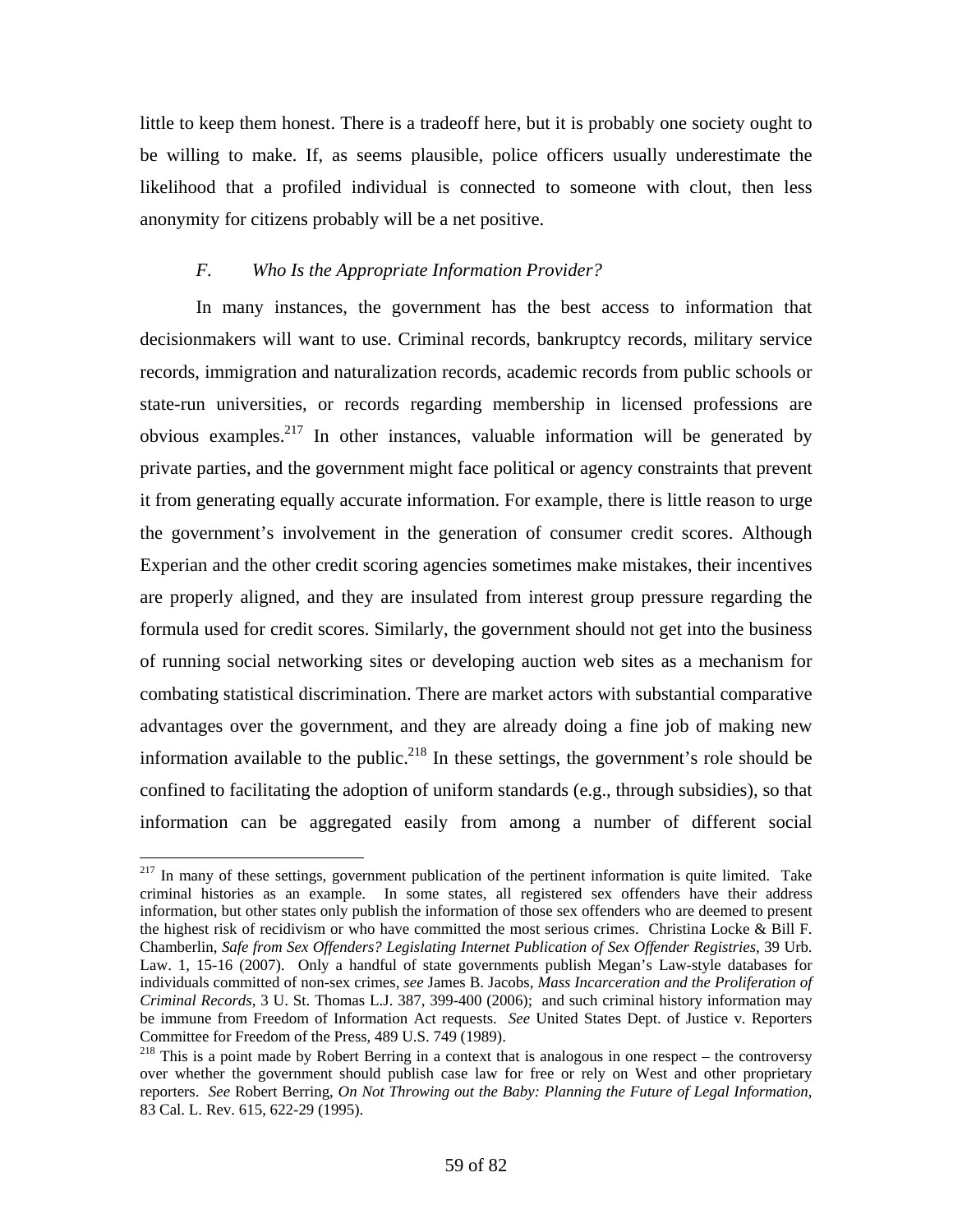networking web sites and reputations can be transportable from one auction site to another.

 In perhaps the majority of instances, the most appropriate role that the state can play in facilitating the development of a robust reputational market is to get out of the way. Take an illustrative example. In July of this year, Avvo.com, a new web site that rates lawyers, was launched. The web site aspired to do for attorneys what Zagat did for restaurants – provide consumers with information that they could use to find a suitable lawyer, and collect evaluations of lawyers from fellow attorneys and clients.<sup>219</sup> Alas, within ten days of its launch, Avvo was sued in a class action lawsuit by attorneys alleging that Avvo had violated Washington State's Consumer Protection Act by disseminating unfair and deceptive information about lawyers who were rated by the site.<sup>220</sup> More precisely, the complaint faulted Avvo's web site for being subjective, unreliable, providing questionably low numerical ratings to Supreme Court justices, law school deans, and other highly regarded lawyers, using a non-transparent methodology for developing lawyer ratings, and providing incomplete information.<sup>221</sup> The suit's lead plaintiff, Browne, was an attorney who claimed to have lost two clients as a result of a low Avvo rating, a rating that was tied to a state bar disciplinary proceeding against him, which had resulted in an admonition.<sup>222</sup>

 Avvo moved for dismissal in short order, arguing that its services were protected by the First Amendment, that they were immune from liability under section 230 of the Communications Decency Act, and that the plaintiffs had failed to state a claim under the state's Consumer Protection Act.<sup>223</sup> If Avvo is liable for its conduct, then it seems likely that Zagat may be liable to Pizza Hut if unfavorable restaurant reviews result in a poor rating; *U.S. News & World Report* may be liable to Florida Coastal School of Law for placing that law school in the fourth tier, and eBay may be liable to vendors who cannot

<sup>&</sup>lt;sup>219</sup> Adam Liptak, *The First Thing to Do Is Rate All the Lawyers*, N.Y. Times, July 2, 2007, at A9.

<sup>&</sup>lt;sup>220</sup> See Browne v. Avvo Inc., Class Action Complaint No. CV7-920 RSL (W.D. Wash. June 14, 2007), available at http://blog.seattlepi.nwsource.com/venture/library/Avvo\_Complaint\_FINAL\_secured1.pdf (visited July 27, 2007).<br> $^{221}$  *Id.* at  $\P\P$  46, 70-71.

<sup>&</sup>lt;sup>222</sup> John Cook, *Respected Lawyer Wants Rating Site Avvo Closed*, Seattle Post Intelligencer., June 12, 2007, at  $\_\_$ .

<sup>&</sup>lt;sup>223</sup> See Browne v. Avvo, Inc., Defendant's Motion to Dismiss Class Action Complaint Under Fed. R. Civ. P. 12(c) (W.D. Wash. June 28, 2007).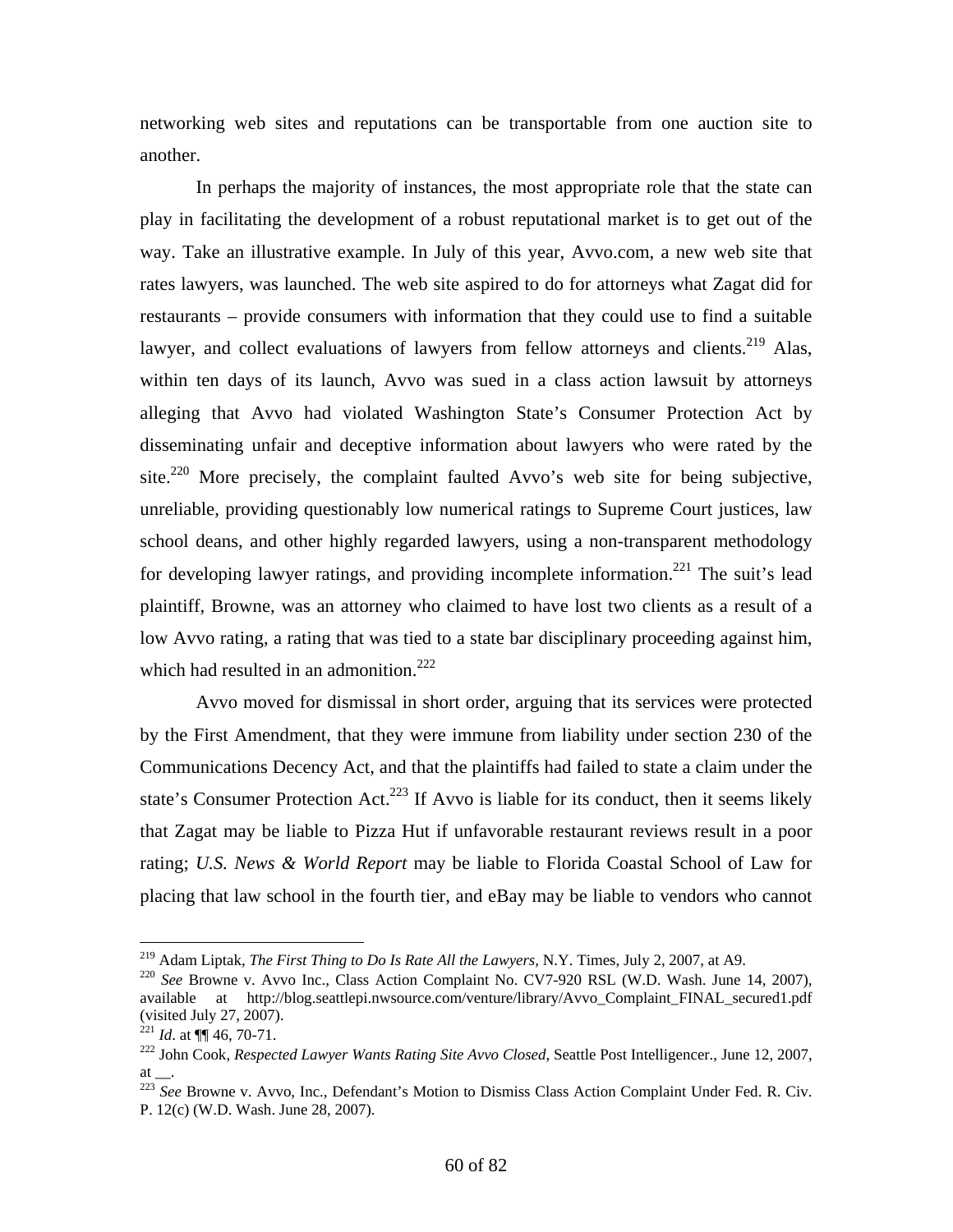make sales because they have poor feedback ratings. The federal courts hopefully will recognize the untenable nature of all these results.

 In many contexts, the appropriate legal regime may well be the one dictated by section 230 of the Communications Decency Act (C.D.A.). Under that provision providers of interactive computer services cannot be held liable for publishing "information provided by another information content provider."<sup>224</sup> But the numerical ratings produced by Avvo would not seem to fall under this provision of the Act. Avvo could likely avoid liability by invoking the First Amendment's protections for publishing opinions, and they have quite sensibly invoked this doctrine in their pleadings.<sup>225</sup> Still, one cannot help wondering about the appropriateness of forcing Avvo to resolve their dispute with Browne in a legal forum at all. If Browne does not like his rating, and is thereby harmed, is a class action lawsuit really the appropriate way of addressing that grievance?

 Under these circumstances, there are superior alternatives. Namely, individuals like Browne who believe that false information has been disseminated about them ought to have a right of reply – an ability to explain why they believe they have received inappropriate ratings from a web site or a complaining consumer.<sup>226</sup> This right of reply is something that is already built into eBay's and Tripadvisor's feedback systems, and users of eBay or Tripadvisor vendors typically employ it where they believe they have unfairly received negative feedback. An attorney like Browne could make use of his right of reply to note that other lawyer-rating services, like Martindale Hubbell, rate him highly. He could assert that Avvo's methodology for calculating lawyer ratings is flawed, using the example of Ruth Bader Ginsburg's middling rating as a case in point. He could, in short, make many of the arguments that his lawyers made in his complaint to alert consumers to the deficiencies of the Avvo rating and entice potential clients back into the fold. Just as Congress has enacted § 230 of the C.D.A. to avoid chilling Internet-discussion, it or the

 $224$  47 U.S.C. § 230; see also Zeran v. America Online, Inc., 129 F.3d 327 (4th Cir. 1997) (finding that AOL was entitled to absolute immunity against defamation liability under the Communications Decency Act).

<sup>&</sup>lt;sup>225</sup> Browne v. Avvo, Inc., Defendant's Motion to Dismiss Class Action Complaint Under Fed. R. Civ. P. 12(c), at 7-14 (W.D. Wash. June 28, 2007).

<sup>226</sup> For a discussion of right of reply statutes in the defamation context, see Jerome A. Barron, *The Right of Reply to the Media in the United States – Resistance and Resurgence*, 15 Hastings Commun. & Ent. L.J. 1 (1992).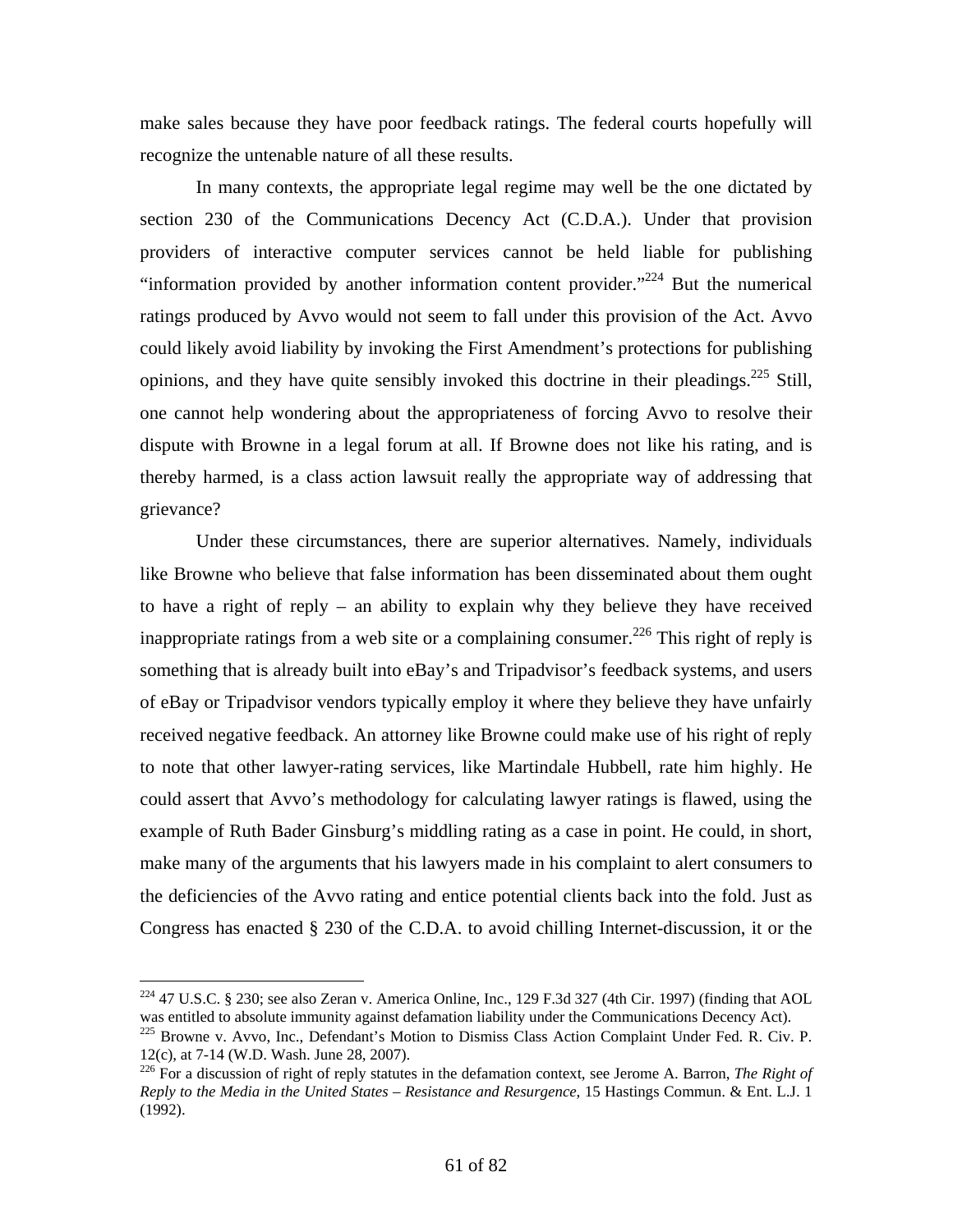courts should provide services like Avvo with immunity against tort suits stemming from unflattering ratings, so long as the defendant offers the poorly rated individual or firm a right of reply similar to eBay's. Such a rule would permit a vendor to point out possible biases that formed the basis for an unfair rating.

 Reputation ratings systems are an alternative to formal adjudication and criminal enforcement. In many cases, these systems will provide the most efficient mechanism for resolving and deterring disputes. Bringing the complex, slow, and costly legal system into run-of-the-mill disputes over whether Tavern on the Green's décor rating should be a 24 or a 27, or whether Browne's attorney score should be a 5.1 or a 6.2 endangers an important and dynamic aspect of the nation's private reputational infrastructure. The result of legal liability here for reputation trackers will be fewer ratings, less information for consumers, and greater reliance on more problematic bases for deciding upon an attorney, like race, limited word-of-mouth data, law school attended, media visibility, claims in attorney advertisements, and the like.

 Of course, removing the possibility of liability in cases where inaccurate feedback is reported on a ratings web site creates the potential for the quality of the published feedback to suffer, just as eliminating defamation liability might cause the quality of newspaper reporting to decline. That said, a decline in quality would by no means be inevitable. The question in both cases is whether market forces provide adequate incentives to keep the information on reputation rating sites generally accurate. With respect to this question, it is appropriate to give a provisional affirmative answer. Although there is always the potential for web sites providing biased product reviews to receive heavy traffic, that has not happened. *Consumer Reports*, published by a nonprofit that accepts no advertising from the merchants whose products it reviews, vastly outsells *Consumer Guide*, which is less objective and ad-supported. Search engines that auction off the top responses to search queries do not have nearly as many users as those that place more popular or more widely linked web pages at the top of their search results. *U.S. News & World Reports'* rankings of graduate schools and undergraduate institutions, flawed though they may be, do not face serious competition from publications that sell off top rankings to high bidding universities. To the extent that there are variations in the extent to which web sites are objective, web sites that "rate the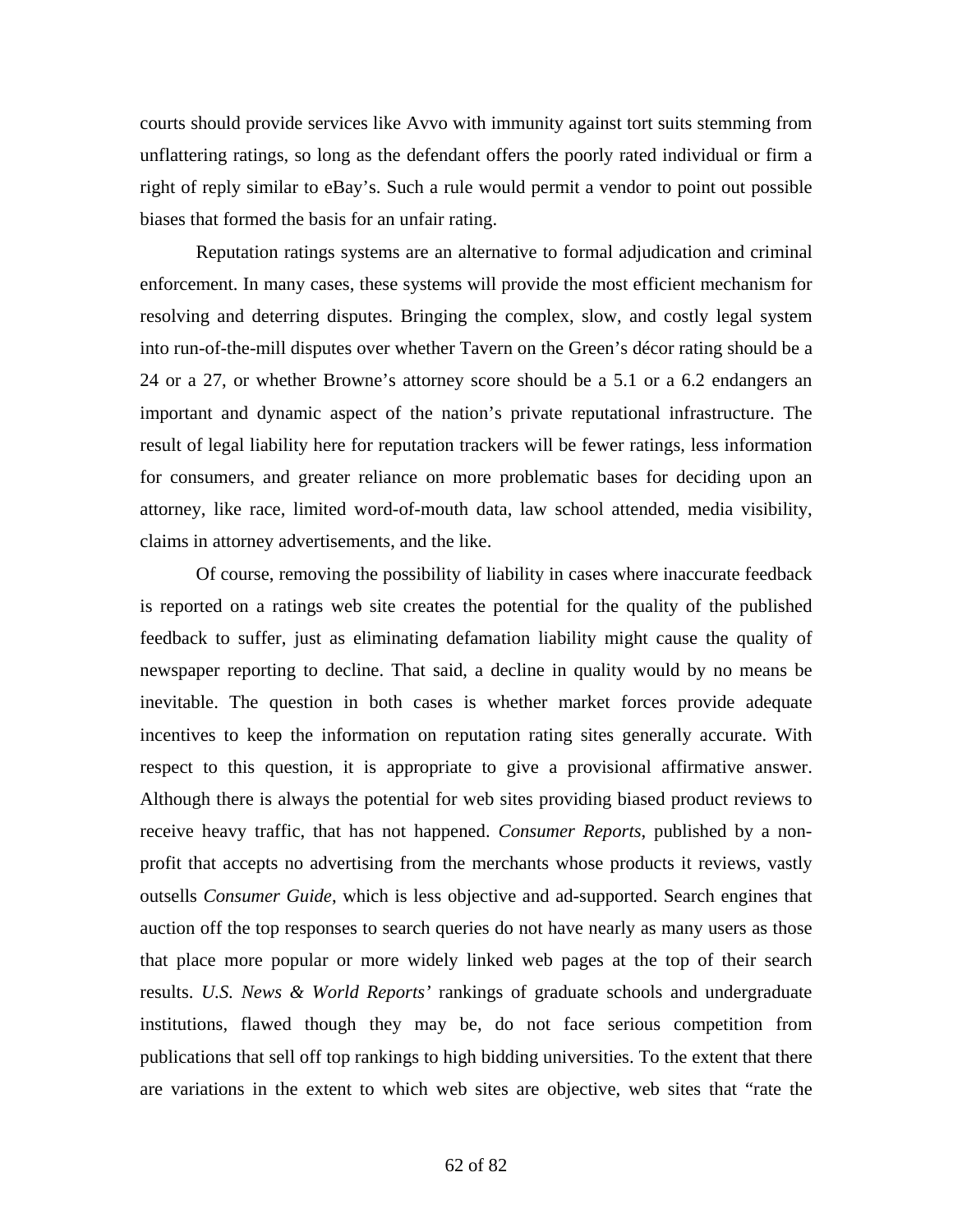raters" can point out those web sites that consumers should view with suspicion. There are, in short, rather robust mechanisms for promoting accuracy on reputation-rating sites, and it seems far from clear that legal liability for potentially erroneous statements would be welfare enhancing.

# **III. A Normative Framework**

 I hope that careful readers of the preceding parts have not understood me to be a cheerleader for the changes that have resulted and will result from the reputation revolution. In some cases, the legal challenges posed by new technological capabilities are wrenching, and in a few instances those challenges are so severe that they warrant restricting the use of the technologies in question. Moreover, because the reputation revolution seems poised to create a world that resembles the small towns of yore far more than they resemble the urban and suburban environments in which most of us live, readers should at least feel uneasy about the process by which we might achieve heightened trust, reduced fraud, and decreased statistical discrimination.

### *A. Some Thoughts About the Desirability of an Information Strategy*

 I try to limit the normative analysis in my scholarship, and this paper is no exception. To be sure, there are places where normative analysis seems appropriate, and I apply a rough welfarist cost-benefit analysis in those instances, but my primary objective here is to identify the ways in which technological and social developments will alter the foundational assumptions upon which the law is based, and then examine how the law might respond to those developments. I do so for several reasons, mostly having to do with my desire to engage as many readers as possible and help readers with conflicting normative priors understand the stakes at issue in particular public policy domains. I am not a moral philosopher, let alone a good one, so I see little reason why the reader should care about my views on the propriety of various forms of discrimination.

 At the same time, apparent normative judgments seem to manifest themselves throughout this project. For example, I take the position here that some forms of discrimination (e.g., statistical discrimination on the basis of race) are particularly undesirable and other forms of discrimination (e.g., statistical discrimination manifested as an unwillingness to hire ex-offenders, based on the supposition that an ex-offender is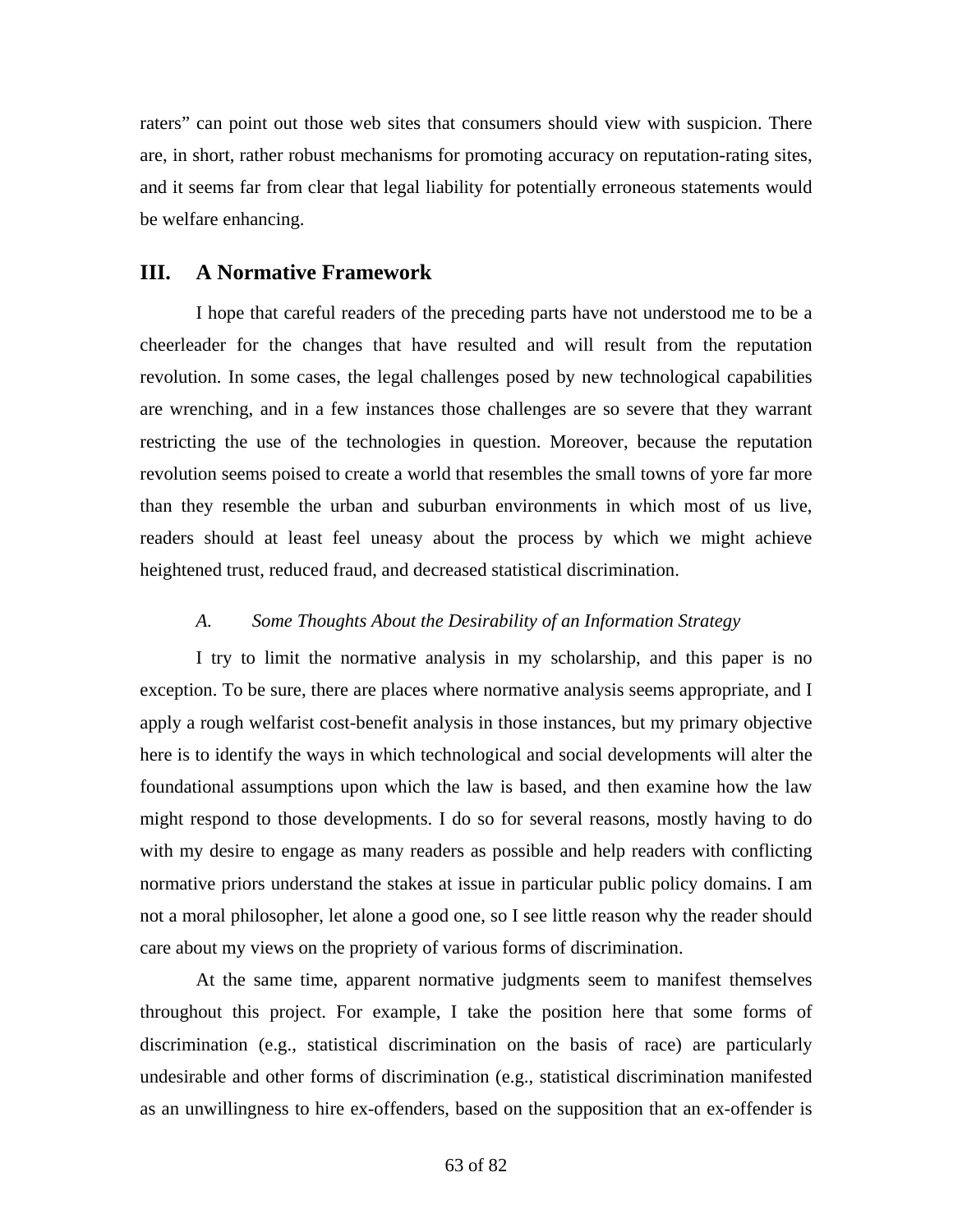probably less trustworthy than an individual with no criminal record) are tolerable. Although I do, in fact, believe that discrimination on the basis of race is worse than discrimination on the basis of criminal history, it is not those priors that guide my analysis here. Rather, my analysis is based on the premise that policymakers in all jurisdictions have decided that racial discrimination is unlawful and lawmakers in most jurisdictions have concluded that criminal history discrimination is not. I take these judgments as a given, noting that nearly a dozen states have limited or even prohibited the reliance on prior convictions as a basis for denying employment but that other jurisdictions have prohibited ex-felons from working for the state government.<sup>227</sup> Once we recognize the choice between discrimination on the basis of race and discrimination on the basis of criminal history, it is difficult to imagine anyone favoring the former over the latter. In our world of imperfect enforcement of antidiscrimination laws, treating all forms of discrimination as equally problematic ensures social welfare losses.

 One useful way of getting at this legal hierarchy issue is through the lens of two attributes that are connected, and that plausibly will prompt less consensus among readers than the race versus criminal-history distinction. What is worse? Discrimination on the basis of sexual orientation or discrimination on the basis of HIV status? HIV positive individuals are protected against discriminatory treatment by the Americans with Disabilities Act.<sup>228</sup> Yet some employers may still prefer to keep HIV-positive individuals out of their workplaces, for reasons rational (e.g., concerns about rising group health insurance premiums) or irrational (stubborn concerns about the possibility of HIV transmission via casual contact). In the United States, the HIV virus historically has been disproportionately prevalent among homosexual men, with male-to-male sexual contact remaining the predominant method by which HIV positive Americans contracted the  $disease.<sup>229</sup>$ 

 Given the substantial stigma associated with HIV and the relatively high costs of providing health insurance for HIV-positive employees, it is likely that homosexual men

<sup>227</sup> *See* Elena Saxonhouse, Note, *Unequal Protection: Comparing Former Felons' Challenges to Disenfranchisement and Employment Discrimination*, 56 Stan. L. Rev. 1597, 1637 (2004). <sup>228</sup> Bragdon v. Abbott, 524 U.S. 624, 641-42 (1998).

<sup>229</sup> *See* Centers for Disease Control, Cases of HIV Infection in the United States and Dependent Areas, 2005, available at the available at the same at the same at the same at the same at the same at the same at the same at the same at the same at the same at the same at the same at the same at the same at the same at the sa

<sup>&</sup>lt;http://www.cdc.gov/hiv/topics/surveillance/resources/reports/2005report/commentary.htm>.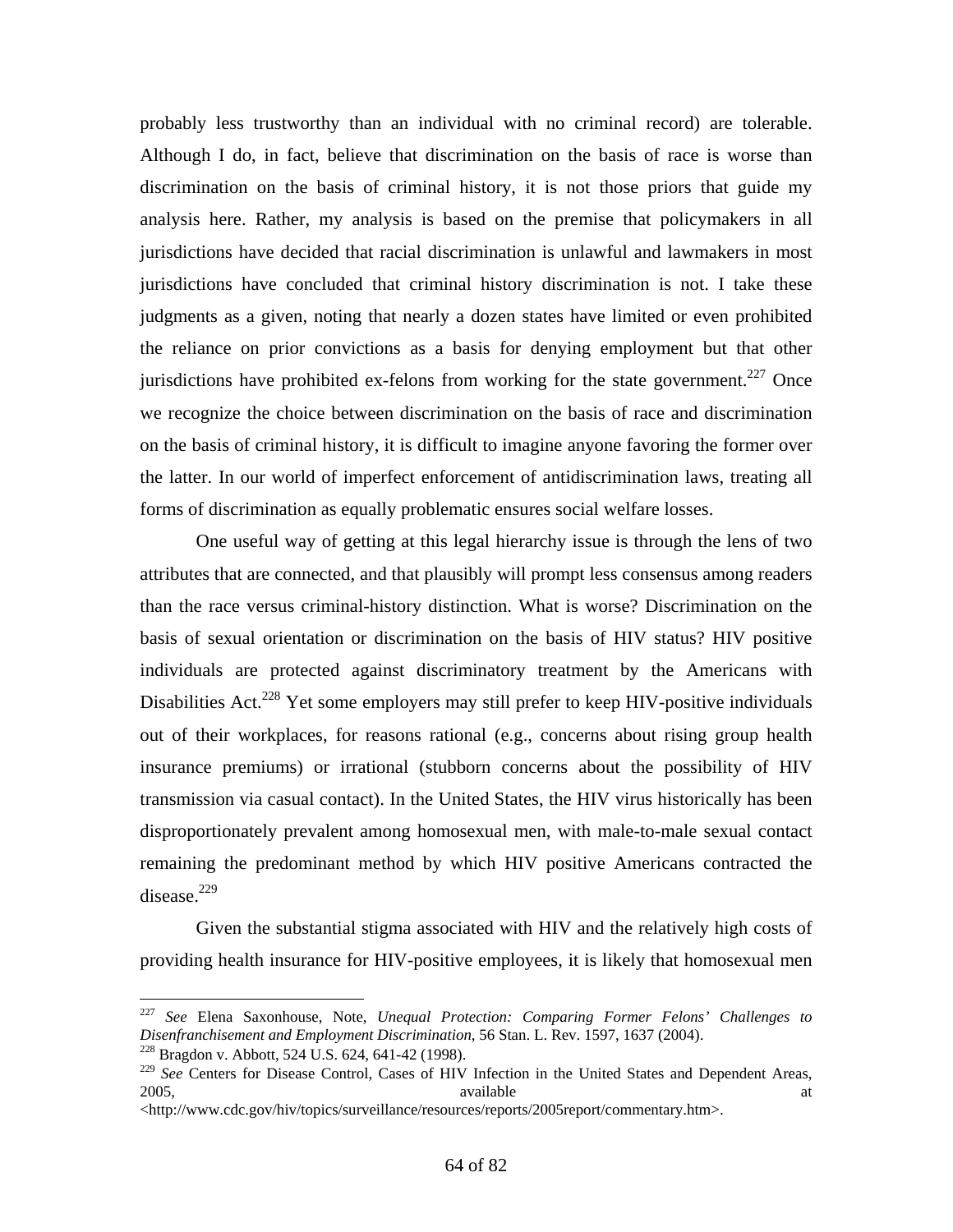are victimized by statistical discrimination designed to keep HIV positive individuals out of the work place. One possible strategy for combating this statistical discrimination would be to publicize the HIV status of every American. That would be a bad idea. As demonstrated by the Americans with Disabilities Act, and a host of common law decisions treating HIV status as a "private fact" whose disclosure is highly offensive to a reasonable person,<sup>230</sup> Americans have decided that HIV status itself ought to be a protected classification, and decisions classifying individuals on the basis of HIV status may be nearly as bad as decisions classifying them on the basis of race. Indeed, the current absence of antidiscrimination protections for homosexuals (at least under federal law) suggests that disclosing HIV status to prevent statistical discrimination against gays would be undesirable.

 But suppose a reader believes that the law has it wrong. Perhaps discrimination on the basis of sexual orientation is worse than discrimination against those with HIV on the grounds of voluntariness, the centrality of a particular status to identity, historic animosity, comparative threats of violence faced, public health considerations, or some other basis. As long as the two forms of discrimination are not equally offensive, and the other considerations discussed in Part II are satisfied, it would be appropriate, under this framework, to publish individuals' HIV status as a means of alleviating the statistical discrimination that HIV-negative, out-of-the-closet gay men currently endure. Indeed, perhaps paradoxically, publishing this information might encourage more gay men to come out of the closet, which could benefit both homosexuals and heterosexuals. So in a world where the law's present hierarchy of antidiscrimination interests is flipped, publishing individuals' HIV status would make sense.

 Things would get more complicated if the law decided that all anti-discrimination is equally bad. Formally, the law holds that discrimination on the basis of race is unlawful regardless of whether the victims are white males or African American females. When one looks more closely at the allocation of government and private resources, at popular attitudes, and the like, a more nuanced structure emerges. Discrimination on the basis of race against African Americans is plainly regarded as worse than discrimination

<sup>230</sup> *See, e.g.,* Multimedia, WMAZ v. Kubach, 443 S.E.2d 491 (Ga. App. 1994); Hillman v. Columbia County, 474 N.W.2d 913, 922 (Wis. 1991).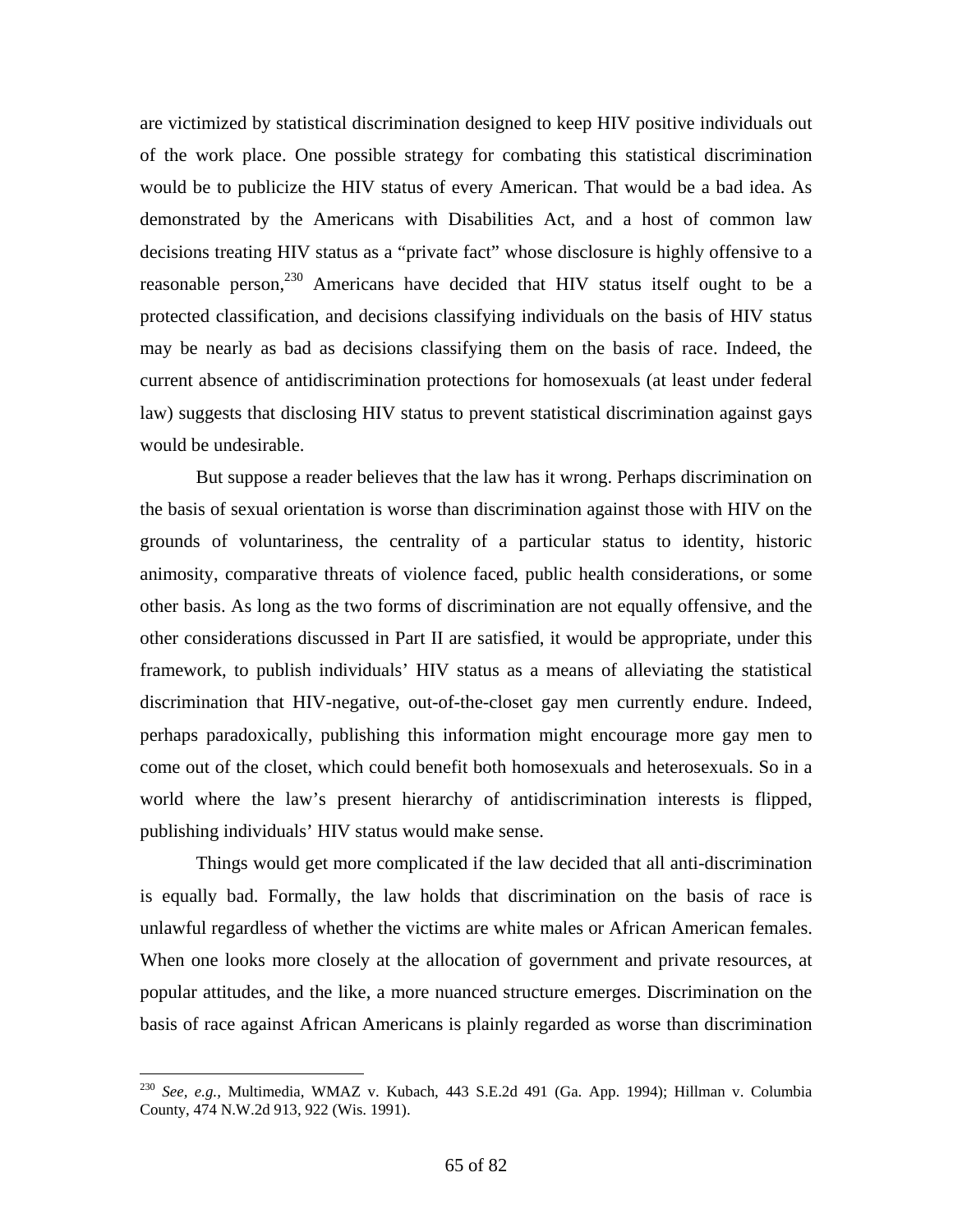on the basis of race against Caucasians. African Americans and Native Americans are given particularly strong protection because of the prevalence and intensity of the historic disadvantage that they have faced. Discrimination on the basis of religion is bad, but it has not exercised lawmakers or the public nearly to the same extent as discrimination on the basis of race. To equate the two forms of discrimination is, as this paper shows, to remove an important antidiscrimination tool from the law's quiver.

# *B. Incidence*

 The discussion so far has been premised on the idea that it is desirable to help law-abiding African American males at the expense of African American males with criminal records. To defend that proposition, it is worth exploring the counterarguments – namely, why someone might want to make it more difficult for private decisionmakers to sort among those with criminal records and those without criminal records. There are several possible justifications for this approach. First, we might expect that those with criminal records will be harmed more than those without criminal records will be helped. Accordingly, facilitating effective private sorting will make the group of job applicants as a whole worse off. Second, we might believe that there are powerful policy justifications for preventing sorting, perhaps because we believe that criminals who have served their time deserve a clean slate. Third, we might believe that the criminal justice system is essentially corrupt, in which case facilitating sorting merely enhances the unjust penalties meted out by an arbitrary government apparatus. Of these three arguments, only the last one has significant force. I will consider them in turn.

 First, the available empirical evidence suggests that African American males are more likely to be hired by firms that conduct criminal background checks than by similarly situated firms that do not. Recall that Holzer and his co-authors found that those responsible for hiring appeared to overestimate the propensity of African American males to have criminal records, and hire too few African Americans as a consequence.<sup>231</sup> Publicizing accurate information about individuals' involvement in the criminal justice system should only adversely affect a group's available opportunities to the extent that decisionmakers (a) underestimate the prevalence of criminal records among members of

<sup>231</sup> Holzer et al., *supra* note 56, at 474.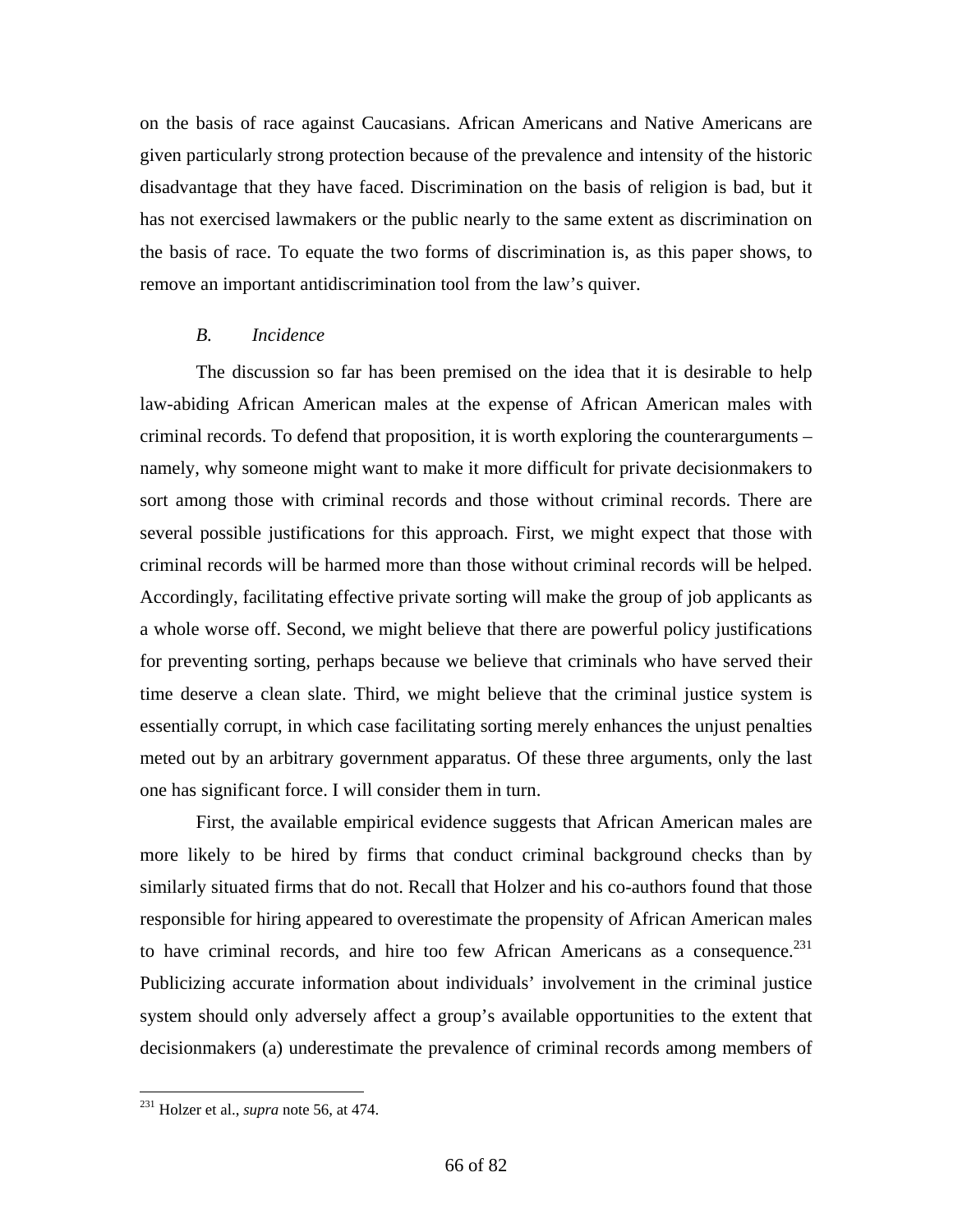a particular group, or (b) are effectively prevented from engaging in statistical discrimination to sort out those with criminal records. The Holzer study undercuts both claims in the race-criminal history context. What's more, it is plausible that decisionmakers in employment settings are more risk-averse<sup>232</sup> with respect to erroneously hiring someone with a criminal background than they are about not hiring someone without a criminal background. If decisionmakers are risk averse in that way, but they are not particularly risk averse about the prospect of antidiscrimination liability, then publicizing information about who has a criminal record may make the group that was previously the target of statistical discrimination better off as a whole. To the extent that we are concerned about the welfare of a group that is victimized by statistical discrimination, we should limit anti-sorting strategies to those settings in which employers are engaging in statistical discrimination while at the same time underestimating the correlation between a group classification and an undesirable characteristic.

 Alternatively, we might think that private sorting creates negative externalities, and justify keeping criminal histories obscure for that reason. For example, we might believe on policy grounds that the availability of employment opportunities for ex-cons will discourage recidivism. Alternatively, we might have an abstract ideological commitment to the proposition that "everyone deserves a second chance," or, more narrowly, that "someone who has served his time has repaid his debt to society and should be able to start off with a clean slate." These sorts of arguments sometimes find their way into the information privacy case  $law^{233}$  and academic literature.<sup>234</sup> In this case, the appropriate question to ask is what is the optimal strategy for preventing these negative externalities. The sensible way to answer this question is by drawing on the tools of optimal redistribution analysis.

 It would seem that the best way to facilitate the hiring of ex-cons who deserve a second chance is through direct subsidies to employers who hire them. Such programs have been implemented, with the discontinued federal Targeted Jobs Tax Credit

<sup>&</sup>lt;sup>232</sup> Strauss, *supra* note 44, at 1641.<br><sup>233</sup> See, e.g., Briscoe v. Reader's Digest, 483 P.2d 34 (Cal. 1971); Melvin v. Reid, 297 P. 91 (Cal. 1931).<br><sup>234</sup> See, e.g., James B. Jacobs, *Mass Incarceration and the Prolifera* 

Thomas L.J. 387, 406-12 (2006); Megan C. Kurlychek et al., *Scarlet Letters and Recidivism: Does an Old Criminal Record Predict Future Offending?*, 5 Criminology & Pub. Pol'y 483, 498-99 (2006).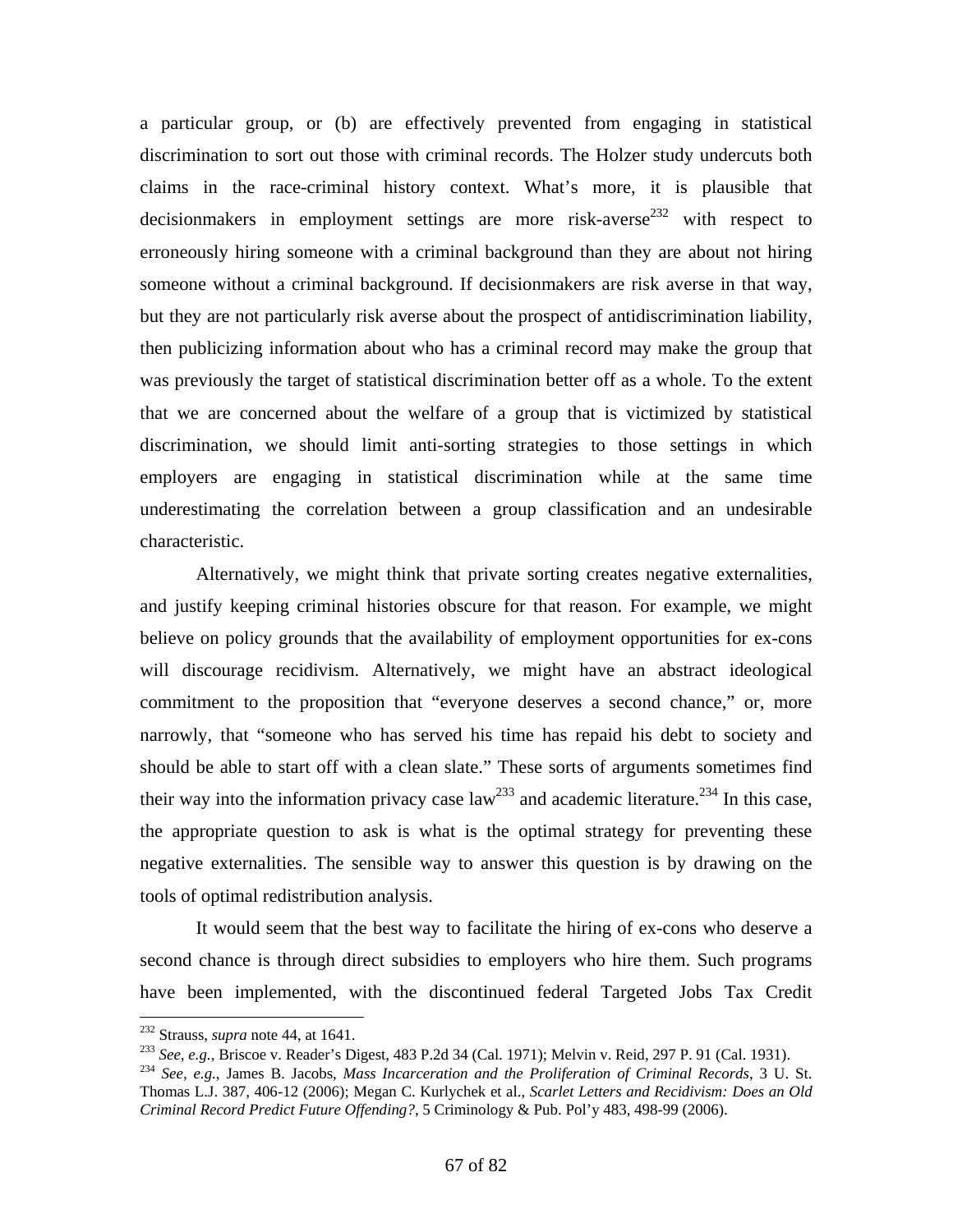providing one example<sup>235</sup> and the current federal tax code's Work Opportunity Credit providing another.<sup>236</sup> Because it is inexpensive for the government to identify ex-cons, the government can efficiently ensure that only genuine ex-cons benefit from the subsidized second chances.<sup>237</sup> And since the program is funded out of general tax revenues, the costs of promoting second chances is borne by taxpayers as a whole. Compare that regime to the status quo. We try to facilitate the hiring of ex-cons by raising private decisionmakers' costs of sorting between ex-cons and those with no criminal records. As a result, many employers use statistical discrimination tools to penalize non-ex-cons, and the ex-cons who do get hired are likely to be members of groups whose baseline offending rates are low – white males, and females of all races. Under the present system, only some of the beneficiaries of the existing "promote second chances through information obscurity" program are actually ex-cons, and the costs of this program fall heavily on a group that includes other ex-cons and innocent people who share demographic characteristics with ex-cons. From an optimal redistribution perspective, there is little reason<sup>238</sup> to prefer our present approach to a tax credit?<sup>239</sup>

 The final justification for obscuring information about criminal offenses is connected to disturbing inequalities within the criminal justice system. More precisely, if the criminal justice system is systematically biased against African Americans, Latinos, or men, then a system whereby the government publicizes the crimes of African Americans, Latinos, and men will worsen existing inequality. This argument comes the closest to providing a compelling reason for suppressing criminal history information about individuals. If criminal punishments are indeed meted out arbitrarily to members of

<sup>235</sup> *See* George K. Yin et al., *Improving the Delivery of Benefits to the Working Poor: Proposals to Reform the Earned Income Tax Credit*, 11 Am. J. Tax Pol'y 225, 291-92 (1994).<br><sup>236</sup> 26 U.S.C. § 51(D)(1)(c). For an overview of the history of tax credits and other subsidies, see TIMOTHY

J. BARTICK, JOBS FOR THE POOR: CAN LABOR DEMAND POLICIES HELP? 207-16 (Russell Sage Found. 2001).

 $237$  It is more difficult to identify those ex-cons who would have been hired despite the absence of a subsidy, however, which creates some inefficiency in tax programs. Recent economic scholarship suggests that the resulting inefficiency is manageable and that employment subsidies do result in many people obtaining employment who would not otherwise have gotten hired. *See* Aki Kangasharju, *Do Wage* 

<sup>&</sup>lt;sup>238</sup> For further discussion, see *infra* text accompanying notes 247-250.

<sup>239</sup> Notably, this sort of analysis is absent from Steven Raphael's recent essay on the subject. *See* Raphael, *supra* note 64, at 515.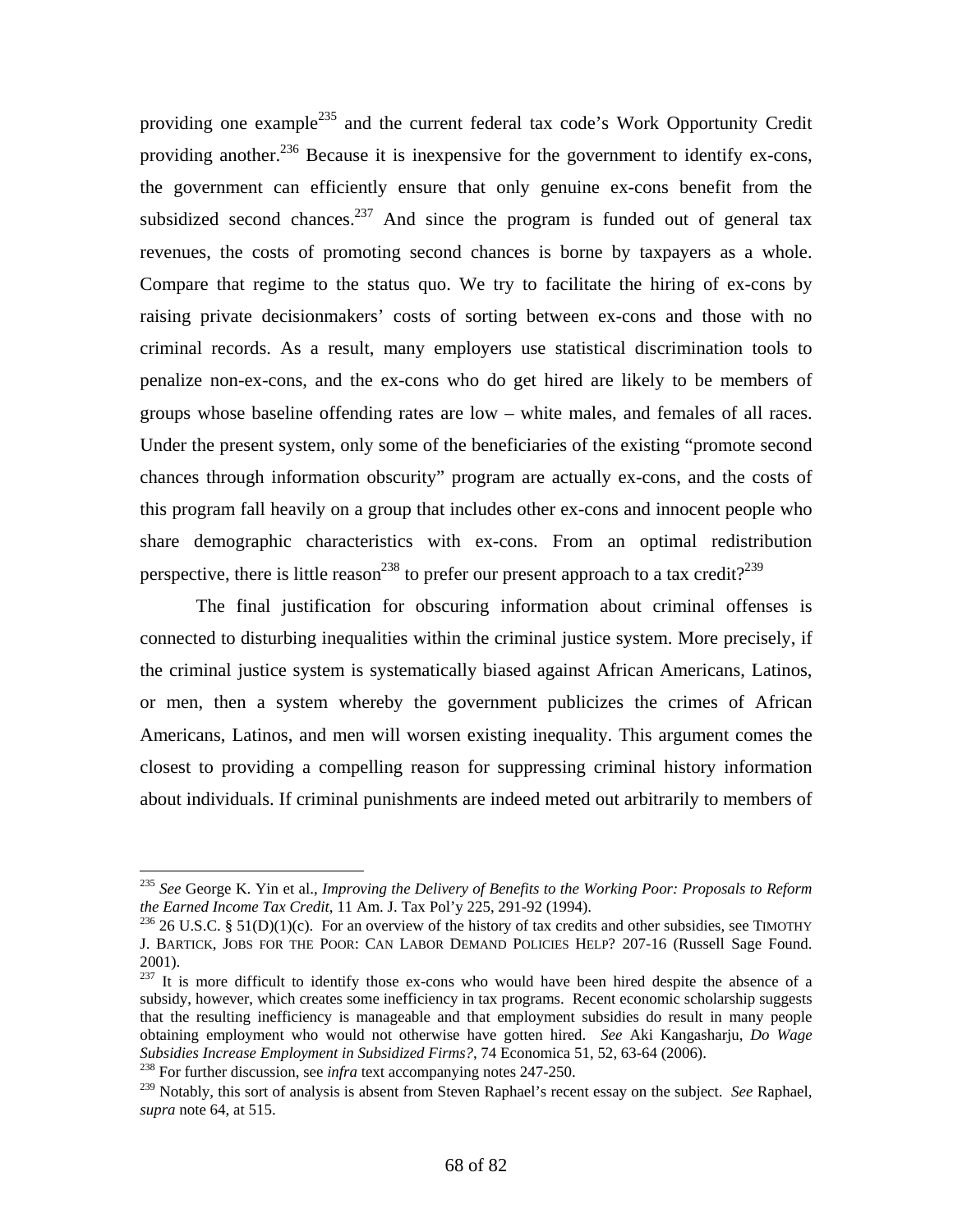minority groups, then a Rawlsian should reject the proposal that I have advanced.<sup>240</sup> though a welfarist should not.<sup>241</sup> To a Rawlsian, some for of reputational affirmative action would be necessary to render a searchlight strategy desirable in the employment of ex-cons context. $242$ 

 If we accept a softened version of the "arbitrary criminal justice system" thesis, then we certainly need not reject the approach defended here. More precisely, even in a nation whose criminal justice system discriminates systematically against African American males, there may be important, merit-related differences between those African American males who have criminal records and those who do not. Some of the former will be innocent, but surely virtually all of the latter will be innocent. Indeed, because the criminal justice system is biased against African American males, those African American males who nevertheless avoid run-ins with the law should be particularly desirable employees in the market for jobs where trustworthiness is important and the applicant pool contains a large number of untrustworthy job seekers. Why shouldn't we help decisionmakers identify these particularly desirable individuals with greater ease?

# *C. Social Meaning*

 $\overline{a}$ 

 It is possible to critique the optimal redistribution analysis put forth above while staying within a welfarist framework. The analysis would proceed as follows: Outright prohibitions on discriminatory conduct are preferable to subsidies for non-discriminatory conduct because the former will instill or strengthen anti-discrimination norms and the latter will not. By this logic, the implementation of prohibitive discrimination policies will eventually change the preferences of the populace, making the discriminatory

<sup>240</sup> *See, e.g.*, the discussion of the difference principle in JOHN RAWLS, A THEORY OF JUSTICE 100-102 (1971).

<sup>&</sup>lt;sup>241</sup> This discussion also brings to mind a broader question, which is the relationship between the growth of reputational infrastructure and resource inequality. I discuss that question in Lior Jacob Strahilevitz*,* 

<sup>&</sup>lt;sup>242</sup> The question of whether there ought to be reputational affirmative action is a fascinating one that I do not take up here. Jonathan Zittrain's forthcoming book contains a provocative but brief discussion of reputational bankruptcy. See JONATHAN ZITTRAIN, THE FUTURE OF THE INTERNET (AND HOW TO STOP IT) (forthcoming 2008). Both reputational affirmative action and reputational bankruptcy have a downside, which is that by decreasing the reliability of the personal information available to people, they encourage reliance on other strategies for sorting, such as statistical discrimination.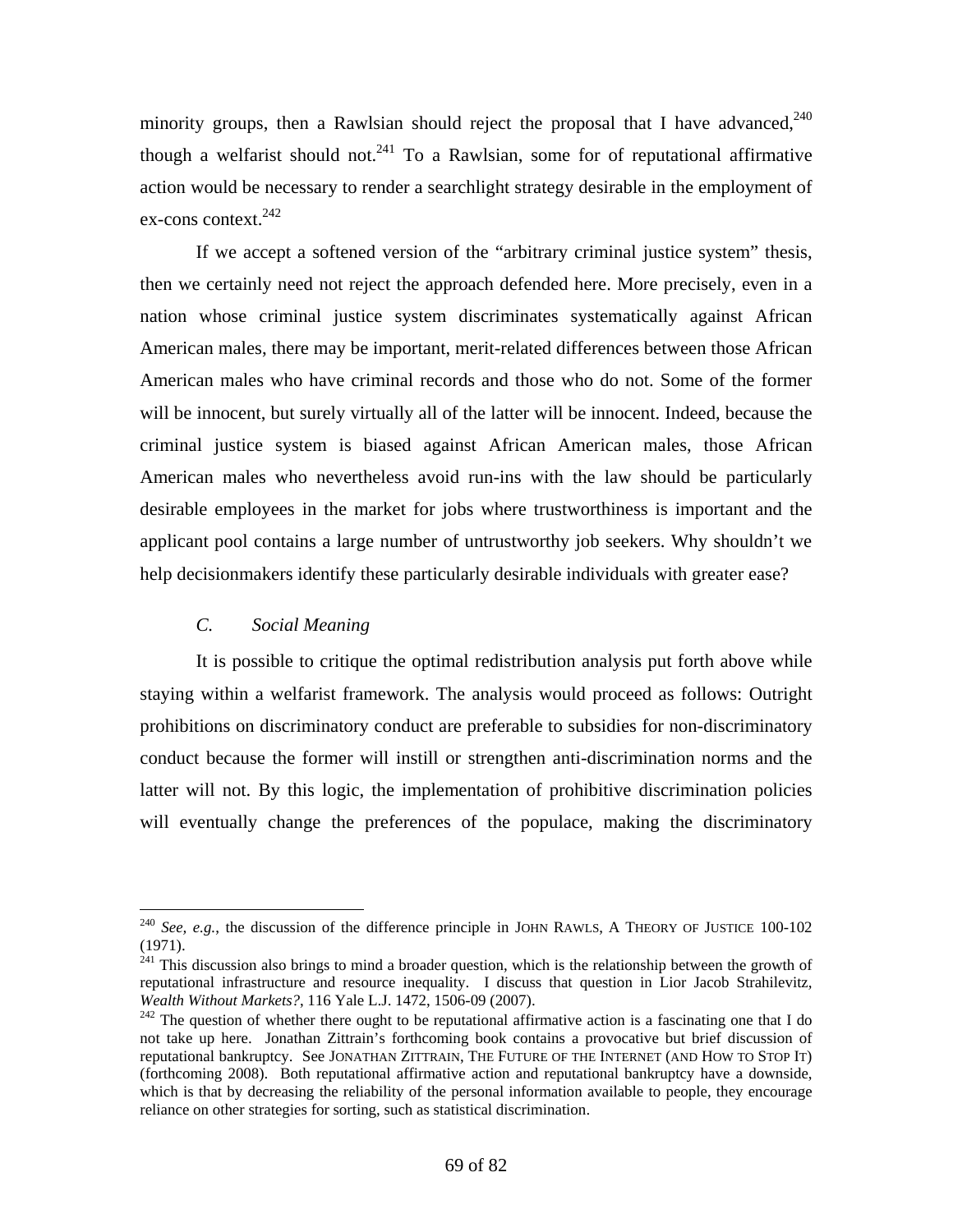impulse rarer in the long run.<sup>243</sup> A policy that permits discrimination but subsidizes employment of the discriminated-against group, on the other hand, might signal tacit approval of the discriminatory conduct at issue, perhaps making discrimination more socially acceptable (and hence more prevalent) in the long run.<sup>244</sup>

 The story has intuitive appeal, and the hypothesized effect is plausible, but there are equally plausible stories we can tell that will drag us in the opposite direction. In essence, the social meaning argument for prohibitions on discriminatory conduct is analogous to the social meaning argument for command-and-control environmental regulation rather than market-based approaches like pollution taxes and tradable emissions permits. In that context, Michael Sandel has hypothesized that trying to regulate greenhouse gasses through any strategy other than command-and-control will weaken environmental norms,  $245$  and I have argued that the available empirical evidence suggests precisely the opposite – putting a price tag on something like pollution causes individuals to value previously undervalued environmental resources, weakens the impetus to flout laws that are perceived to be draconian, and can actually strengthen environmental norms.<sup>246</sup>

 The question of whether tax subsidies for firms that employ ex-convicts are desirable is an empirical one on which there is conflicting evidence. A widely-cited 1985 study by Gary Burtless suggests that welfare-recipient job seekers whose employment was subsidized fared poorly in the labor market, because the presence of the voucher signaled employers that the applicants were on welfare, and employers otherwise would have had difficulty discerning who was a welfare recipient.<sup>247</sup> As a result of this research

<sup>243</sup> *See* Lawrence Lessig, *The Regulation of Social Meaning*, 62 U. Chi. L. Rev. 943, 965-67 (1995); Cass R. Sunstein, *On the Expressive Function of Law*, 144 U. Pa. L. Rev. 2021, 2026-29 (1996).<br><sup>244</sup> It is worth flagging here Christine Jolls's creative account of how antidiscrimination law might

undermine implicit bias by increasing the number of minorities in leadership positions, which experimentally seems to reduce implicit bias among those who come into contact with diverse leaders. *See* 

Jolls, *supra* note 50, at 20-24.<br><sup>245</sup> Michael Sandel, *It's Immoral to Buy the Right to Pollute*, N.Y. Times, Dec. 15, 1997, at A23.<br><sup>246</sup> Lior Jacob Strahilevitz, *How Changes in Property Regimes Influence Social Norms:* 

<sup>&</sup>lt;sup>247</sup> Gary Burtless, *Are Targeted Wage Subsidies Harmful? Evidence from a Wage Voucher Experiment*, 39 Indus. & Labor Relations Rev. 105, 112 (1985); *see also* John H. Bishop & Suk Kang, 10 J. Pol'y Anal. & Mgmt. 24, 41 (1991) (noting the stigma problem and concluding that the Targeted Jobs Tax Credit is inefficient because most of the employees who are hired and whose employers receive a subsidy would have been hired anyway).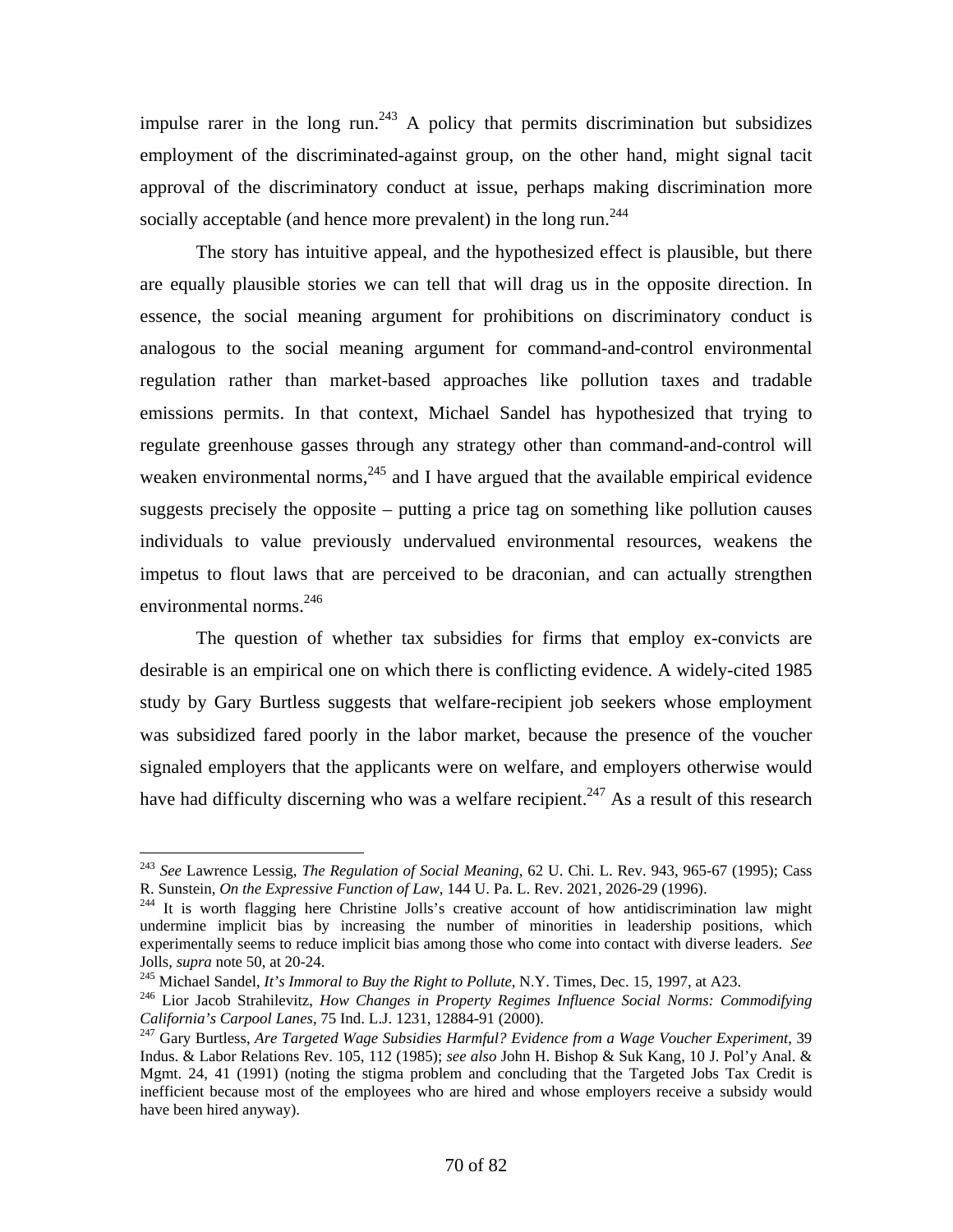and important subsequent legal scholarship by Anne Alstott, some legal scholars have taken a dim view of targeted tax credits. $248$  Yet more recent work suggests that the program Burtless studied was designed so as to maximize the welfare stigma,  $249$  and that well-designed tax incentives to employ disadvantaged workers can be effective at increasing their employment.<sup>250</sup> And perhaps more to the point, Burtless, Alstott, and other contributors to this field have not explored the troubling possibility that in the absence of a tax subsidy program that helps employers sort between the disadvantaged and the non-disadvantaged, employers instead sort between the white and black.

 A final, and related question concerns the social meaning of government information policy. When the government chooses to publish information about attribute *A* but not attribute *B*, the populace may understand this policy as an indication that attribute *A* is relevant or salient but attribute *B* is not.<sup>251</sup> This is part of a plausible critique of Megan's Laws, which disclose information about sex offenders' criminal histories and whereabouts without disclosing the same information about murderers who have completed their sentences, causing communities to over-react to the presence of some exoffenders and under-react to the presence of others.<sup>252</sup> The theoretically attractive solution to this problem is to release as much information as possible, relying on private actors to distill this information into a format that consumers can use readily.

## *D. Price Discrimination*

The greater availability of consumers' personal information enables forms of price discrimination that would not have been feasible prior to the reputation revolution. Price discrimination can take multiple forms, but the classic example is of "a firm

<sup>248</sup> Anne L. Alstott, *Work v. Freedom: A Liberal Challenge to Employment Subsidies*, 108 Yale L.J. 967, 1033-45 (1999).<br><sup>249</sup> BARTICK, *supra* note 236, at 220-24.

<sup>&</sup>lt;sup>250</sup> See id. at 226-48; HARRY J. HOLZER ET AL., CAN EMPLOYERS PLAY A MORE POSITIVE ROLE IN PRISONER RE-ENTRY*?* 9-10 (Urban Institute 2002); Michael Gerfin et al., *Does Subsidised Temporary Employment Get the Unemployed Back to Work? An Econometric Analysis of Two Different Schemes*, 12 Labour Econ. 807, 820-23 (2005); Lawrence F. Katz, *Wage Subsidies for the Disadvantaged* 21, 40-42, 46-49, *in*  GENERATING JOBS: HOW TO INCREASE DEMAND FOR LESS-SKILLED WORKERS (Richard B. Freeman & Peter Gottschalk eds., Russell Sage Found. 1998); *cf*. Kangasharju, *supra* note 237, at 51. 251 *Cf*. Stephen Morris & Hyun Song Shin, *Social Value of Public Information*, 92 Am. Econ. Rev. 1521,

<sup>1522, 1529-32 (2002) (</sup>suggesting that under certain circumstances, revealing public information may be undesirable because it causes people to underweight private information they already possess).

<sup>252</sup> *See* Lior Jacob Strahilevitz, *Privacy versus Antidiscrimination*, 75 U. Chi. L. Rev. \_\_ (forthcoming 2008).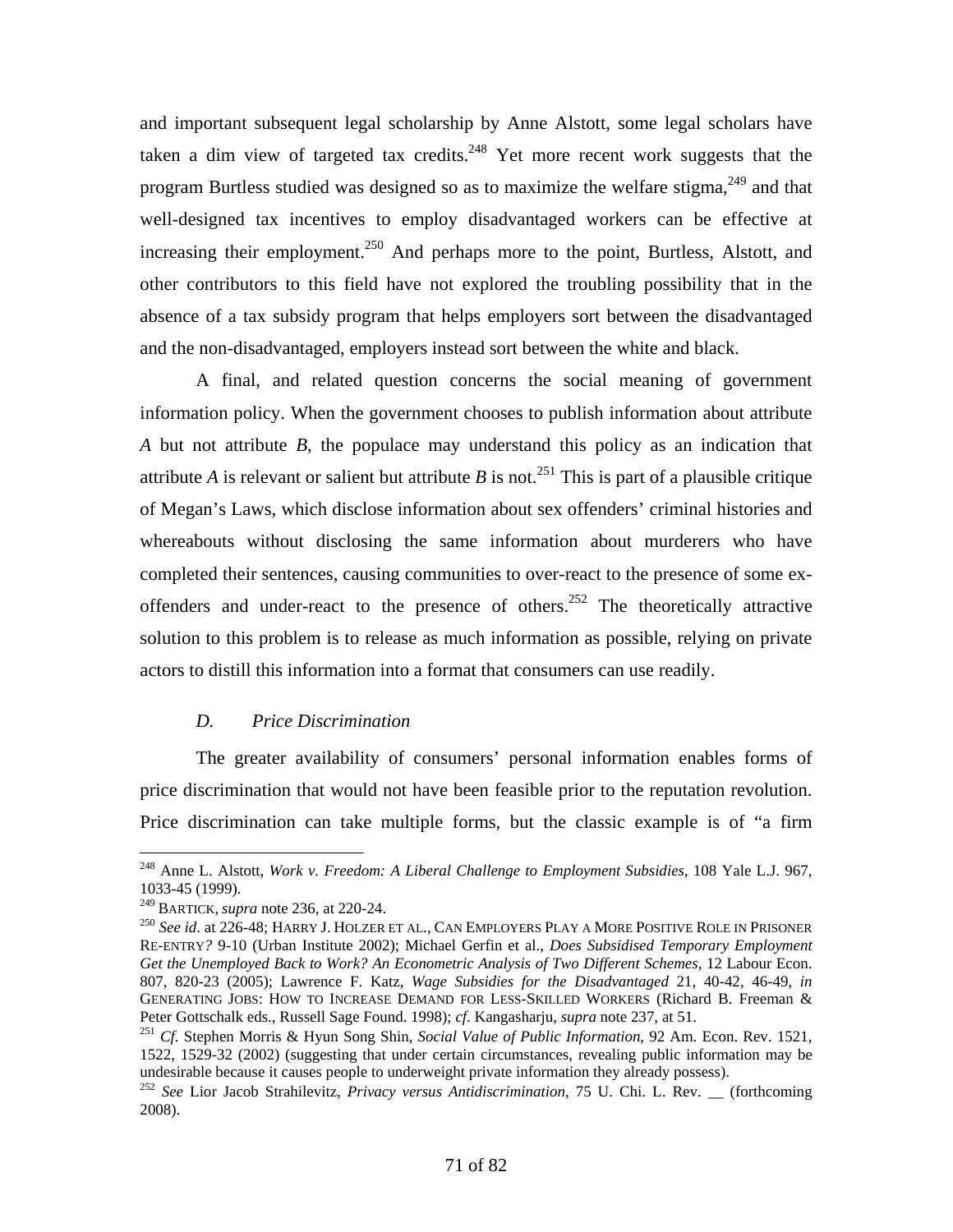charging multiple prices for the same good where the difference in price is not attributable to a corresponding difference in cost.<sup> $253$ </sup> To take a short-lived but notorious example, Amazon.com began using information from Internet cookies to engage in dynamic pricing: Loyal customers who frequently bought from Amazon were charged higher prices and customers who were directed to Amazon from comparison-shopping web sites were charged less.<sup>254</sup> Amazon dropped the practice in the face of significant customer complaints.<sup>255</sup> Yet, Amazon's reliance on proxies like repeat purchases or use of a bargain-hunting web site necessarily entails lumping together groups of consumers – a practice that the economics literature refers to as third-degree price discrimination.<sup>256</sup> Amazon could extract much more consumer surplus if it was able to charge prices that perfectly reflected each consumer's willingness to pay for a product – what economists call first-degree price discrimination.<sup>257</sup> Put another way, in the absence of perfect information about every individual, price discriminating firms are required to statistically discriminate in their pricing policies.

 The widespread availability of personal information about individuals' behaviors, preferences, and reputations enables firms to shift toward behavior that more closely approximates first-degree price discrimination.<sup>258</sup> Provided that selling firms have some market power, can limit arbitrage, and are marketing to consumers possessing varied price elasticities of demand, price discrimination will enable those firms to capture what would otherwise be consumer welfare under a fixed pricing model.<sup>259</sup>

<sup>253</sup> Kathleen Carroll & Dennis Coates, *Teaching Price Discrimination: Some Clarification*, 66 Southern Econ. J. 466, 467-68 (1999). Carroll and Coates also note that price discrimination includes "the practice of a firm charging the same price for all units of the same good when there are cost variations in supply."

<sup>&</sup>lt;sup>254</sup> Anita Ramasastry, *Web Sites Change Prices Based on Customers' Habits*, June 24, 2005, available in http://www.cnn.com/2005/LAW/06/24/ramasastry.website.prices/.

<sup>&</sup>lt;sup>255</sup> William W. Fisher III, *When Should We Permit Differential Pricing of Information?*, 55 UCLA L. Rev. 1, 11-12 (2007).<br><sup>256</sup> Carroll & Coates, *supra* note 253, at 469.

<sup>&</sup>lt;sup>257</sup> Id. at 468-69.<br><sup>258</sup> Andrew Odlyzko, *Privacy, Economics, and Price Discrimination on the Internet, in ECONOMICS OF* INFORMATION SECURITY 187, 189-93, 207-08 (2004).

<sup>259</sup> Carroll & Coates, *supra* note 253, at 470-471.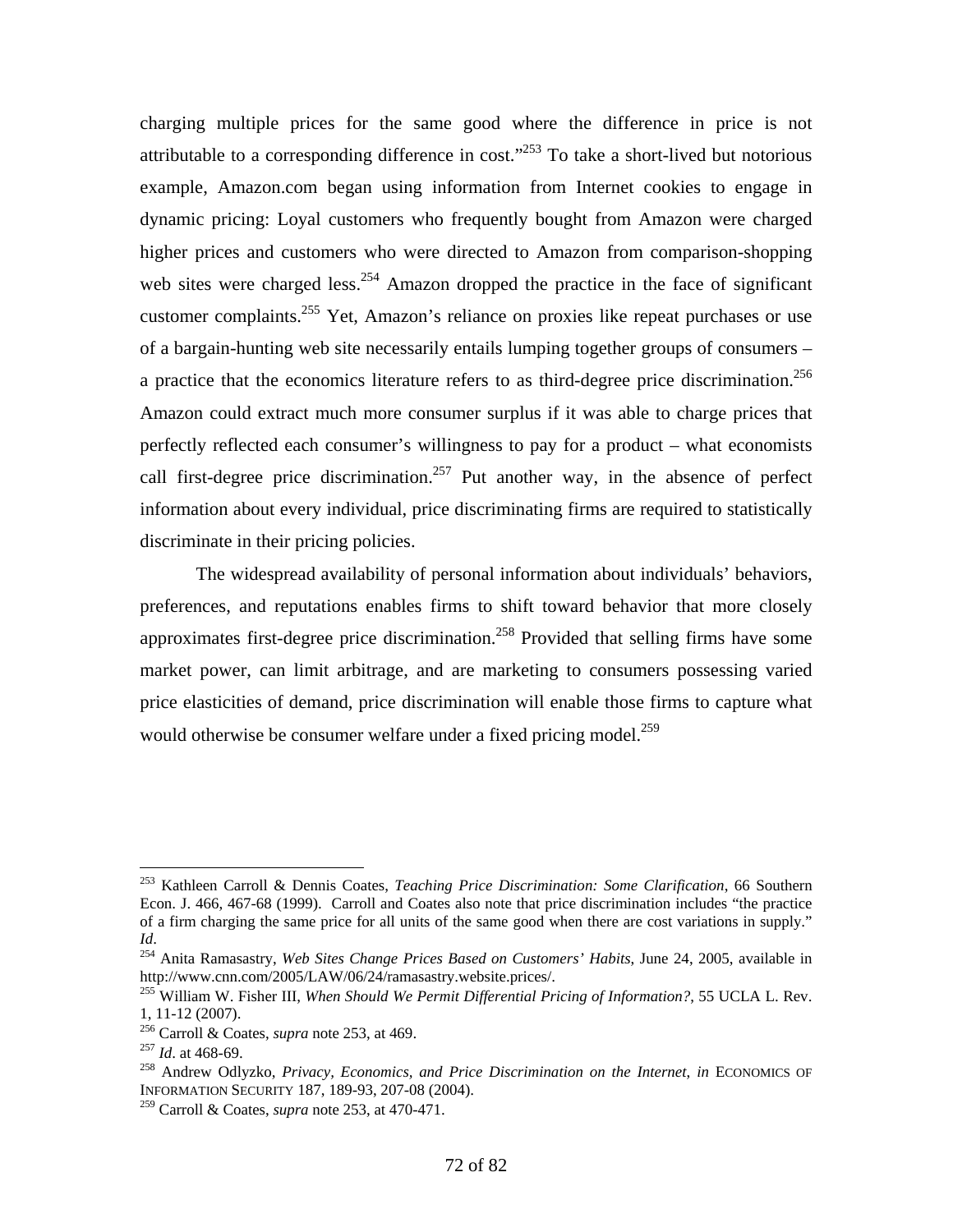Price discrimination is prohibited by law only where it adversely affects consumer welfare.<sup>260</sup> This is as it should be: The effects of price discrimination, unlike the effects of racial discrimination, are ambiguous. Perfect first-degree price discrimination will enable a firm to increase output, improving social welfare, but at the cost of a diversion of surplus from consumers to producers.<sup>261</sup> The welfare effects of third-degree price discrimination are quite context-dependent, by contrast.<sup>262</sup> Moreover, even the distributional consequences of price discrimination are indeterminate. While price discrimination necessarily shifts surplus away from consumers, it also enables poor consumers who would otherwise be unable to afford a product the opportunity to obtain it (at a reduced price.) For that reason, price discrimination often entails a progressive redistribution of resources.<sup>263</sup> In short, the desirability of price discrimination is ultimately an empirical question with varied answers in different contexts. Sometimes, the existing empirical work suggests that the benefits of price discrimination outweigh the harms.<sup>264</sup> We simply do not know the welfare or distributional consequences of facilitating price discrimination in e-commerce generally, in landlord-tenant markets, in immigration decisionmaking, or in most of the other settings that I discuss herein. But we do know that price discrimination considerations should be an essential part of the calculus in determining when search lights or curtains are desirable.

## *E. The "Am I Hot or Not?" Society*

 In October of 2000, James Hong launched a strange new web site called www.amihotornot.com.<sup>265</sup> In the web site's first month of operation, more than 20,000 individuals submitted photographs (of themselves, typically) to the web site so that other users could rate their physical attractiveness on a scale of 1 to  $10^{266}$  Although many Americans scratched their heads about the web site's success, the site was a viral hit with

<sup>&</sup>lt;sup>260</sup> Matthew A. Edwards, *Price and Prejudice: The Case Against Consumer Equality in the Information Age*, 10 Lewis & Clark L. Rev. 559, 575-83 (2006).

<sup>&</sup>lt;sup>261</sup> Carroll & Coates, *supra* note 252, at 472.<br><sup>262</sup> *Id.*; Fisher, *supra* note 255, at 22.<br><sup>263</sup> Fisher, *supra* note 255, at 25.<br><sup>264</sup> *Id.* at 27.<br><sup>265</sup> Matt Richtel, "*Face Time*," *With a Twist*, N.Y. Times, Oct.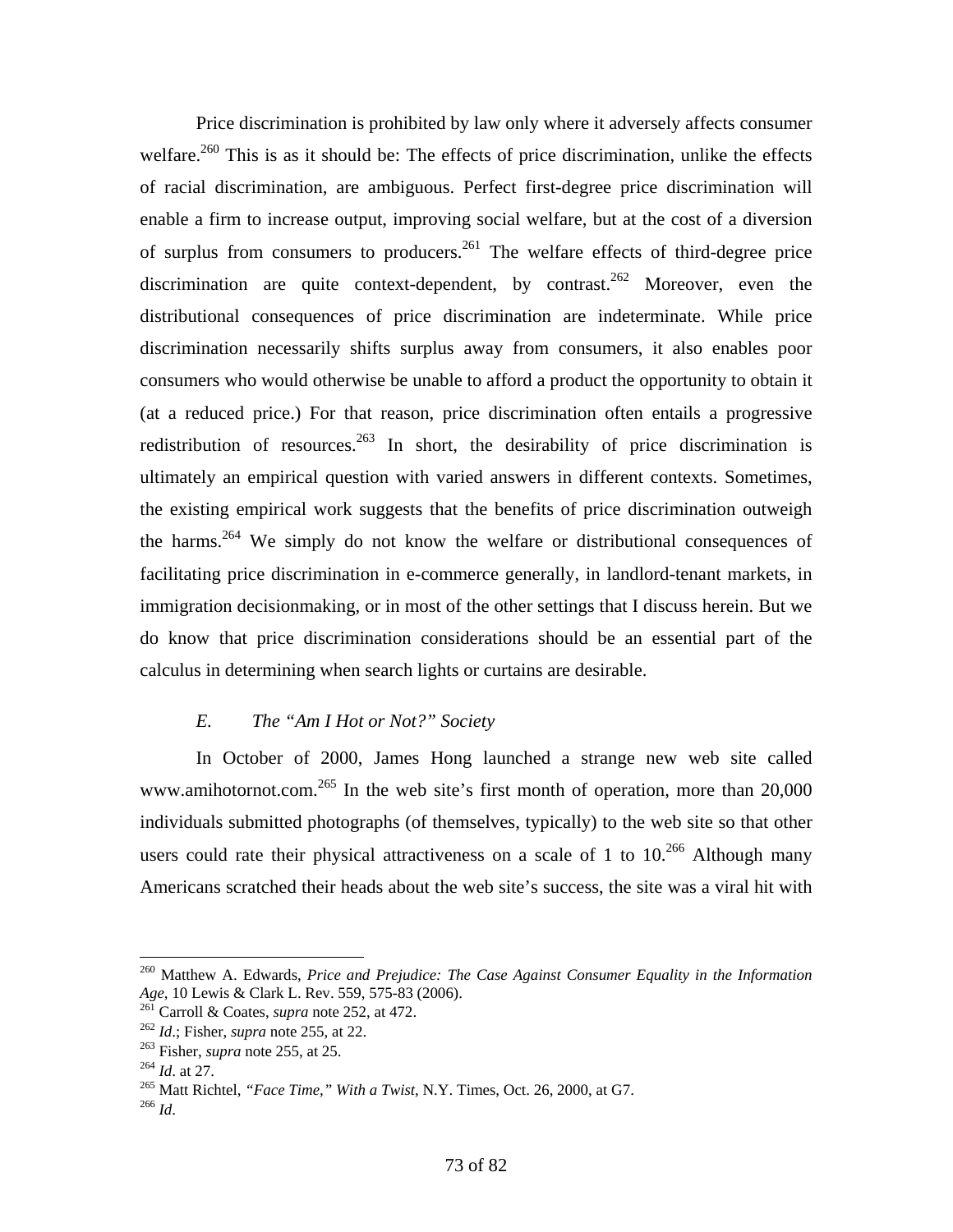teenagers and young adults, and remains online and popular today, though it has morphed into some combination of a beauty rating site and an Internet dating site.<sup>267</sup>

 In the intervening years, cultural trends have suggested at least a limited embrace of the rate-me-mentality exemplified by amihotornot. Millions of Americans have begun blogging about their personal thoughts, sharing their homemade videos on Youtube, and dreaming about competing on American Idol, which is in the midst of a strong run as the most popular television show in the United States. Not long before a scandal involving a referee's alleged involvement in game-fixing, N.B.A. Commission David Stern bragged that professional basketball referees were the "most ranked, rated, reviewed, statistically analyzed, and mentored group of employees of any company in any place in the world."<sup>268</sup> Those of us in the academy can relate to these referees, as we have come to expect that our teaching will be evaluated by students at the end of a course and perhaps via web sites like ratemyprofessor.com. And, of course, our writing will be evaluated by tenure committees, lateral search committees at competitor schools, and, inevitably, workshop attendees. Being evaluated unfavorably always stings, but one premise of this paper is that being evaluated unfavorably on the basis of individuated criteria stings less, and is less socially harmful, than being evaluated unfavorably on the basis of membership in a protected group. $269$ 

 What are the effects of this observation on people? There is a slowly growing empirical literature that addresses this question. Employees in many industries face constant evaluation by co-workers, customers, and supervisors, and sociologists have explored the effects of being a call center employee whose actions are constantly under surveillance. Insofar as business-related calls were being monitored and recorded, they prompted little employee resistance.<sup>270</sup> Similarly, when researchers at Stanford began studying the effects of publishing feedback generated by speed-dating encounters

1

<sup>267</sup> *See* http://www.hotornot.com/pages/faq.html#faq1 (visited Aug. 8, 2007). 268 Alan Schwarz & William K. Rashbaum, *Referee is the Focus of a Federal Inquiry*, N.Y. Times, July 21, 2007, at D1.<br> $^{269}$  That is the basic intuition behind heightened penalties for hate crimes.

<sup>&</sup>lt;sup>270</sup> Employees were more concerned about management unintentionally listening to personal calls. *See* Gloria Lakshear et al., *Call Center Employees' Responses to Electronic Monitoring: Some Research Findings*, 15 Work, Employment & Soc'y 595, 601-04 (2001).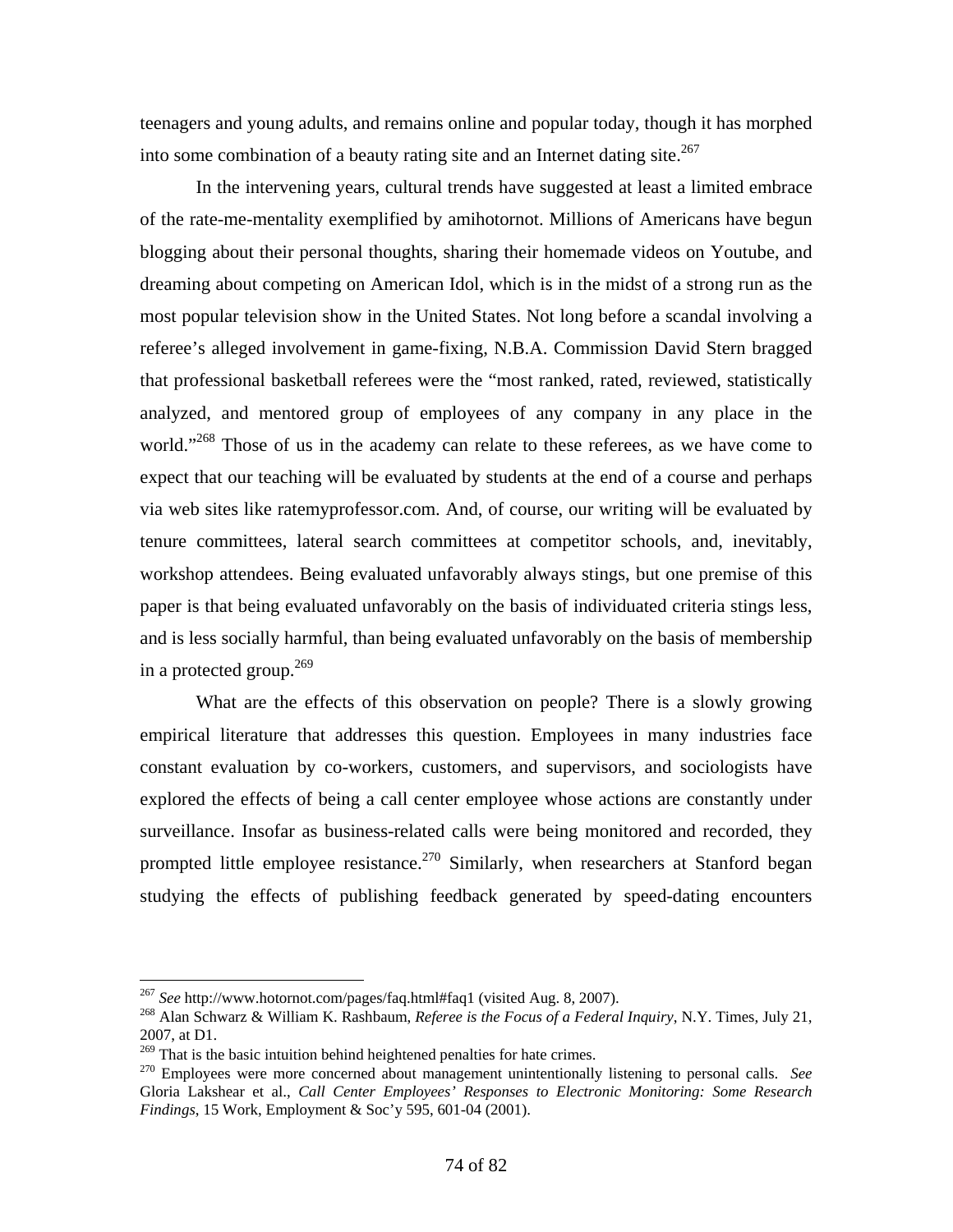between opposite sex experiment subjects, they found some surprising results.<sup>271</sup> The researchers matched up pairs of people and asked them to provide feedback about their fellow research subject's behavior in the speed-dating exercise. In some variations, the feedback was kept private, and in other circumstances, each partner's feedback about the other partner was publicized. Moreover, in some variations, the feedback included substantive comments, whereas in other variations it consisted entirely of numerical scoring.<sup>272</sup> Participants were asked to assess the extent to which they felt monitored, conformist, and self-conscious in the various experimental set-ups. They reported that having numerical feedback about them made public, but without any basis for the feedback, felt most invasive, most conformist, and made them most-self conscious.273 Feedback that was shared with both parties was more acceptable to everyone, and numerical feedback accompanied by substantive explanations for the scores was viewed as far more acceptable than numerical feedback alone.<sup>274</sup> If this result is broadly generalizable, and some research in very different contexts suggests at least parts of it may be,  $275$  then it suggests that ordinary people may be willing to embrace ubiquitous feedback systems, provided they are sufficiently transparent and universal.

 There is, of course, an important difference between the amihotornot submitters, small-town residents, call center employees, speed daters, referees, and professors whose activities are evaluated frequently, and those whose activities are rarely, if ever, subject to evaluations. The difference is consent. For the reasons identified above, the option of removing one's self from the reputation nation will be more of a theoretical possibility than a practical one. If an individual chooses to opt out of using reputation-tracking technologies, then many people understandably will assume the worst about that individual.<sup>276</sup> Privacy theorists have long argued that protecting privacy is essential so

<sup>271</sup> Eric Ann Robles et al., *Being Watched or Being Special: How I Learned to Stop Worrying and Love*  Being Monitored, Surveilled, and Assessed, CHI 2006 Proceedings – Privacy 2, at 831, 833-35 (2006).<br>
272 Id. at 833-34.<br>
273 Id. at 836-37.<br>
274 Id. at 837.<br>
275 See, e.g., Steve Mann et al., Sousveillance: Inventing and U

*Collection in Surveillance Environments*, 1 Surveillance & Soc'y 331, 346-47 (2003).

 $276$  This account helps explain why even people with poorer-than-average reputations would continue to opt-in to the system. Participation would provide a means for such an individual to separate himself from those with horrendous reputations. Even people whose reputational profiles include horrendous past acts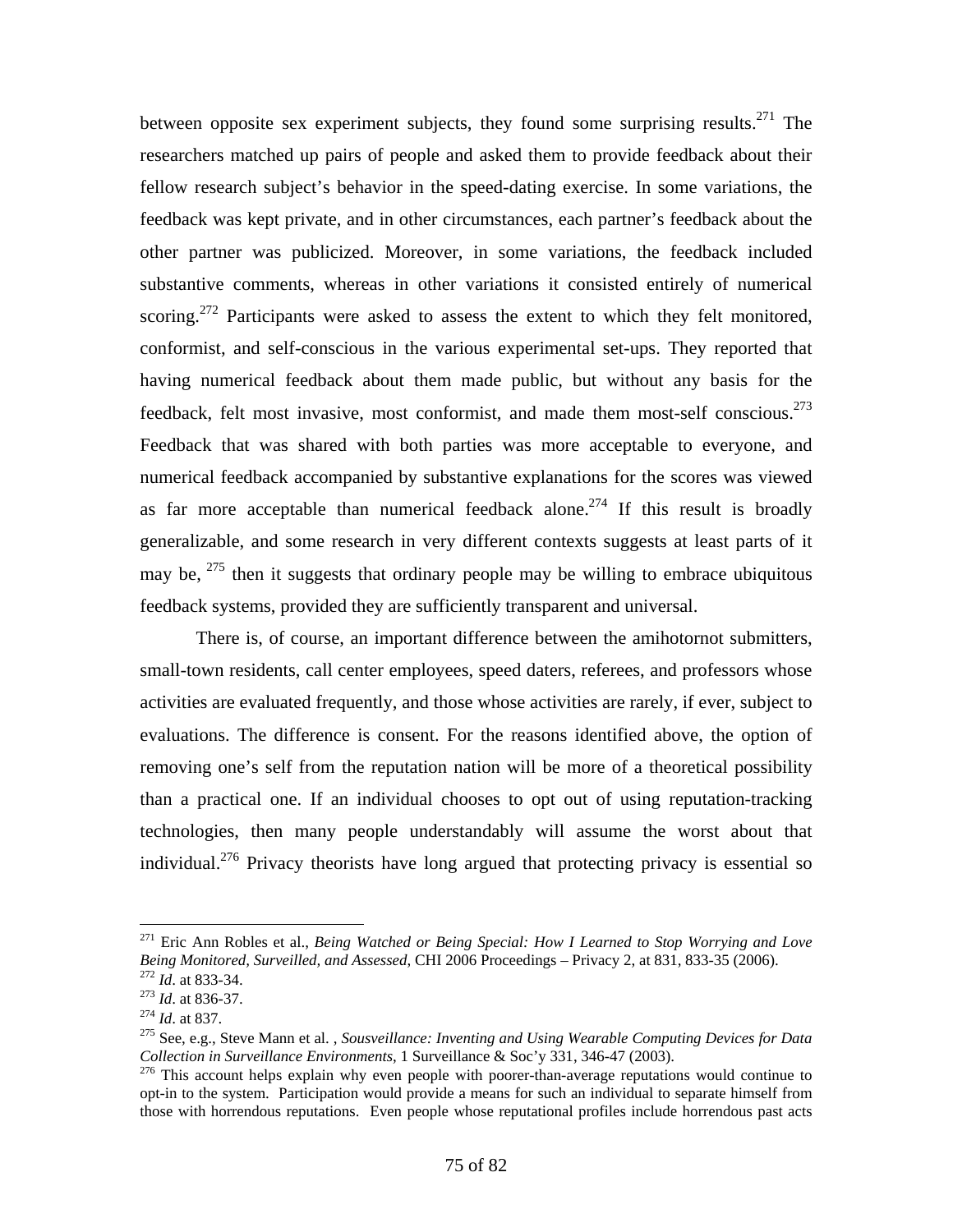that individuals can relax,  $277$  experiment with different personalities to figure out who they truly are,  $278$  or develop the insights that will make them more productive citizens.  $279$ True enough, the private sphere of the home will remain a respite largely free of rating, and there will be market demand for zones of privacy where everyone will agree to suspend the use of rating technologies – it is easy to imagine the proprietors of the Las Vegas strip going this route, though it seems likely that they would first establish minimum reputational requirements for entry into the reputation-free zone. The question, though, is whether those zones of privacy are sufficient to prevent the societal harms to which privacy theorists have pointed. In line with the peculiarities of Americans' attitudes toward privacy generally, $280$  and the well-recognized dangers of surveillance in one-party states, $281$  the answer may well hinge on the extent to which the state can be prevented from utilizing widely available personal information to identify, intimidate, or otherwise disfavor members and supporters of the political opposition.

## **IV. Conclusion**

 The technological tools that can curtail anonymity and obscurity in the public sphere already exist or will soon exist. During the next decade, the collectivity of consumers will get to decide whether and to what extent to accept these technologies. The analysis in this paper is premised on the intuition that such technologies will be embraced by consumers to a substantial degree, but there is another way to read this paper. My argument here can also be read as an exploration of some of the unrecognized costs and benefits that will flow from enhanced reputational infrastructure. The reputation revolution envisioned here ought to cause us to revise our thinking about much of the law, and this paper has identified some of the challenges that it will pose for property law, antidiscrimination law, health law, insurance law, immigration law, and consumer protection law. That list is by no means meant to be exhaustive, and one ambition of this

might still have some incentive to improve their reputation in the future, so as to separate themselves from the unredeemable sociopaths at the very bottom of the reputation hierarchy.<br><sup>277</sup> ALAN WESTIN, PRIVACY AND FREEDOM (1967).<br><sup>278</sup> Cohen, *supra* note 17, at 1373.<br><sup>279</sup> HANNAH ARENDT, THE HUMAN CONDITION 38-78 (1958).

<sup>&</sup>lt;sup>280</sup> See Whitman, *supra* note 103, at 1151.<br><sup>281</sup> See, e.g., The Lives of Others (Sony Pictures 2006), a movie that Netflix users, quite sensibly, loved.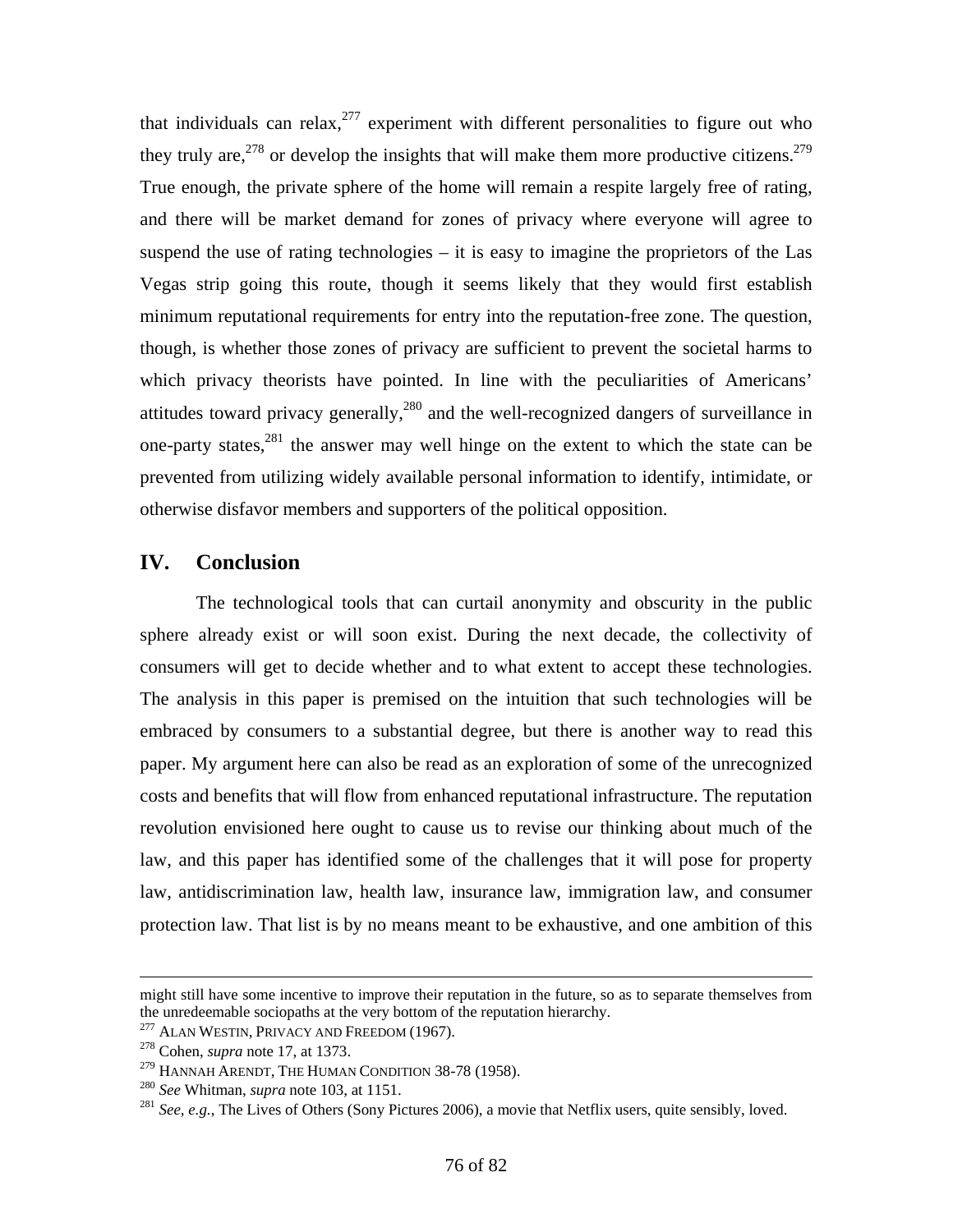paper is to encourage readers to assess how other bodies of law might need to be revised and reassessed in light of possibly looming technological developments.

 Readers might take any number of points away from the preceding discussion, but let me conclude by underscoring the ones that strike me as the most important. First and foremost, information policy is an underutilized and undertheorized tool for the state to influence the behavior of private parties. This paper has suggested that there will be settings in which the government can reduce the prevalence of unlawful discrimination by publicizing previously private information about individuals. For example, the best available empirical evidence suggests that publicizing criminal history information could reduce racial discrimination in the employment of blue collar and service workers. Pushing the point further, the paper wonders whether a similar strategy might reduce the prevalence of statistical discrimination in the prescription of narcotics and the pricing of automobile insurance premiums. At the same time, the paper reminds us of the pitfalls of this strategy in instances where government research into individuals' backgrounds and subsequent dissemination of the information gleaned might prompt segments of the populace to rely on undesirable self-help strategies. Jury duty may well be one such context. Government information policy also may be a poor strategy in those settings where irrational discrimination is more prevalent than rational discrimination, where traditional law enforcement deters discrimination quite well, or where there are significant social benefits that arise when the poor treatment of secretly privileged people sparks a useful debate on matters of distributive justice.

 Second, optimal public policy design must take account of the availability of a private market for reputation information. In regulating the landlord-tenant market, protenant reformers' failed to anticipate the reputational repercussions of insisting on summary proceedings as the sole avenue for evicting tenants. In the immigration context, a comparative analysis of reputational infrastructure in the developed and developing world demonstrates the possible appeal of a bifurcated immigration policy – one that focuses on pre-entry-screening for residents of developed nations and post-entrysurveillance for residents of nations with poor reputation infrastructures. And in the consumer protection sector, blindness to the benefits of reputation monitoring services might render the law too quick to encourage private litigation and (more ominously) too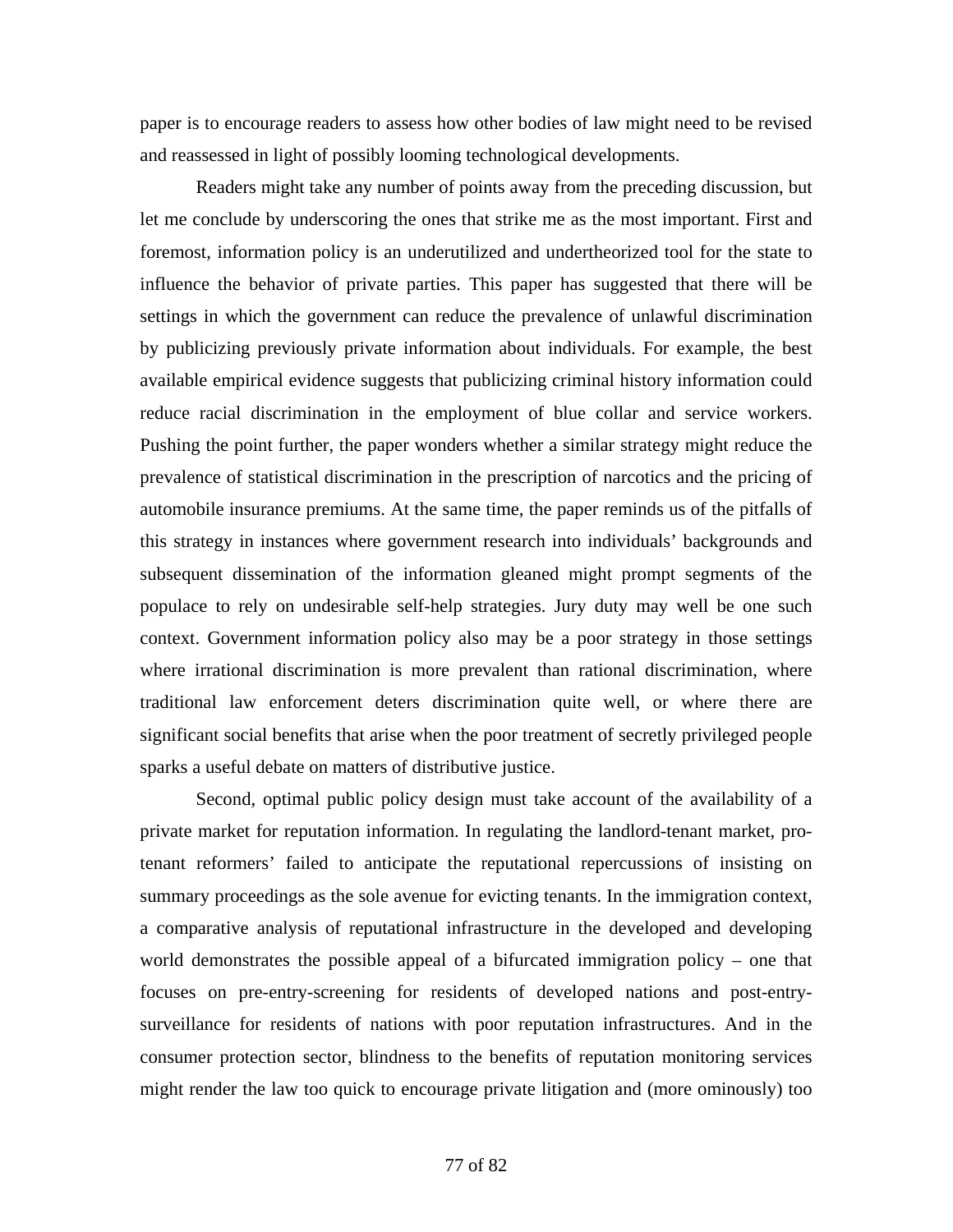eager to impose liability on valuable services that provides cheaper, more efficient, and maybe even more satisfying mechanisms for resolving and deterring garden-variety disputes. The law must not impose defamation liability on reputation rating sites without first exploring the powerful social and technological correctives that may be better suited to the reputation rating world than they were to the traditional print and broadcast media.

 Third, and finally, the reputation revolution presents a number of thorny tradeoffs that legal scholars and policymakers should begin to discuss. Should society create a hierarchy of unlawful discrimination, so that it tolerates government actions that reduce race discrimination by facilitating, say, employment status discrimination? What effects will information-based government antidiscrimination policies have on related social norms? Can a society obtain the benefits of substantial coveillance (private citizens watching each other, and disclosing what they see) without encountering the threats that arise from excessive surveillance (the state watching its citizens)?<sup>282</sup> These are pressing questions without obvious answers, and this paper has sketched out some initial responses.

 While many readers will recoil instinctively at some of the scenarios described herein, this paper has tried to add texture to the imminent debate over these issues by asking whether we might also want to recoil at some of the pathologies generated by environments in which individual reputation information is in short supply. Most of us live in such an environment, though that is changing quickly, and as a consequence we seem to have more unlawful employment discrimination than is necessary, more distrust between doctors and patients than is appropriate, immigration policies that are less sensible than they should be, and dispute resolution procedures for garden-variety disagreements that are more cumbersome and frustrating than they ought to be.

Readers with comments should address them to:

Professor Lior J. Srahilevitz University of Chicago Law School 1111 East 60th Street Chicago, IL 60637 lior@uchicago.edu

<sup>282</sup> For a discussion, see Mann et al., *supra* note 275, at 338, 346-48.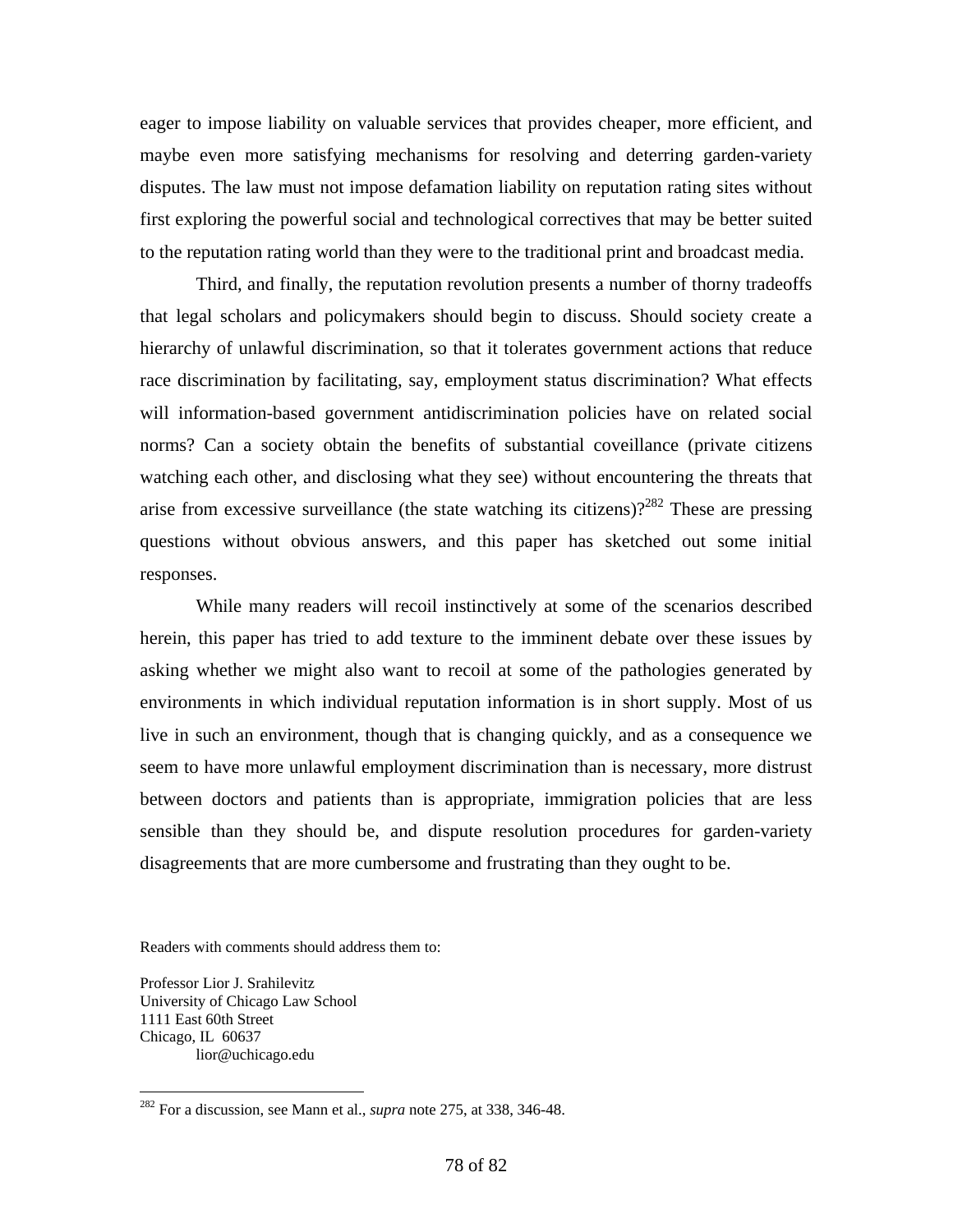## Chicago Working Papers in Law and Economics (Second Series)

For a listing of papers 1–299 please go to Working Papers at http://www.law.uchicago.edu/Lawecon/index.html

- 300. Adam B. Cox, The Temporal Dimension of Voting Rights (July 2006)
- 301. Adam B. Cox, Designing Redistricting Institutions (July 2006)
- 302. Cass R. Sunstein, Montreal vs. Kyoto: A Tale of Two Protocols (August 2006)
- 303. Kenneth W. Dam, Legal Institutions, Legal Origins, and Governance (August 2006)
- 304. Anup Malani and Eric A. Posner, The Case for For-Profit Charities (September 2006)
- 305. Douglas Lichtman, Irreparable Benefits (September 2006)
- 306. M. Todd Henderson, Paying CEOs in Bankruptcy: Executive Compensation when Agency Costs Are Low (September 2006)
- 307. Michael Abramowicz and M. Todd Henderson, Prediction Markets for Corporate Governance (September 2006)
- 308. Randal C. Picker, Who Should Regulate Entry into IPTV and Municipal Wireless? (September 2006)
- 309. Eric A. Posner and Adrian Vermeule, The Credible Executive (September 2006)
- 310. David Gilo and Ariel Porat, The Unconventional Uses of Transaction Costs (October 2006)
- 311. Randal C. Picker, Review of Hovenkamp, The Antitrust Enterprise: Principle and Execution (October 2006)
- 312. Dennis W. Carlton and Randal C. Picker, Antitrust and Regulation (October 2006)
- 313. Robert Cooter and Ariel Porat, Liability Externalities and Mandatory Choices: Should Doctors Pay Less? (November 2006)
- 314. Adam B. Cox and Eric A. Posner, The Second-Order Structure of Immigration Law (November 2006)
- 315. Lior J. Strahilevitz, Wealth without Markets? (November 2006)
- 316. Ariel Porat, Offsetting Risks (November 2006)
- 317. Bernard E. Harcourt and Jens Ludwig, Reefer Madness: Broken Windows Policing and Misdemeanor Marijuana Arrests in New York City, 1989–2000 (December 2006)
- 318. Bernard E. Harcourt, Embracing Chance: Post-Modern Meditations on Punishment (December 2006)
- 319. Cass R. Sunstein, Second-Order Perfectionism (December 2006)
- 320. William M. Landes and Richard A. Posner, The Economics of Presidential Pardons and Commutations (January 2007)
- 321. Cass R. Sunstein, Deliberating Groups versus Prediction Markets (or Hayek's Challenge to Habermas) (January 2007)
- 322. Cass R. Sunstein, Completely Theorized Agreements in Constitutional Law (January 2007)
- 323. Albert H. Choi and Eric A. Posner, A Critique of the Odious Debt Doctrine (January 2007)
- 324. Wayne Hsiung and Cass R. Sunstein, Climate Change and Animals (January 2007)
- 325. Cass. R. Sunstein, Cost-Benefit Analysis without Analyzing Costs or Benefits: Reasonable Accommodation, Balancing and Stigmatic Harms (January 2007)
- 326. Cass R. Sunstein, Willingness to Pay versus Welfare (January 2007)
- 327. David A. Weisbach, The Irreducible Complexity of Firm-Level Income Taxes: Theory and Doctrine in the Corporate Tax (January 2007)
- 328. Randal C. Picker, Of Pirates and Puffy Shirts: A Comments on "The Piracy Paradox: Innovation and Intellectual Property in Fashion Design" (January 2007)
- 329. Eric A. Posner, Climate Change and International Human Rights Litigation: A Critical Appraisal (January 2007)
- 330. Randal C. Picker, Pulling a Rabbi Out of His Hat: The Bankruptcy Magic of Dick Posner (February 2007)
- 331. Bernard E. Harcourt, Judge Richard Posner on Civil Liberties: Pragmatic (Libertarian) Authoritarian (February 2007)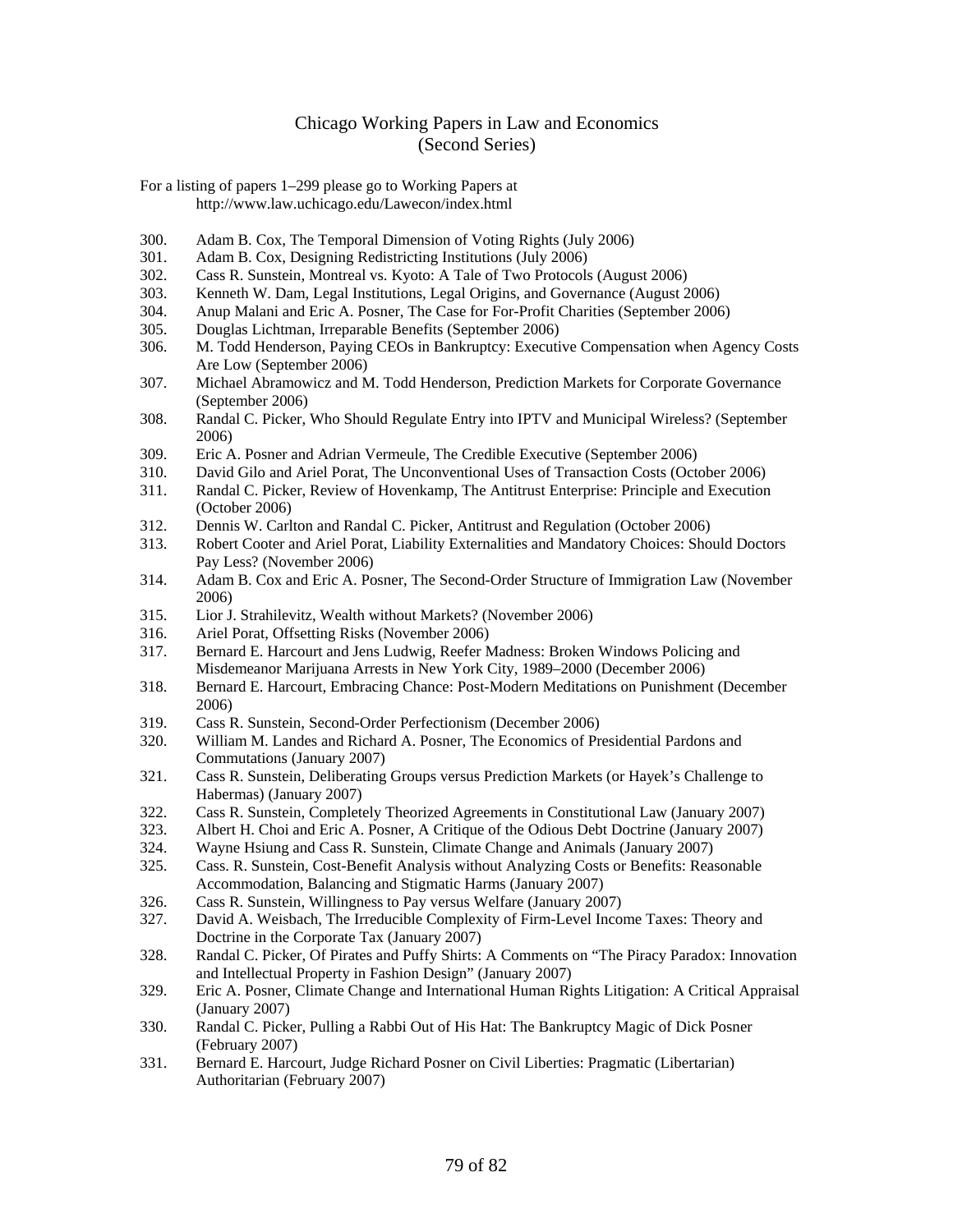- 332. Cass R. Sunstein, If People Would Be Outraged by Their Rulings, Should Judges Care? (February 2007)
- 333. Eugene Kontorovich, What Standing Is Good For (March 2007)
- 334. Eugene Kontorovich, Inefficient Customs in International Law (March 2007)
- 335. Bernard E. Harcourt, From the Asylum to the Prison: Rethinking the Incarceration Revolution. Part II: State Level Analysis (March 2007)
- 336. Cass R. Sunstein, Due Process Traditionalism (March 2007)
- 337. Adam B. Cox and Thomas J. Miles, Judging the Voting Rights Act (March 2007)
- 338. M. Todd Henderson, Deconstructing Duff & Phelps (March 2007)
- 339. Douglas G. Baird and Robert K. Rasmussen, The Prime Directive (April 2007)
- 340. Cass R. Sunstein, Illusory Losses (May 2007)
- 341. Anup Malani, Valuing Laws as Local Amenities (June 2007)
- 342. David A. Weisbach, What Does Happiness Research Tell Us about Taxation? (June 2007)
- 343. David S. Abrams and Chris Rohlfs, Optimal Bail and the Value of Freedom: Evidence from the Philadelphia Bail Experiment (June 2007)
- 344. Christopher R. Berry and Jacob E. Gersen, The Fiscal Consequences of Electoral Institutions (June 2007)
- 345. Matthew Adler and Eric A. Posners, Happiness Research and Cost-Benefit Analysis (July 2007)
- 346. Daniel Kahneman and Cass R. Sunstein, Indignation: Psychology, Politics, Law (July 2007)
- 347. Jacob E. Gersen and Eric A. Posner, Timing Rules and Legal Institutions (July 2007)
- 348. Eric A. Posner and Adrian Vermeule, Constitutional Showdowns (July 2007)
- 349. Lior Jacob Strahilevitz, Privacy versus Antidiscrimination (July 2007)
- 350. Bernard E. Harcourt, A Reader's Companion to Against Prediction: A Reply to Ariela Gross, Yoram Margalioth, and Yoav Sapir on Economic Modeling, Selective Incapacitation, Governmentality, and Race (July 2007)
- 351. Lior Jacob Strahilevitz, "Don't Try This at Home": Posner as Political Economist (July 2007)
- 352. Cass R. Sunstein, The Complex Climate Change Incentives of China and the United States (August 2007)
- 353. David S. Abrams and Marianne Bertrand, Do Judges Vary in Their Treatment of Race? (August 2007)
- 354. Eric A. Posner and Cass R. Sunstein, Climate Change Justice (August 2007)
- 355. David A. Weisbach, A Welfarist Approach to Disabilities (August 2007)
- 356. David S. Abrams, More Time, Less Crime? Estimating the Deterrent Effect of Incarceration using Sentencing Enhancements (August 2007)
- 357. Stephen J. Choi, G. Mitu Gulati and Eric A. Posner, Professionals or Politicians: The Uncertain Empirical Case for an Elected Rather than Appointed Judiciary (August 2007)
- 358. Joseph Bankman and David A. Weisbach, Consuption Taxation Is Still Superior to Income Taxation (September 2007)
- 359. Dougals G. Baird and M. Todd Henderson, Other People's Money (September 2007)
- 360. William Meadow and Cass R. Sunstein, Causation in Tort: General Populations vs. Individual Cases (September 2007)
- 361. Richard McAdams and Janice Nadler, Coordinating in the Shadow of the Law: Two Contextualized Tests of the Focal Point Theory of Legal Compliance (September 2007)
- 362. Richard McAdams, Reforming Entrapment Doctrine in *United States v. Hollingsworth* (September 2007)
- 363. M. Todd Henderson, From *Seriatim* to Consensus and Back Again: A Theory of Dissent (October 2007)
- 364. Timur Kuran and Cass R. Sunstein, Availability Cascades and Risk Regulation (October 2007)
- 365. David A. Weisbach, The Taxation of Carried Interests in Private Equity (October 2007)
- 366. Lee Anne Fennell, Homeownership 2.0 (October 2007)
- 367. Jonathan R. Nash and Rafael I. Pardo, An Empirical Investigation into Appellate Structure and the Perceived Quality of Appellate Review (October 2007)
- 368. Thomas J. Miles and Cass R. Sunstein, The Real World of Arbitrariness Review (November 2007)
- 369. Anup Malani, Maciej F. Boni, Abraham Wickelgren, and Ramanan Laxminarayan, Controlling Avian Influenza in Chickens (November 2007)
- 370. Richard H. McAdams, Economic Costs of Inequality (November 2007)